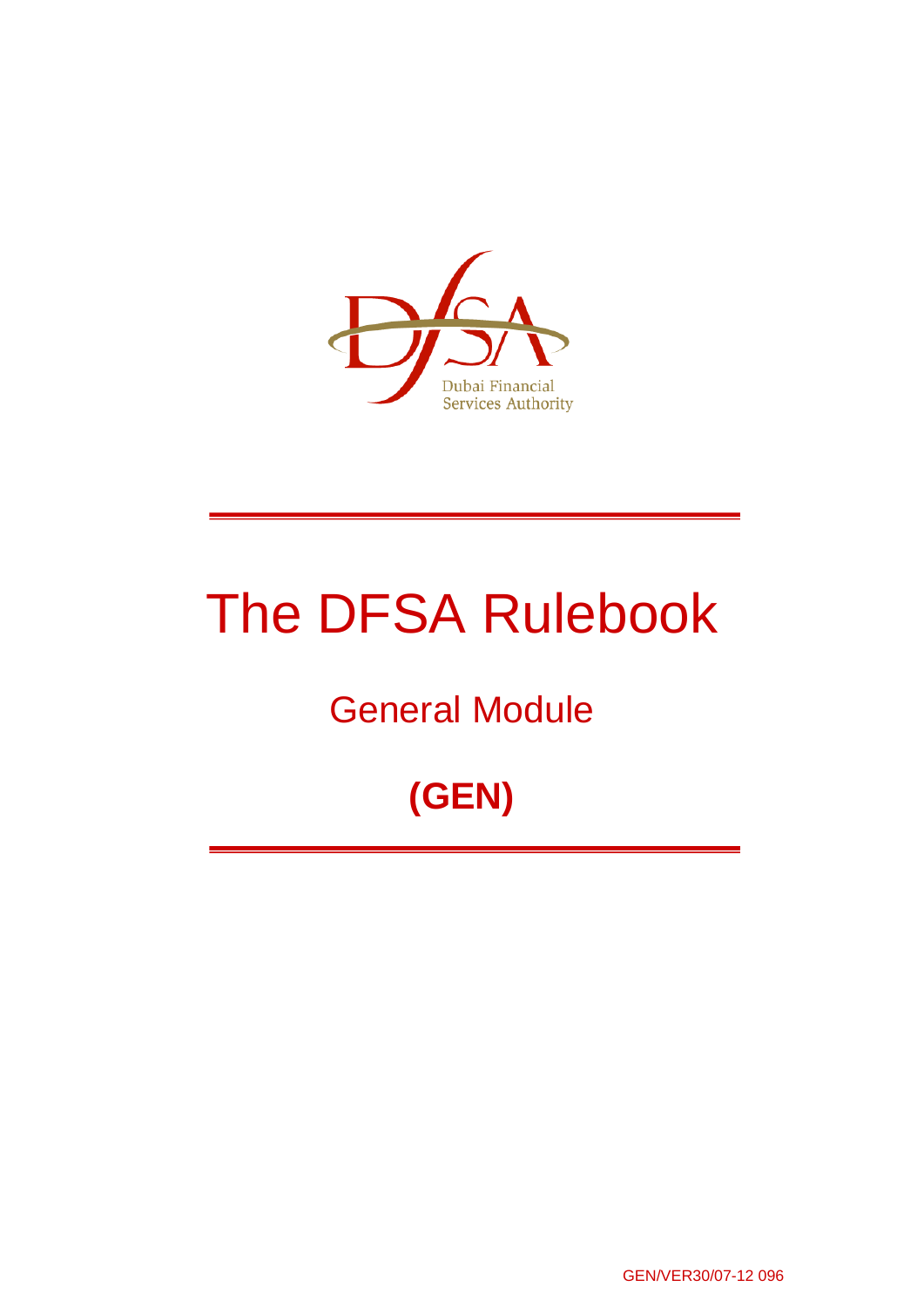

## **Contents**

The contents of this module are divided into the following chapters, sections and<br>appendices:

| 1.1          |  |
|--------------|--|
| 1.2          |  |
| $\mathbf{2}$ |  |
| 2.1          |  |
| 2.2          |  |
| 2.3          |  |
| 2.4          |  |
| 2.5          |  |
| 2.6          |  |
| 2.7          |  |
| 2.8          |  |
| 2.9          |  |
| 2.10         |  |
| 2.11         |  |
| 2.12<br>2.13 |  |
| 2.14         |  |
| 2.15         |  |
| 2.16         |  |
| 2.17         |  |
| 2.18         |  |
| 2.19         |  |
| 2.20         |  |
| 2.21         |  |
| 2.22         |  |
| 2.23         |  |
| 2.24         |  |
| 2.25         |  |
| 2.26         |  |
| 3.           |  |
| 3.1          |  |
| 3.2          |  |
| 3.3          |  |
| 3.4          |  |
| 3.5          |  |
| 3.6          |  |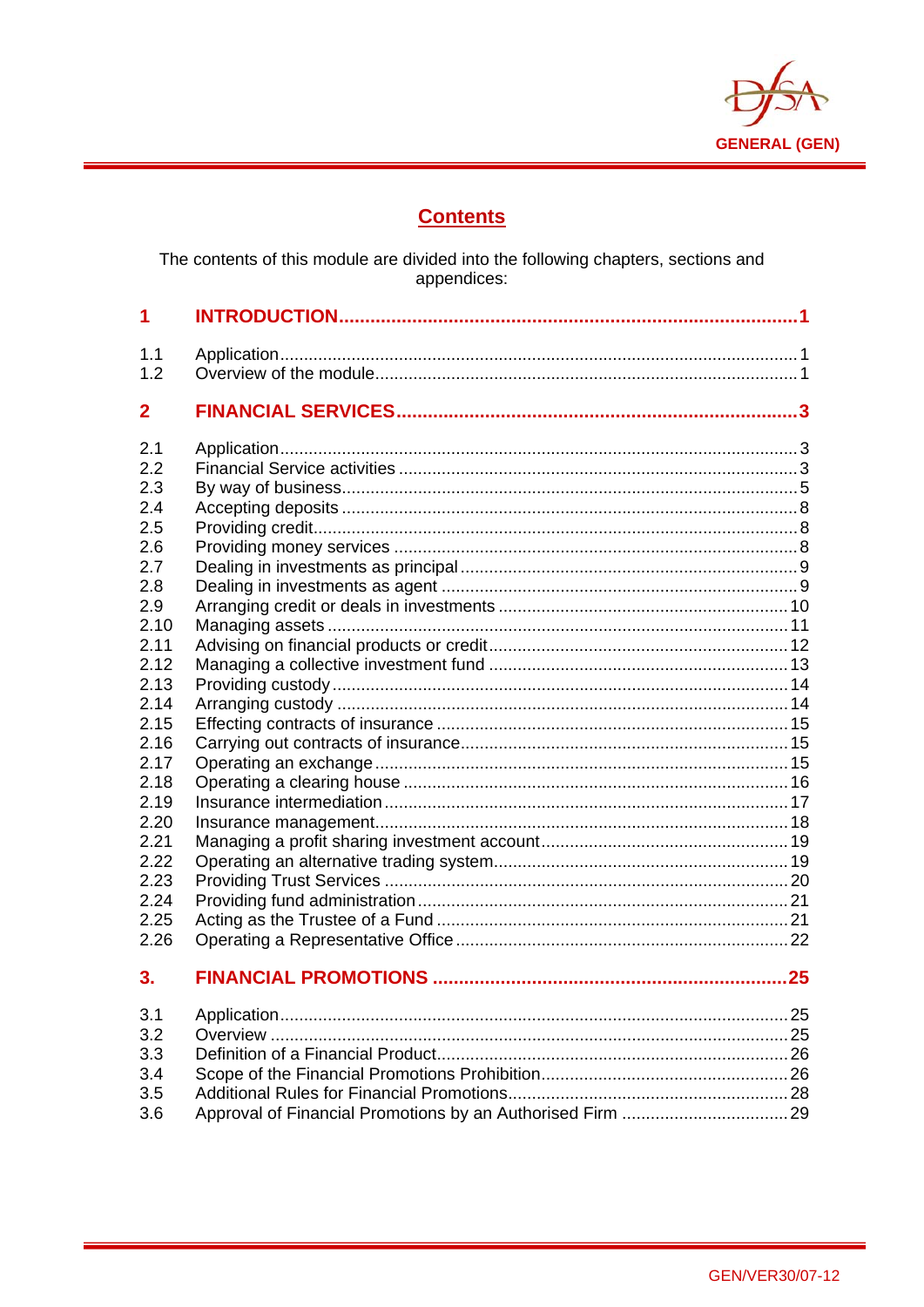

| 4            |  |
|--------------|--|
| 4.1          |  |
| 4.2          |  |
| 4.3          |  |
| 4.4          |  |
| 5            |  |
|              |  |
| 5.1<br>5.2   |  |
| 5.3          |  |
|              |  |
| 6            |  |
| 6.1          |  |
| 6.2          |  |
| 6.3          |  |
| 6.4          |  |
| 6.5          |  |
| 6.6          |  |
| 6.7          |  |
| 6.8          |  |
| 6.9          |  |
| 7            |  |
|              |  |
|              |  |
| 7.1          |  |
| 7.2          |  |
| 7.3          |  |
| 7.4          |  |
| 7.5          |  |
| 7.6          |  |
| 8            |  |
| 8.1          |  |
| 8.2          |  |
| 8.3          |  |
| 8.4          |  |
| 8.5          |  |
| 8.6          |  |
| 8.7          |  |
| 8.8          |  |
| 8.9          |  |
| 8.10         |  |
| 8.11         |  |
| 8.12         |  |
| 8.13         |  |
| 8.14         |  |
| 8.15<br>8.16 |  |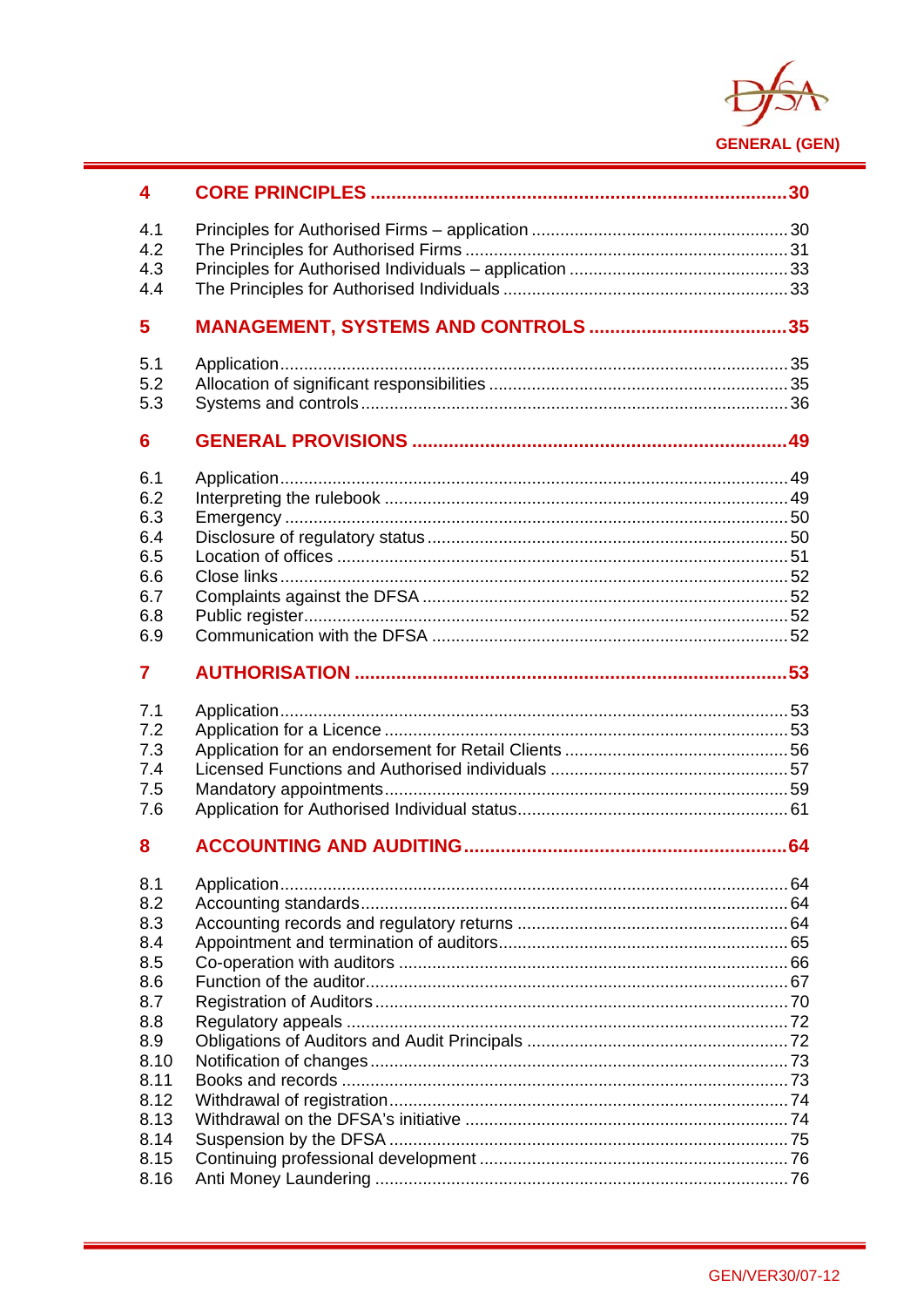

| 8.17<br>8.18                                                                                             |                                                                                                                                                |  |
|----------------------------------------------------------------------------------------------------------|------------------------------------------------------------------------------------------------------------------------------------------------|--|
| 9                                                                                                        |                                                                                                                                                |  |
| 9.1<br>9.2<br>9.3                                                                                        |                                                                                                                                                |  |
| 10                                                                                                       |                                                                                                                                                |  |
| 10.1<br>10.2<br>10.3<br>10.4<br>10.5<br>10.6<br>10.7                                                     | Specific relief - Corporate governance and remuneration related                                                                                |  |
| 11                                                                                                       |                                                                                                                                                |  |
| 11.1<br>11.2<br>11.3<br>11.4<br>11.5<br>11.6<br>11.7<br>11.8<br>11.9<br>11.10<br>11.11<br>11.12<br>11.13 | Creation of additional cells of a protected cell company for an Insurer93<br>Imposing Restrictions on an Authorised Person's business or on an |  |
|                                                                                                          |                                                                                                                                                |  |
| A1.1                                                                                                     |                                                                                                                                                |  |
|                                                                                                          |                                                                                                                                                |  |
| A2.1<br>A2.3<br>A2.4                                                                                     |                                                                                                                                                |  |
|                                                                                                          | App3 Best Practice relating to corporate governace and remuneration116                                                                         |  |
| A3.1<br>A3.2                                                                                             |                                                                                                                                                |  |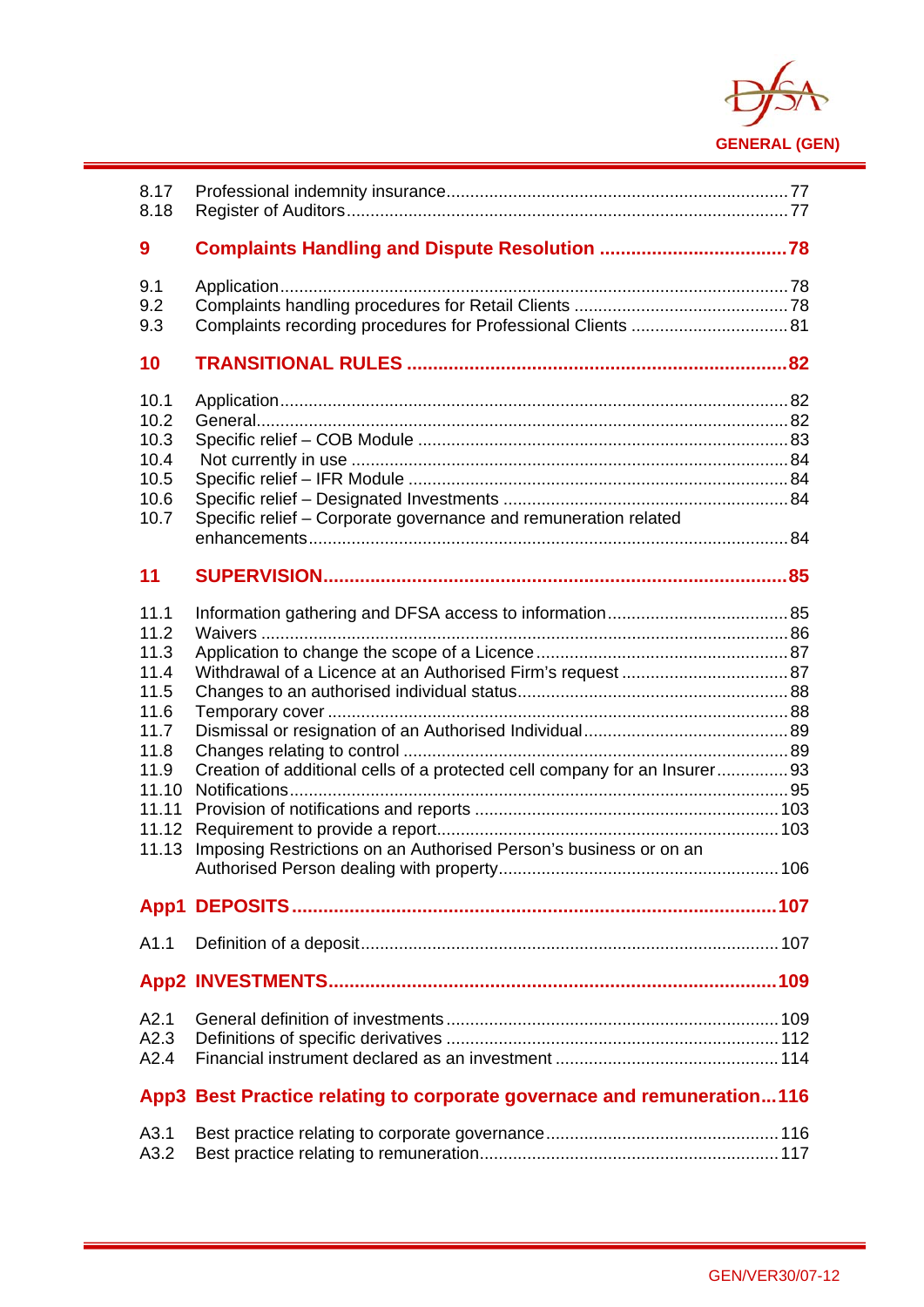

i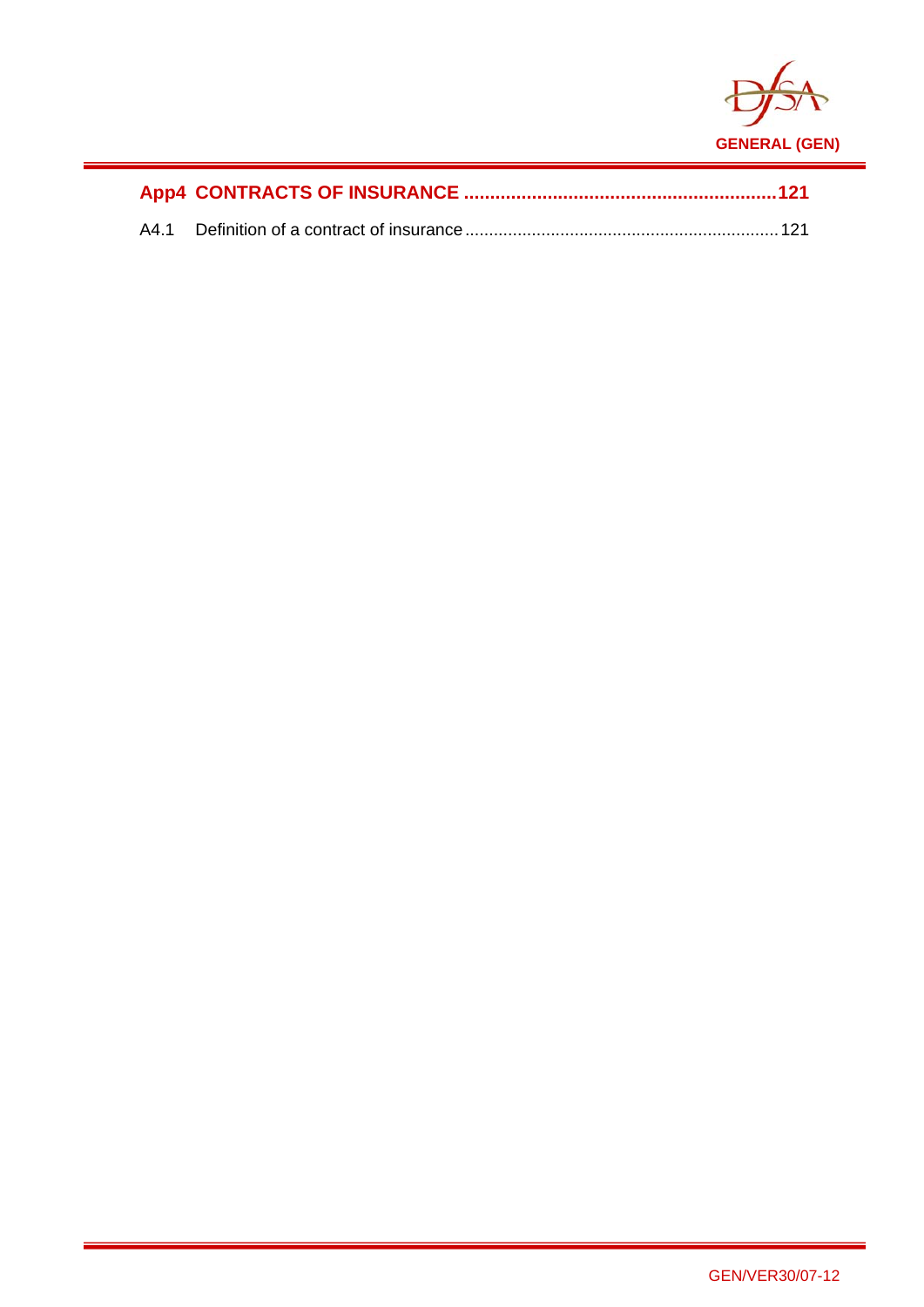

#### i **1 INTRODUCTION**

## **1.1 Application**

**1.1.1** This module (GEN) applies to every Person to whom the Regulatory Law 2004 or Markets Law 2012 applies and to the same extent in relation to every such Person as that law, except to the extent that a provision of GEN provides for a narrower application.

#### **Guidance**

Pursuant to the application provisions in each chapter, only chapters 1 to 3 inclusive of GEN apply to a Representative Office.

## **1.2 Overview of the module**

#### **Guidance**

- 1. Chapter 2 prescribes, pursuant to Article 41(2) of the Regulatory Law 2004, the activities which constitute a Financial Service and, pursuant to Article 42(1) of the Regulatory Law 2004, the kind of Financial Services that may be carried on by Authorised Firms and Authorised Market Institutions. It also specifies various exclusions in relation to the 'by way of business' requirement and, where applicable, in relation to each Financial Service. Further, the appendices contain detailed definitions of what constitutes a Deposit, Investment, Collective Investment Fund and Contract of Insurance.
- 2. Chapter 3 sets out the requirements for a Person making or intending to make a Financial Promotion in or from the DIFC.
- 3. Chapter 4 sets out the Principles for Authorised Firms and Authorised Individuals.
- 4. Chapter 5 specifies the requirements upon senior management to implement effective systems and controls. There are also requirements upon the Authorised Firm to apportion material responsibility among its senior management.
- 5. Chapter 6 contains mainly guidance in respect of: interpretation of the Rulebook, emergency procedures, disclosure, the location of offices, close links, complaints against the DFSA and the public register.
- 6. Chapter 7 specifies DFSA's authorisation requirements for any applicant intending to become an Authorised Firm or Authorised Individual.
- 7. Chapter 8 specifies, in relation to Authorised Persons, the auditing and accounting requirements which deal with such matters as the appointment and termination of auditors, accounts and regulatory returns and the functions of an auditor. There are also requirements for auditors to register with the DFSA.
- 8. Chapter 9 prescribes the manner in which an Authorised Firm must handle Complaints made against it by Retail Clients or Professional Clients.
- 9. Chapter 10 contains two sets of Transitional Rules.
	- a. Rules 10.1.2 and sections 10.2, 10.3, 10.4 and 10.5 impact on various modules of the Rulebook, particularly COB and CIR. These Rules enable Authorised Firms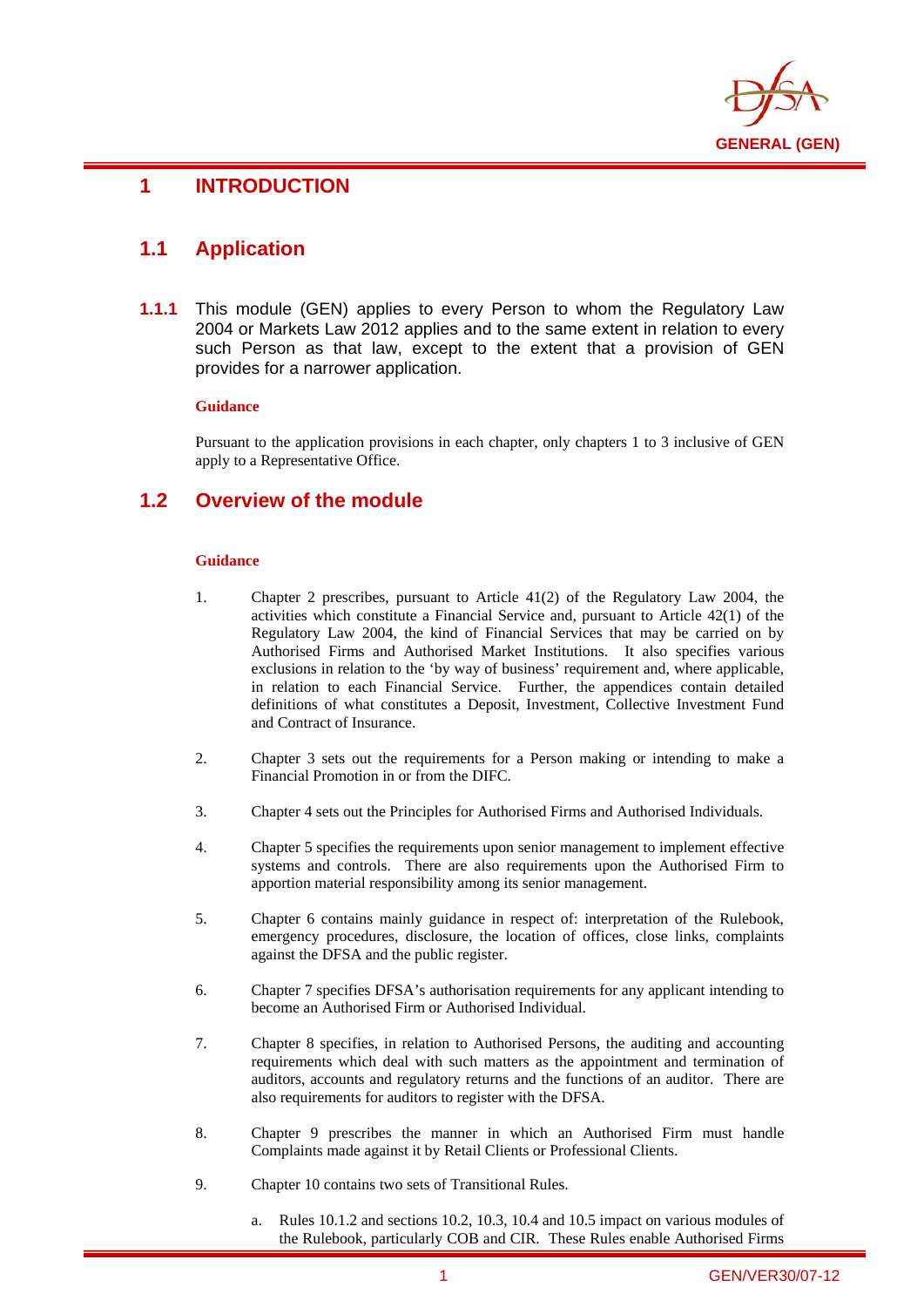

to make a smooth transition to the Current Regime that came into force on 1 July 2008 under Rulemaking Instrument No 56, following the DFSA's "Key Policy Review" outlined in Consultation Paper 52. They also provide for the continued application of some of the provisions of the Previous Regime under the Current Regime; and

i

- b. Section 10.6 contains Transitional Rules that allow, with effect from 4 January 2009:
	- i. an Authorised Person to carry on a Financial Service in respect of a Designated Investment as if that Designated Investment were a Structured Product; and
	- ii. a Designated Investment included in an Official List of Securities before that date to continue to be a listed Structured Product,
- 10. Chapter 11 specifies the DFSA's supervisory requirements for any Authorised Person being regulated by the DFSA.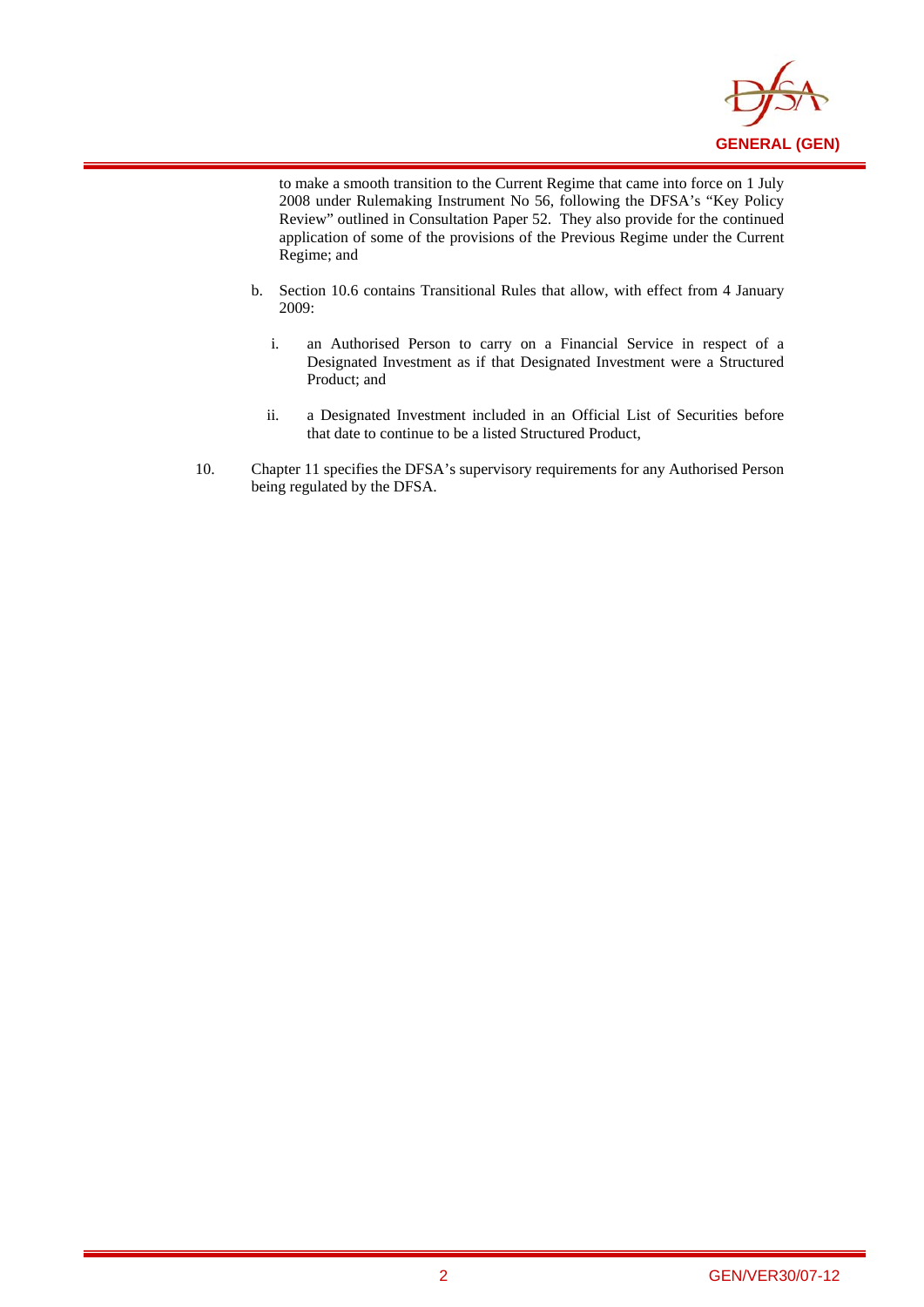

### i **2 FINANCIAL SERVICES**

## **2.1 Application**

**2.1.1** This chapter applies to every Person to whom the Regulatory Law 2004 applies, and to the same extent in relation to every such Person as that law.

## **2.2 Financial Service activities**

- **2.2.1** An activity constitutes a Financial Service under the Regulatory Law 2004 and these Rules where:
	- (a) it is an activity specified in Rule 2.2.2; and
	- (b) such activity is carried on by way of business in the manner described in section 2.3.
- **2.2.2** The following activities are specified for the purposes of Rule 2.2.1:
	- (a) Accepting Deposits;
	- (b) Providing Credit;
	- (c) Providing Money Services;
	- (d) Dealing in Investments as Principal;
	- (e) Dealing in Investments as Agent;
	- (f) Arranging Credit or Deals in Investments;
	- (g) Managing Assets;
	- (h) Advising on Financial Products or Credit;
	- (i) Managing a Collective Investment Fund;
	- (j) Providing Custody;
	- (k) Arranging Custody;
	- (l) Effecting Contracts of Insurance;
	- (m) Carrying Out Contracts of Insurance;
	- (n) Operating an Exchange;
	- (o) Operating a Clearing House;
	- (p) Insurance Intermediation;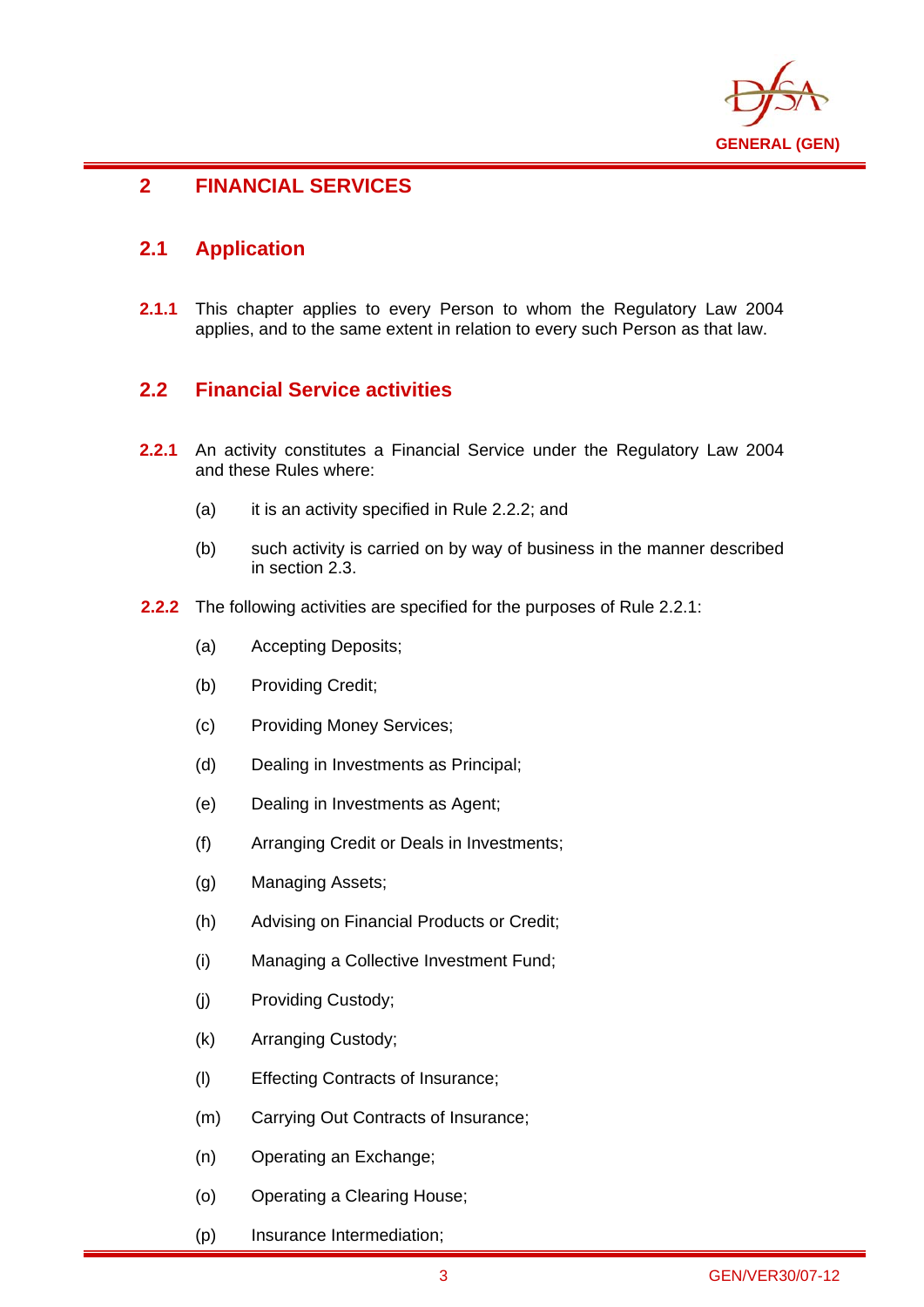

- (q) Insurance Management;
- (r) Managing a Profit Sharing Investment Account;
- (s) Operating an Alternative Trading System;
- (t) Providing Trust Services;
- (u) Providing Fund Administration;
- (v) Acting as the Trustee of a Fund;
- (w) Operating a Representative Office; and
- (x) Operating a Credit Rating Agency.

#### **Guidance**

i

Note that the ambit of these activities in Rule 2.2.2 may be restricted under COB, AMI or REP and may be fettered by the continuing operation of the Federal Law.

- **2.2.3** Each activity specified in Rule 2.2.2:
	- (a) is to be construed in the manner provided under these Rules; and
	- (b) is subject to exclusions under these Rules which may apply to such an activity.

#### **Permitted Financial Services for Authorised Firms**

- **2.2.4** Pursuant to Article 42(1)(a) of the Regulatory Law 2004 an Authorised Firm, subject to the Rules, may carry on any one or more Financial Services other than Providing Money Services.
- **2.2.5** The Financial Services of Effecting Contracts of Insurance and Carrying Out Contracts of Insurance may be carried on only by an Authorised Firm which by virtue of its Licence is permitted to carry on such Financial Services and no other Financial Services.
- **2.2.6** The Financial Service of Managing a Profit Sharing Investment Account may be carried on only by an Authorised Firm which by virtue of an appropriate endorsement on its Licence is permitted to conduct Islamic Financial Business.
- **2.2.7** The Financial Service of Managing a Collective Investment Fund may be carried on in respect of an Islamic Fund only by an Operator which by virtue of an appropriate endorsement on its Licence is permitted to conduct Islamic Financial Business.
- **2.2.8** A Financial Service may be carried on with or for a Retail Client only by an Authorised Firm which is permitted to do so by endorsement on its Licence.
- **2.2.9** An Authorised Firm which is licenced to carry on the Financial Service of Operating a Representative Office may not be licenced to carry on any other Financial Service.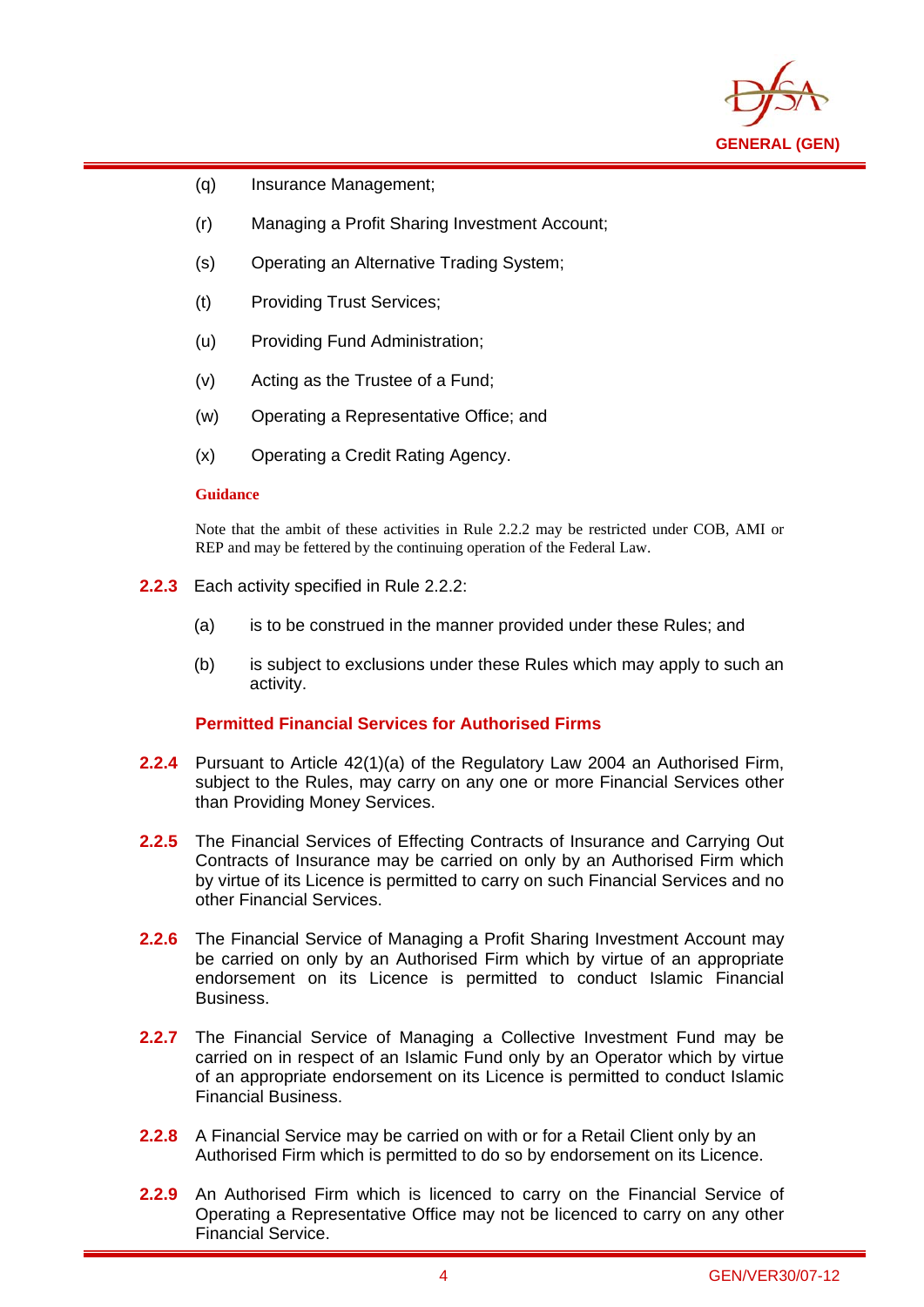

- **2.2.10** An Authorised Firm (other than a Representative Office) may carry on an activity of the kind described in Rule 2.26.1 that constitutes marketing without the need for any additional authorisation to do so.
- **2.2.11** Pursuant to Article 42(1)(b) of the Regulatory Law 2004 an Authorised Market Institution may carry on any one or more of the following Financial Services:
	- (a) Operating an Exchange; or
	- (b) Operating a Clearing House.

#### **Guidance**

i

- 1. An Authorised Market Institution may in addition to the Financial Services set out in Rule 2.2.11 also carry on one or more ancillary activities specified under Rule 2.2.2 but only in circumstances where the relevant activity is carried on as a necessary part of the AMI's business as an Exchange or for the purpose of, or in connection with the provisions of clearing or settlement services.
- 2. The majority of these activities do not amount to Financial Services as the activities are not carried on by way of business (see Rule 2.3.4). However, pursuant to Rule 2.3.4 certain activities do amount to Financial Services. One of the activities is Operating an Alternative Trading System which cannot, pursuant to Rule 2.2.11, be carried on by an AMI.

## **2.3 By way of business**

- **2.3.1** Subject to Rules 2.3.2 and 2.3.3, for the purpose of these Rules a Person carries on an activity by way of business if the Person:
	- (a) engages in the activity in a manner which in itself constitutes the carrying on of a business;
	- (b) holds himself out as willing and able to engage in that activity; or
	- (c) regularly solicits other Persons to engage with him in transactions constituting that activity.

- **2.3.2** (1) Subject to Rule 2.3.5, a Person does not carry on an activity specified under paragraphs (a), (b), (c), (d), (e), (f), (g), (h), (j), (k), (p), (q) and (r) of Rule 2.2.2 by way of business if:
	- (a) the Person enters into transactions solely as a nominee for another Person and is bound to and does act on that other Person's instructions;
	- (b) the Person is a Body Corporate and carries on that activity solely as principal with or for other Bodies Corporates:
		- (i) which are within the same Group as that Person; or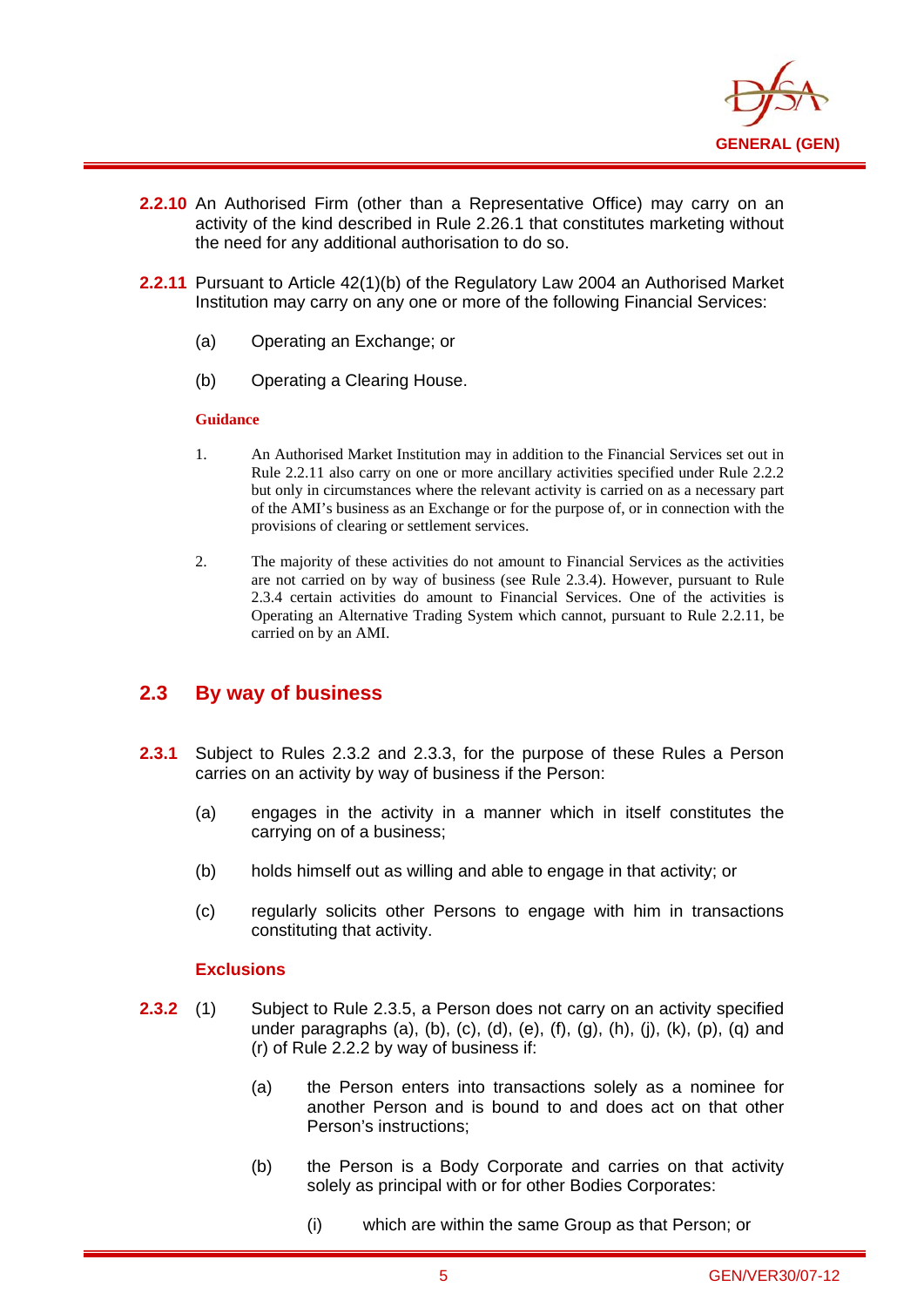

(ii) which are or propose to become participators in a joint enterprise and the transaction is entered into for the purposes of or in connection with that enterprise;

and for the purposes of the activities specified in paragraphs (g), (j), (k) and (r) of Rule 2.2.2 the assets in question belong to a Body Corporate falling within (i) or (ii); or

- (c) the Person carries on the activity solely for the purposes of or in connection with the sale of goods or the supply of services to a customer of the Person or a member of the same Group, provided that:
	- (i) the supplier's main business is to sell goods or supply services and not to carry on any Financial Service; and
	- (ii) the customer is not an individual;

i

and for the purposes of the activities specified in paragraphs (g), (j), (k) and (r) of Rule 2.2.2 the assets in question belong to that customer or member.

- (2) A Person who is a Body Corporate does not carry on the activity specified under paragraph (d) or (e) of Rule 2.2.2 by way of business, if:
	- (a) the Person carries on such activities as a member of an Authorised Market Institution or Recognised Body;
	- (b) the Person carries on such activities for its own account or for another Body Corporate which is in the same Group as the Person, provided that any such member of the Group for which the Person acts is a wholly-owned Subsidiary of a Holding Company within the Group or is the Holding Company itself;
	- (c) the Person restricts such activities to transactions involving or relating only to Commodity Derivatives on that Authorised Market Institution or Recognised Body;
	- (d) the main business of the Person is dealing in relation to Commodity Derivatives; and
	- (e) the Person is not part of a Group whose main business is the provision of financial services.
- **2.3.3** A Person does not carry on an activity specified under paragraphs (d), (e), (f) or (h) of Rule 2.2.2 by way of business if the activity is carried on solely for the purposes of or in connection with the acquisition or disposal of Shares in a Body Corporate, other than an Investment Company or Investment Limited Liability Partnership, provided that:
	- (a) such Shares carry at least 50% of the voting rights or the acquisition will take an existing holding to at least 50%; or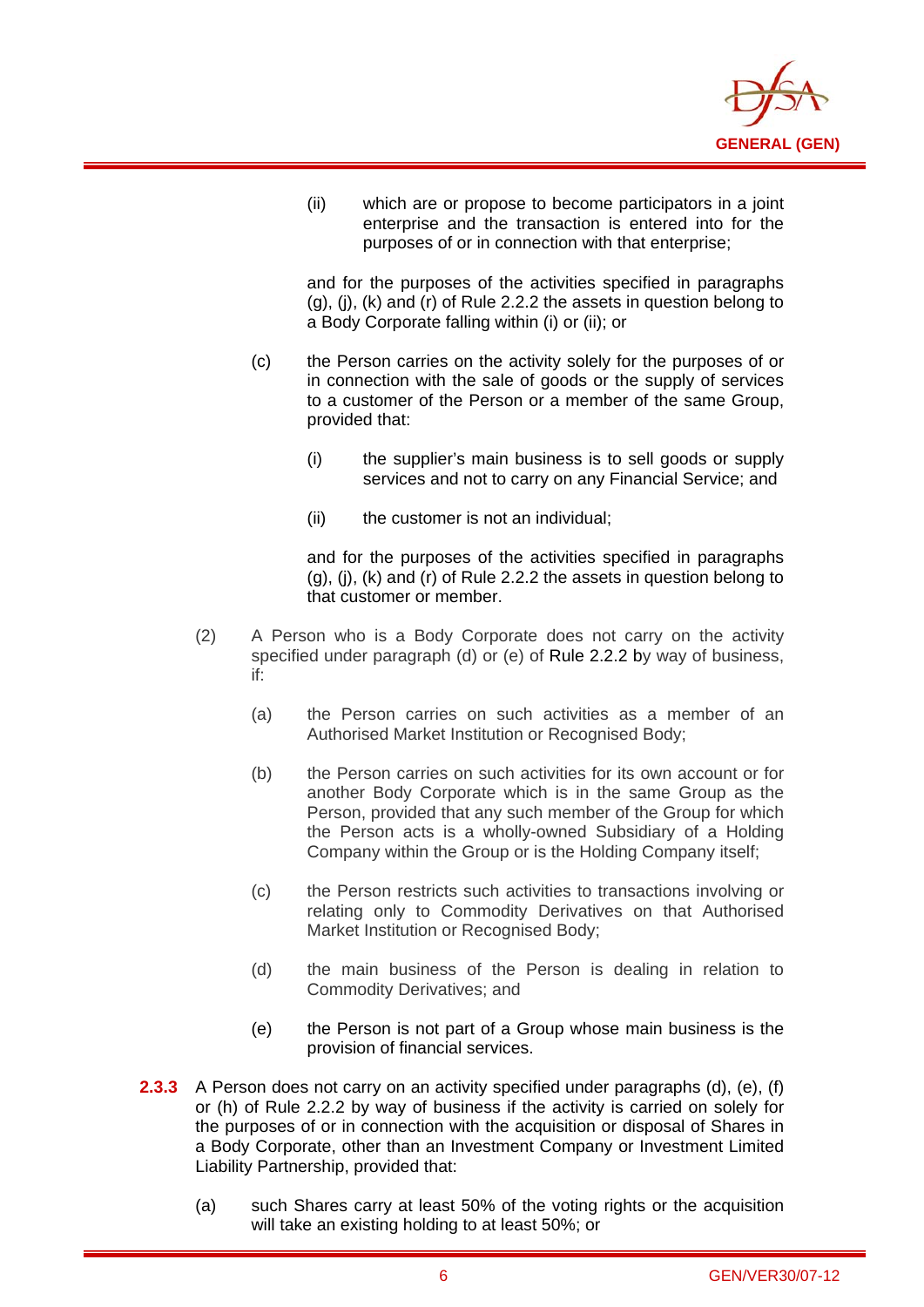

- (b) the object of the transaction may reasonably be regarded as being the acquisition of day to day control of the Body Corporate; and
- (c) he is to enter as principal into the transaction.

i

- **2.3.4** (1) A Person who is an Exchange does not carry on any of the other activities, save for the activity of Operating a Clearing House or Operating an Alternative Trading System, specified under Rule 2.2.2 by way of business in circumstances where the relevant activity, is carried on as a necessary part of the Exchange's business as an exchange.
	- (2) A Person who is a Clearing House does not carry on any of the other activities, save for the activity of Operating an Exchange or Operating an Alternative Trading System, specified under Rule 2.2.2 by way of business in circumstances where the relevant activity is carried on for the purpose of, or in connection with the provision of clearing or settlement services by the Clearing House.
	- (3) A Person who is an Authorised Market Institution and authorised to operate both as an Exchange and as a Clearing House does not carry on any of the other activities save for the activity of Operating an Alternative Trading System, specified under Rule 2.2.2 by way of business in circumstances where the relevant activity:
		- (a) is carried on as a necessary part of the Authorised Market Institution's business as an Exchange; or
		- (b) is carried on for the purposes of, or in connection with, the provision of clearing or settlement services by the Authorised Market Institution.
- **2.3.5** (1) A Person who is a Trustee does not carry on an activity specified under paragraphs (d), (g), and (j) of Rule 2.2.2 by way of business in circumstances where he is acting as a trustee.
	- (2) A Person who is an individual does not carry on an activity specified under paragraph (t) by way of business where he is acting as trustee, enforcer or protector or where he is arranging for a Person to act as trustee, in respect of less than three (3) trusts.
- **2.3.6** (1) A Person does not carry on an activity specified under paragraphs (d), (e),  $(f)$ ,  $(g)$ ,  $(h)$ ,  $(i)$ ,  $(j)$ ,  $(k)$ ,  $(p)$ ,  $(t)$ ,  $(u)$  and  $(v)$  of Rule 2.2.2 by way of business if:
	- (a) that Person is the holder of a licence under the SFO Regulations to establish a Single Family Office in the DIFC; and
	- (b) the activity is carried on exclusively for the purposes of, and only in so far as it is, carrying out its duties as a Single Family Office.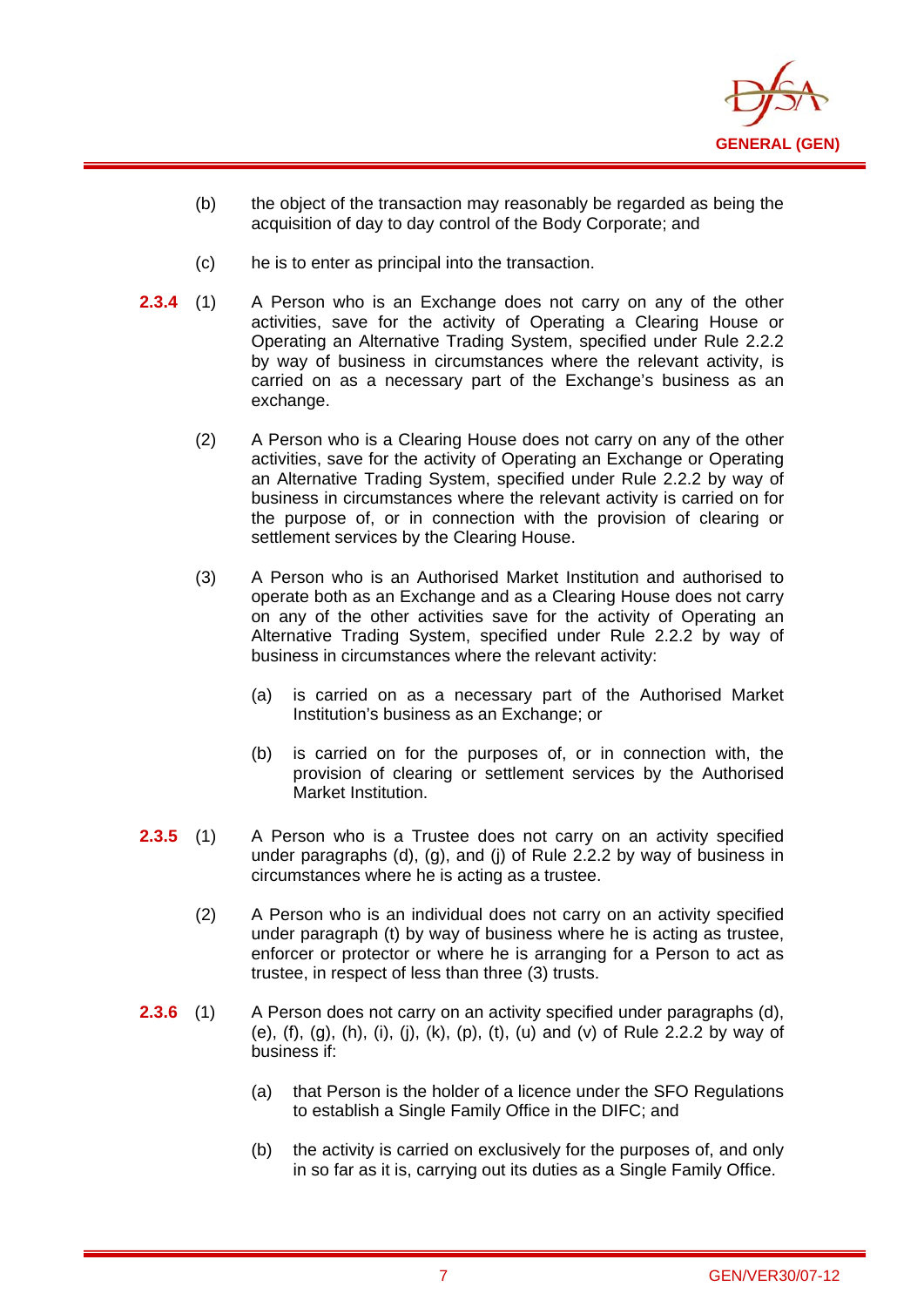

- (2) A Private Trust Company or Family Fiduciary Structure does not carry on an activity specified under paragraph (t) of Rule 2.2.2 by way of business if it:
	- (a) carries on that activity exclusively for the purposes of, and only in so far as it is, providing services to a Single Family; and
	- (b) does not solicit trust business from, or provide trust services to, any Person outside the structure of the Single Family Office and outside the Single Family.

## **2.4 Accepting deposits**

i

- **2.4.1** In Rule 2.2.2, Accepting Deposits means accepting Deposits where:
	- (a) money received by way of Deposit is lent to others; or
	- (b) any other activity of the Person accepting the Deposit is financed, wholly or to a material extent, out of the capital of or returns on any money received by way of Deposit.

## **2.5 Providing credit**

**2.5.1** In Rule 2.2.2, Providing Credit means providing a Credit Facility to a Person in his capacity as a borrower or potential borrower.

#### **Exclusions**

**2.5.2** A Person who is an Authorised Firm does not Provide Credit where the provision of the Credit Facility is incidental to or in connection with the trading of Investments, or conducting Insurance Business.

#### **Guidance**

- 1. Where an Authorised Firm is providing brokerage services pursuant to its Financial Service of Dealing in Investments as Agent, it may in the ordinary course of that business also be necessary to provide margin lending facilities to its Clients. In doing so the Authorised Firm will not be considered to be Providing Credit to its Client.
- 2. Where an Authorised Firm is Effecting Contracts of Insurance or Carrying Out Contracts of Insurance, it may in the ordinary course of that Insurance Business be necessary to provide an instalment contract to a Client with respect to the payment of an insurance premium. In doing so the Authorised Firm will not be considered to be Providing Credit to its Client.

## **2.6 Providing money services**

**2.6.1** (1) In Rule 2.2.2, Providing Money Services means providing currency exchange or money transmission.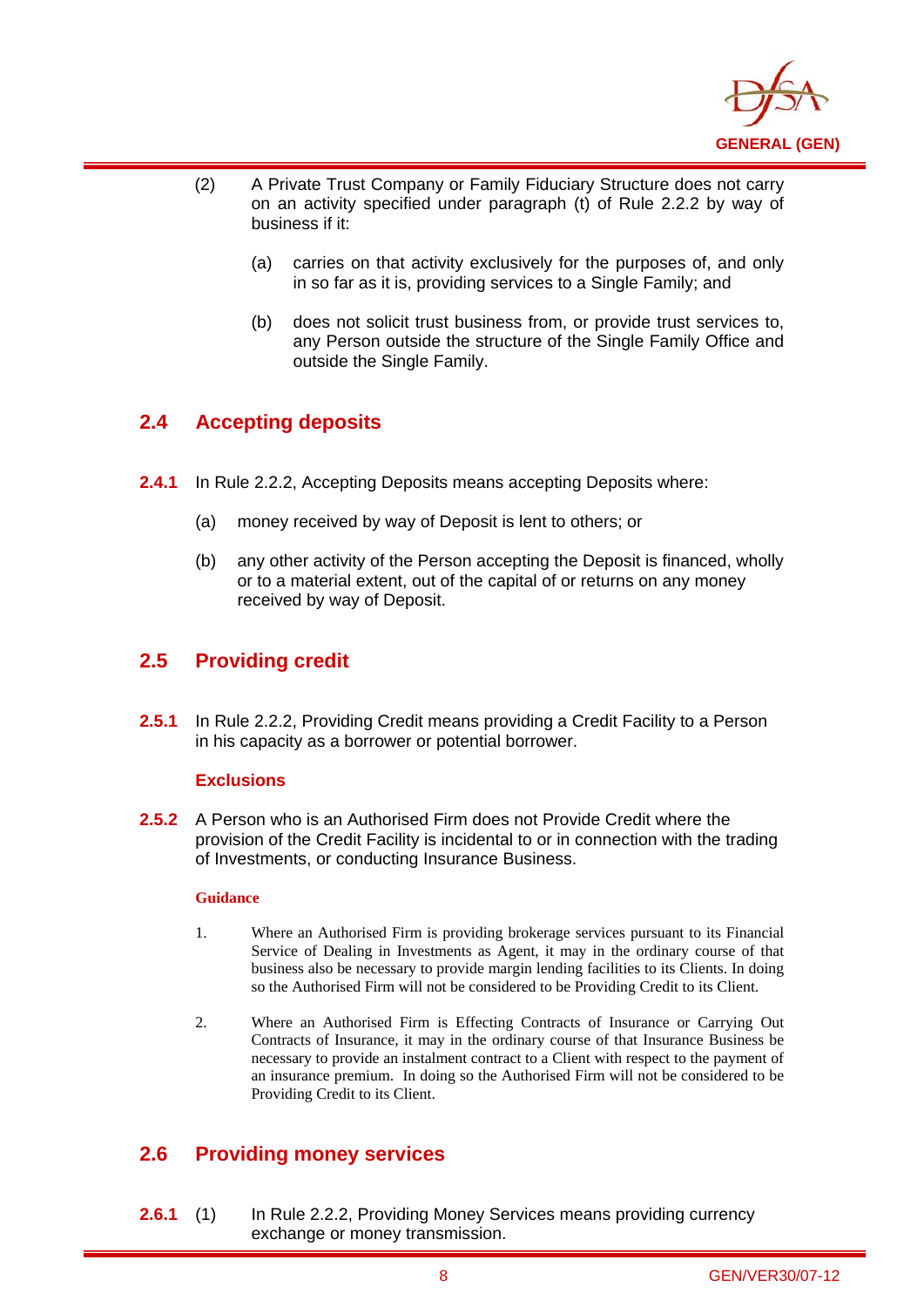

- (2) In (1) 'money transmission' means:
	- (a) selling or issuing payment instruments;
	- (b) selling or issuing stored value; or
	- (c) receiving money or monetary value for transmission, including electronic transmission, to a location within or outside the DIFC.

#### **Exclusions**

i

**2.6.2** A Person who is an Authorised Firm does not Provide Money Services if it does so in relation to the carrying on of another Financial Service where Providing Money Services is in connection with and a necessary part of that other Financial Service.

## **2.7 Dealing in investments as principal**

**2.7.1** In Rule 2.2.2, Dealing in Investments as Principal means buying, selling, subscribing for or underwriting any Investment as principal.

#### **Exclusions**

- **2.7.2** A Person does not Deal in Investments as Principal merely by accepting an instrument, creating or acknowledging indebtedness in respect of any loan, credit, guarantee or other similar financial accommodation which that person has made or provided.
- **2.7.3** A Person does not Deal in Investments as Principal by issuing or redeeming Securities issued by that person.
- **2.7.4** A Person who is not an Authorised Firm or an Authorised Market Institution does not Deal in Investments as Principal in relation to an Investment by entering into a transaction with or through an Authorised Firm or a Regulated Financial Institution.
- **2.7.5** A Person who is an Authorised Firm does not Deal in Investments as Principal if in the course of managing the assets of a Private Equity Fund:
	- (a) the Person makes an initial subscription for Units of that Fund; and
	- (b) the Units are held by that Person for a period of more than 12 months.

## **2.8 Dealing in investments as agent**

**2.8.1** In Rule 2.2.2, Dealing in Investments as Agent means buying, selling, subscribing for or underwriting any Investment as agent.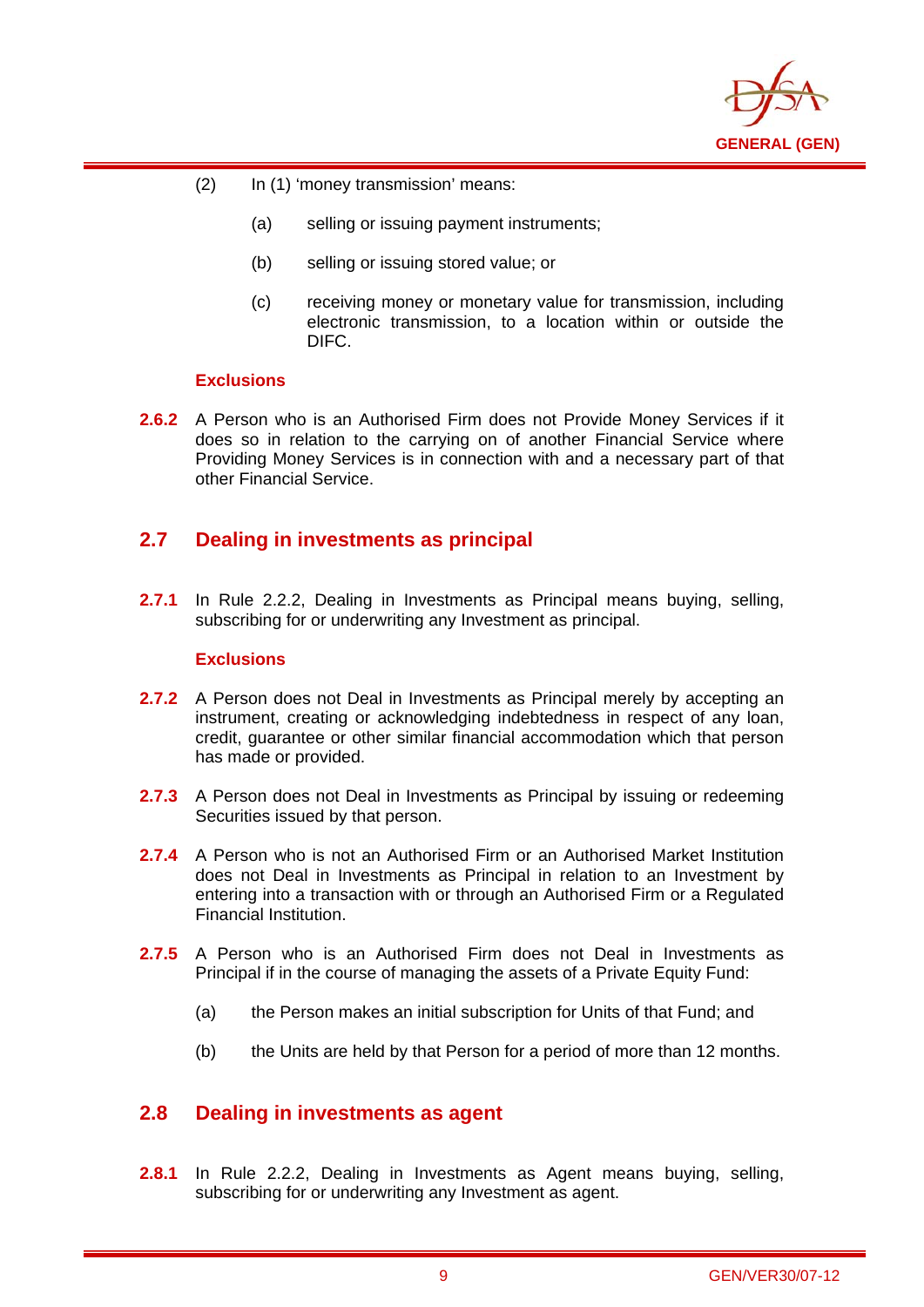

#### **Exclusions**

i

- **2.8.2** A Person does not Deal in Investments as Agent if the activity:
	- (a) is carried on in the course of Providing Legal Services or Providing Accountancy Services which does not otherwise consist of the carrying on of Financial Services;
	- (b) may reasonably be regarded as a necessary part of any other services provided in the course of that Providing Legal Services or Providing Accountancy Services; and
	- (c) is not remunerated separately from the other services.
- **2.8.3** A Person does not Deal in Investments as Agent if that Person:
	- (a) is merely receiving and transmitting a Client order in respect of an Investment; and
	- (b) does not execute the Client order for and on behalf of the Client or otherwise commit the Client to the transaction relating to the relevant Investment.

## **2.9 Arranging credit or deals in investments**

- **2.9.1** (1) In Rule 2.2.2 Arranging Credit or Deals in Investments means:
	- (a) making arrangements with a view to another Person, whether as principal or agent, buying, selling, subscribing for or underwriting an Investment; or
	- (b) making arrangements for another Person, whether as principal or agent, to borrow money by way of a Credit Facility.
	- (2) The arrangements in (1) include:
		- (a) arrangements which do not bring about the transaction; and
		- (b) arrangements comprising or involving the receipt and transmission of Client orders in relation to Investments.
	- (3) The arrangements in (1) do not include:
		- (a) arrangements which amount to Operating an Alternative Trading System; or
		- (b) arrangements of the kind described in Rule 2.26.1 that constitute marketing.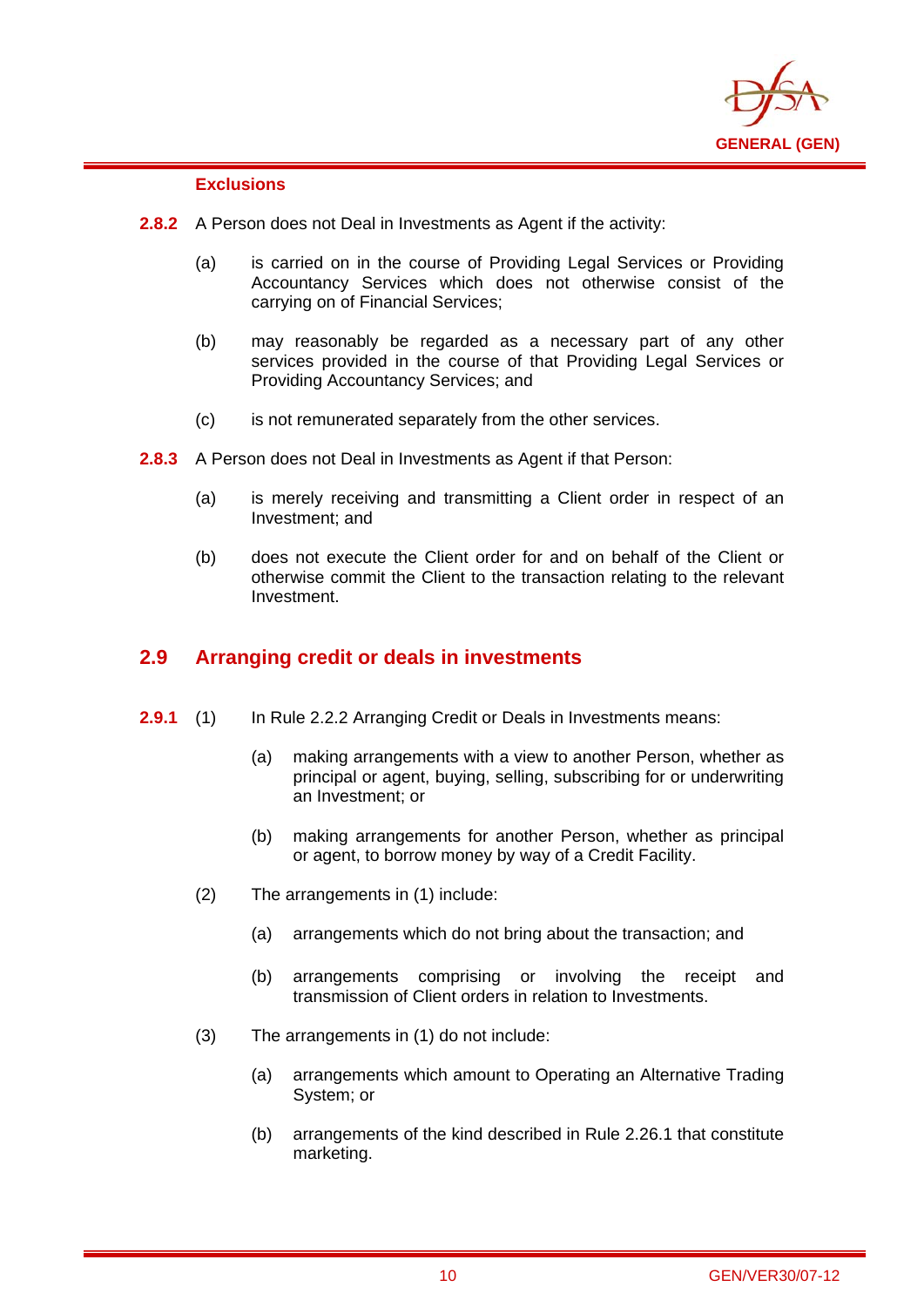

#### **Guidance**

i

In regard to arrangements under Rule 2.9.1(3)(b), pursuant to Rule 2.2.10, an Authorised Firm (other than a Representative Office) may carry on an activity of the kind described in Rule 2.26.1 that constitutes marketing without the need for any additional authorisation to do so.

#### **Exclusions**

- **2.9.2** There are excluded from Rule 2.9.1 any arrangements for a transaction into which the Person making the arrangements enters or is to enter whether as principal or agent for some other Person.
- **2.9.3** A Person does not Arrange Credit or Deals in Investments merely by providing means by which one party to a transaction is able to communicate with other such parties.
- **2.9.4** A Person does not Arrange Credit or Deals in Investments by making arrangements under which another Person accepts or is to accept an instrument creating or acknowledging indebtedness in respect of any loan, credit, guarantee or other similar financial accommodation which he or his principal has made or provided.
- **2.9.5** A Person does not Arrange Credit or Deals in Investments merely by making arrangements having as their sole purpose the provision of finance to enable a Person to buy, sell, subscribe for or underwrite Investments.
- **2.9.6** A Person does not Arrange Credit or Deals in Investments by making arrangements for the issue or redemption of Securities issued by it.
- **2.9.7** A Person does not Arrange Credit or Deals in Investments if the activity:
	- (a) is carried on in the course of Providing Legal Services or Providing Accountancy Services, which does not otherwise consist of the carrying on of Financial Services;
	- (b) may reasonably be regarded as a necessary part of any other services provided in the course of Providing Legal Services or Providing Accountancy Services; and
	- (c) is not remunerated separately from the other services.

## **2.10 Managing assets**

**2.10.1** In Rule 2.2.2, Managing Assets means managing on a discretionary basis assets belonging to another Person if the assets include any Investment or rights under a contract of Long-Term Insurance, not being a contract of reinsurance.

#### **Exclusions**

**2.10.2** A Person who is not an Authorised Firm or an Authorised Market Institution does not Manage Assets if: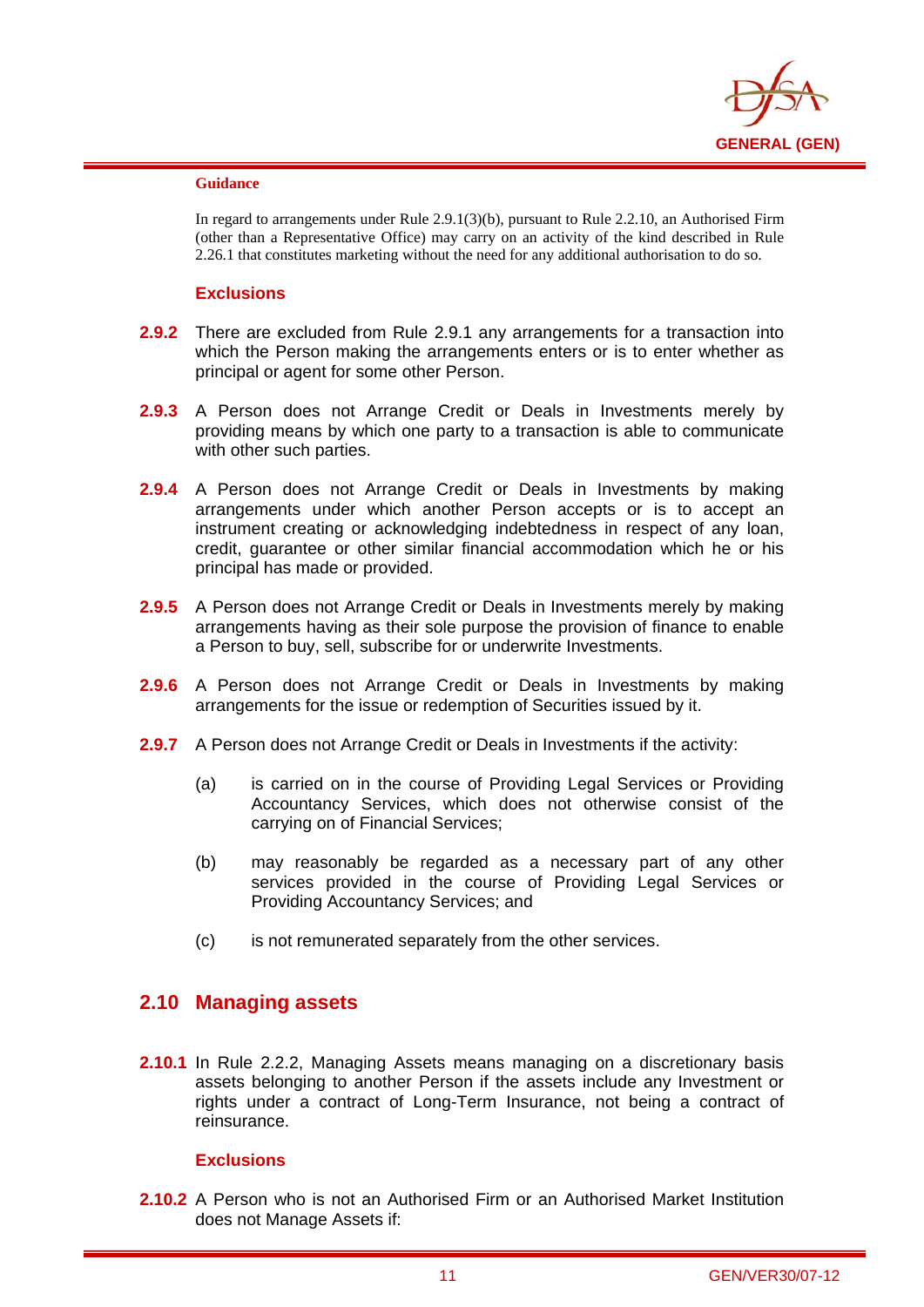

- (a) he is a Person formally appointed in writing by the owner of the assets to manage the assets in question; and
- (b) all day-to-day decisions relating to the Investments which are included in those assets are taken by an Authorised Firm or a Regulated Financial Institution.

#### **Guidance**

i

A Person does not become a Fund Manager of a Fund merely by being appointed by a Fund Manager of a Fund to provide the Financial Service of Managing Assets to the Fund. This is because the Fund Manager remains legally accountable to the Unitholders of the Fund for the proper management of the Fund in accordance with its Constitution and Prospectus.

## **2.11 Advising on financial products or credit**

- **2.11.1** (1) In Rule 2.2.2, Advising on Financial Products or Credit means giving advice to a Person:
	- (a) in his capacity as an investor or potential investor, or in his capacity as agent for an investor or a potential investor on the merits of his buying, selling, holding, subscribing for or underwriting a particular financial product (whether as principal or agent); or
	- (b) in his capacity as a borrower or potential borrower or as agent for a borrower or potential borrower on the merits of his entering into a particular Credit Facility.
	- (2) Advice in (1)(a) and (b) includes a statement, opinion or report:
		- (a) where the intention is to influence a Person, in making a decision, to select a particular financial product or an interest in a particular financial product or to enter into a particular Credit Facility; or
		- (b) which could reasonably be regarded as being intended to have such an influence.
	- (3) For the purposes of this Rule and Rule 2.11.2, a "financial product" is an Investment, Deposit, Profit Sharing Investment Account or rights under a contract of Long-Term Insurance, that is not a contract of reinsurance.

- **2.11.2** A Person does not Advise on Financial Products or Credit by giving advice in any newspaper, journal, magazine, broadcast service or similar service in any medium if the principal purpose of the publication or service, taken as a whole, is neither:
	- (a) that of giving advice of the kind mentioned in Rule 2.11.1; nor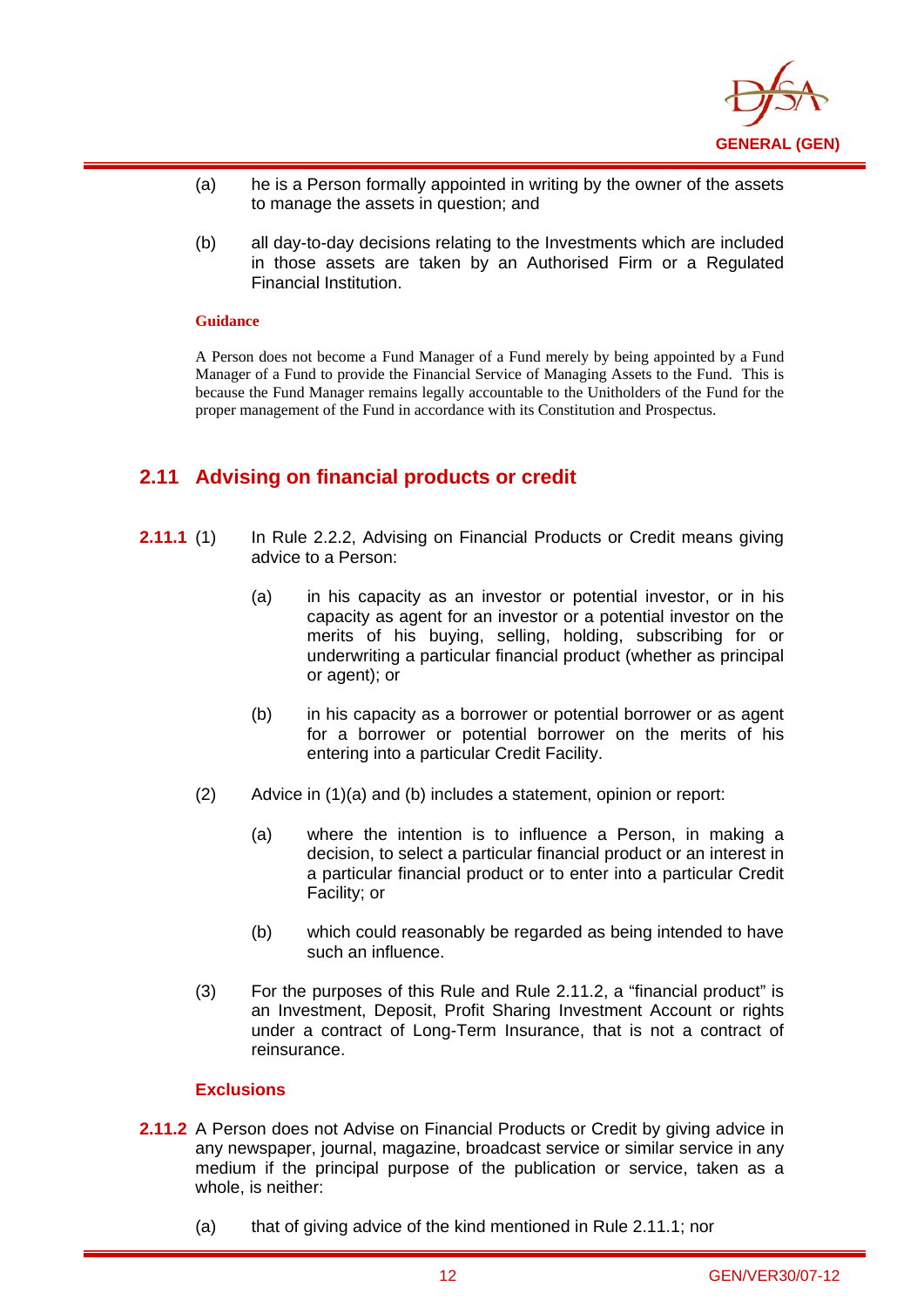

(b) that of leading or enabling Persons:

i

- (i) to buy, sell, subscribe for or underwrite a particular financial product; or
- (ii) to enter into a particular Credit Facility.
- **2.11.3** A Person does not Advise on Financial Products or Credit if the activity:
	- (a) is carried on in the course of Providing Legal Services or Providing Accountancy Services, which does not otherwise consist of the carrying on of Financial Services;
	- (b) may reasonably be regarded as a necessary part of any other services provided in the course of Providing Legal Services or Providing Accountancy Services; and
	- (c) is not remunerated separately from the other services.

## **2.12 Managing a collective investment fund**

- **2.12.1** (1) In Rule 2.2.2, Managing a Collective Investment Fund means:
	- (a) being legally accountable to the Unitholders in the Fund for the management of the property held for or within a Fund under the Fund's Constitution; and
	- (b) establishing, managing or otherwise operating or winding up a Collective Investment Fund; and
	- (2) To the extent that any activity under (1) constitutes Managing Assets, Providing Fund Administration, Dealing as Agent, Dealing as Principal, Arranging Credit or Deals in Investments, or Providing Custody, such a Financial Service is taken to be incorporated within Managing a Collective Investment Fund.
	- (3) The Person referred to in (1) is a Fund Manager.

- **2.12.2** Pursuant to Article 20(3) of the Collective Investment Law 2010, a Person is hereby prescribed by the DFSA as not Managing a Collective Investment Fund merely because that Person:
	- (a) is acting as an agent, employee or delegate of the Fund Manager; or
	- (b) takes steps to wind up or dissolve a Fund or remedy a defect that led to a Fund being deregistered.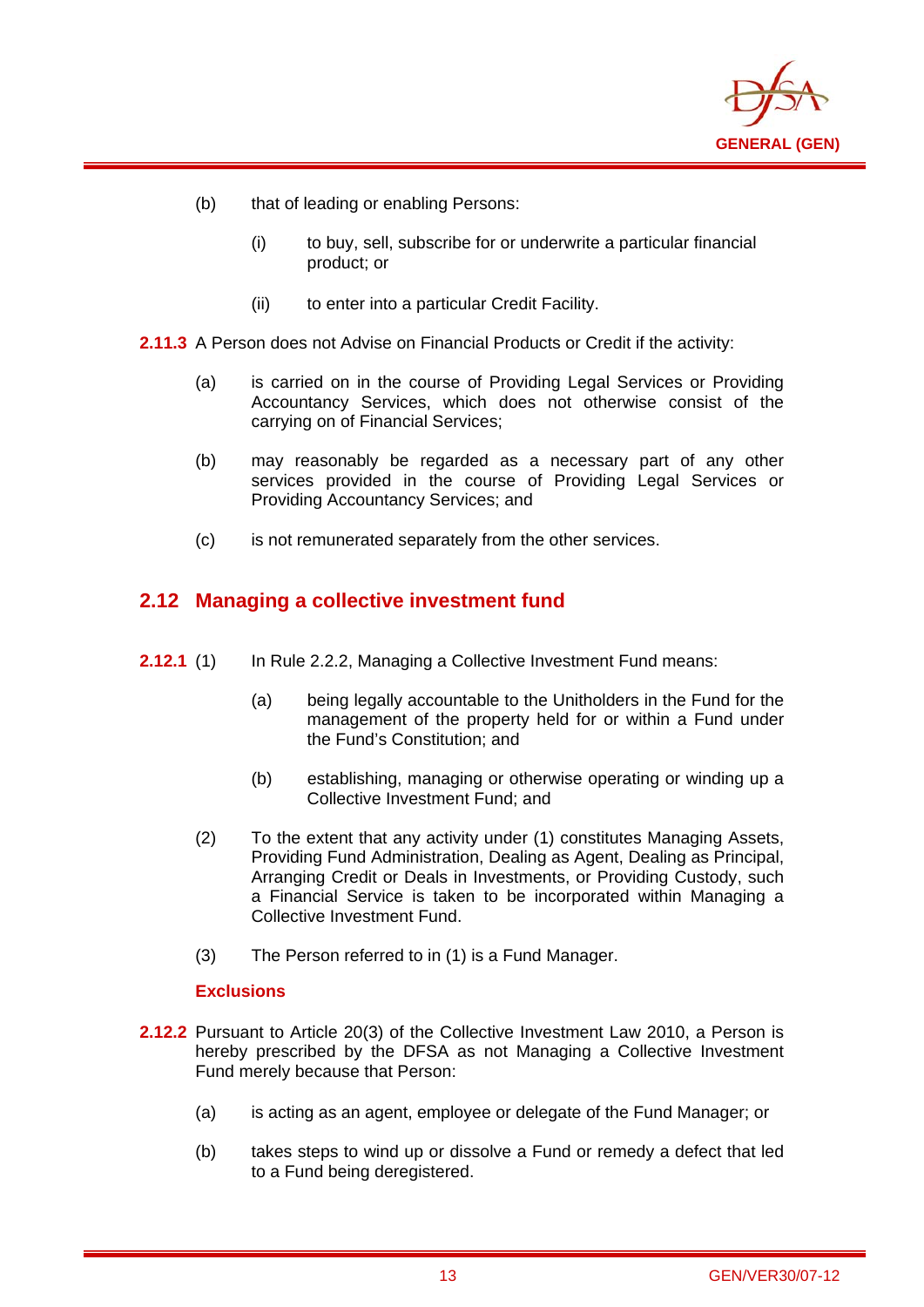

## **2.13 Providing custody**

i

- **2.13.1** (1) In Rule 2.2.2, Providing Custody means both:
	- (a) safeguarding Investments belonging to another Person or, in the case of a Fund, Fund Property; and
	- (b) the administration of such Investments or Fund Property.
	- (2) In (1) the following activities do not constitute the 'administration of such Investments or Fund Property':
		- (a) providing information as to the number and value of any Investments or Fund Property safeguarded;
		- (b) converting currency; or
		- (c) receiving documents relating to an Investment or Fund Property for the purpose of onward transmission to, from or at the direction of the Person to whom the Investment or Fund Property belongs.

#### **Guidance**

A Person does not become a Fund Manager of a Fund merely by being appointed by a Fund Manager of a Fund to provide the Financial Service of Providing Custody to the Fund. This is because the Fund Manager remains legally accountable to the Unitholders of the Fund for the safe custody and proper management of the Fund in accordance with its Constitution and Prospectus.

## **2.14 Arranging custody**

**2.14.1** In Rule 2.2.2, Arranging Custody means arranging for one or more Persons to carry on the activity described in Rule 2.13.1.

- **2.14.2** (1) A Person (the 'introducer') does not Arrange Custody by introducing a Person to another Person (the 'custodian') who is authorised by the DFSA or a Financial Services Regulator to carry on the activity described in Rule 2.13.1, if the introducer is not connected to the custodian.
	- (2) For the purposes of (1) an introducer is connected to a custodian if:
		- (a) the custodian is a member of the same Group as the introducer; or
		- (b) the introducer is remunerated by the custodian or a member of the custodian's Group for making the introduction.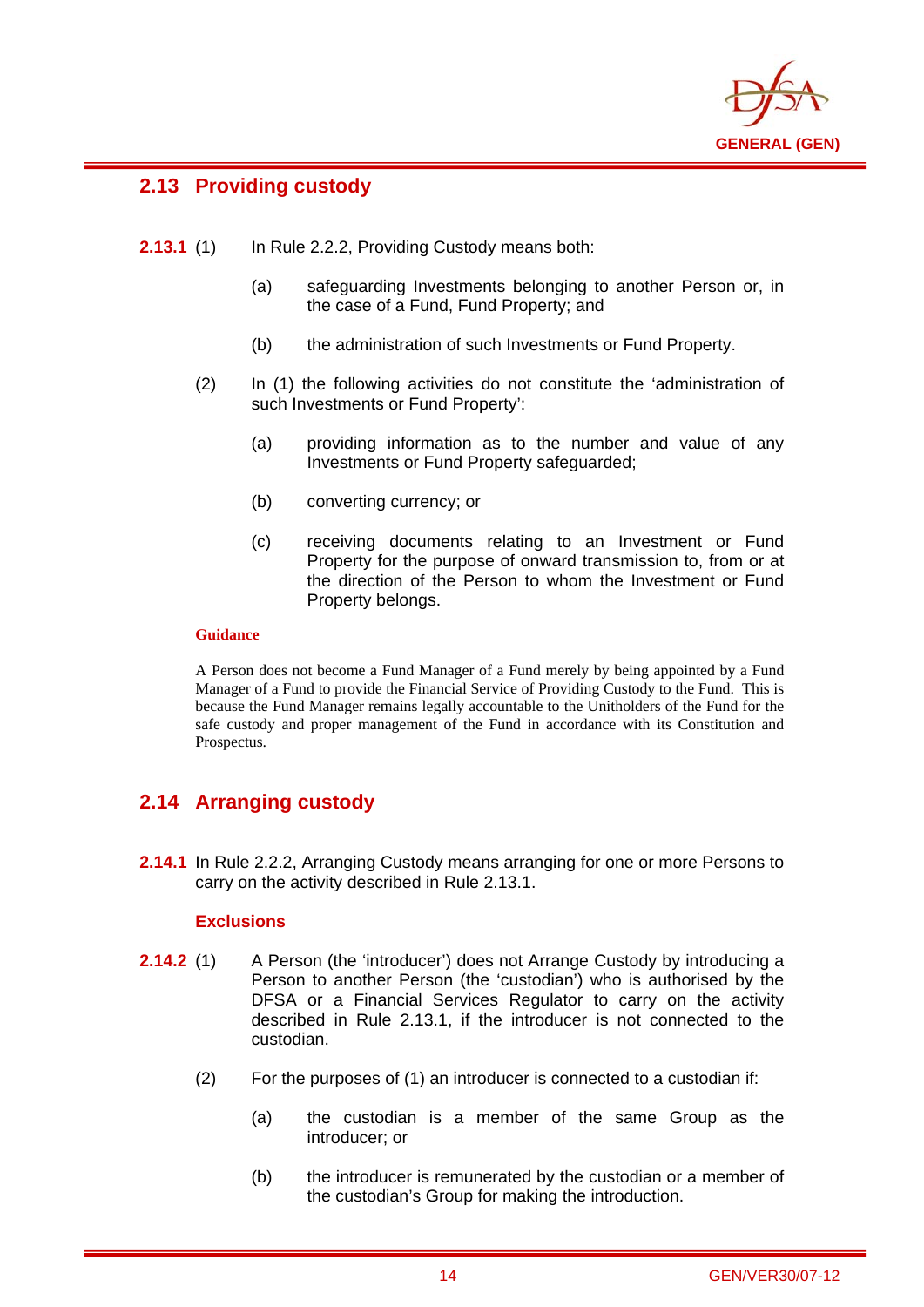

## **2.15 Effecting contracts of insurance**

i

**2.15.1** In Rule 2.2.2, Effecting Contracts of Insurance means effecting such contracts as principal.

## **2.16 Carrying out contracts of insurance**

**2.16.1** In Rule 2.2.2, Carrying Out Contracts of Insurance means carrying out such contracts as principal.

## **2.17 Operating an exchange**

- **2.17.1** In Rule 2.2.2, Operating an Exchange means operating a facility:
	- (a) organised on a temporary or permanent basis, whether or not governed by enforceable rules;
	- (b) which provides a market, whether primary or secondary or both, for the trading of Investments;
	- (c) which provides a system or mechanism, whether an order driven system, a quote driven system or a hybrid of such systems, enabling the market to operate by face to face trading (open outcry), electronic trading or trading by other means; and
	- (d) through which:
		- (i) offers to buy or sell Investments are made or accepted;
		- (ii) buyers and sellers can negotiate the purchase or sale of Investments;
		- (iii) contracts can be entered into for the transfer of ownership of or the title to Investments;
		- (iv) the timely discharge (whether by performance, compromise or otherwise) of the rights and liabilities of the parties to the transactions in respect of which they provide such services (being rights and liabilities in relation to those transactions) is secured; or
		- (v) the prices of Investments, price movements and price and size of the most recent trades are displayed and updated.

#### **Guidance**

The effect of the exemption in relation to the by way of business 'test' set out in Rule 2.3.4(1) is that the activity in Rule 2.17.1 of Operating an Exchange also includes the carrying on of any activity specified under Rule 2.2.2, other than Operating a Clearing House and Operating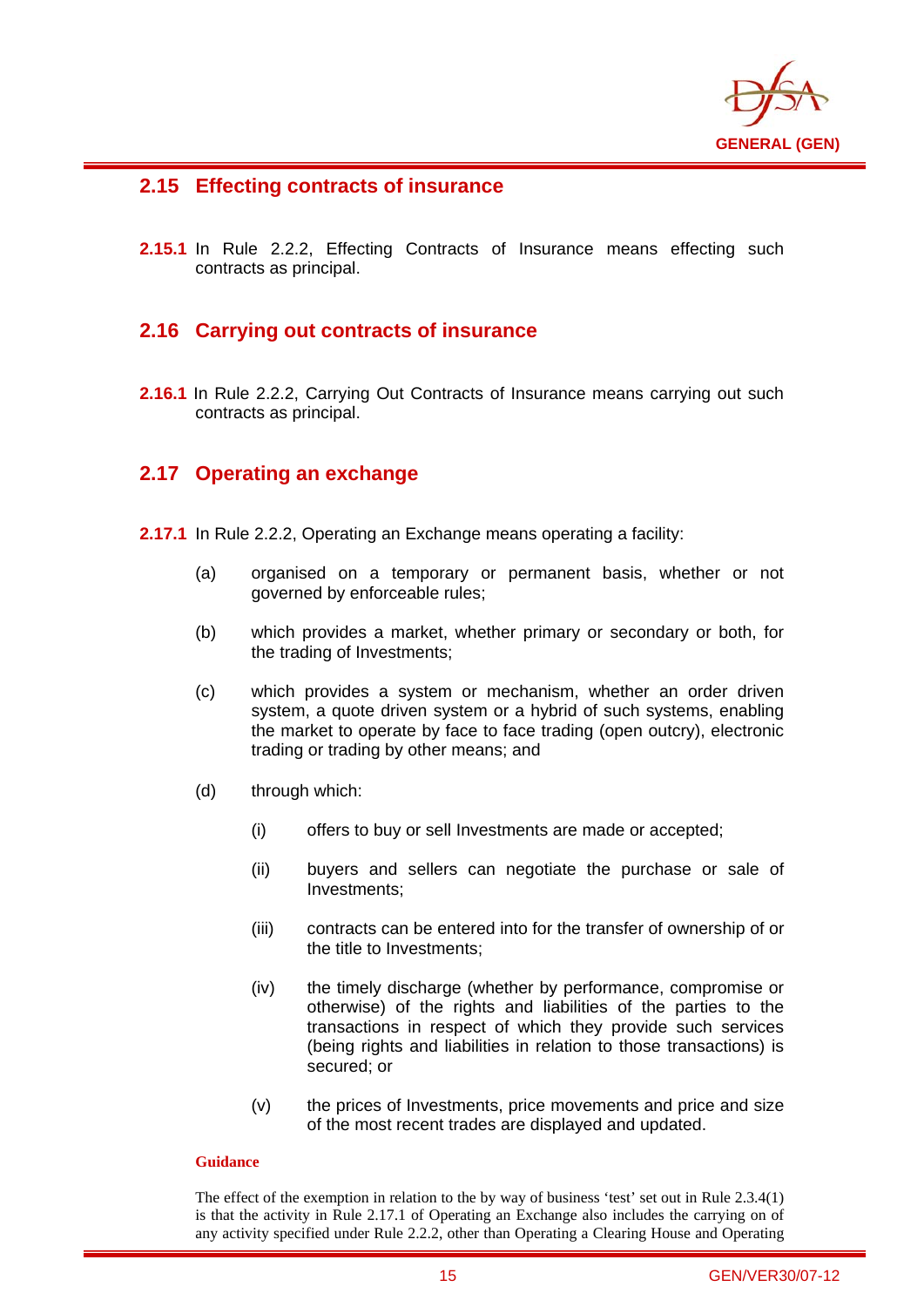

an Alternative Trading System, if the activity is carried on as part of an Exchange's business as an Exchange. Such an Authorised Market Institution is, therefore, automatically authorised under its Licence in respect of such activities unless the DFSA imposes a restriction on the Authorised Market Institution's Licence to remove such authorisation. Rule 2.3.4(3) covers the situation where the Authorised Market Institution is Operating both as an Exchange and as a Clearing House.

#### **Exclusions**

i

**2.17.2** A Person does not carry on an activity of the kind specified in Rule 2.17.1 if he operates a facility which merely amounts to an Alternative Trading System.

## **2.18 Operating a clearing house**

- **2.18.1** (1) In Rule 2.2.2, Operating a Clearing House means operating a facility:
	- (a) organised on a temporary or permanent basis, whether or not governed by enforceable rules;
	- (b) which provides by electronic or other means or mechanism by which or through which clearing or settlement occurs in respect of any transaction in respect of an Investment; and
	- (c) which in the course of providing clearing or settlement services:
		- (i) becomes the legal counterparty to transactions;
		- (ii) becomes the guarantor of the performance of contracts;
		- (iii) administers and co-ordinates delivery and settlement of contracts;
		- (iv) secures the timely discharge (whether by performance, compromise or otherwise) of the rights and liabilities of the parties to the transactions in respect of which they provide such services (being rights and liabilities in relation to those transactions); or
		- (v) acts as registrar to a market by recording details of matched trades.
	- (2) 'Provides' in (1)(b) includes providing such means or mechanism to, or for, an Authorised Market Institution.

#### **Guidance**

The effect of the exemption in relation to the by way of business 'test' set out in Rule 2.3.4(2) in that the activity in Rule 2.18.1 of Operating a Clearing House also includes the carrying on of any activity specified under Rule 2.2.2, other than Operating an Exchange or Operating an Alternative Trading System, if the activity is carried on for the purpose of, or in connection with, the provision of clearing services by a Clearing House. Such an Authorised Market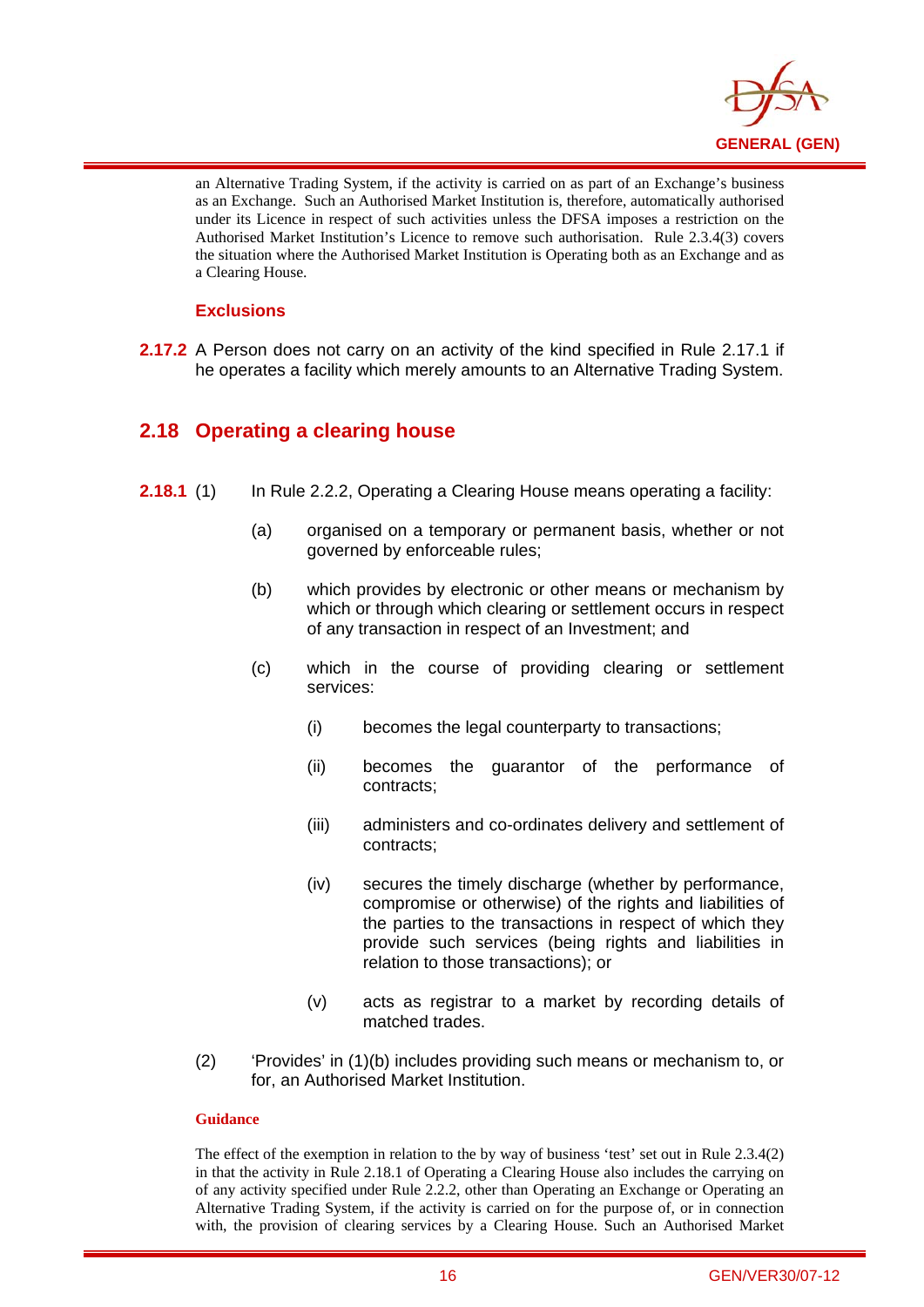

Institution is, therefore, automatically authorised under its Licence in respect of such activities unless the DFSA imposes a restriction on the Authorised Market Institution's Licence to remove such authorisation. Rule 2.3.4(3) covers the situation where the Authorised Market Institution is Operating both as an Exchange and as a Clearing House.

#### **Exclusions**

i

**2.18.2** A Person does not carry on an activity of the kind specified in Rule 2.18.1 if he acts on his own behalf or on behalf of only one party to a transaction.

## **2.19 Insurance intermediation**

- **2.19.1** (1) In Rule 2.2.2, Insurance Intermediation means:
	- (a) advising on insurance;
	- (b) acting as agent for another Person in relation to the buying or selling of insurance for that other Person; or
	- (c) making arrangements with a view to another Person, whether as principal or agent, buying insurance.
	- (2) In (1)(a), 'advising' means giving advice to a Person in his capacity as a policyholder or potential policyholder, or in his capacity as agent for a policyholder or potential policyholder on the merits of his entering into a Contract of Insurance whether as principal or agent.
	- (3) In (2), 'advice' includes a statement, opinion or report:
		- (a) where the intention is to influence a Person, in making a decision, to select a particular Contract of Insurance or insurance cover; or
		- (b) which could reasonably be regarded as being intended to have such influence.
	- (4) The arrangements in (1)(c) include arrangements which do not bring about the transaction.
	- (5) The arrangements in (1)(c) do not include arrangements of the kind described in Rule 2.26.1 that constitute marketing.

#### **Guidance**

In regard to arrangements under Rule 2.19.1(5), pursuant to Rule 2.2.10, an Authorised Firm (other than a Representative Office) may carry on an activity of the kind described in Rule 2.26.1 that constitutes marketing without the need for any additional authorisation to do so.

#### **Exclusions**

**2.19.2** A Person does not carry on the activities specified in Rule 2.19.1(1)(b) or (c) if he enters or is to enter into a transaction in respect of a Contract of Insurance as principal.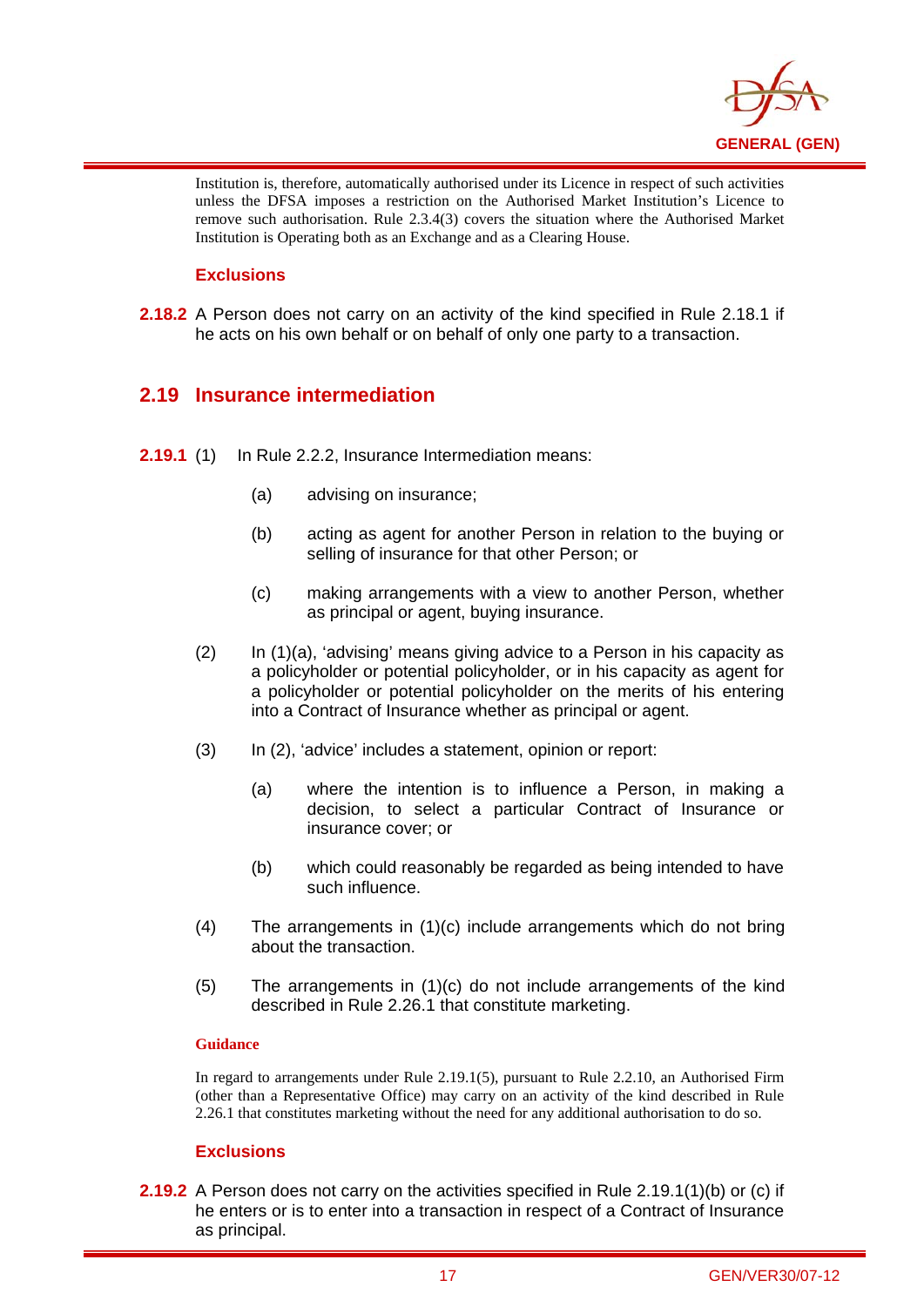

**2.19.3** A Person does not carry on Insurance Intermediation if the activity:

i

- (a) is carried on in the course of any professional business which does not otherwise consist of the carrying on of Financial Services;
- (b) may reasonably be regarded as a necessary part of any other services provided in the course of that professional business; and
- (c) is not remunerated separately from the other services.
- **2.19.4** A Person does not give advice in relation to a Contract of Insurance by giving advice in any newspaper, journal, magazine, broadcast service or similar service in any medium if the principal purpose of the publication or service, taken as a whole, is neither:
	- (a) that of giving advice of the kind mentioned in Rule 2.19.1; nor
	- (b) that of leading or enabling Persons to buy types of insurance.
- **2.19.5** A Person does not arrange a Contract of Insurance merely by providing the means by which one party to a transaction is able to communicate with other such parties.
- **2.19.6** A Person who is an Authorised Firm does not advise in relation to an Insurance Contract if it is authorised under its Licence to carry on the Financial Service of Advising on Financial Products or Credit, to the extent the advice relates to a contract of Long-Term Insurance not being a contract of reinsurance.
- **2.19.7** A Person who is an Authorised Firm does not arrange a Contract of Insurance if it is authorised under its Licence to carry on the Financial Service of Arranging Credit or Deals in Investments, to the extent that the arranging relates to rights under a contract of Long-Term Insurance not being a contract of reinsurance.

#### **2.20 Insurance management**

- **2.20.1** (1) In Rule 2.2.2, Insurance Management means providing management services or exercising managerial functions for an insurer.
	- (2) In (1) management services and managerial functions include administration and underwriting.
	- (3) In (1) an 'insurer' means a Person effecting or carrying out Contracts of Insurance.

#### **Exclusions**

**2.20.2** A Person does not provide Insurance Management to an insurer if he is an Employee of that insurer.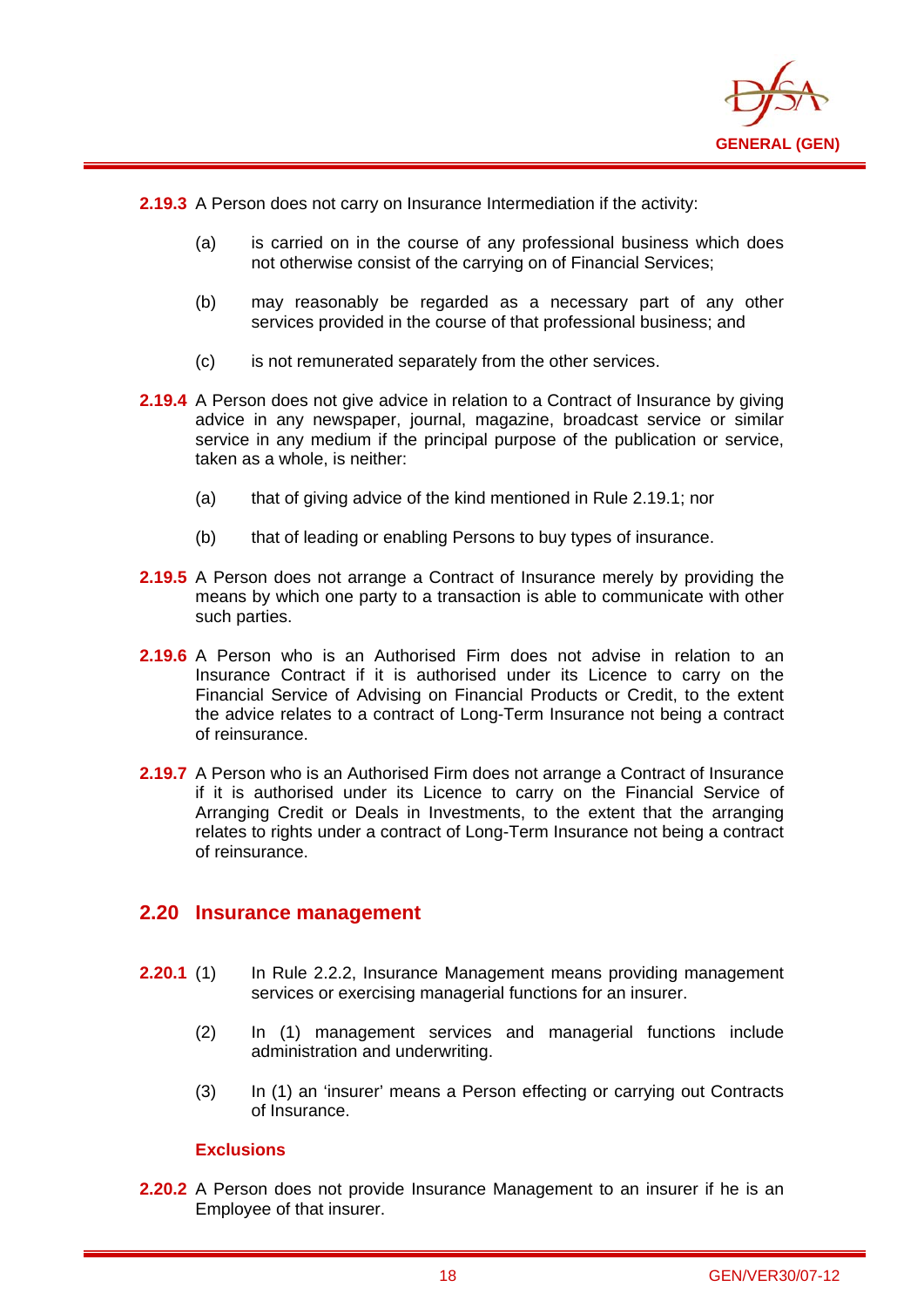

i **2.20.3** A Person who is an Authorised Firm does not provide Insurance Management if it is an Insurer.

## **2.21 Managing a profit sharing investment account**

**2.21.1** In Rule 2.2.2, Managing a Profit Sharing Investment Account means managing an account or portfolio which is a Profit Sharing Investment Account.

## **2.22 Operating an alternative trading system**

- **2.22.1** (1) In Rule 2.2.2, Operating an Alternative Trading System means making arrangements with a view to another Person whether as principal or agent buying or selling an Investment by way of operating a facility:
	- (a) which is organised on a temporary or permanent basis, whether or not governed by enforceable rules;
	- (b) which provides a means by which over the counter (OTC) trading of Investments can take place; and
	- (c) which provides a system or mechanism, whether an order driven system, a quote driven system or a hybrid of such systems, which enables electronic trading or trading by other means and through which;
		- (i) offers to buy or sell Investments are made or accepted;
		- (ii) buyers and sellers can negotiate the purchase or sale of Investments;
		- (iii) contracts can be entered into for the transfer of ownership of or the title to Investments; or
		- (iv) the prices of Investments, price movements and price and size of the most recent trades are displayed and updated.
	- (2) For the purposes of (1), "OTC" means in relation to a transaction in an Investment, a transaction not effected on an Exchange or its equivalent in any other jurisdiction.
	- (3) In (1), a facility is not an Alternative Trading System if it is merely an order routeing system where buying and selling interests or orders are merely transmitted but do not interact.
	- (4) In (1) a Person providing the facility still operates an Alternative Trading System even though that Person may from time to time deal as agent for another Person or deal as principal with another Person using the facility.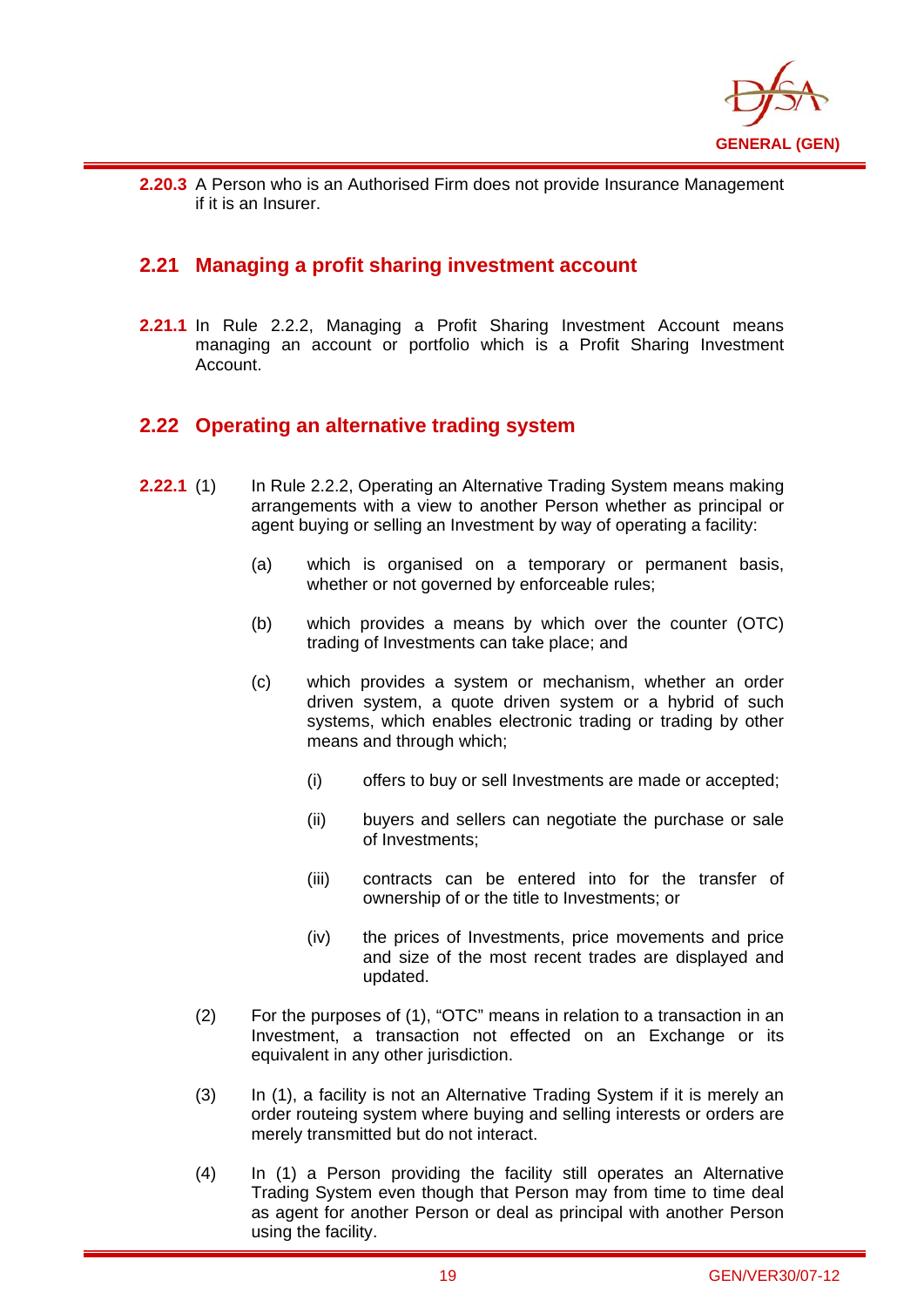

(5) For the purposes of (1) a Person operates an Alternative Trading System even though the facility itself is provided by a third party on behalf of that Person and that Person merely provides use of that facility to other Persons.

#### **Exclusions**

i

- **2.22.2** A Person does not carry on an activity of the kind specified in Rule 2.22.1 if he as the operator of the facility:
	- (a) is a counterparty to every transaction effected on the facility;
	- (b) acts as a central counterparty accepting the risk of default of any of its Clients or otherwise becomes the guarantor of the performance of every transaction effected using the facility;
	- (c) exercises discretion as to how the buying or selling interests interact on the facility; or
	- (d) is an Authorised Market Institution.

## **2.23 Providing Trust Services**

- **2.23.1** In Rule 2.2.2, Providing Trust Services means:
	- (a) the provision of services with respect to the creation of an express trust;
	- (b) arranging for any Person to act as a trustee in respect of any express trust;
	- (c) acting as trustee in respect of an express trust;
	- (d) the provision of Trust Administration Services in respect of an express trust; or
	- (e) acting as protector or enforcer in respect of an express trust.

#### **Guidance**

Providing generic advice on the desirability of using a trust does not amount to Providing Trust Services as defined in Rule 2.23.1.

- **2.23.2** A Person who is an Ancillary Service Provider does not provide Trust Services where it only:
	- (a) arranges for a Person to act as trustee in respect of an express trust; or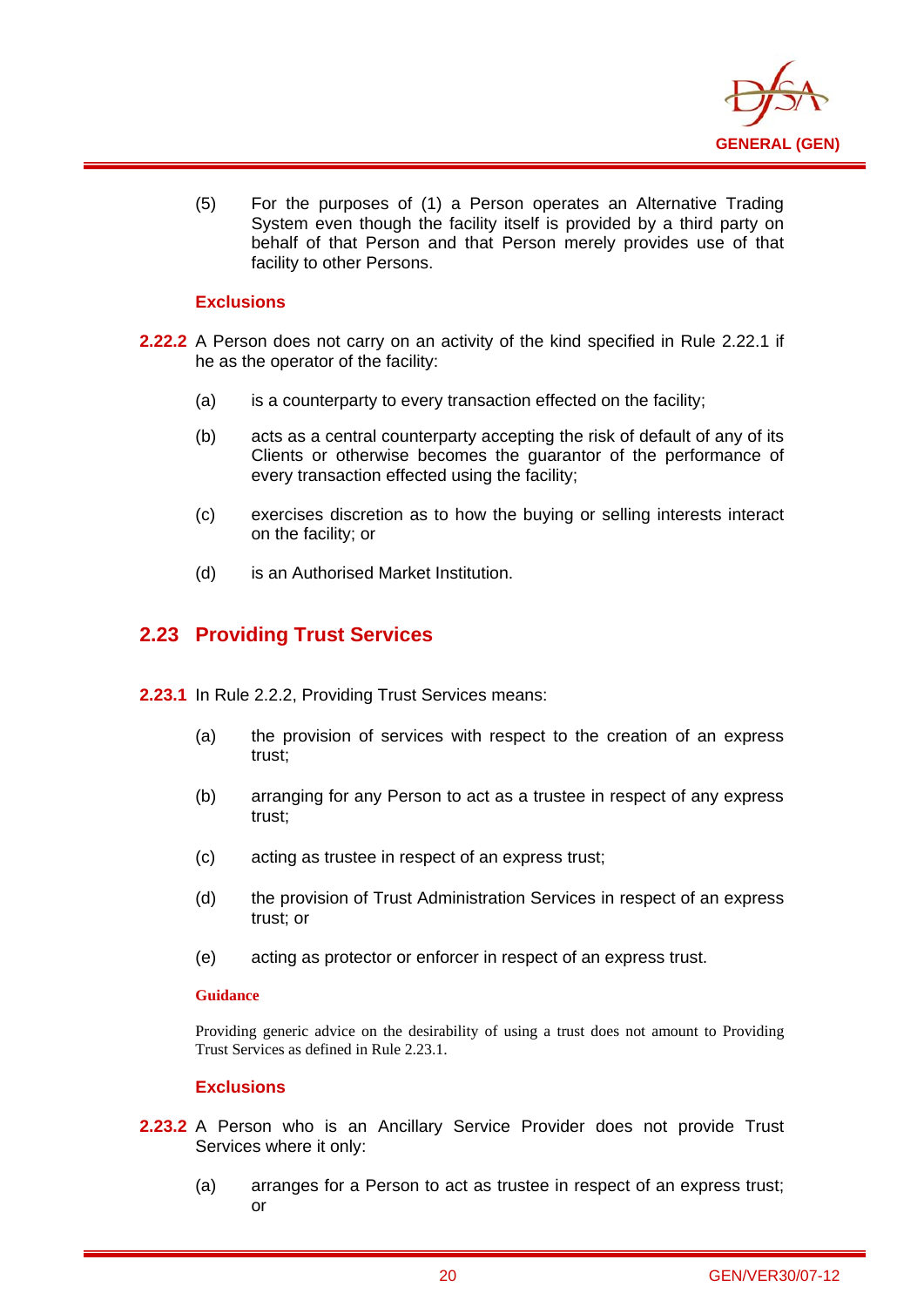

(b) provides services with respect to the creation of an express trust;

provided that:

- (i) the provision of such services is solely incidental to the practice of law or accounting as the case may be; and
- (ii) the ASP is not holding itself out as Providing Trust Services.

#### **Guidance**

i

Acting as trustee, protector or enforcer or Providing Trust Administration Services are not activities incidental to the practice of law or accounting and require a Licence.

**2.23.3** A Person is not Providing Trust Services if that Person is the Trustee of a Fund and the activities are in connection with or arise from, acting as the Trustee of the Fund.

## **2.24 Providing fund administration**

- **2.24.1** In Rule 2.2.2, Providing Fund Administration means providing one or more of the following services in relation to a Fund:
	- (a) processing dealing instructions including subscriptions, redemptions, stock transfers and arranging settlements:
	- (b) valuing of assets and performing net asset value calculations;
	- (c) maintaining the share register and Unitholder registration details;
	- (d) performing anti money laundering requirements;
	- (e) undertaking transaction monitoring and reconciliation functions;
	- (f) performing administrative activities in relation to banking, cash management, treasury and foreign exchange;
	- (g) producing financial statements, other than as the Fund's registered auditor; or
	- (h) communicating with participants, the Fund, the Fund Manager, and investment managers, the prime brokers, the Regulators and any other parties in relation to the administration of the Fund.

## **2.25 Acting as the Trustee of a Fund**

**2.25.1** (1) In Rule 2.2.2, Acting as the Trustee of a Fund means holding the assets of a Fund on trust for the Unitholders where the Fund is in the form of an Investment Trust.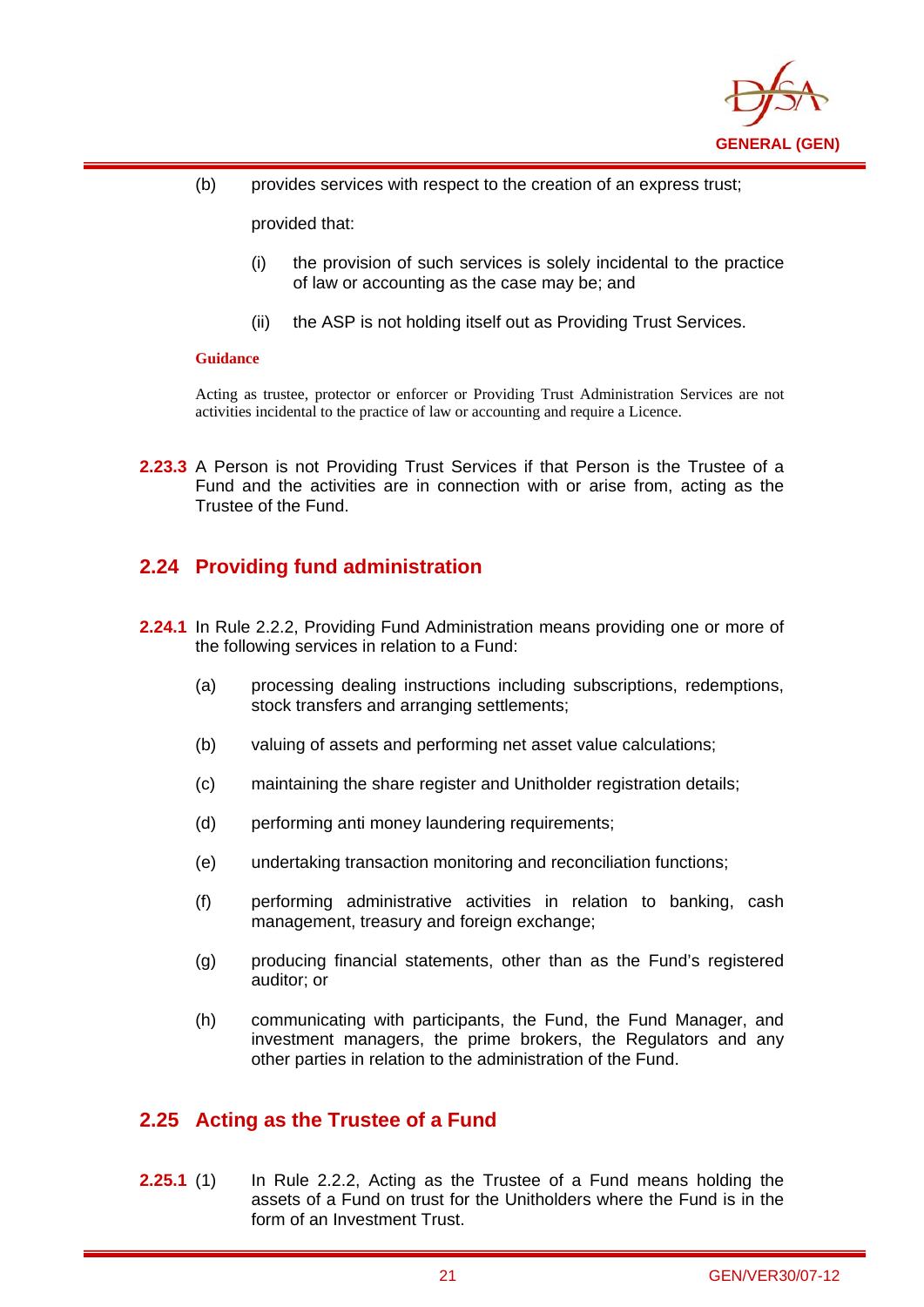

(2) To the extent that any activity under (1) constitutes Providing Fund Administration or Providing Custody, such a Financial Service is taken to be incorporated within Acting as the Trustee of a Fund.

#### **Guidance**

i

Rule 2.25.1(2) alleviates any requirement upon a Trustee to obtain further authorisations for certain Financial Services where the activities fall within the ordinary scope of the activity of Acting as the Trustee of a Fund. The provision also facilitates the delegation of these discrete activities under CIR section 7.3.

#### **Exclusions**

**2.25.2** A Person is not Acting as the Trustee of a Fund merely because he is acting as an agent, employee or delegate of a Trustee.

## **2.26 Operating a Representative Office**

- **2.26.1** (1) In Rule 2.2.2 Operating a Representative Office means the marketing of one or more financial services or financial products which are offered in a jurisdiction other than the DIFC.
	- (2) For the purposes of (1) 'marketing' means:
		- (a) providing information on one or more financial products or financial services;
		- (b) engaging in promotions in relation to (a); or
		- (c) making introductions or referrals in connection with the offer of financial services or financial products;

provided that such activities do not constitute:

- (d) Advising on Financial Products or Credit; or
- (e) receiving and transmitting orders in relation to a financial product.
- (3) For the purposes of (1) and (2) (a), (c) and (d), the term 'financial product' means an Investment, a Credit Facility, a Deposit, a Profit Sharing Investment Account or a Contract of Insurance.

- **2.26.2** An Authorised Firm other than a Representative Office does not Operate a Representative Office if it undertakes any activities of the kind described in Rule 2.26.1 that constitute marketing.
- **2.26.3** Any communication which amounts to marketing in respect of a financial service or financial product, which is issued by or on behalf of a government or non-commercial government entity, does not constitute marketing for the purposes of Rule 2.26.1.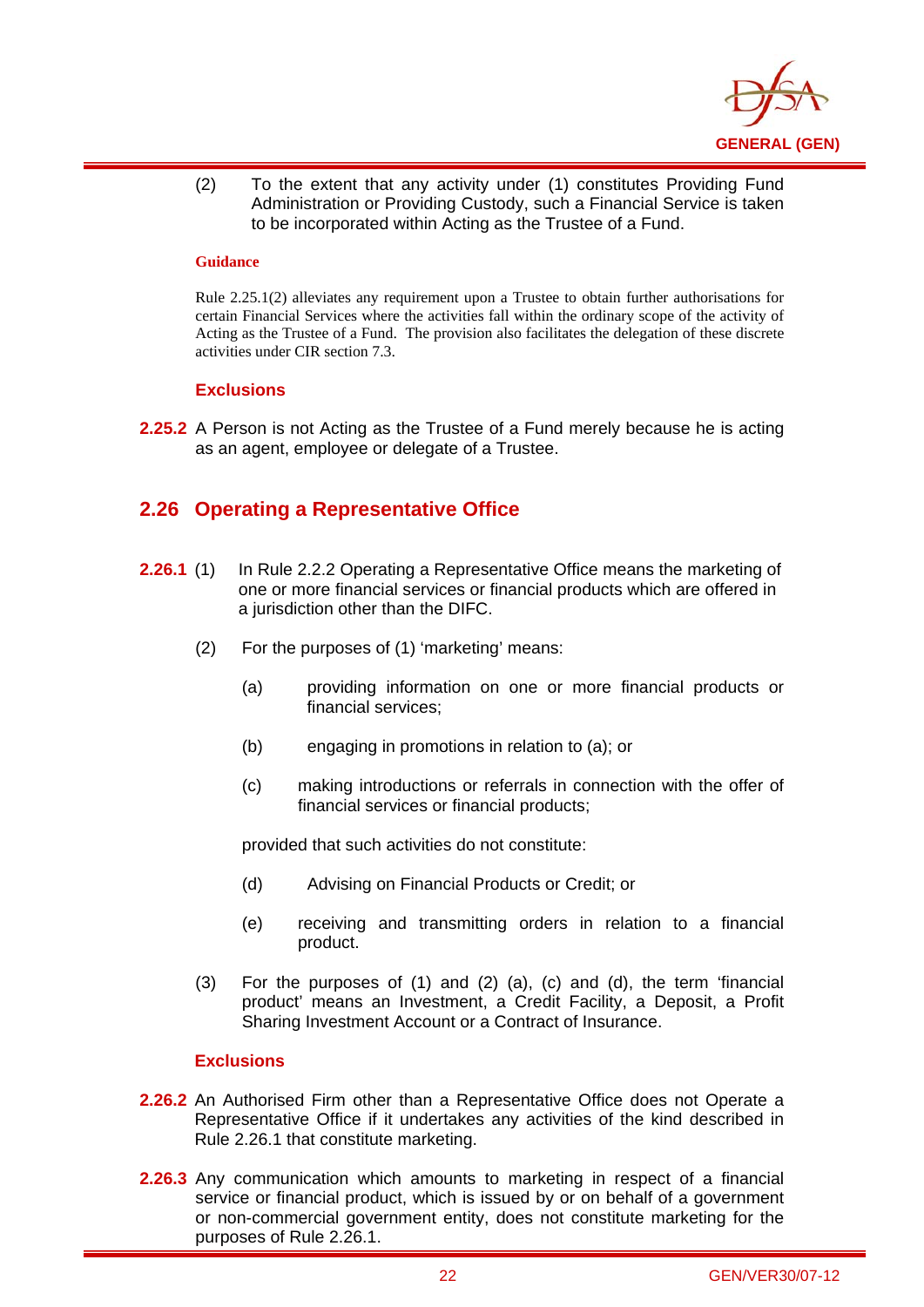

## **2.27 Operating a Credit Rating Agency**

i

- **2.27.1** (1) In Rule 2.2.2, Operating a Credit Rating Agency means undertaking one or more Credit Rating Activities for the purpose of producing a Credit Rating with a view to that Credit Rating being:
	- (a) disseminated to the public; or
	- (b) distributed to a Person by subscription;

whether or not it is in fact disseminated or distributed.

- (2) For the purposes of (1):
	- (a) Credit Rating Activities are data and information analysis relating to a Credit Rating or the evaluation, approval, issue or review of a Credit Rating; and
	- (b) a Credit Rating is an opinion expressed using an established and defined ranking system of rating categories regarding the creditworthiness of a Rating Subject.
- (3) In (2), a Rating Subject means:
	- (a) a Person other than a natural person;
	- (b) a credit commitment; or
	- (c) a debt or debt-like Investment.

#### **Exclusions**

**2.27.2** A Person does not Operate a Credit Rating Agency where that Person prepares any credit scores, credit scoring systems or similar assessments relating to obligations arising from consumer, commercial or industrial relationships.

#### **Guidance**

- 1. The effect of Rule 2.27.1 is that even if a Person undertakes from a place of business in the DIFC some but not all of the Credit Rating Activities for the purpose of producing a Credit Rating, that Person needs to have a Licence authorising it to Operate a Credit Rating Agency.
- 2. Where a Credit Rating Agency outsources some of its Credit Rating Activities, it will need to ensure that it meets the relevant requirements, including those relating to outsourcing, in Rule 5.3.21.
- 3. There is no express prohibition against carrying on the Financial Service of Operating a Credit Rating Agency by Persons who are authorised to carry on other Financial Services. However, the specific conduct requirements applicable to Credit Rating Agencies in COB chapter 8, include a prohibition against certain types of consultancy and advisory services being provided by a Credit Rating Agency. Therefore, even if a Credit Rating Agency has an appropriate Licence authorising it to provide advice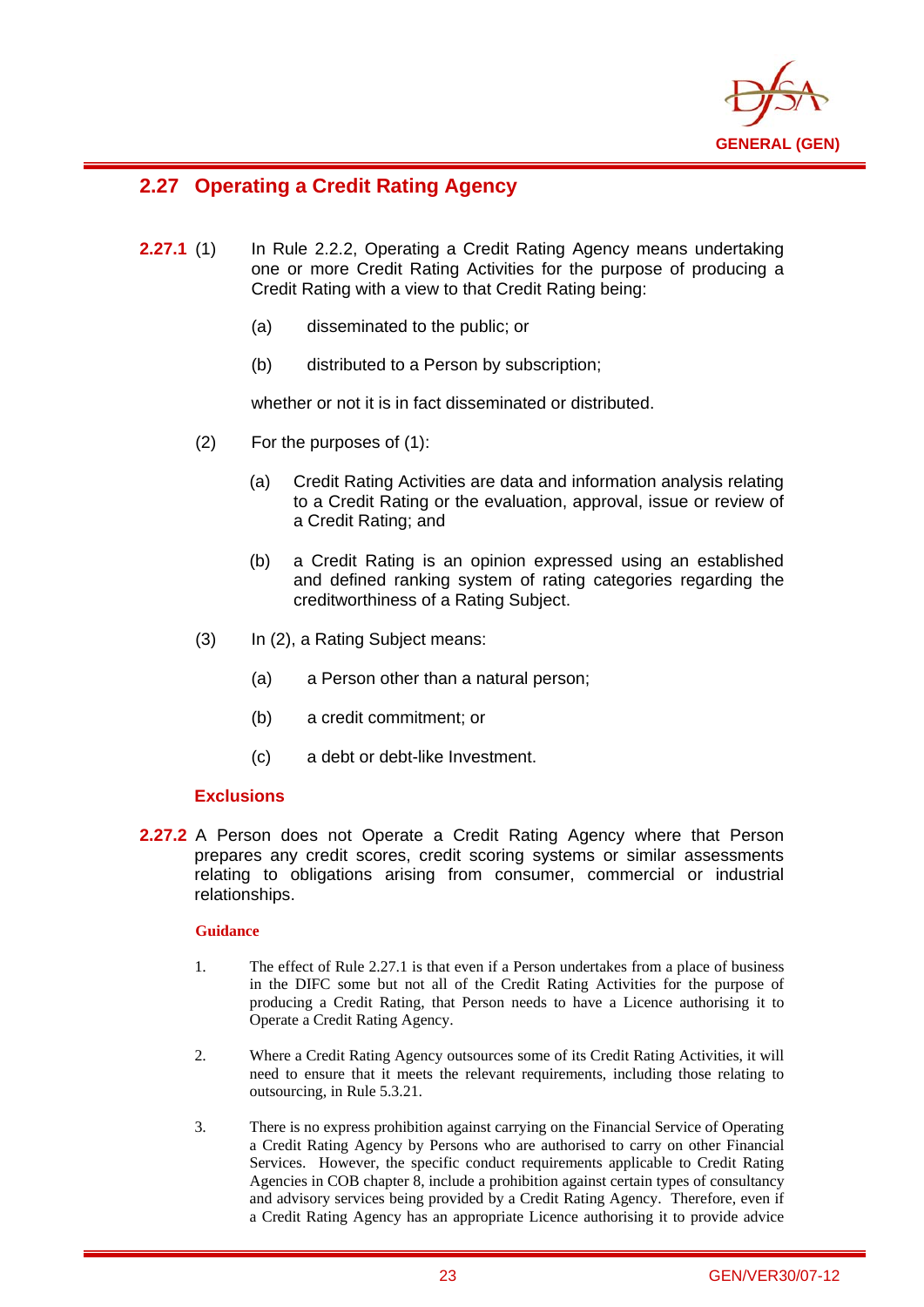

on financial products, it will not be able to provide the prohibited type of consultancy and advisory services.

4. A Person may provide a private Credit Rating for the exclusive use of another Person (Second Person) without seeking a License authorising it to Operate a Credit Rating Agency where the Credit Rating is produced based on the request of the Second Person and is not intended to be disseminated to the public or distributed by subscription. Such a Person may wish to include an express warning in the Credit Rating that it is intended only for the exclusive use of the Second Person and obtain from such Second Person a prior written undertaking that the Credit Rating will not be disseminated to the public or distributed on subscription.

i

5. Credit scoring referred to in Rule 2.27.2 is a method of assessing creditworthiness. A credit score is primarily based on credit report information typically sourced from credit bureaus. A Person does not become a Credit Rating Agency merely by preparing or providing credit assessments. Lenders, such as banks and credit card companies, use credit scores to evaluate the potential risk posed by lending money to consumers and to mitigate losses due to bad debt. Insurance companies, and government departments also employ the same techniques.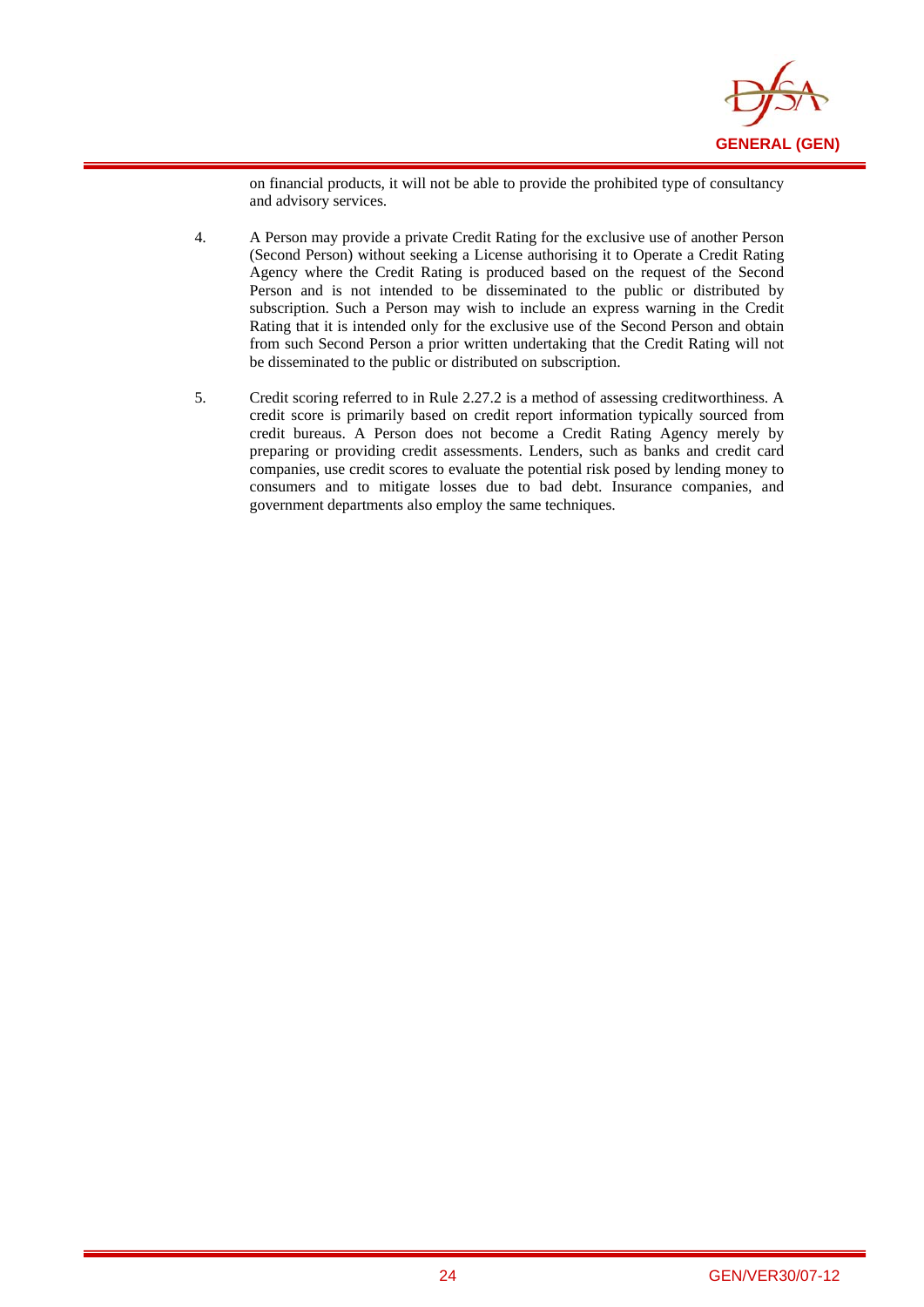

## **3. FINANCIAL PROMOTIONS**

## **3.1 Application**

i

- **3.1.1** This chapter applies to any Person who approves, makes or intends to make a Financial Promotion in or from the DIFC.
- **3.1.2** Rules 3.4.1 to 3.6.3 do not apply to a Person who makes an Offer which is in accordance with the requirements relating to:
	- (a) an Offer of Securities under the Markets Law 2012 and the MKT Rules; or
	- (b) an Offer of Units under the Collective Investment Law 2010 and CIR Rules.

## **3.2 Overview**

**3.2.1** The Rules in this chapter are made for the purposes of the Financial Promotions Prohibition in Article 41A of the Regulatory Law 2004.

#### **Guidance**

1. Article 41A(3) of the Regulatory Law 2004 defines a Financial Promotion as:

*"Any communication, however made, which invites or induces a Person to:* 

- *(a) enter into, or offer to enter into, an agreement in relation to the provision of a financial service; or*
- *(b) exercise any rights conferred by a financial product or acquire, dispose of, underwrite or convert a financial product."*
- 2. The Guidance in this chapter is designed to help explain the scope of the Financial Promotions Prohibition.
- 3. The definition of a Financial Promotion is very broad and encompasses the definitions of a "financial promotion" in Article 19(3) of the Collective Investment Law 2010. A Financial Promotion also includes "marketing material" as defined elsewhere in the Rulebook.
- 4. The DFSA considers that a Financial Promotion may be made in any manner and by any form including, but not limited to, an oral, electronic or written communication and includes an advertisement, or any form of promotion or marketing. A disclaimer stating that a communication is not a Financial Promotion would not, on its own, prevent a communication from being a Financial Promotion.
- 5. A Person who is permitted to make a Financial Promotion in the DIFC pursuant to these Rules should ensure that in making such a Financial Promotion he does not breach the Financial Services Prohibition in Article 41 of the Regulatory Law 2004.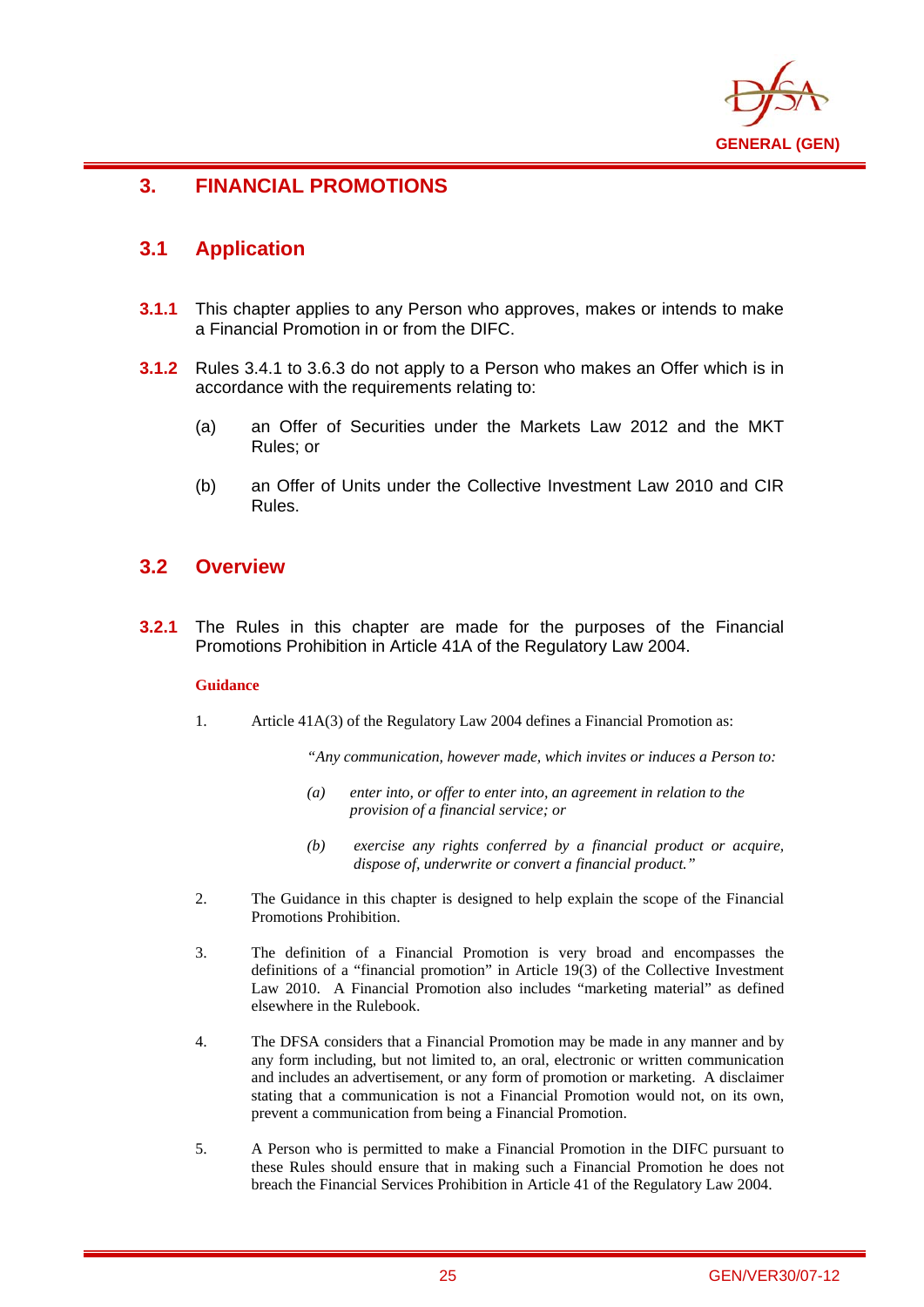

6. Depending on the nature and scale of the activities, if a Person makes Financial Promotions on a regular basis or for a prolonged period while physically located in the DIFC, for example by way of a booth, meetings or conferences, the DFSA may consider such activities as constituting the carrying on of a Financial Service, such as Operating a Representative Office. The DFSA considers that in the context of Financial Promotions, "a regular basis" would be anything more than occasional and "a prolonged period" would usually be anything more than 3 consecutive days.

## **3.3 Definition of a Financial Product**

i

**3.3.1** Pursuant to Article 41A(4) of the Regulatory Law 2004, "financial product" in Article 41A(3)(b) of the Regulatory Law 2004 is hereby prescribed to mean an Investment, a Credit Facility, a Deposit, a Profit Sharing Investment Account, or a Contract of Insurance.

## **3.4 Scope of the Financial Promotions Prohibition**

- **3.4.1** (1) A Person shall not, subject to (2), make a Financial Promotion in or from the DIFC unless that Person is an Authorised Person.
	- (2) A Person other than an Authorised Person may make a Financial Promotion in or from the DIFC if, and only to the extent that, the Person:
		- (a) is licensed and supervised by a Financial Services Regulator in the UAE;
		- (b) is a Recognised Body or External Fund Manager;
		- (c) is a Reporting Entity and makes a Financial Promotion in or from the DIFC exclusively for the purpose of discharging its mandatory disclosure requirements; or
		- (d) makes an exempt Financial Promotion as specified in (3).
	- $(3)$  For the purposes of  $(2)(d)$ , a communication is an "exempt Financial Promotion" if it is:
		- (a) approved by an Authorised Firm;
		- (b) directed at and capable of acceptance exclusively by a Person who appears on reasonable grounds to be a Professional Client of the type specified in COB Rule 2.3.2(2);
		- (c) made to a Person in the DIFC (the "recipient") as a result of an unsolicited request by the recipient to receive the Financial Promotion;
		- (d) made or issued by or on behalf of a government or noncommercial government entity; or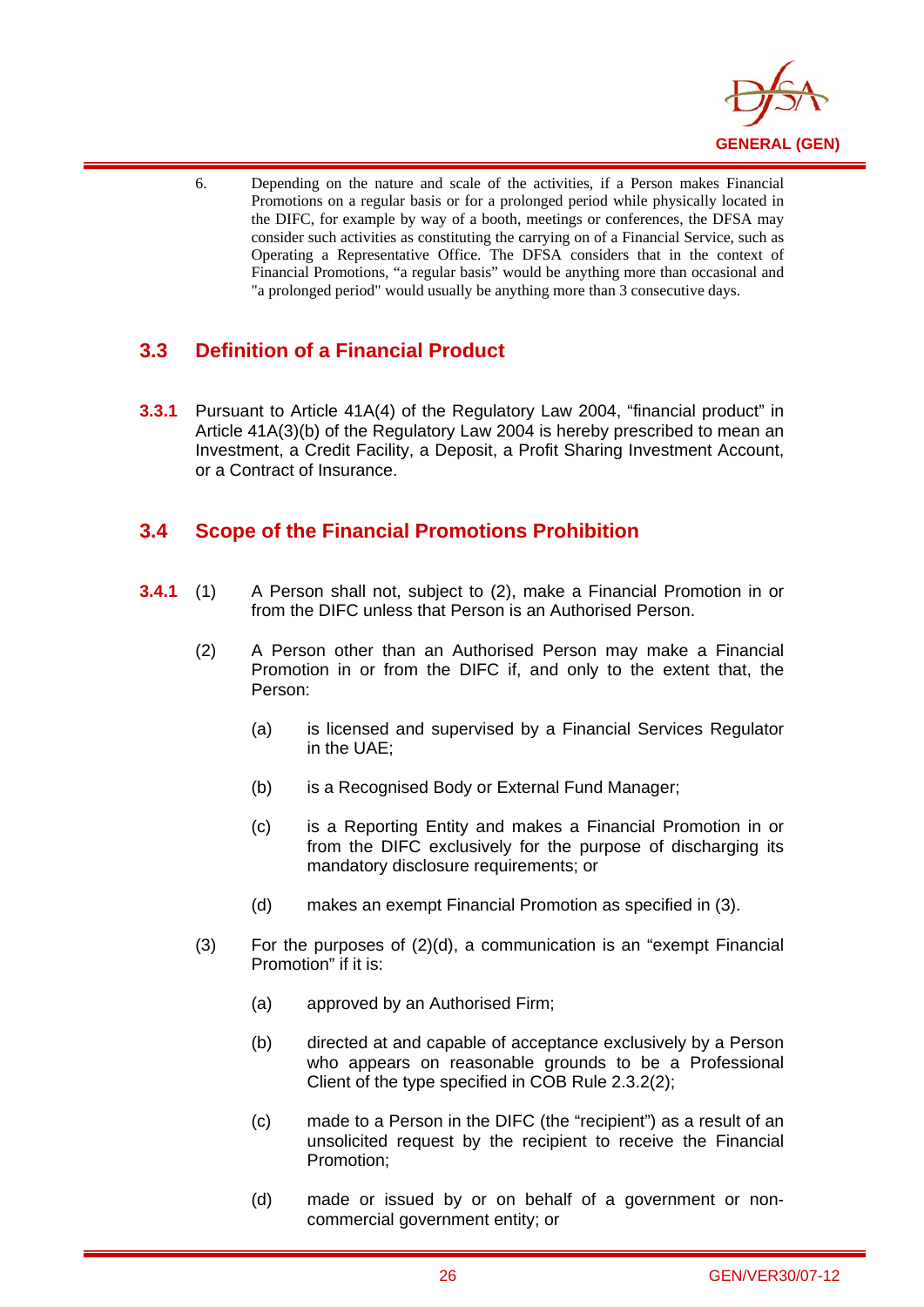

- (e) made in the DIFC by a Person in the course of providing legal or accountancy services and which may reasonably be regarded as incidental to and a necessary part of the provision of such services.
- **3.4.2** A Person does not breach the Financial Promotions Prohibition if:
	- (a) the Person causes a Financial Promotion to be made in the course of providing a facility which is a mere conduit for the making of the Financial Promotion;
	- (b) the Person is located outside the DIFC and makes a Financial Promotion which appears, on reasonable grounds, to be a communication which is not directed at or intended to be acted upon by a Person in the DIFC; or
	- (c) the Financial Promotion is not made for a commercial or business purpose.

#### **Guidance**

i

- 1. Examples of a mere conduit would include a newspaper or magazine, a website carrying third-party banner ads, a postman or courier, a person paid to hand out promotional material to the public and an event venue - unless in each case they were the originator i.e the Person who makes the Financial Promotion.
- 2. In Rule 3.4.2(b) the DFSA considers that the following non-exhaustive list of factors may each be indicative of whether or not a Financial Promotion is "intended to be acted upon by, or targeted at, Persons in the DIFC":
	- i. whether it is expressed to be for a Person or type of Person in the DIFC;
	- ii. whether it is sent to an address (including a P.O. Box) in the DIFC;
	- iii. whether it is physically distributed to Persons in the DIFC;
	- iv. whether it takes place in the DIFC;
	- v. whether it makes reference to the DIFC;
	- vi. whether it appears in a DIFC publication;
	- vii. whether it appears on a DIFC-based or related website or other media
	- viii. whether it is sent to the email of a Person in the DIFC; or
	- ix. whether it contains a prominent and clear disclaimer on its face that it is not intended to be acted upon by Persons in the DIFC.
- 3. The DFSA in applying Rule 3.4.2(c) will generally consider that for a communication to be made "for a commercial or business purpose" there must be a commercial element to the Financial Promotion, whether or not the Financial Promotion actually leads to the provision of any financial service. However, the DFSA considers that "for a commercial or business purpose" requires a commercial or business interest on the part of the communicator and the nature of the communicator's business need not be related to any specific financial service.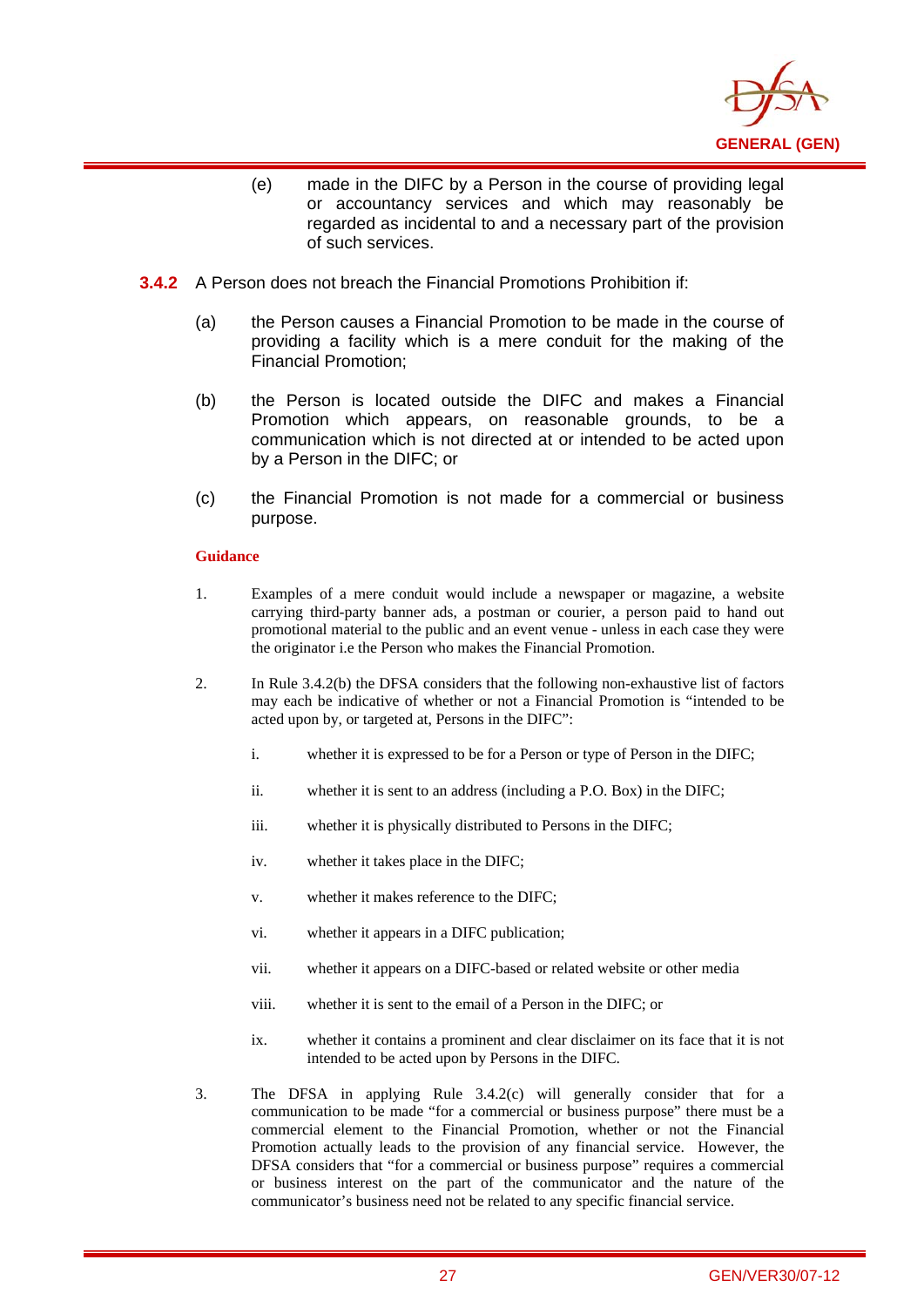

4. The DFSA considers that a Person located outside the DIFC who makes a Financial Promotion into the DIFC, makes that communication in the DIFC. The DFSA considers that the prohibition in Article 41A(1) applies irrespective of where the communicator of the Financial Promotion is located.

## **3.5 Additional Rules for Financial Promotions**

i

- **3.5.1** (1) A Person in Rule 3.4.1(2) (a) to (d) must, subject to (2), take reasonable care to ensure that any Financial Promotion it makes in or from the DIFC:
	- (a) is clear, fair and not misleading;
	- (b) includes the Person's name, address and regulatory status;
	- (c) if it is intended only for Professional Clients, is not sent or directed to any Person who appears on reasonable grounds not to be a Professional Client, and contains a clear statement that only a Person meeting the criteria for a Professional Client should act upon it; and
	- (d) which is provided to or directed at a Retail Client and contains any information or representation relating to past performance, or any forecast based on past performance or on any other assumptions:
		- (i) presents a balanced view of the financial products or financial services to which the Financial Promotion relates;
		- (ii) identifies, in an easy to understand manner, the information from which the past performance or forecast is derived and how any key facts and assumptions used in that context are drawn; and
		- (iii) contains a prominent warning that past performance is not necessarily a reliable indicator of future performance.
	- (2) A Person described in Rule 3.4.1(2)(a) who makes a Financial Promotion to an existing client in the DIFC is not required to comply with (1) provided that in making the Financial Promotion that Person complies with the requirements of the relevant Financial Services Regulator in the UAE which relate to Financial Promotions.

#### **Guidance**

- 1. In presenting information relating to past performance of a financial product or financial service, a Person should use a reputable independent actuarial, financial or statistical reporting service provider.
- 2. The effect of Rule 3.5.1(2) is that a Person who is licensed and regulated by a Financial Services Regulator in the UAE is not required to comply with Rule 3.5.1(1) when communicating with an existing client. However, when making a Financial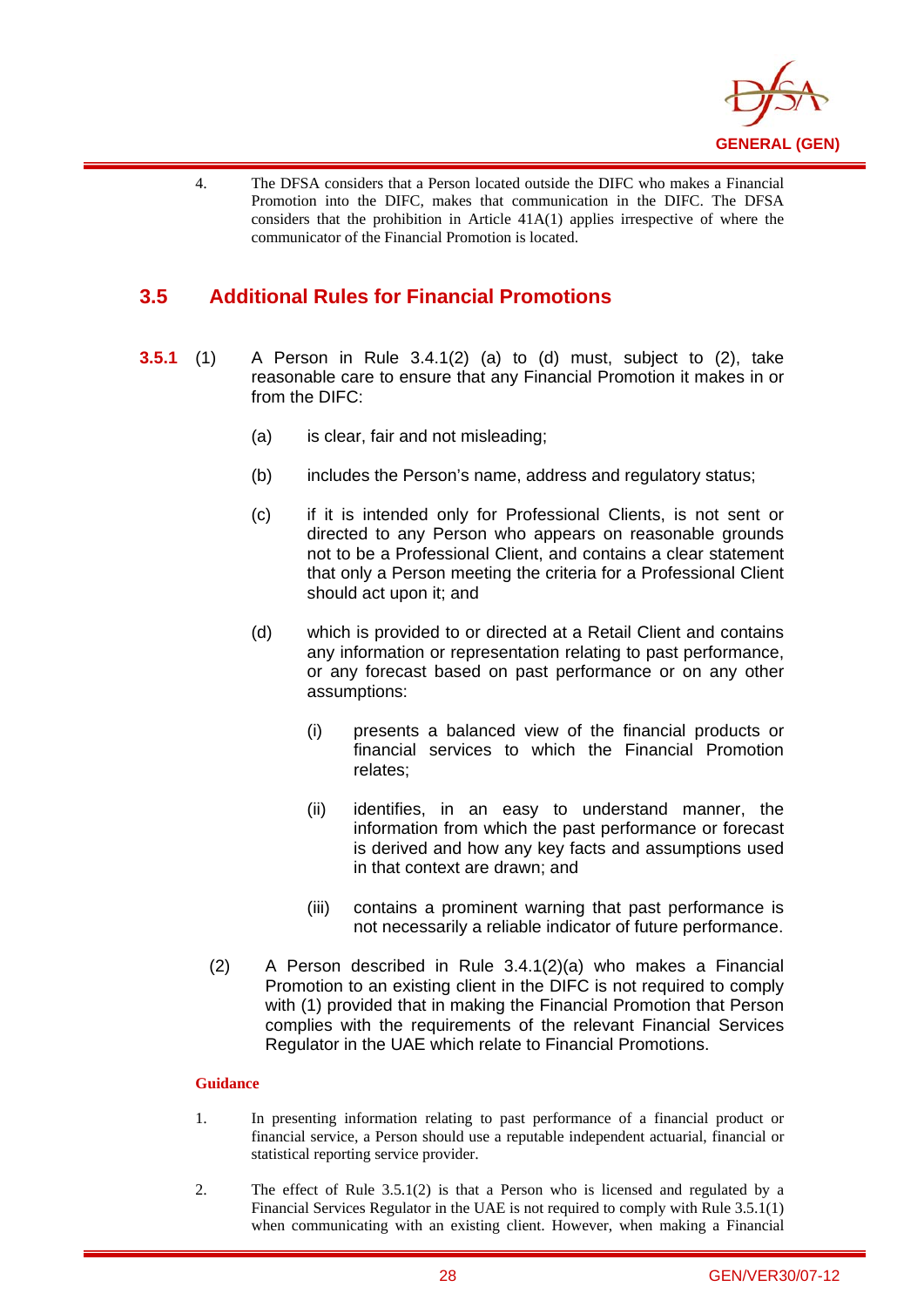

Promotion to a prospective client in the DIFC, Rule 3.5.1(1) does apply to such Persons, as do the prohibitions on the making of offers contained in the Markets Law 2012 and Collective Investment Law 2010 respectively.

**3.5.2** A Person must not, in any Financial Promotion, attempt to limit or avoid any duty or liability it may have under any DFSA-administered laws or the Rules.

## **3.6 Approval of Financial Promotions by an Authorised Firm**

- **3.6.1** For the purposes of GEN Rule 3.4.1(3)(a), an Authorised Firm must not approve a Financial Promotion unless:
	- (a) the Financial Promotion includes a clear and prominent statement that it has been "approved by" the relevant Authorised Firm; and
	- (b) the Financial Promotion is made in accordance with the requirements in Section 3.5.
- **3.6.2** An Authorised Firm must not approve a Financial Promotion which is directed at a Person who appears on reasonable grounds to be a Retail Client unless:
	- (a) it has an endorsement on its License which permits it to carry on a Financial Service with or for a Retail Client; and
	- (b) the scope of its License includes the Financial Service and, if applicable, the particular financial product, to which the Financial Promotion relates.
- **3.6.3** An Authorised Firm must ensure that a Financial Promotion it has approved complies with the requirements in this chapter on an on-going basis.

#### **Guidance**

i

An Authorised Firm which proposes to approve a Financial Promotion where all or part of that promotion will be real time, such as a live event, will need to consider whether it is able to comply effectively with any relevant Rules in relation to the Financial Promotion or its approval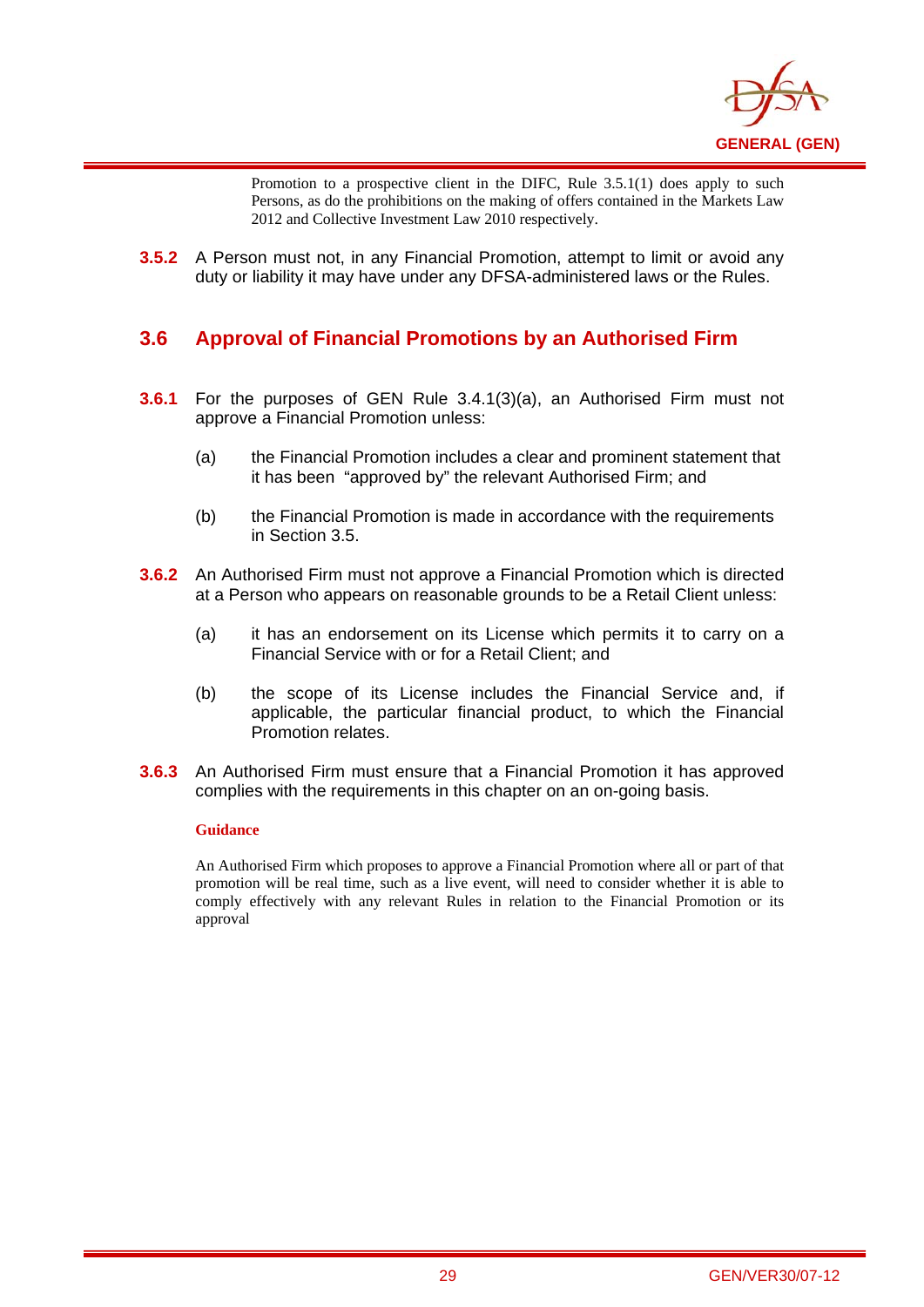

## **4 CORE PRINCIPLES**

i

## **4.1 Principles for Authorised Firms – application**

- **4.1.1** (1) The twelve Principles for Authorised Firms, set out in section 4.2, apply subject to (2) and (3) to every Authorised Firm in accordance with Rules 4.1.2 and 4.1.3.
	- (2) The twelve Principles for Authorised Firms, set out in section 4.2, do not apply to an Authorised Firm which is a Representative Office.
	- (3) An Authorised Firm which is a Credit Rating Agency does not have to comply with the Principles set out in Rules 4.2.6, 4.2.7, 4.2.8 and 4.2.9.
- **4.1.2** (1) For the purposes of Rule 4.1.3 the term 'activities' means:
	- (a) Financial Services business;
	- (b) activities carried on in connection with a Financial Service business;
	- (c) activities held out as being for the purpose of a Financial Service business; and
	- (d) in relation to any particular Principle, any activity specified in (2), (3) and (4).
	- (2) Principles 3 and 4 also apply in a Prudential Context to an Authorised Firm with respect to the carrying on of all its activities.
	- (3) Principles 3 and 4 also take into account any activities of other members of the Group of which the Authorised Firm is a member.
	- (4) Principles 10 and 11, to the extent that it relates to disclosing to the DFSA, also applies to an Authorised Firm with respect to the carrying on of all its activities, and takes into account any activities of other members of the Group of which the Authorised Firm is a member.
- **4.1.3** (1) The Principles apply to an Authorised Firm only with respect to activities carried on from an establishment maintained by it in the DIFC, unless an extension in (2), (3), (4) or (5) applies.
	- (2) Where another applicable Rule, which is relevant to the activity, has a wider territorial scope than that in (1), any related Principle applies with that wider scope in relation to the activity described in the Rule.
	- (3) Principles 1, 2 and 3 apply in a Prudential Context to an Authorised Firm with respect to activities wherever they are carried on.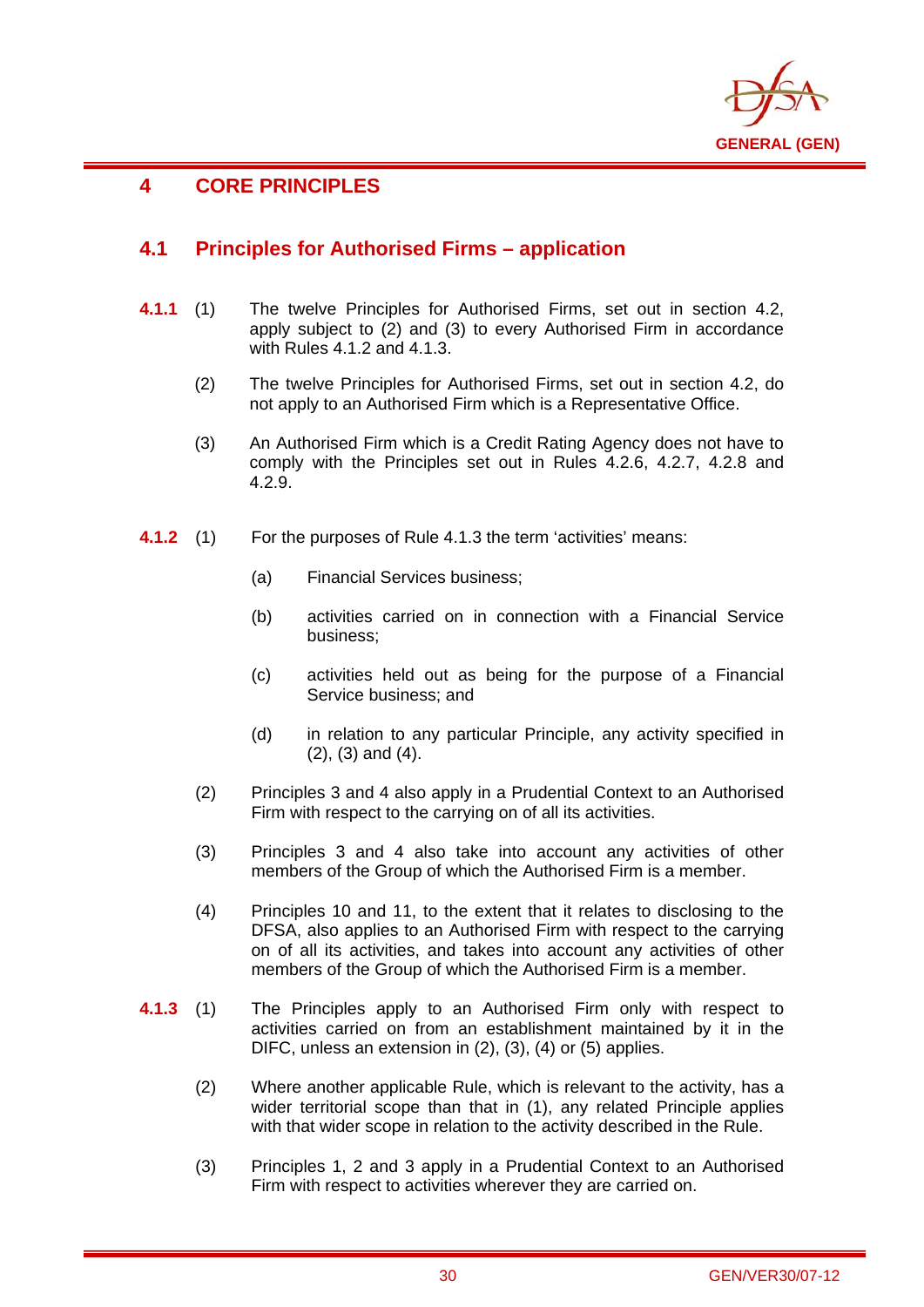

- (4) Principles 4 and 11 apply to an Authorised Firm with respect to activities wherever they are carried on.
- (5) Principle 5 also applies to an Authorised Firm with respect to the activities carried on in or from any place outside the DIFC if and to the extent that the activities have, or might reasonably be regarded as likely to have, a negative effect on confidence in the financial markets operating in the DIFC.

#### **Guidance**

i

- 1. The Principles for Authorised Firms have the status of Rules and are a general statement of fundamental regulatory requirements which apply alongside the other Rules and also in new or unforeseen situations which may not be covered elsewhere by a specific Rule. Rules in other areas of the Rulebook build upon these fundamental principles. Consequently the Rules and Guidance elsewhere in the Rulebook should not be seen as exhausting the implications of the Principles.
- 2. Breaching a Principle for Authorised Firms makes an Authorised Firm liable to disciplinary action, and may indicate that it is no longer fit and proper to carry on a Financial Service or to hold a Licence and the DFSA may consider withdrawing authorisation or the Licence on that basis.
- 3. The onus will be on the DFSA to show that the Authorised Firm has been at fault in some way, taking into account the standard of conduct required under the Principle in question.

## **4.2 The Principles for Authorised Firms**

#### **Principle 1 - Integrity**

**4.2.1** An Authorised Firm must observe high standards of integrity and fair dealing.

#### **Principle 2 - Due skill, care and diligence**

**4.2.2** In conducting its business activities an Authorised Firm must act with due skill, care and diligence.

#### **Principle 3 - Management, systems and controls**

**4.2.3** An Authorised Firm must ensure that its affairs are managed effectively and responsibly by its senior management. An Authorised Firm must have adequate systems and controls to ensure, as far as is reasonably practical, that it complies with legislation applicable in the DIFC.

#### **Principle 4 - Resources**

**4.2.4** An Authorised Firm must maintain and be able to demonstrate the existence of adequate resources to conduct and manage its affairs. These include adequate financial and system resources as well as adequate and competent human resources.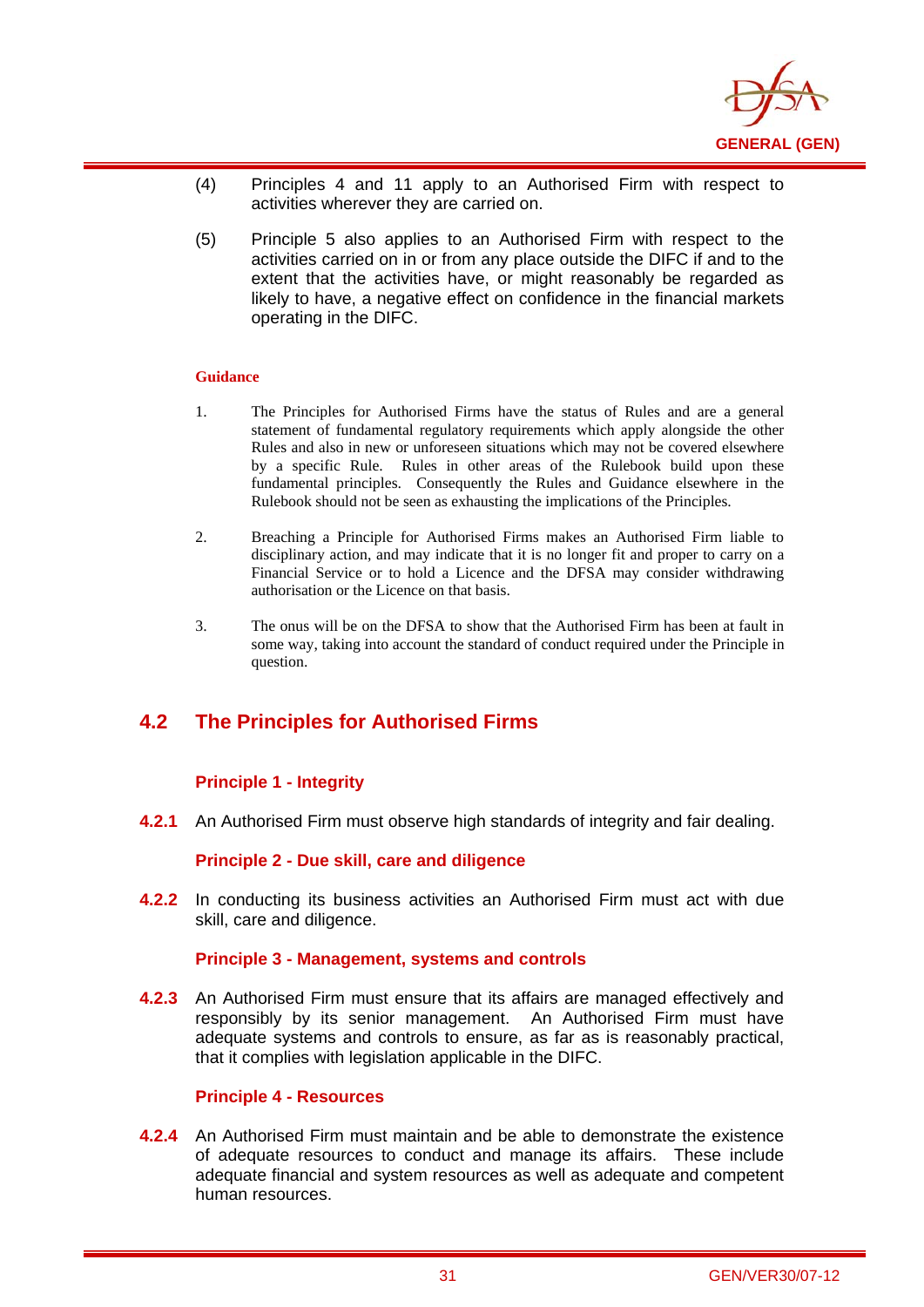

## **Principle 5 - Market conduct**

i

**4.2.5** An Authorised Firm must observe proper standards of conduct in financial markets.

## **Principle 6 - Information and interests**

**4.2.6** An Authorised Firm must pay due regard to the interests of its customers and communicate information to them in a way which is clear, fair and not misleading.

## **Principle 7 - Conflicts of interest**

**4.2.7** An Authorised Firm must take all reasonable steps to ensure that conflicts of interest between itself and its customers, between its Employees and customers and between one customer and another are identified and then prevented or managed, or disclosed, in such a way that the interests of a customer are not adversely affected.

#### **Principle 8 - Suitability**

**4.2.8** An Authorised Firm must take reasonable care to ensure the suitability of its advice and discretionary decisions for customers who are entitled to rely upon its judgement.

## **Principle 9 - Customer assets and money**

**4.2.9** Where an Authorised Firm has control of or is otherwise responsible for assets or money belonging to a customer which it is required to safeguard, it must arrange proper protection for them in accordance with the responsibility it has accepted.

#### **Principle 10 - Relations with regulators**

**4.2.10** An Authorised Firm must deal with Regulators in an open and co-operative manner and keep the DFSA promptly informed of significant events or anything else relating to the Authorised Firm of which the DFSA would reasonably expect to be notified.

#### **Principle 11 - Compliance with high standards of corporate governance**

**4.2.11** An Authorised Firm must have a corporate governance framework as appropriate to the nature, scale and complexity of its business and structure, which is adequate to promote the sound and prudent management and oversight of the Authorised Firm's business and to protect the interests of its customers and stakeholders.

#### **Guidance**

Corporate governance framework encompasses structural and procedural arrangements such as systems, policies and practices that are put in place to promote good governance and include the specific measures required under GEN Rule 5.3.30.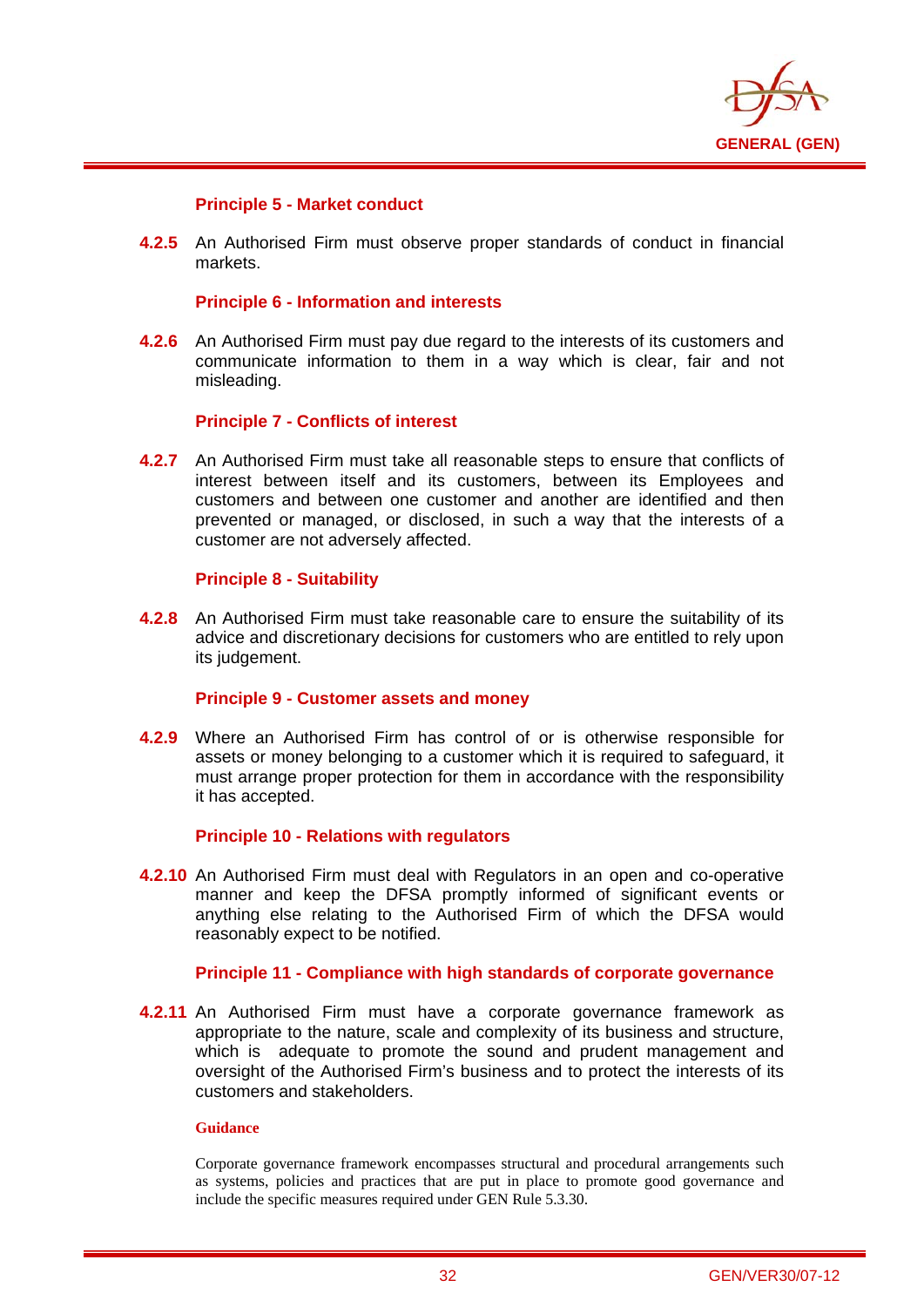

## **Principle 12 – Remuneration practices**

**4.2.12** An Authorised Firm must have a remuneration structure and strategies which are well aligned with the long term interests of the firm, and are appropriate to the nature, scale and complexity of its business.

# **4.3 Principles for Authorised Individuals – application**

**4.3.1** The six Principles for Authorised Individuals set out in section 4.4 apply to every Authorised Individual in respect of every Licensed Function.

#### **Guidance**

i

- 1. The Principles for Authorised Individuals do not apply to an Authorised Individual in respect of any other functions he may carry out, although his conduct in those functions may be relevant to his fitness and propriety.
- 2. Breaching a Principle for Authorised Individuals makes an Authorised Individual liable to disciplinary action and may indicate that he is no longer fit and proper to perform a Licensed Function and the DFSA may consider suspending or withdrawing Authorised Individual status on that basis.
- 3. The onus will be on the DFSA to show that he is culpable, taking into account the standard of conduct required under the Principle in question. In determining whether or not the particular conduct of an Authorised Individual complies with the Principles for Authorised Individuals, the DFSA will take account of whether that conduct is consistent with the requirements and standards relevant to his Authorised Firm, the Authorised Individual's own role and the information available to him.

# **4.4 The Principles for Authorised Individuals**

## **Principle 1 - Integrity**

**4.4.1** An Authorised Individual must observe high standards of integrity and fair dealing in carrying out every Licensed Function.

## **Principle 2 - Due skill, care and diligence**

**4.4.2** An Authorised Individual must act with due skill, care and diligence in carrying out every Licensed Function.

## **Principle 3 - Market conduct**

**4.4.3** An Authorised Individual must observe proper standards of conduct in financial markets in carrying out every Licensed Function.

## **Principle 4 - Relations with the DFSA**

**4.4.4** An Authorised Individual must deal with the DFSA in an open and cooperative manner and must disclose appropriately any information of which the DFSA would reasonably be expected to be notified.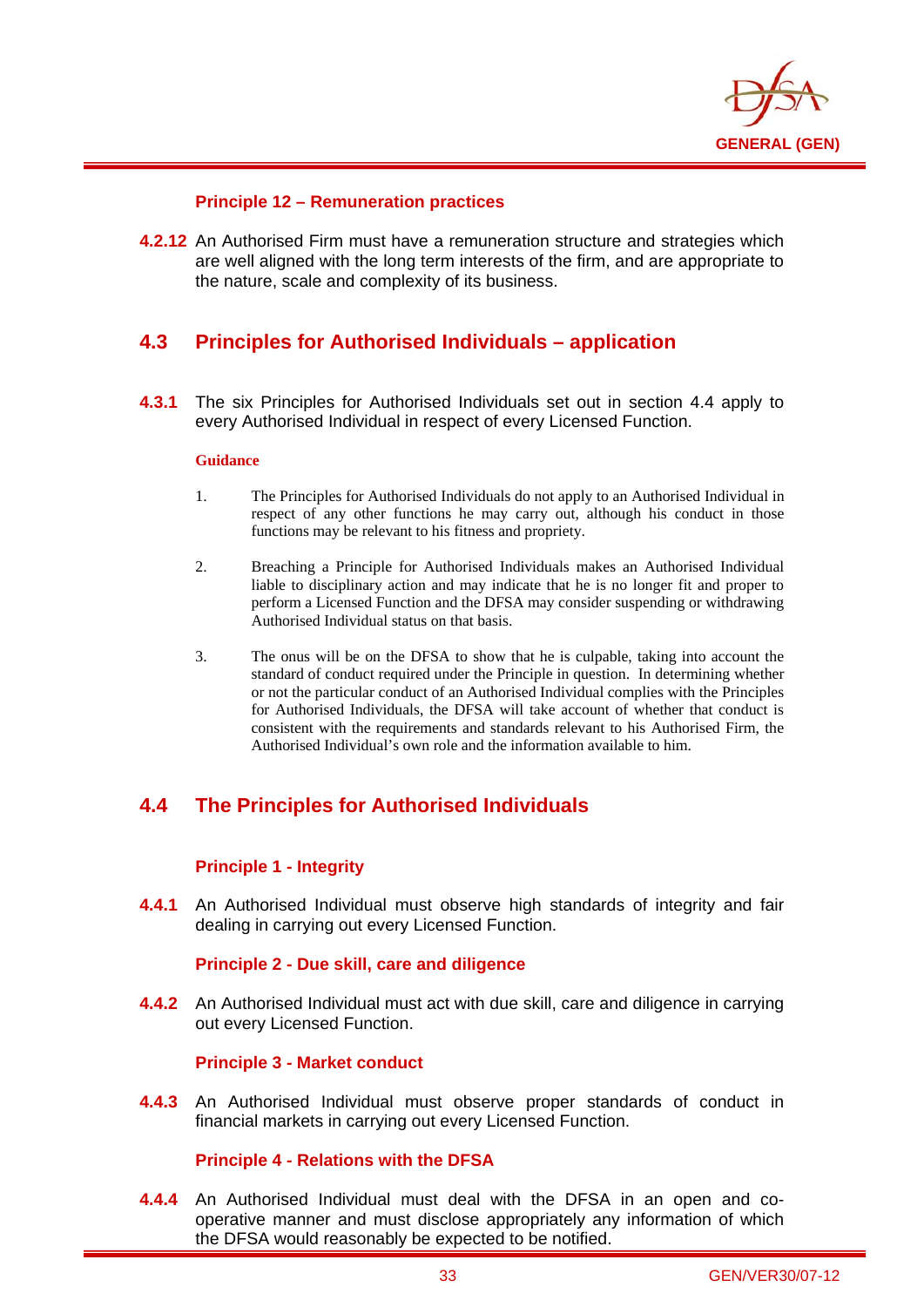

## **Principle 5 - Management, systems and control**

**4.4.5** An Authorised Individual who has significant responsibility must take reasonable care to ensure that the business of the Authorised Firm for which he is responsible is organised so that it can be managed and controlled effectively.

## **Principle 6 - Compliance**

i

**4.4.6** An Authorised Individual who has significant responsibility must take reasonable care to ensure that the business of the Authorised Firm for which he is responsible complies with any legislation applicable in the DIFC.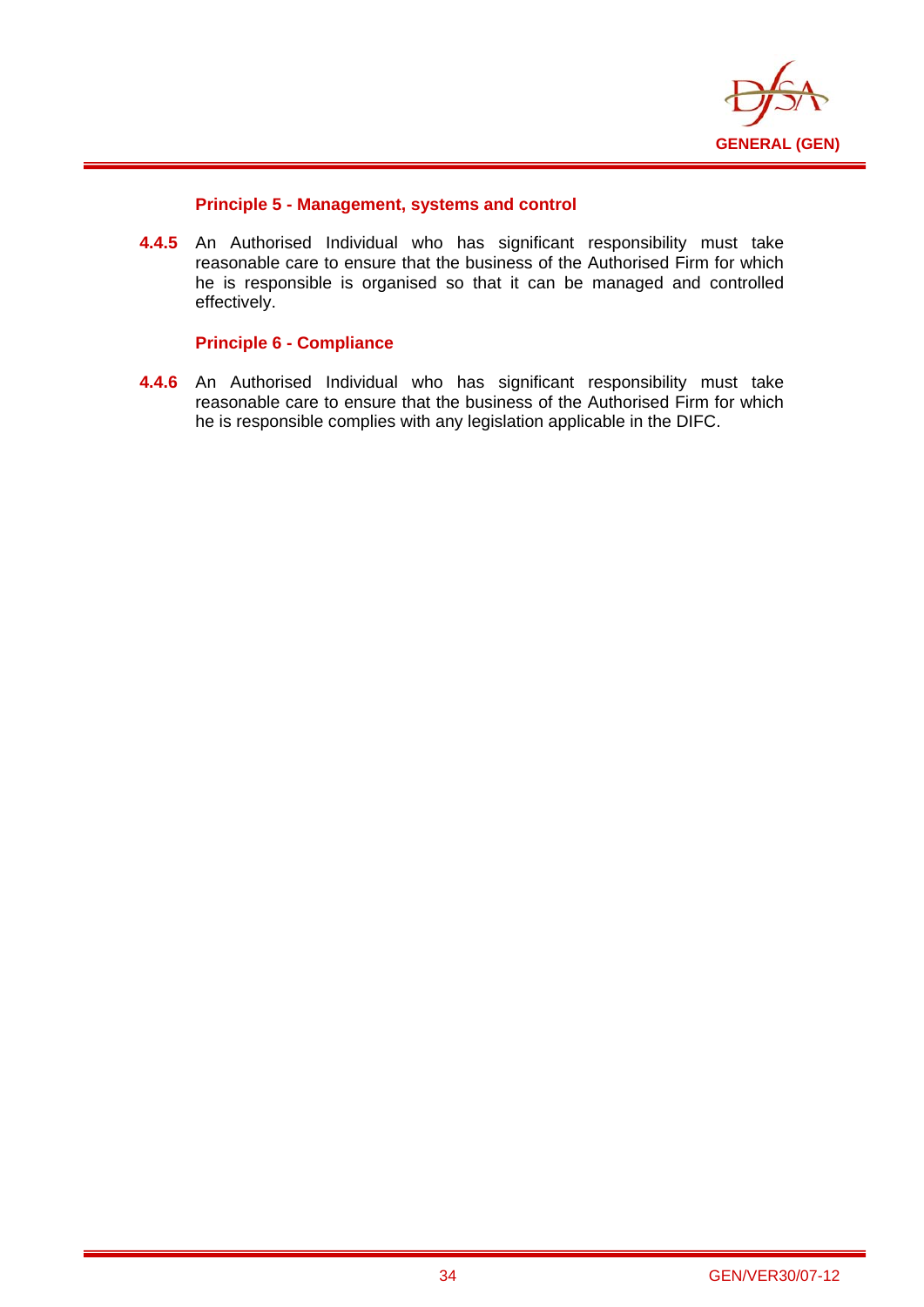

# **5 MANAGEMENT, SYSTEMS AND CONTROLS**

# **5.1 Application**

i

- **5.1.1** (1) Subject to (5), this chapter applies to every Authorised Person with respect to the Financial Services carried on in or from the DIFC.
	- (2) It also applies in a Prudential Context to a Domestic Firm with respect to all its activities wherever they are carried on.
	- (3) Section 5.3 also applies to an Authorised Firm in a Prudential Context with respect to its entire DIFC branch's activities wherever they are carried on.
	- (4) This chapter also applies to an Authorised Market Institution, if it has an endorsed Licence authorising it to maintain an Official List of Securities, with respect to such maintenance.
	- (5) Rules 5.3.13, 5.3.14, 5.3.15, 5.3.23, 5.3.24, 5.3.30 and 5.3.31 do not apply to an Authorised ISPV.
	- (6) This chapter does not apply to a Representative Office.

## **Guidance**

- 1. The purpose of this chapter is to set out the requirements for the Governing Body and the senior management within an Authorised Person who are to take direct responsibility for the Authorised Person's arrangements on matters likely to be of interest to the DFSA wherever they may give rise to risks to the DFSA's objectives or they affect the DFSA's functions under the legislation applicable in the DIFC. See also the requirements relating to organisation in Rules 5.3.2 and 5.3.3.
- 2. In relation to an Authorised Market Institution, this chapter should be read in conjunction with the AMI module.
- 3. In relation to an Authorised Firm which is a Fund Manager or the Trustee, this chapter should be read in conjunction with the CIR module and construed to take into account any Fund which the Authorised Firm operates or for which it acts as the Trustee.

# **5.2 Allocation of significant responsibilities**

## **Apportionment of significant responsibilities**

- **5.2.1** An Authorised Person must apportion significant responsibilities between the members of its Governing Body and its senior management and maintain such apportionment in such a way that:
	- (a) it meets the corporate governance requirements in Rule 5.3.30;
	- (b) it is appropriate with regard to: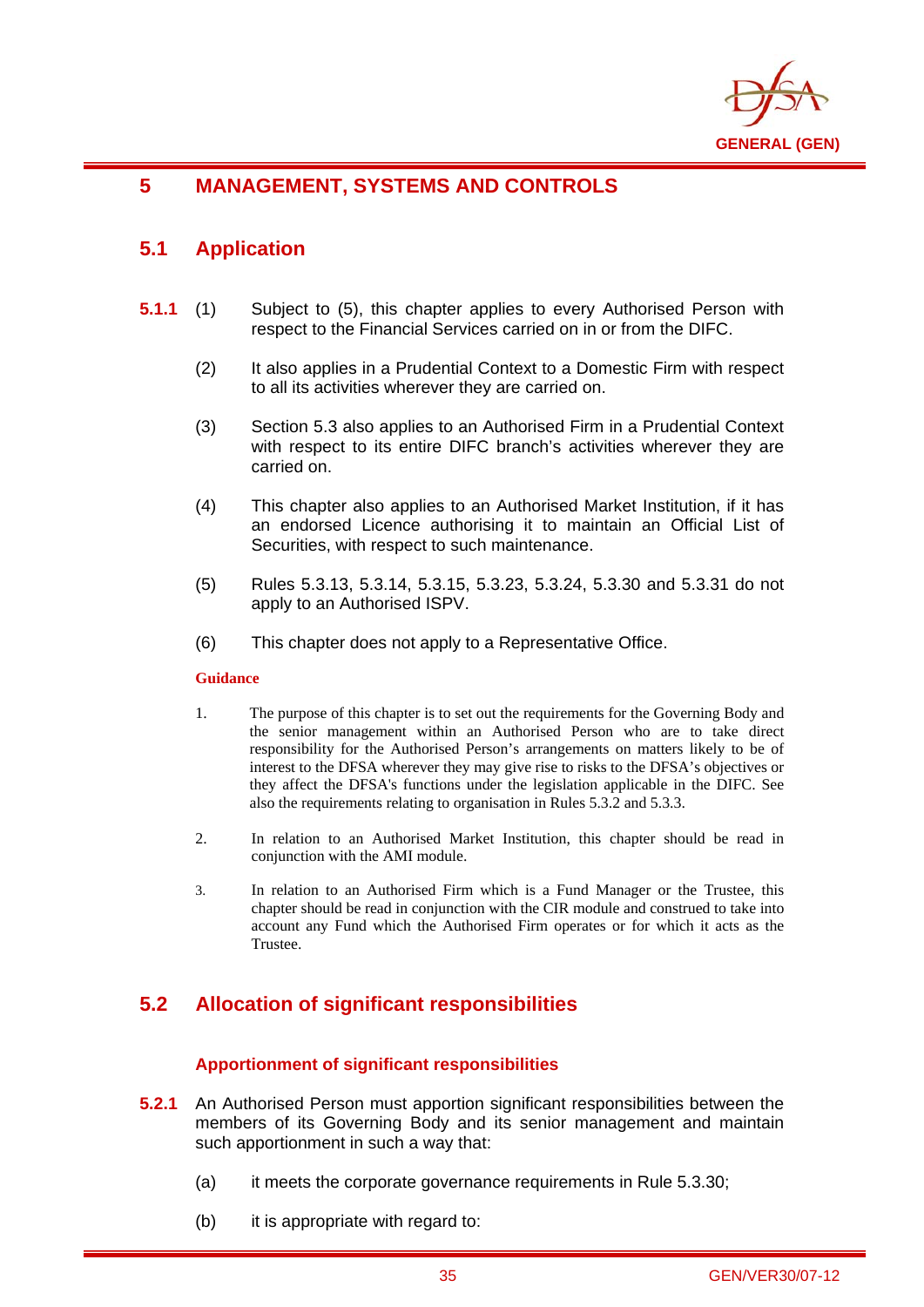

- (i) the nature, scale and complexity of the business of the Authorised Person; and
- (ii) the ability and qualifications of the responsible individuals;
- (c) it is clear who is responsible for which matters; and
- (d) the business of the Authorised Person can be adequately monitored and controlled by the Authorised Person's Governing Body and senior management.
- **5.2.2** An Authorised Person must allocate to the Senior Executive Officer or to the individual holding equivalent responsibility for the conduct for the Authorised Person's business or the Governing Body, the functions of:
	- (a) dealing with the apportionment of responsibilities; and
	- (b) overseeing the establishment and maintenance of systems and controls.

i

Rules 5.2.1 and 5.2.2 do not derogate from the overall responsibility of the Governing Body in Rule 5.3.30(2).

## **Recording of apportionment**

- **5.2.3** (1) An Authorised Person must establish and maintain an up-to-date record of the arrangements it has made to comply with Rules 5.2.1 and 5.2.2.
	- (2) The record must show that the members of the Governing Body and the senior management are aware of and have accepted the responsibilities apportioned in accordance with Rule 5.2.1.
	- (3) Where a responsibility has been allocated to more than one individual, the record must show clearly how that responsibility is allocated between the individuals.
	- (4) The record must be retained for six years from the date on which it was established or superseded by a more up-to-date record.

# **5.3 Systems and controls**

## **General requirement**

**5.3.1** (1) An Authorised Person must establish and maintain systems and controls, including but not limited to financial and risk systems and controls, that ensure that its affairs are managed effectively and responsibly by its senior management.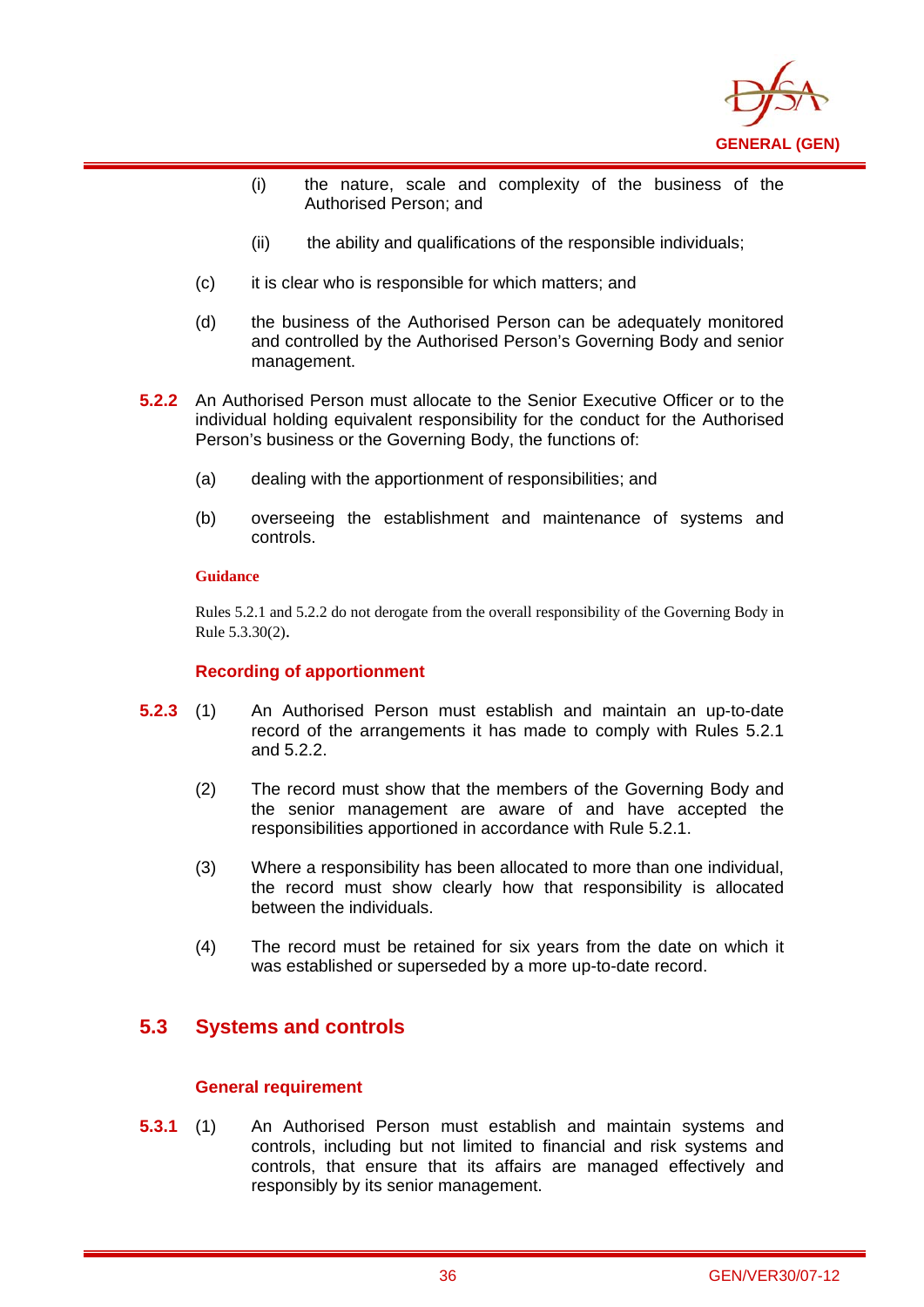

(2) An Authorised Person must undertake regular reviews of its systems and controls.

#### **Guidance**

i

The nature and extent of the systems and controls of an Authorised Person will depend upon a variety of factors including the nature, scale and complexity of its business. While all Authorised Persons, irrespective of the nature, scale, and complexity of their business and legal structure or organisation need to comply with this chapter, the DFSA will take into account these factors and the differences that exist between Authorised Persons when assessing the adequacy of an Authorised Person's systems and controls. Nevertheless, neither these factors nor the differences relieve an Authorised Person from compliance with its regulatory obligations.

### **Organisation**

- **5.3.2** (1) An Authorised Person must establish and implement, taking due account of the nature, scale and complexity of its business and structure, adequate measures to ensure that:
	- (a) the roles and responsibilities assigned to its Governing Body and the members of that body, senior management and Persons Undertaking Key Control Functions are clearly defined;
	- (b) there are clear reporting lines applicable to the individuals undertaking those functions; and
	- (c) the roles, responsibilities and reporting lines referred to in (a) and (b) are documented and communicated to all relevant Employees.
	- (2) An Authorised Firm must ensure that any Employee who will be delivering Financial Services to its customers is clearly identified, together with his respective lines of accountability and supervision.
	- (3) An Authorised Firm which is conducting Investment Business or the Financial Services of Providing Fund Administration or Providing Trust Services, must ensure it makes publically available details of any Employee who delivers Financial Services to its customers, by including such information:
		- (a) in a register, maintained by the Authorised Firm at its place of business and open for inspection during business hours; or
		- (b) on the website of the Authorised Firm.
	- (4) An Authorised Firm referred to in (3), must have complete and up to date information on its register or website, including:
		- (a) the date on which the relevant Employee commenced delivering of Financial Services to customers; and
		- (b) the Financial Services which that Employee is permitted by the Authorised Firm to deliver to customers.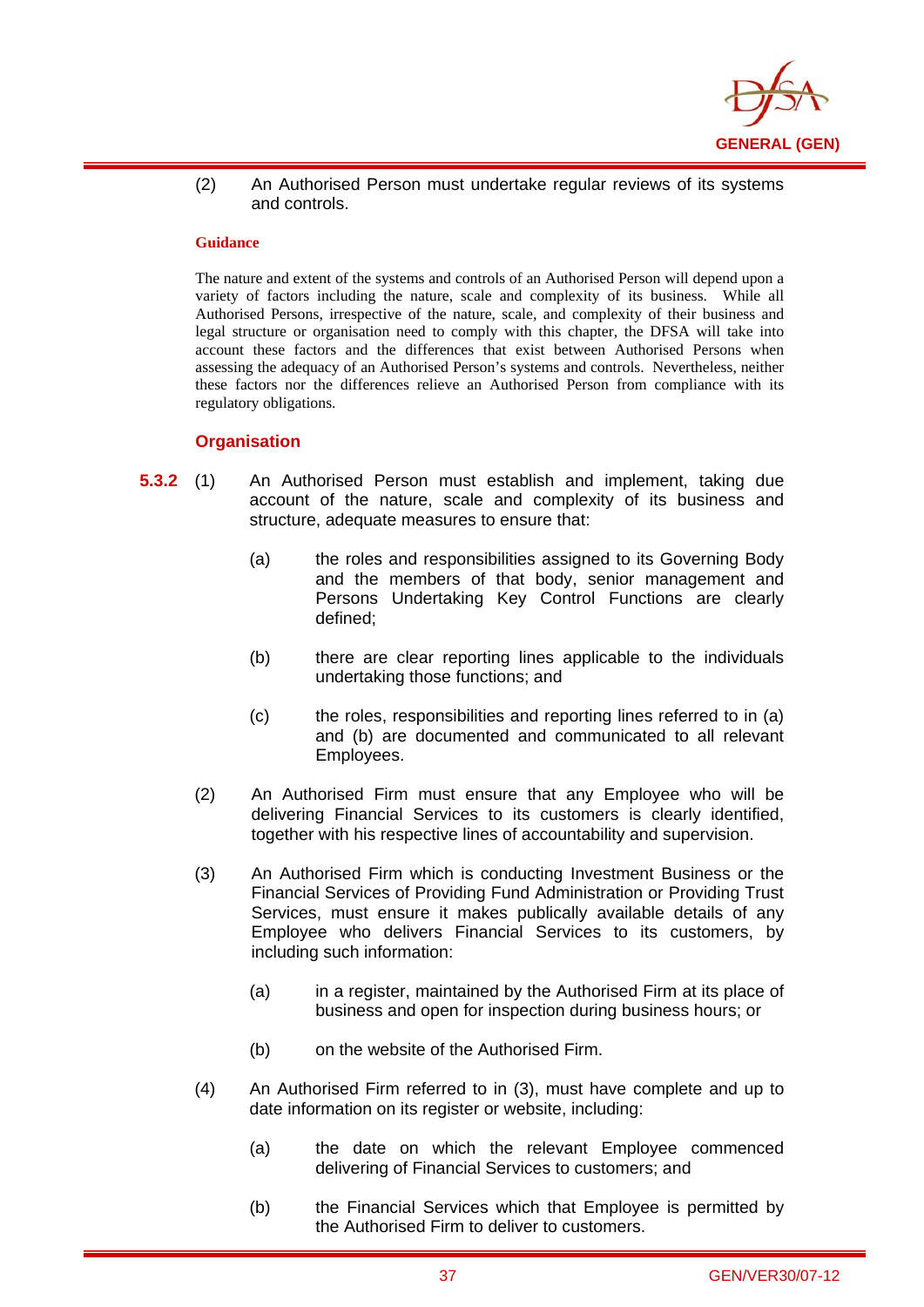

i

- 1. The term Employee is defined in the GLO widely and includes members of the Governing Body or directors and senior managers of the Authorised Firm. Therefore, the requirements relating to Employees in Rules 5.3.3 and 5.3.6 apply to all Employees including those across the organisation.
- 2. The division of responsibilities between the Governing Body and the senior management should be clearly established and set out in writing. In assigning duties, the Governing Body should take care that no one individual has unfettered powers in making material decisions.
- 3. Members of the Governing Body may include individuals undertaking senior management functions (such as the chief executive of the firm) and Persons Undertaking Key Control Functions. In assigning specific functions to such individuals, care should be taken to ensure that the integrity and effectiveness of the functions they are to perform are not compromised. For example, if the Chairperson of the Governing Body is also the chief executive officer of the Authorised Person, the Governing Body should ensure that the performance assessment of that individual in his roles should be undertaken by a senior non-executive member of the Governing Body or an independent external consultant.
- 4. Persons Undertaking Key Control Functions are defined in GLO in an inclusive manner to encompass Persons such as the heads of risk control, compliance and internal audit functions. In the case of an Insurer, the actuary also is a Person who Undertakes a Key Control Function.
- 5. An example of an Employee providing Financial Services to a customer is a client relationship manager employed by an Authorised Firm providing wealth management services. In contrast, an Employee who may be employed in the back office of an Authorised Firm with responsibility for setting up client accounts would not be client facing.
- **5.3.3** An Authorised Person must ensure that key duties and functions are segregated. Such segregation must ensure that the duties and functions to be performed by the same individual do not conflict with each other, thereby impairing the effective discharge of those functions by the relevant individuals (such as undetected errors or any abuse of positions) and thus exposing the Authorised Person or its customers or users to inappropriate risks.

## **Risk management**

- **5.3.4** An Authorised Person must establish and maintain risk management systems and controls to enable it to identify, assess, mitigate, control and monitor its risks.
- **5.3.5** An Authorised Person must develop, implement and maintain policies and procedures to manage the risks to which the Authorised Person and where applicable, its customers or users, are exposed.
- **5.3.6** (1) An Authorised Person must appoint an individual to advise its Governing Body and senior management of such risks.
	- (2) An Authorised Person which is part of a Group should be aware of the implications of any Group wide risk policy and systems and controls regime.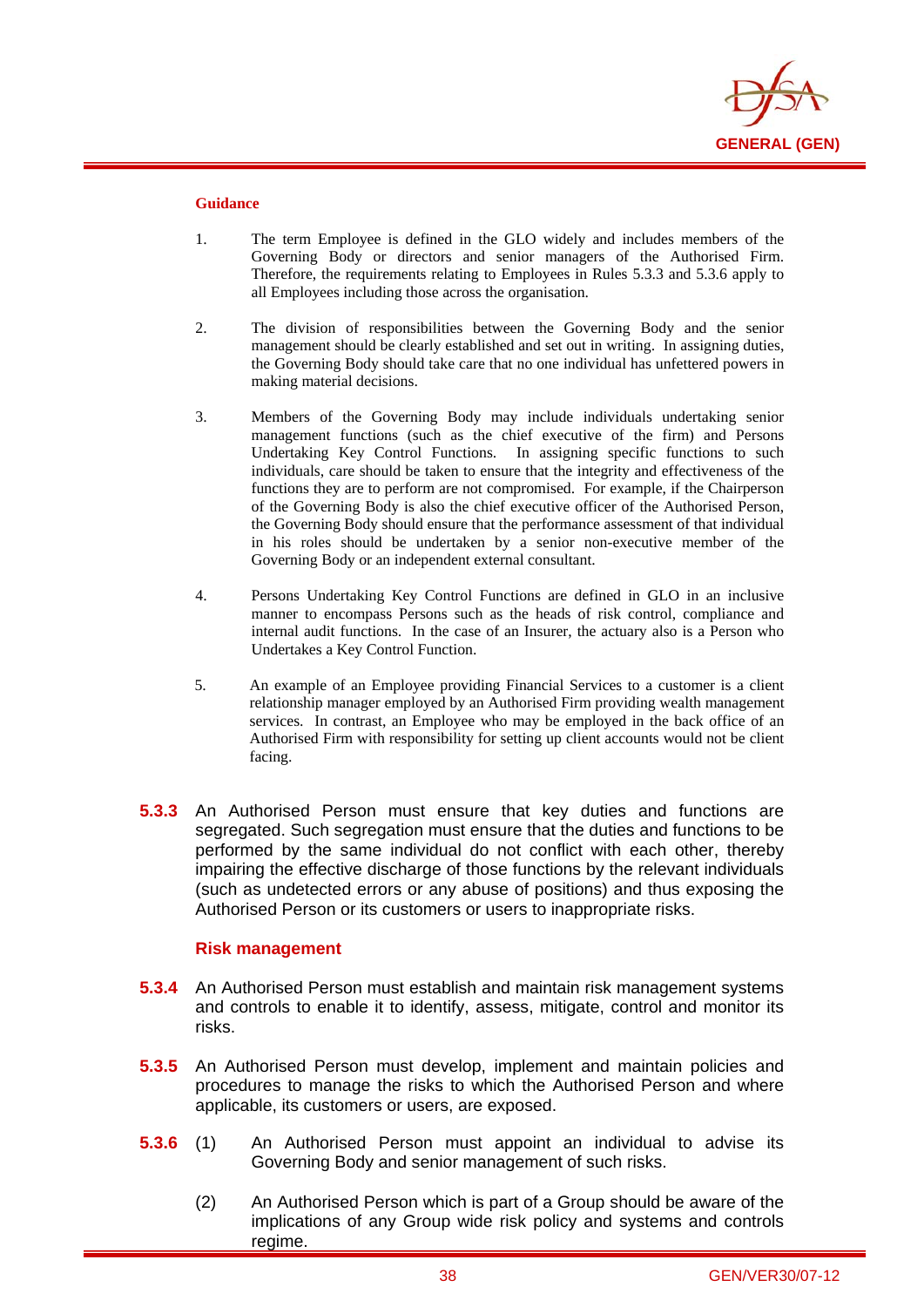

## **Compliance**

i

- **5.3.7** An Authorised Firm must establish and maintain compliance arrangements, including processes and procedures that ensure and evidence, as far as reasonably practicable, that the Authorised Firm complies with all legislation applicable in the DIFC.
- **5.3.8** An Authorised Firm must document the organisation, responsibilities and procedures of the compliance function.
- **5.3.9** An Authorised Firm must ensure that the Compliance Officer has access to sufficient resources, including an adequate number of competent staff, to perform his duties objectively and independently of operational and business functions.
- **5.3.10** An Authorised Firm must ensure that the Compliance Officer has unrestricted access to relevant records and to the Authorised Firm's Governing Body and senior management.
- **5.3.11** An Authorised Firm must establish and maintain monitoring and reporting processes and procedures to ensure that any compliance breaches are readily identified, reported and promptly acted upon.
- **5.3.12** An Authorised Firm must document the monitoring and reporting processes and procedures as well as keep records of breaches of any of legislation applicable in the DIFC.

## **Guidance**

Similar requirements to those in Rules 5.3.7 to 5.3.12 are set out in the AMI module in relation to Authorised Market Institutions.

## **Internal audit**

- **5.3.13** (1) An Authorised Person must establish and maintain an internal audit function with responsibility for monitoring the appropriateness and effectiveness of its systems and controls.
	- (2) The internal audit function must be independent from operational and business functions.
- **5.3.14** An Authorised Person must ensure that its internal audit function has unrestricted access to all relevant records and recourse when needed to the Authorised Person's Governing Body or the relevant committee, established by its Governing Body for this purpose.
- **5.3.15** An Authorised Person must document the organisation, responsibilities and procedures of the internal audit function.

## **Business plan and strategy**

**5.3.16** (1) An Authorised Person must produce a business plan which enables it, amongst other things, to manage the risks to which it and its customers are exposed.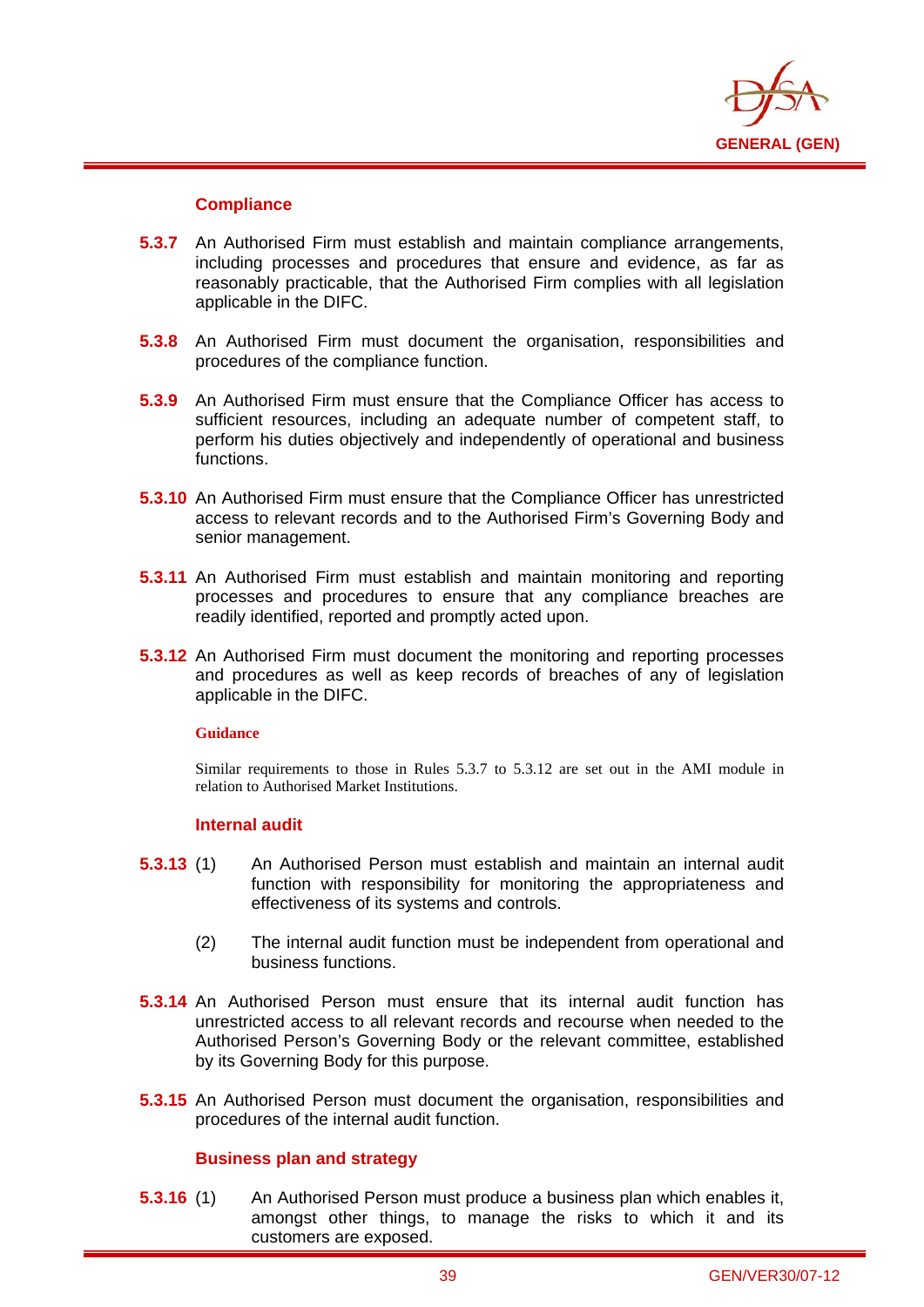

- (2) The business plan must take into account the Authorised Person's current business activities and the business activities forecast for the next twelve months.
- (3) The business plan must be documented and updated as appropriate to take account of changes in the business environment and to reflect changes in the business of the Authorised Person.

## **Management information**

**5.3.17** An Authorised Person must establish and maintain arrangements to provide its Governing Body and senior management with the information necessary to organise, monitor and control its activities, to comply with legislation applicable in the DIFC and to manage risks. The information must be relevant, accurate, comprehensive, timely and reliable.

## **Staff and agents**

i

- **5.3.18** An Authorised Person must establish and maintain systems and controls that enable it to satisfy itself of the suitability of anyone who acts for it.
- **5.3.19** (1) An Authorised Firm must ensure, as far as reasonably practical, that its Employees are:
	- (a) fit and proper;
	- (b) competent and capable of performing the functions which are to be assigned to those Employees; and
	- (c) trained in the requirements of the legislation applicable in the DIFC.
	- (2) An Authorised Firm must establish and maintain systems and controls to comply with (1). An Authorised Firm must be able to demonstrate that it has complied with these requirements through appropriate measures, including the maintenance of relevant records.

#### **Guidance**

- 1. When considering whether an Employee is fit and proper, competent and capable, an Authorised Firm should consider any training undertaken or required by an Employee, the nature of the Clients to whom an Employee provides Financial Services, and the type of activities performed by an Employee in the provision of such Financial Services including any interface with Clients.
- 2. When assessing the fitness and propriety of Employees, an Authorised Firm should be guided by the matters set out in section 2.3 of the RPP Sourcebook and should also monitor conflicts or potential conflicts of interest arising from all of the individual's links and activities.
- 3. When assessing the competence and capability of an Employee, an Authorised Firm should:
	- a. obtain details of the skills, knowledge and experience of the Employee relevant to the nature and requirements of the role;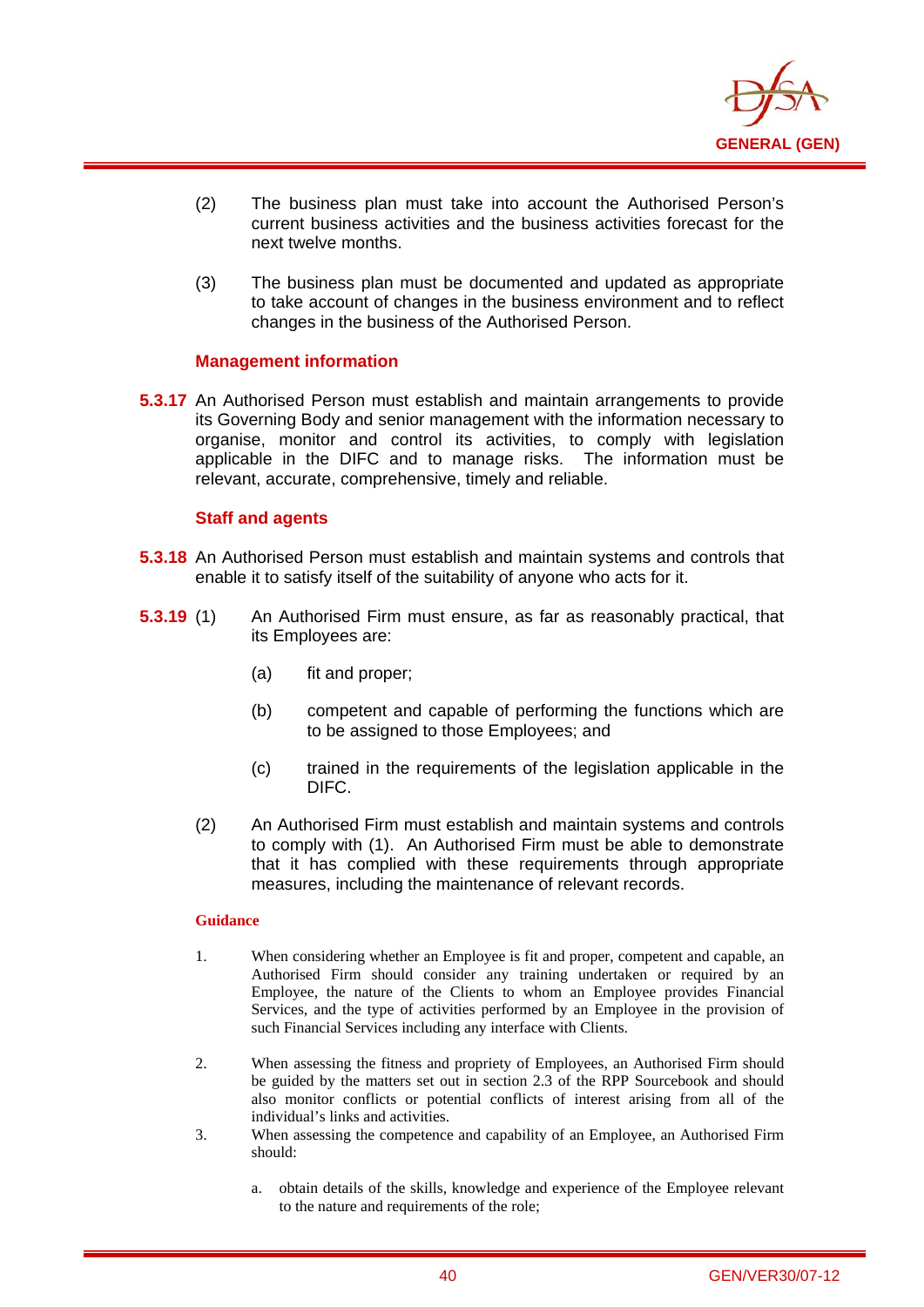

- b. take reasonable steps to verify the relevance, accuracy and authenticity of any information obtained;
- c. determine, in light of the Employee's relevant skills, knowledge and experience, that the Employee is competent and capable of fulfilling the duties of the role; and
- d. consider the level of responsibility that the Employee will assume within the Authorised Firm, including whether the Employee will be providing Financial Services to Retail Clients in an interfacing role.
- 4. An Authorised Firm should also satisfy itself that an Employee:
	- a. continues to be competent and capable of performing the role;
	- b. has kept abreast of market, product, technology, legislative and regulatory developments that are relevant to the role, through training or other means; and
	- c. is able to apply his knowledge.
- 5. Refer to section 2.2.13 of the RPP Sourcebook for criteria for suitability of members of the Governing Body of the Authorised Firm.

#### **Conduct**

i

- **5.3.20** An Authorised Person must establish and maintain systems and controls that ensure, as far as reasonably practical, that the Authorised Person and its Employees do not engage in conduct, or facilitate others to engage in conduct, which may constitute:
	- (a) market misconduct;
	- (b) money laundering; or
	- (c) a financial crime under any applicable U.A.E. laws.

## **Outsourcing**

- **5.3.21** (1) An Authorised Person which outsources any of its functions or activities directly related to Financial Services to service providers (including within its Group) is not relieved of its regulatory obligations and remains responsible for compliance with legislation applicable in the DIFC.
	- (2) The outsourced function under this Rule shall be deemed as being carried out by the Authorised Person itself.
	- (3) An Authorised Person which uses such service providers must ensure that it:
		- (a) has undertaken due diligence in choosing suitable service providers;
		- (b) effectively supervises the outsourced functions or activities; and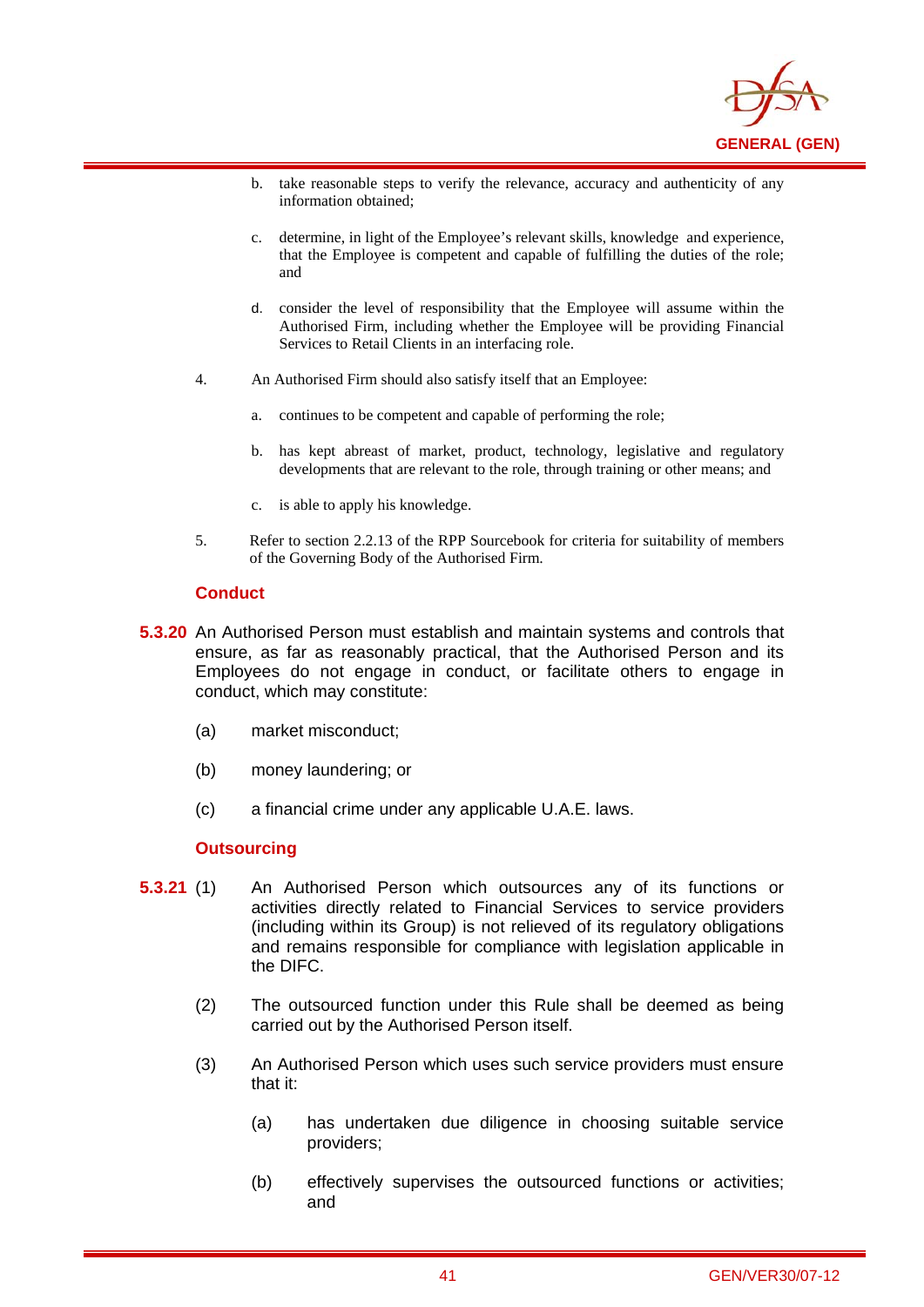

- (c) deals effectively with any act or failure to act by the service provider that leads, or might lead, to a breach of any legislation applicable in the DIFC.
- **5.3.22** (1) An Authorised Person must inform the DFSA about any material outsourcing arrangements.
	- (2) An Authorised Person which has a material outsourcing arrangement must:
		- (a) establish and maintain comprehensive outsourcing policies, contingency plans and outsourcing risk management programmes;
		- (b) enter into an appropriate and written outsourcing contract; and
		- (c) ensure that the outsourcing arrangements neither reduce its ability to fulfil its obligations to customers and the DFSA, nor hinder supervision of the Authorised Person by the DFSA.
	- (3) An Authorised Person must ensure that the terms of its outsourcing contract with each service provider under a material outsourcing arrangement require the service provider to:
		- (a) provide for the provision of information under section 11.1 in relation to the Authorised Person and access to their business premises; and
		- (b) deal in an open and co-operative way with the DFSA.

i

- 1. An Authorised Person's outsourcing arrangements should include consideration of:
	- a. applicable guiding principles for outsourcing in financial services issued by the Joint Forum; or
	- b. any equivalent principles or regulations the Authorised Person is subject to in its home country jurisdiction.
- 2. An outsourcing arrangement would be considered to be material if it is a service of such importance that weakness or failure of that service would cast serious doubt on the Authorised Person's continuing ability to remain fit and proper or to comply with DFSA administered Laws and Rules.

## **Business continuity and disaster recovery**

- **5.3.23** (1) An Authorised Person must have in place adequate arrangements to ensure that it can continue to function and meet its obligations under the legislation applicable in the DIFC in the event of an unforeseen interruption.
	- (2) These arrangements must be kept up to date and regularly tested to ensure their effectiveness.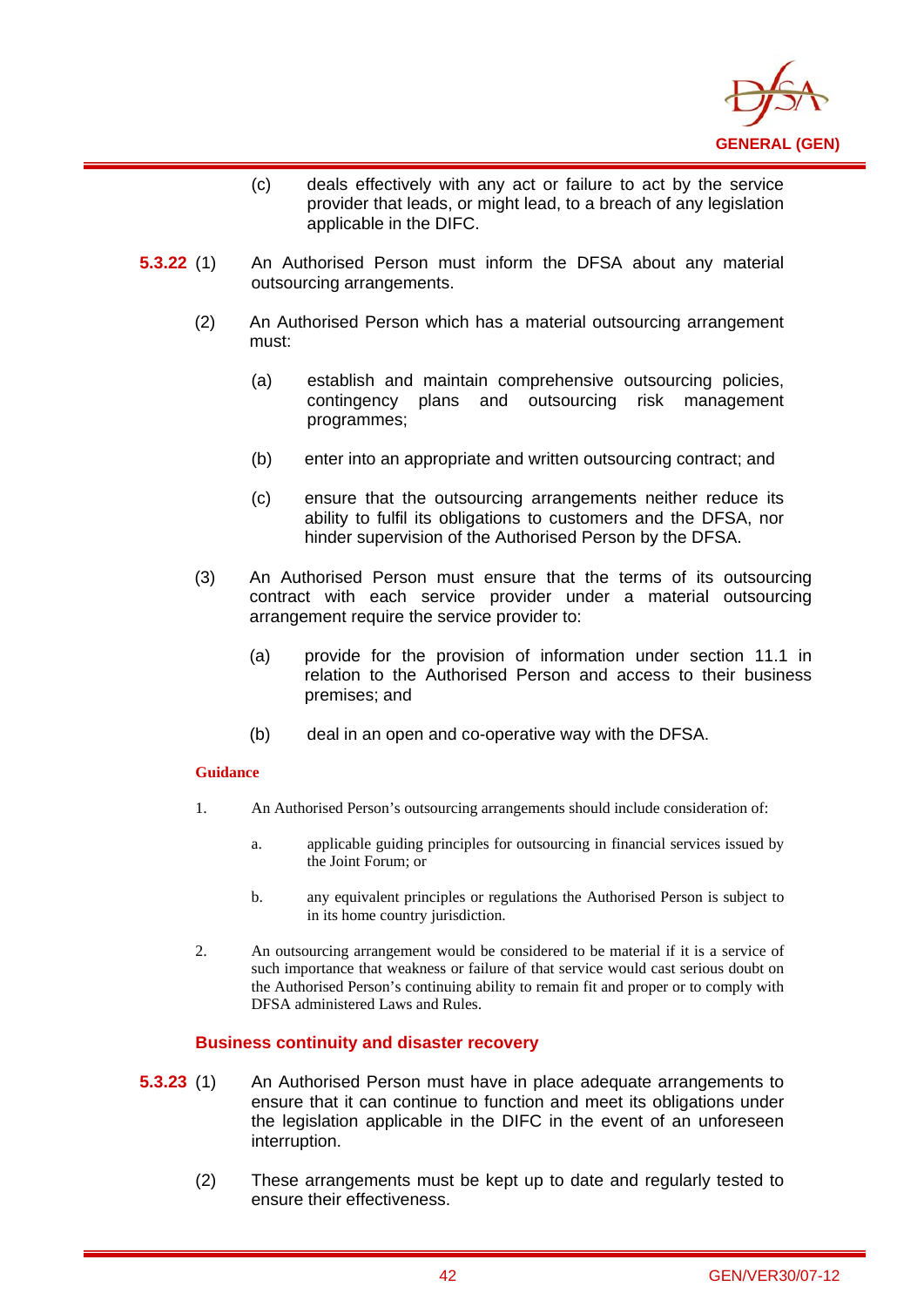

i

- 1. In considering the adequacy of an Authorised Person's business continuity arrangements, the DFSA will have regard to the Authorised Person's management of the specific risks arising from interruptions to its business including its crisis management and disaster recovery plans.
- 2. The DFSA expects an Authorised Person to have:
	- a. arrangements which establish and maintain the Authorised Person's physical security and protection for its information systems for business continuity purposes in the event of planned or unplanned information system interruption or other events that impact on its operations;
	- b. considered its primary data centres' and business operations' reliance on infrastructure components, for example transportation, telecommunications networks and utilities and made the necessary arrangements to minimise the risk of interruption to its operations by arranging backup of infrastructure components and service providers; and
	- c. considered, in its plans for dealing with a major interruption to its primary data centre or business operations, its alternative data centres' and business operations' reliance on infrastructure components and made the necessary arrangements such that these do not rely on the same infrastructure components and the same service provider as the primary data centres and operations.

## **Records**

- **5.3.24** (1) An Authorised Person must make and retain records of matters and dealings, including accounting records and corporate governance practices which are the subject of requirements and standards under the legislation applicable in the DIFC.
	- (2) Such records, however stored, must be capable of reproduction on paper within a reasonable period not exceeding 3 business days.
- **5.3.25** Subject to Rule 5.3.26, the records required by Rule 5.3.24 or by any other Rule in this Rulebook must be maintained by the Authorised Person in the English language.
- **5.3.26** If an Authorised Person's records relate to business carried on from an establishment in a territory outside the DIFC, an official language of that territory may be used instead of the English language as required by Rule 5.3.25.
- **5.3.27** An Authorised Person must have systems and controls to fulfil the Authorised Person's legal and regulatory obligations with respect to adequacy, access, period of retention and security of records.

## **Fraud**

- **5.3.28** An Authorised Person must establish and maintain effective systems and controls to:
	- (a) deter and prevent suspected fraud against the Authorised Person; and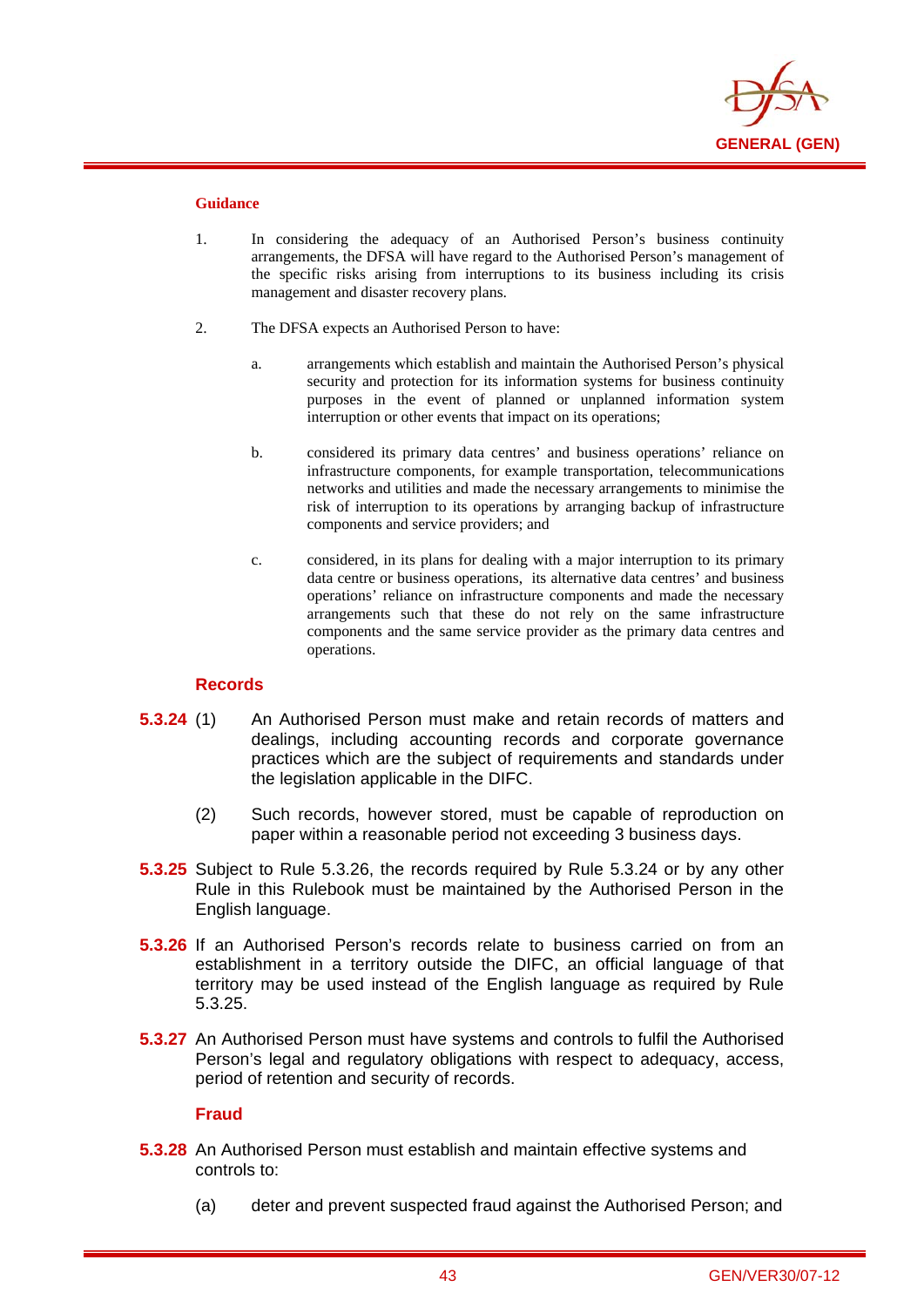

(b) report suspected fraud and other financial crimes to the relevant authorities.

## **Relevant United Nations Resolutions and Sanctions**

- **5.3.29** (1) An Authorised Person must establish and maintain effective systems and controls to:
	- (a) obtain and make appropriate use of relevant resolutions or sanctions issued by the United Nations Security Council; and
	- (b) disclose in its annual MLRO report to the DFSA the manner in which it has observed such resolutions or sanctions.
	- (2) An Authorised Person must immediately notify the DFSA when it becomes aware that it is:
		- (a) carrying on or about to carry on a Financial Service;
		- (b) holding or about to hold money or other assets; or
		- (c) undertaking or about to undertake any other business whether or not arising from or in connection with (a) or (b);

for or on behalf of a Person, where such carrying on, holding or undertaking constitutes or may constitute a contravention of a relevant sanction or resolution issued by the United Nations Security Council.

- (3) An Authorised Person must ensure that the notification stipulated in (2) above includes the following information:
	- (a) a description of the relevant activity in (2) (a), (b) or (c); and
	- (b) the action proposed to be taken or that has been taken by the Authorised Person with regard to the matters specified in the notification.

### **Guidance**

i

- 1. In relation to the term "make appropriate use" in Rule 5.3.29 this may mean that an Authorised Person cannot undertake a transaction for or on behalf of a Person or that it may need to undertake further due diligence in respect of a Person.
- 2. Relevant resolutions or sanctions mentioned in Rule 5.3.29 may, among other things, relate to money laundering and terrorist financing or financing of weapons of mass destruction or otherwise be relevant to the Financial Services carried on or the other business activities conducted by the Authorised Person. For example:
	- a. an Authorised Firm should exercise due care to ensure that it does not provide Financial Services to, or conduct business with, a Person engaged in money laundering or terrorist financing or financing of weapons of mass destruction; and
	- b. an Authorised Market Institution should exercise due care to ensure that it does not facilitate fund raising activities or listings by Persons engaged in money laundering or terrorist financing or financing of weapons of mass destruction.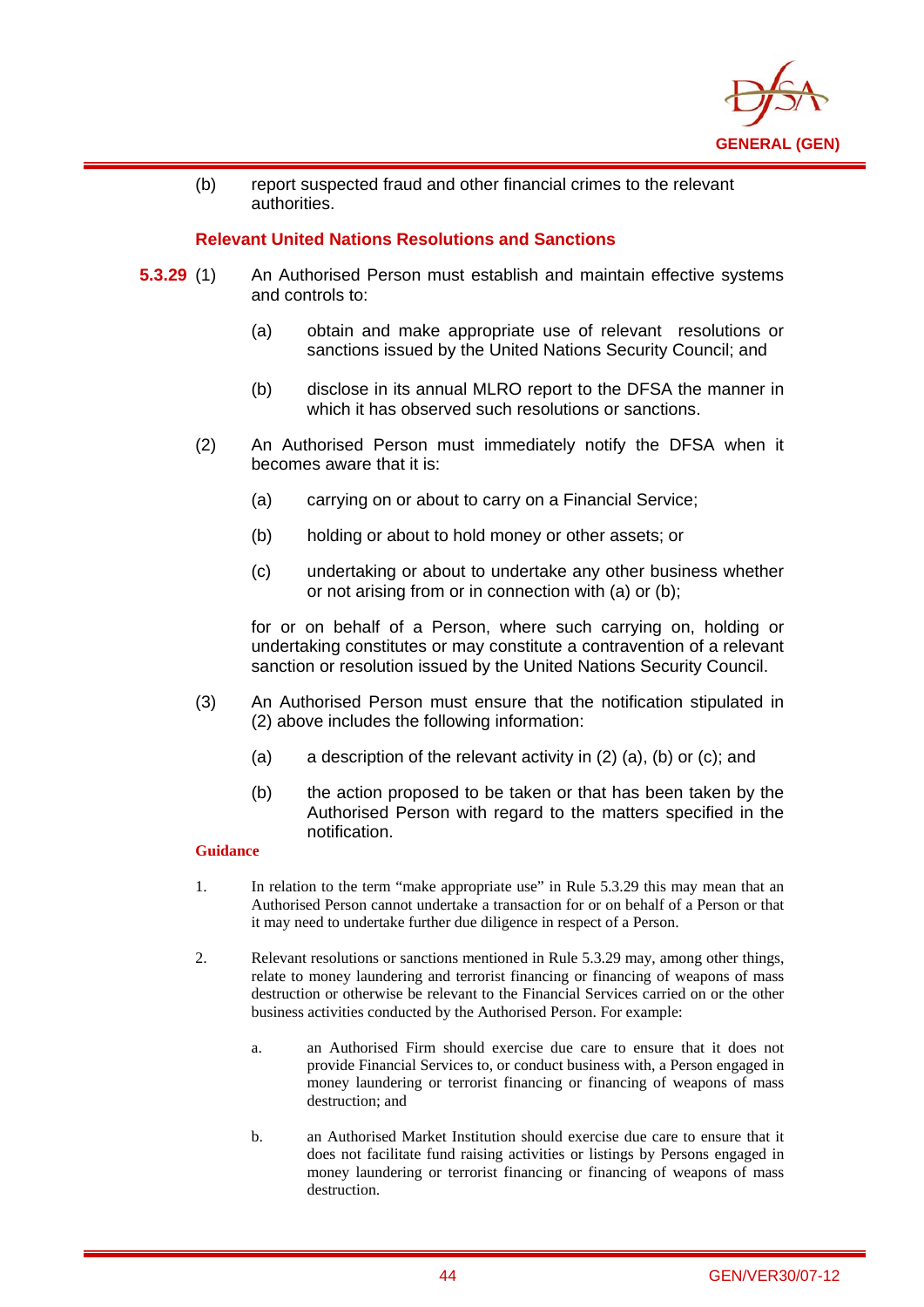

3. In respect of the United Nations Security Council's resolutions or sanctions, the MLRO should also refer to AML Rules 3.3.3(2)(h), 3.3.4(d) and 3.9.1(h) and AMI Rules  $11.6.2(2)(k)$ ,  $11.6.3(g)$  and  $11.12.1(j)$  for requirements relating to the MLRO's responsibility, reporting and training and awareness.

### **Corporate Governance**

i

- **5.3.30** (1) An Authorised Person must have a Governing Body and senior management that meet the requirements in (2) and (3) respectively.
	- (2) The Governing Body of the Authorised Person must:
		- (a) be clearly responsible for setting or approving (or both) the business objectives of the firm and the strategies for achieving those objectives and for providing effective oversight of the management of the firm;
		- (b) comprise an adequate number and mix of individuals who have, among them, the relevant knowledge, skills, expertise and time commitment necessary to effectively carry out the duties and functions of the Governing Body; and
		- (c) have adequate powers and resources, including its own governance practices and procedures, to enable it to discharge those duties and functions effectively.
	- (3) The senior management of the Authorised Person must be clearly responsible for the day-to-day management of the firm's business in accordance with the business objectives and strategies approved or set by the Governing Body.

#### **Guidance**

#### **Scope of corporate governance**

- 1. Corporate governance is a framework of systems, policies, procedures and controls through which an entity:
	- a. promotes the sound and prudent management of its business;
	- b. protects the interests of its customers and stakeholders; and
	- c. places clear responsibility for achieving (a) and (b) on the Governing Body and its members and the senior management of the Authorised Person.
- 2. Many requirements designed to ensure sound corporate governance of companies, such as those relating to shareholder and minority protection and responsibilities of the Board of Directors of companies, are found in the company laws and apply to Authorised Persons. Additional disclosure requirements also apply if they are listed companies. The requirements in this Module are tailored to Authorised Persons and are designed to augment and not to exclude the application of those requirements.
- 3. Whilst Rule 5.3.30 deals with two aspects of corporate governance, the requirements included in other provisions under sections 5.2 and 5.3 also go to the heart of sound corporate governance by promoting prudent and sound management of the Authorised Person's business in the interest of its customers and stakeholders. These requirements together are designed to promote sound corporate governance practices in Authorised Persons whilst also providing a greater degree of flexibility for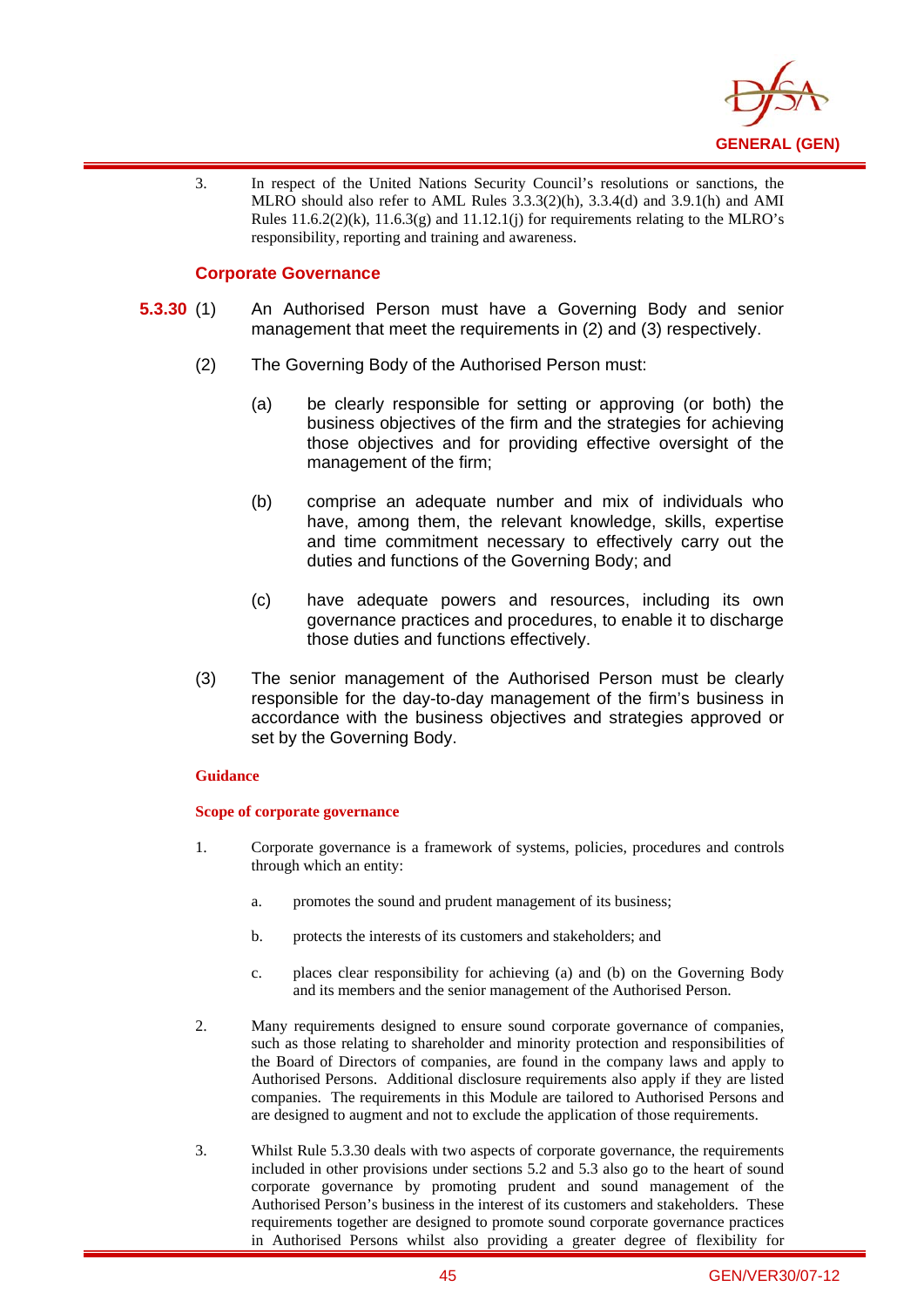

Authorised Persons in establishing and implementing a corporate governance framework that are both appropriate and practicable to suit their operations.

4. Stakeholder groups of an Authorised Person, who would benefit from the sound and prudent management of firms, can be varied but generally encompass its owners (shareholders), customers (in the case of an AMI, its members and investors), creditors, counterparties and employees, whose interests may not necessarily be mutually coextensive. A key objective in enhancing corporate governance standards applicable to Authorised Persons is to ensure that firms are soundly and prudently managed, with the primary regard being had to its customers.

#### **Proportionate application to firms depending on the nature of their business**

- 5. One of the key considerations that underpins how the corporate governance requirements set out in Rule 5.3.30 apply to an Authorised Person is the nature, scale and complexity of the Authorised Person's business, and its organisational structure.
- 6. While requiring banks, insurers and dealers to have more detailed and complex corporate governance systems and controls, simpler systems and procedures could be required for other firms, depending on the nature and scale of their Financial Services. For example, in the case of certain types of Category 4 Financial Service providers such as arranging or advising only firms, less extensive and simpler corporate governance systems and procedures may be sufficient to meet their corporate governance obligations.
- 7. For example, an Authorised Person which is a small scale operation with a tightly held ownership structure may not have a Governing Body which comprises members who are fully independent of the firm's business and from each other, nor be sufficiently large to be able to form numerous committees of the Governing Body to undertake various functions such as nomination and remuneration. In such cases, whilst strict adherence to such aspects of best practice would not be required, overall measures as appropriate to achieve the sound and prudent management of the business would be needed. For example, a firm with no regulatory track record would be expected to have additional corporate governance controls in place to ensure the sound and prudent management of its business, such as the appointment of an independent director (who has relevant regulatory experience) to its Governing Body.

#### **Application to Branches and Groups**

i

- 8. As part of the flexible and proportionate application of corporate governance standards to firms, whether a firm is a Branch or a subsidiary within a Group is also taken into account. An Authorised Person which is a member of a Group may, instead of developing its own corporate governance policies, adopt group-wide corporate governance standards. However, the Governing Body of the Authorised Person should consider whether those standards are appropriate for the firm, and to the extent possible, make any changes as necessary.
- 9. In the case of a Branch, corporate governance practices adopted at the head office would generally apply to the Branch and are expected to be adequate. The DFSA considers, as part of its authorisation of a Branch and on-going supervision, the adequacy of regulatory and supervisory arrangements applicable in the home jurisdiction, including a corporate governance framework adopted and implemented by the head office (see section 3.2.15 of the RPP Sourcebook).

#### **Best practice relating to corporate governance**

10. In addition to the considerations noted above, best practice that an Authorised Person may adopt to achieve compliance with the applicable corporate governance standards is set out in Guidance at Appendix 3.1. An Authorised Person may, where the best practice set out in App3.1 is not suited to its particular business or structure, deviate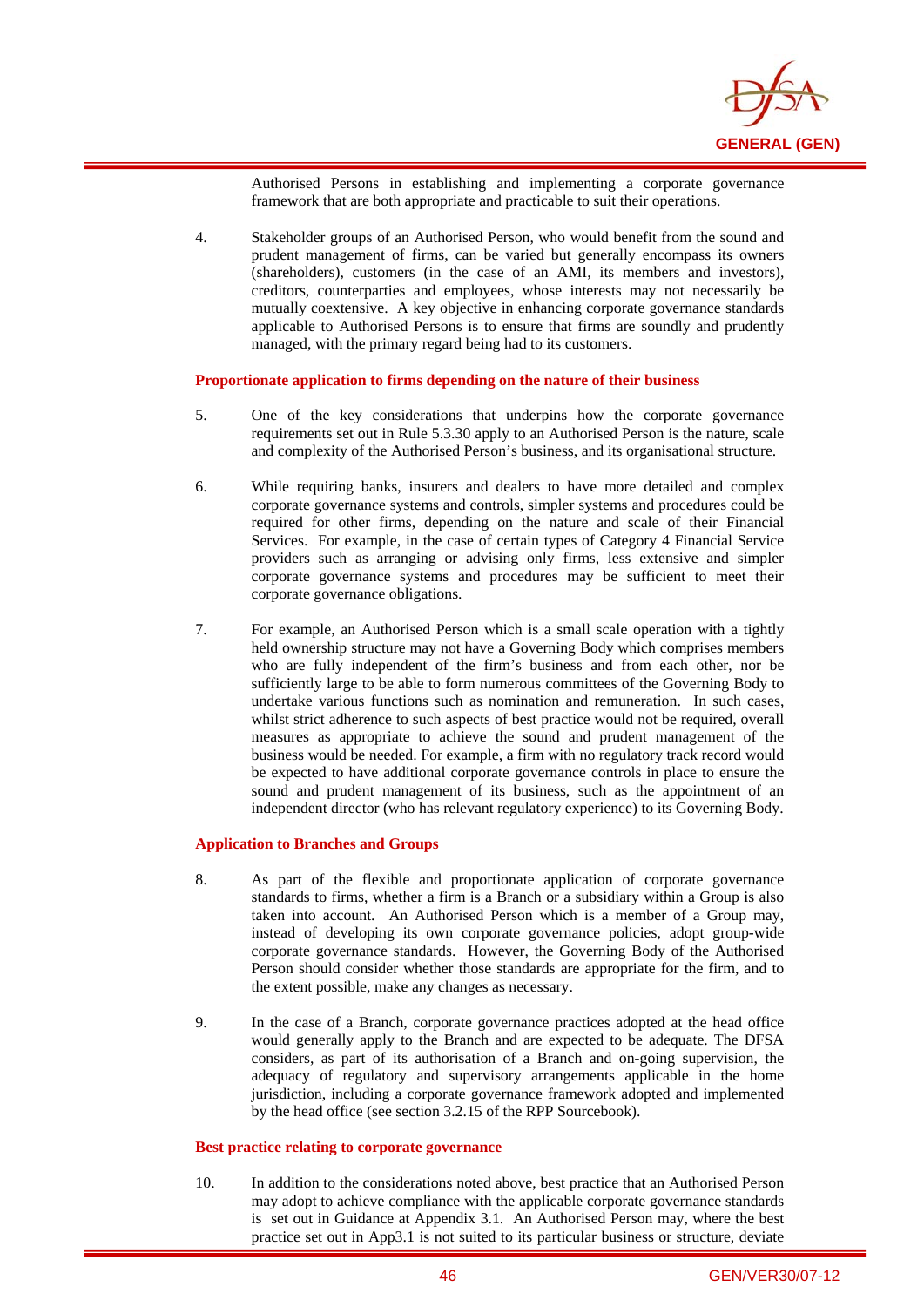

from such best practice or any aspects thereof. The DFSA will expect the Authorised Person to demonstrate to the DFSA, upon request, what the deviations are and why such deviations are considered by the Authorised Person to be appropriate.

## **Remuneration structure and strategies**

i

- **5.3.31** (1) The Governing Body of an Authorised Person must ensure that the remuneration structure and strategy of the firm:
	- (a) are consistent with the business objectives and strategies and the identified risk parameters within which the firm's business is to be conducted;
	- (b) provide for effective alignment of risk outcomes and the roles and functions of the Employees, taking account of:
		- (i) the nature of the roles and functions of the relevant Employees; and
		- (ii) whether the actions of the Employees may expose the firm to unacceptable financial, reputational and other risks;
	- (c) at a minimum, include the members of its Governing Body, the senior management, Persons Undertaking Key Control Functions and any major risk-taking Employees; and
	- (d) are implemented and monitored to ensure that they operate, on an on-going basis, effectively and as intended.
	- (2) The Governing Body must provide to the DFSA and relevant stakeholders sufficient information about its remuneration structure and strategies to demonstrate that such structure and strategies meet the requirements in (1) on an on-going basis.
	- (3) For the purposes of this Rule, "major risk-taking Employees" are Employees whose actions have a material impact on the risk exposure of the Authorised Person.

#### **Guidance**

#### **Proportionate application to firms depending on the nature of their business**

1. Those considerations set out in Guidance items 5 – 7 under Rule 5.3.30 apply equally to the way in which the remuneration structure and strategies related requirement in Rule 5.3.31 is designed to apply to an Authorised Person. Accordingly, whilst most Category 4 firms may have simple arrangements to achieve the outcome of aligning performance outcomes and risks associated with remuneration structure and strategies, banks, insurers and dealers are expected to have more stringent measures to address such risks.

#### **Application to Branches and Groups**

2. As part of the flexible and proportionate application of corporate governance standards to firms, whether a firm is a Branch or a subsidiary within a Group is also taken into account. As such, the considerations noted in Guidance items  $8 - 9$  under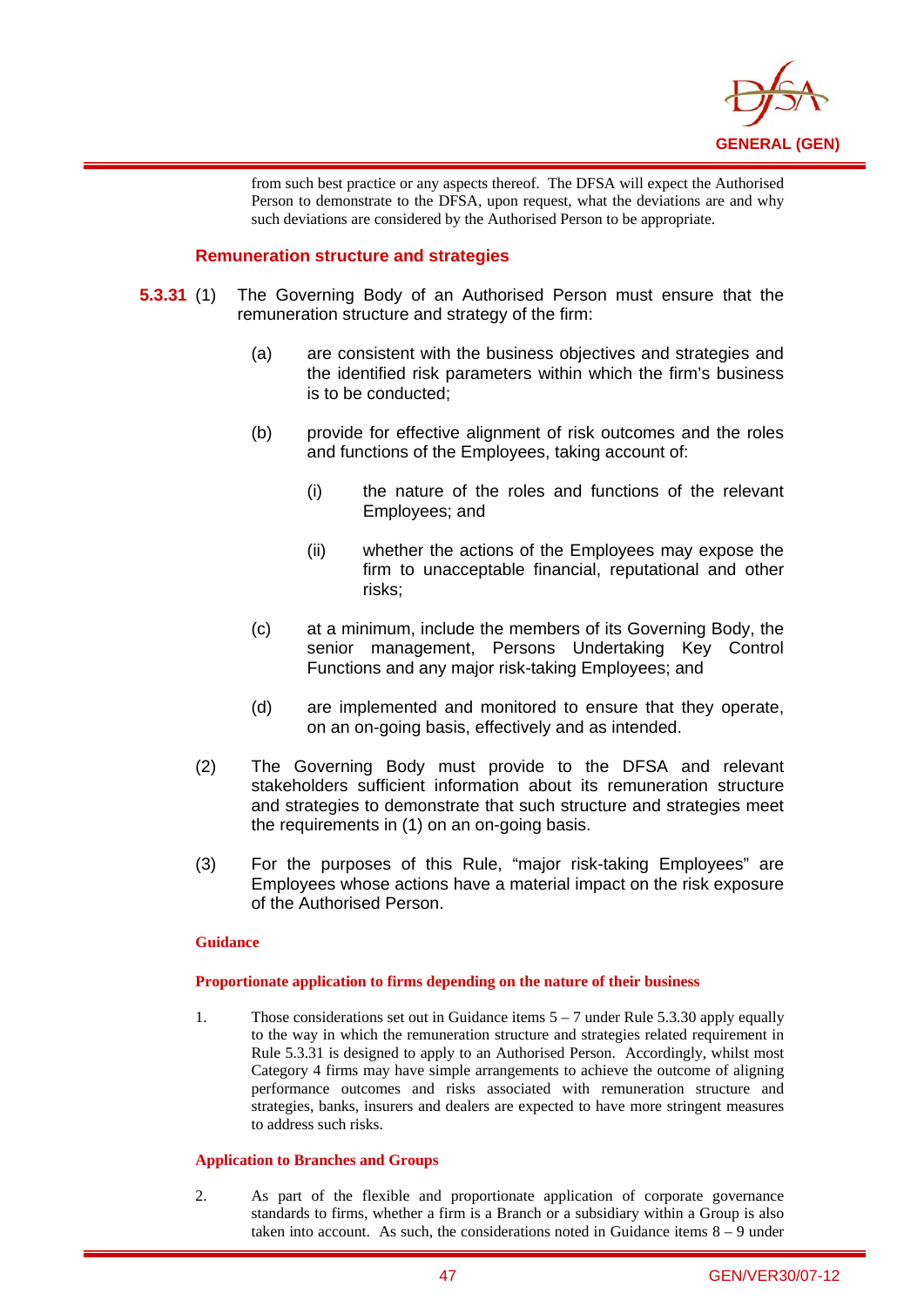

Rule 5.3.30 apply equally to the application of the remuneration related requirements for Branches and Groups. For example, where an Authorised Person is a member of a Group, its Governing Body should consider whether the Group wide policies, such as those relating to the Employees covered under the remuneration strategy and the disclosure relating to remuneration made at the Group level are adequate to meet its obligations under Rule 5.3.31.

#### **Best practice relating to corporate governance**

i

3. In addition to the considerations noted above, best practice that an Authorised Person may adopt to promote sound remuneration structure and strategies within the firm is set out as Guidance at Appendix 3.2. Where such best practice or any aspects thereof are not suited to a particular Authorised Person's business or structure, it may deviate from such best practice. The DFSA will expect the Authorised Person to demonstrate, upon request, what the deviations are and why such deviations are considered appropriate.

#### **Disclosure of information relating to remuneration structure and strategy**

- 4. The information which an Authorised Person provides to the DFSA relating to its remuneration structure and strategies should be included in the annual report or accounting statements. The DFSA expects the annual report of Authorised Persons to include, at a minimum, information relating to:
	- a. the decision making process used to determine the firm-wide remuneration policy (such as by a remuneration committee or an external consultant if any, or by the Governing Body);
	- b. the most important elements of its remuneration structure (such as, in the case of performance based remuneration, the link between pay and performance and the relevant assessment criteria); and
	- c. aggregate quantitative information on remuneration of its Governing Body, the senior management, Persons Undertaking Key Control Functions and any major risk taking Employees.
- 5. The DFSA may, pursuant to its supervisory powers, require additional information relating to the remuneration structure and strategy of an Authorised Firm to assess whether the general elements relating to remuneration under Rule 5.3.31(1) are met by the firm. Any significant changes to the remuneration structure and strategy should also be notified to the DFSA before being implemented. See Rule 11.10.20.
- 6. The information included in the annual report is made available to the DFSA and the shareholders, and in the case of a listed company, to the public. The Governing Body of the Authorised Person should also consider what additional information should be included in the annual report. In the case of banks, insurers and dealers, more detailed disclosure of remuneration structure and strategy and its impact on the financial soundness of the firm would be required. When providing disclosure relating to remuneration in its annual report, Authorised Persons should take account of the legal obligations that apply to the firm including the confidentiality of information obligations.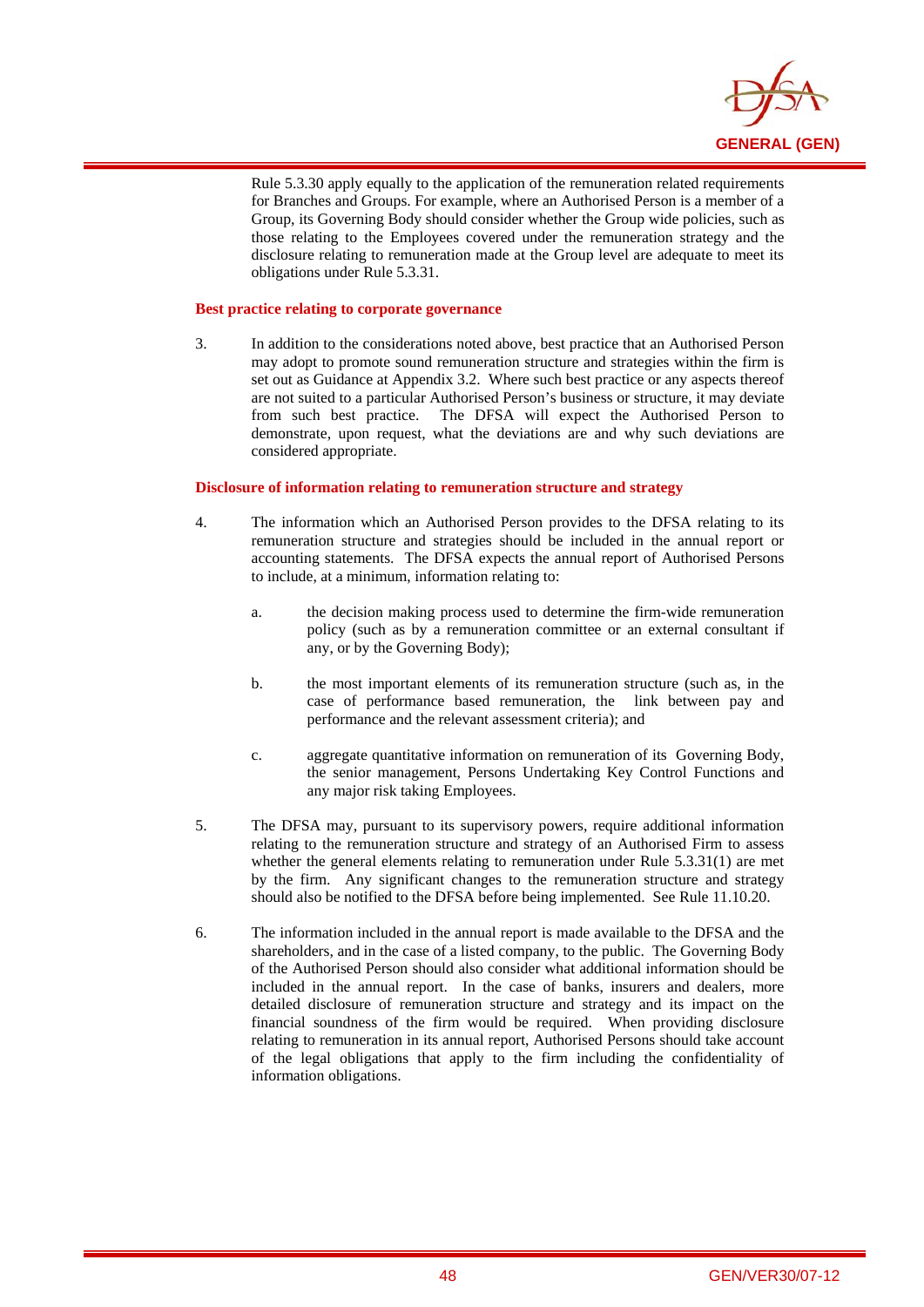

# **6 GENERAL PROVISIONS**

## **6.1 Application**

i

- **6.1.1** (1) Sections 6.1, 6.2, 6.3 and 6.9 apply to every Person to whom any provision in the Rulebook applies.
	- (2) Section 6.4 applies to every Authorised Person.
	- (3) Sections 6.5 and 6.6 apply to every Authorised Firm, Authorised Market Institution and Person who has submitted an application for authorisation to carry on one or more Financial Services.
	- (4) Section 6.7 applies to any Person who has been affected by the activities of the DFSA.
	- (5) Section 6.8 applies to the DFSA.
	- (6) This chapter does not apply to a Representative Office.

## **6.2 Interpreting the rulebook**

#### **Guidance**

#### **Interpretation**

- 1. Every provision in the Rulebook must be interpreted in the light of its purpose. The purpose of any provision is to be gathered first and foremost from the text of the provision in question and its context among other relevant provisions.
- 2. When this section refers to a provision, this means every type of provision, including Rules and Guidance.
- 3. Where reference is made in the Rulebook to another provision of the Rulebook or other DIFC legislation, it is a reference to that provision as amended from time to time.
- 4. Unless the contrary intention appears:
	- a. words in the Rulebook importing the masculine gender include the feminine gender and words importing the feminine gender include the masculine; and
	- b. words in the Rulebook in the singular include the plural and words in the plural include the singular.
- 5. If a provision in the Rulebook refers to a communication, notice, agreement, or other document 'in writing' then, unless the contrary intention appears, it means in legible form and capable of being reproduced on paper, irrespective of the medium used. Expressions related to writing must be interpreted accordingly.
- 6. Any reference to 'dollars' or '\$' is a reference to United States Dollars unless the contrary intention appears.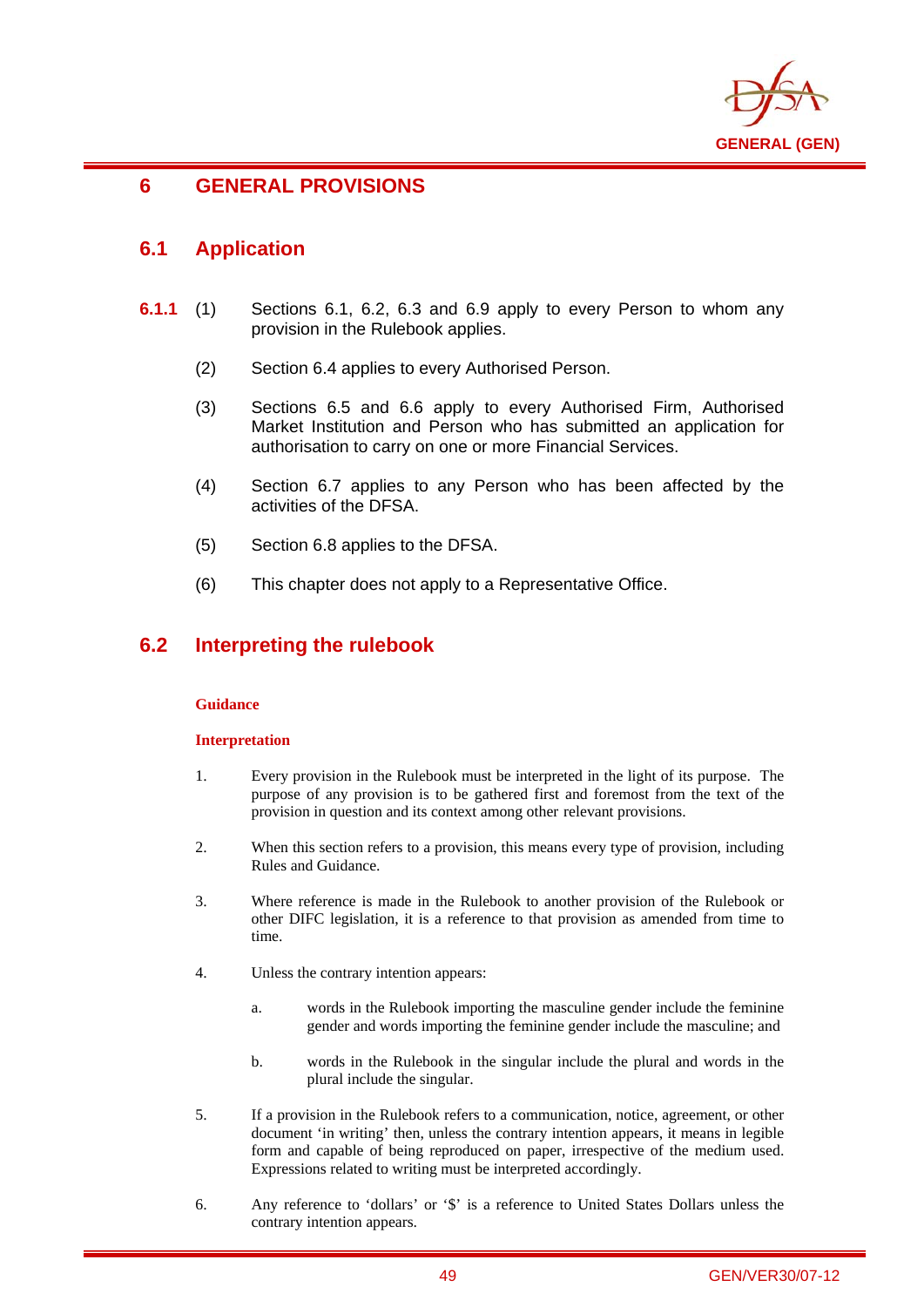

- 7. References to Articles made throughout the Rulebook are references to Articles in the Regulatory Law 2004 unless otherwise stated.
- 8. Unless stated otherwise, a day means a calendar day. If an obligation falls on a calendar day which is either a Friday or Saturday or an official State holiday in the DIFC, the obligation must take place on the next calendar day which is a business day.

#### **Defined Terms**

i

9. Defined terms are identified throughout the Rulebook by the capitalisation of the initial letter of a word or of each word in a phrase and are defined in the Glossary (GLO). Unless the context otherwise requires, where capitalisation of the initial letter is not used, an expression has its natural meaning.

# **6.3 Emergency**

- **6.3.1** (1) If an Authorised Person is unable to comply with a particular Rule due to an emergency which is outside its or its Employees' control and could not have been avoided by taking all reasonable steps, the Authorised Person will not be in contravention of that Rule to the extent that, in consequence of the emergency, compliance with that Rule is impractical.
	- (2) This Rule applies only for so long as the consequences of the emergency continue and the Authorised Person is able demonstrate that it is taking all practical steps to deal with those consequences, to comply with the Rule, and to mitigate losses and potential losses to its customers or users.
	- (3) An Authorised Person must notify the DFSA as soon as practical of the emergency and of the steps it is taking and proposes to take to deal with the consequences of the emergency.

#### **Guidance**

- 1. Procedures for notification to the DFSA are set out in section 11.11.
- 2. The Rules in section 6.3 do not affect the powers of the DFSA under Article 26 of the Markets Law 2012.

# **6.4 Disclosure of regulatory status**

- **6.4.1** An Authorised Person must not misrepresent its status expressly or by implication.
- **6.4.2** (1) An Authorised Person must take reasonable care to ensure that every key business document which is in connection with the Authorised Person carrying on a Financial Service in or from the DIFC includes one of the disclosures under this Rule.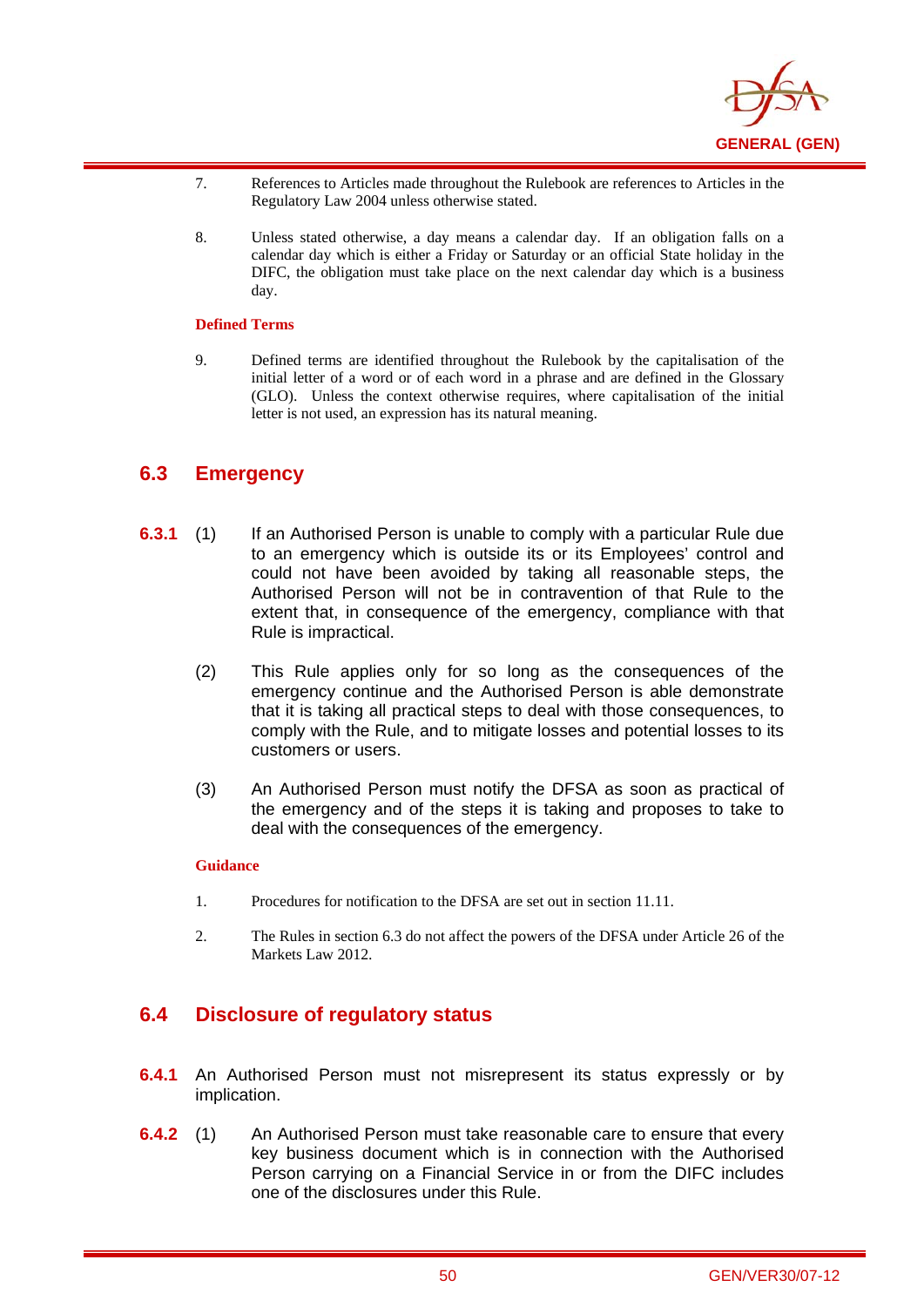

- (2) A key business document includes letterhead whether issued by post, fax or electronic means, terms of business, client agreements, written promotional materials, business cards, prospectuses and websites but does not include compliment slips, account statements or text messages.
- (3) The disclosure required under this Rule is:
	- (a) 'Regulated by the Dubai Financial Services Authority'; or
	- (b) 'Regulated by the DFSA'.
- (4) The DFSA logo must not be reproduced without express written permission from the DFSA and in accordance with any conditions for use.
- (5) Rules 6.4.2(1) to (4) also apply to the operation and administration of an Official List of Securities by an Authorised Market Institution.

# **6.5 Location of offices**

i

- **6.5.1** (1) Where an Authorised Person or a Person who has submitted an application for authorisation to carry on one or more Financial Services, is a Body Corporate incorporated under the Companies Law 2004, its head office and registered office must be in the DIFC.
	- (2) Where an Authorised Person or a Person who has submitted an application for authorisation to carry on one or more Financial Services, is a Partnership established under the Limited Liability Partnership Law 2004 or the General Partnership Law 2004, its head office must be in the DIFC.
	- (3) Where an Authorised Person or a Person who has submitted an application for authorisation to carry on one or more Financial Services is an unincorporated association formed within the jurisdiction of the DIFC, its head office must be in the DIFC.

## **Guidance**

- 1. In considering the location of an Authorised Firm's or Authorised Market Institution's head office, the DFSA will have regard to the location of its directors, partners and senior management and to the main location of its day-to-day operational, control, management and administrative arrangements and will judge matters on a case by case basis.
- 2. Under the fit and proper test for Authorised Firms and the Licensing Requirements for Authorised Market Institutions, an Authorised Firm or Authorised Market Institution which does not satisfy the DFSA with respect to the location of its offices will, on this point alone not be considered fit and proper or able to satisfy the Licensing Requirements.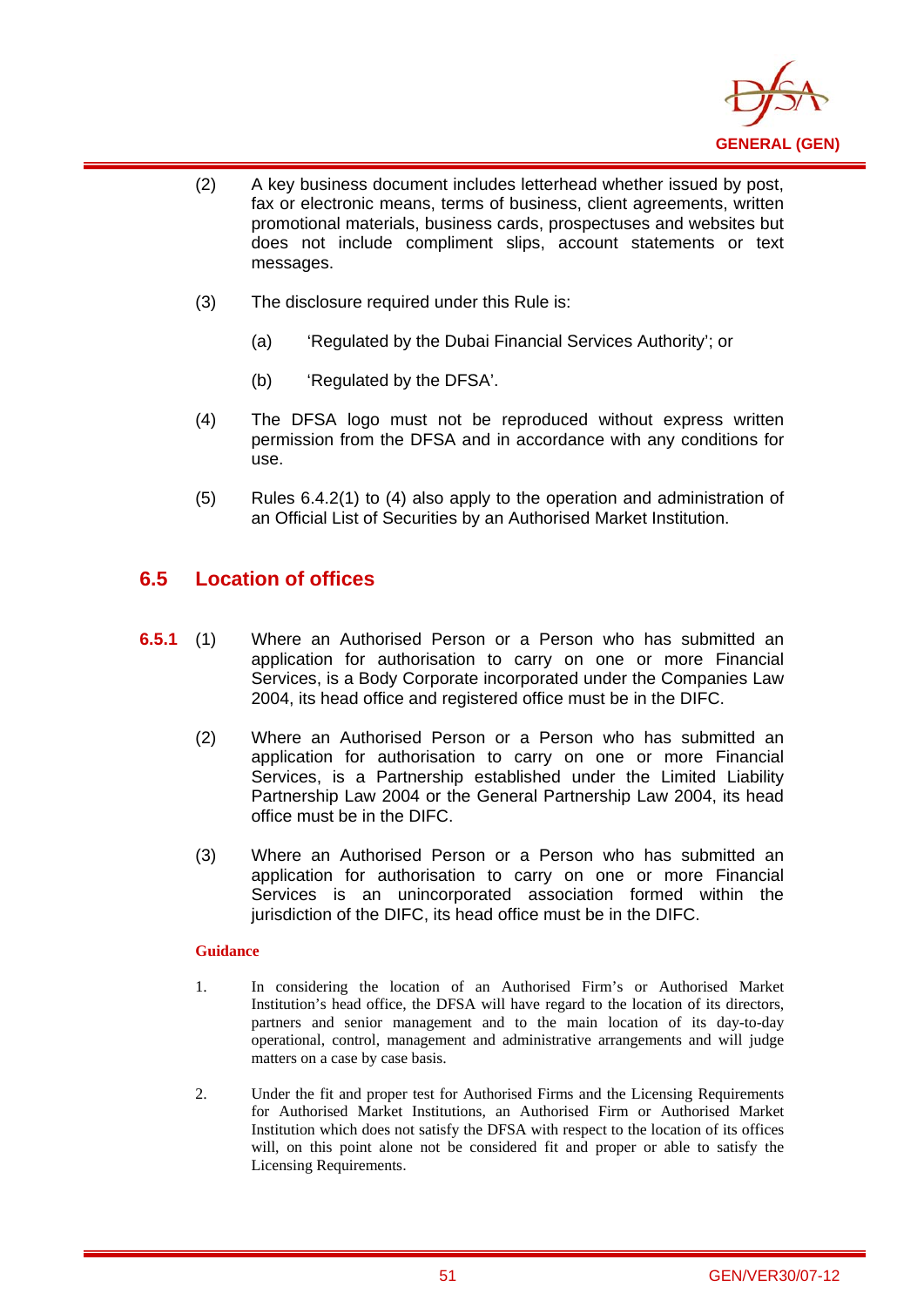

## **6.6 Close links**

i

- **6.6.1** (1) Where an Authorised Person or a Person who has submitted an application for authorisation to carry on one or more Financial Services has Close Links with another Person, the DFSA must be satisfied that those Close Links are not likely to prevent the effective supervision by the DFSA of the Authorised Person.
	- (2) If requested by the DFSA the Authorised Person must submit a Close Links report or notification, in a form specified by the DFSA. This may be requested on an ad hoc or periodic basis.

#### **Guidance**

- 1. Procedures for notification to the DFSA are set out in section 11.11.
- 2. Under the fit and proper test for Authorised Firms and the Licensing Requirements for Authorised Market Institutions, an Authorised Firm or Authorised Market Institution which does not satisfy the DFSA with respect of its Close Links will, on this point alone, not be considered fit and proper or able to satisfy the Licensing Requirements.

# **6.7 Complaints against the DFSA**

#### **Guidance**

- 1. A Person who feels he has been adversely affected by the manner in which the DFSA has carried out its functions may make a complaint to the DFSA about its conduct or the conduct of its Employees.
- 2. A complaint must be in writing and should be addressed to the Chief Executive of the DFSA. The complaint will be dealt with by the DFSA in a timely manner.

## **6.8 Public register**

## **Maintenance and publication**

- **6.8.1** The registers required to be maintained and published by the DFSA pursuant to Article 62 shall be published and maintained in either or both of the following manners:
	- (a) by maintaining hard copy registers which are made available for inspection at the premises of the DFSA during normal business hours; or
	- (b) by maintaining an electronic version of the registers and making the information from those registers available through the DFSA website.

## **6.9 Communication with the DFSA**

**6.9.1** An Authorised Person must ensure that any communication with the DFSA is conducted in the English language.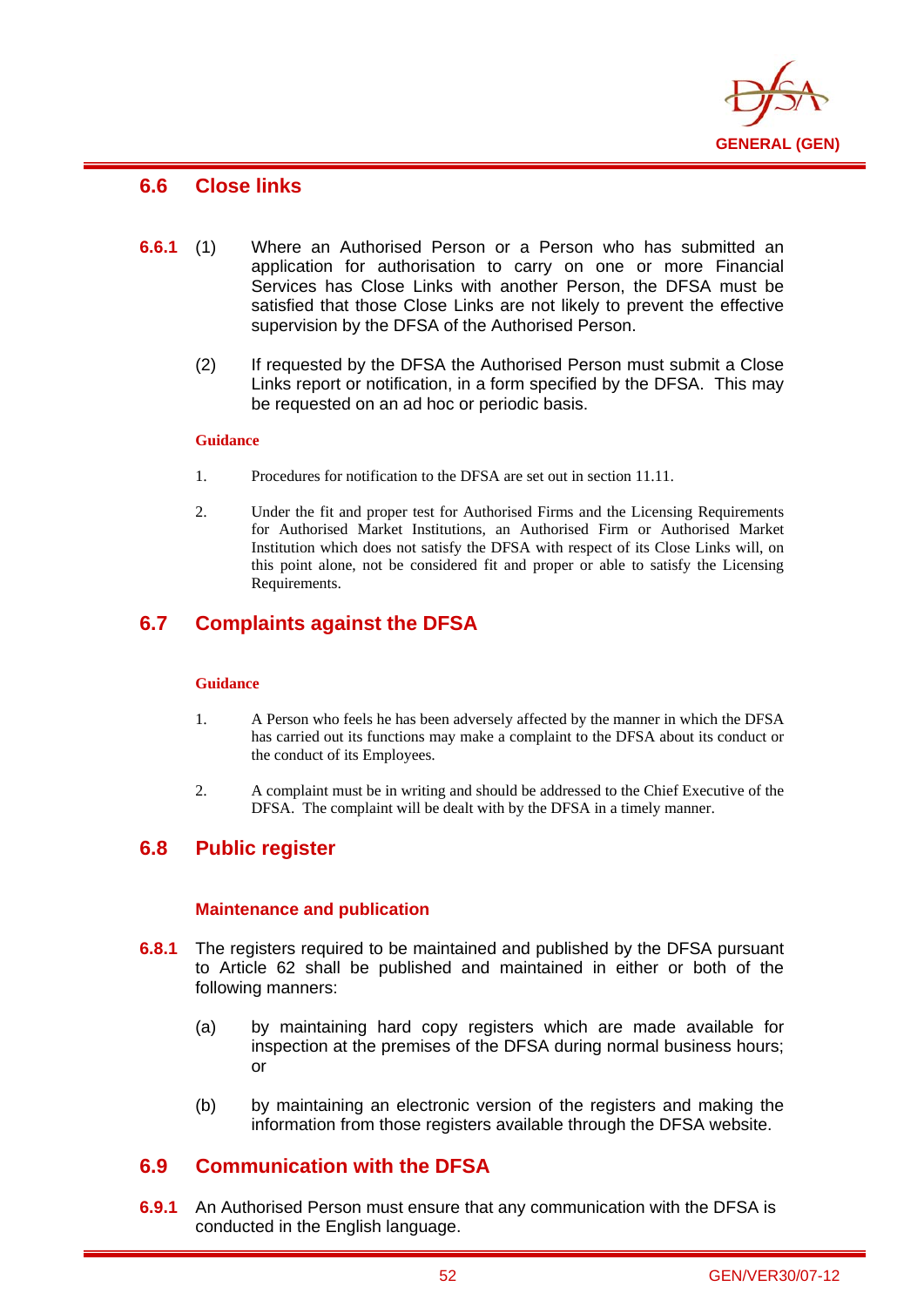

## i **7 AUTHORISATION**

# **7.1 Application**

- **7.1.1** (1) Subject to (2), this chapter applies to every Person who is:
	- (a) an Authorised Firm;
	- (b) an applicant for a Licence to be an Authorised Firm;
	- (c) an Authorised Individual; or
	- (d) an applicant for Authorised Individual status.
	- (2) This chapter does not apply to a Person intending to:
		- (a) Operate an Exchange;
		- (b) Operate a Clearing House; or
		- (c) Operate a Representative Office.

### **Guidance**

- 1. This chapter outlines DFSA's authorisation requirements for an Authorised Firm and Authorised Individual.
- 2. The DFSA's requirements for authorisation of :
	- a. Authorised Market Institutions are covered by the AMI module;
	- b. Representative Offices are covered by the REP module; and
	- c. Ancillary Service Providers are covered by the ASP module.
- 3. This chapter should be read in conjunction with the RPP Sourcebook which sets out DFSA's general regulatory policy and processes. Some additional processes may be outlined in other chapters of this module.
- 4. Chapter 2 of the RPP Sourcebook sets out DFSA's approach to the authorisation of undertakings and individuals to conduct Financial Services or Licensed Functions, as the case may be.

# **7.2 Application for a Licence**

- **7.2.1** A Person, who intends to carry on one or more Financial Services in or from the DIFC must apply to the DFSA for a Licence, in accordance with the Rules in this section.
- **7.2.2** (1) The DFSA will only consider an application for a Licence from a Person who, subject to (2), (3) and (4), is: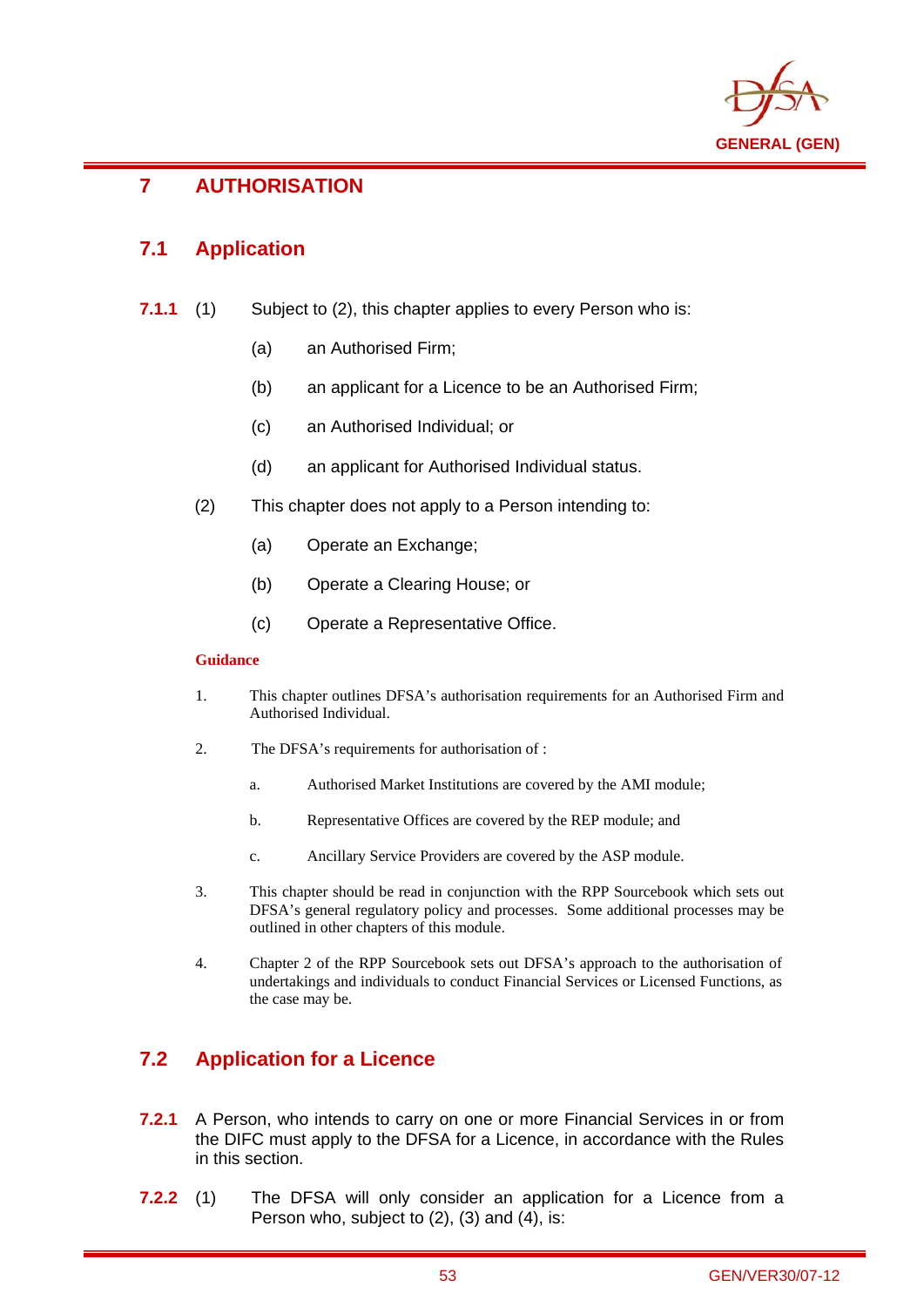

(a) a Body Corporate;

i

- (b) a Partnership; or
- (c) an unincorporated association;

and who is not an Authorised Market Institution.

- (2) If the application is in respect of either or both of the following Financial Services:
	- (a) Effecting Contracts of Insurance; or
	- (b) Carrying Out Contracts of Insurance,

the applicant must be a Body Corporate.

- (3) If the application is in respect of the Financial Service of Accepting Deposits, the applicant must be a Body Corporate or a Partnership.
- (4) If the application is in respect of the Financial Service of Managing a Collective Investment Fund or Acting as the Trustee of a Fund, the applicant must be a Body Corporate.
- **7.2.3** A Person licensed by the Emirates Securities and Commodities Authority to trade on an U.A.E. exchange will not be granted a Licence by the DFSA unless that Person has the prior approval of the Emirates Securities and Commodities Authority.
- **7.2.4** A Person applying for a Licence must complete and submit the appropriate form or forms in AFN.

#### **Guidance**

A Person submitting an application under Rule 7.2.4 is required to pay the appropriate application fee as set out in FER.

**Consideration and assessment of applications** 

- **7.2.5** In order to become authorised to carry on one or more Financial Services, the applicant must satisfy the DFSA that it has adequate resources, including financial resources. In making this assessment, the DFSA will consider:
	- (a) how the applicant will comply with the applicable provisions of PIB or PIN;
	- (b) the provision the applicant makes in respect of any liabilities, including contingent and future liabilities;
	- (c) the means by which the applicant and members of its Group manage risk in connection with their business; and
	- (d) the rationale for, and basis of, the applicant's business plan.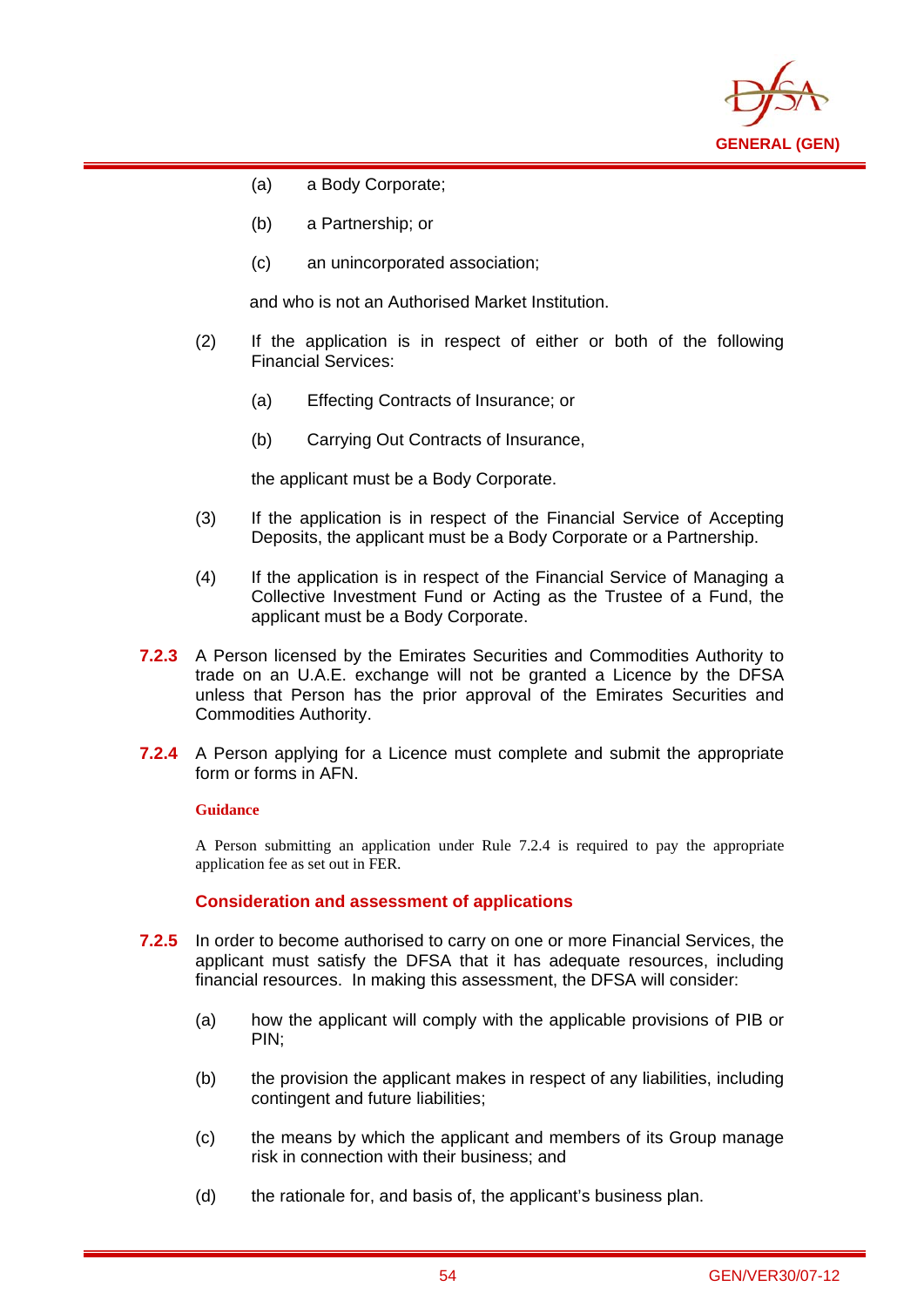

i

A Credit Rating Agency is not subject to any specific capital requirements in PIB. Instead, it is required, pursuant to Rules 4.2.4 and 7.2.5 to have and maintain adequate financial resources to manage its affairs prudently and soundly.

- **7.2.6** An applicant will only be authorised to carry on one or more Financial Services if the DFSA is satisfied that the applicant is fit and proper to hold a Licence. In making this assessment the DFSA will consider:
	- (a) the applicant's connection with its Controllers or any other Person;
	- (b) the Financial Services concerned;
	- (c) whether the applicant's affairs will be conducted and managed in a sound and prudent manner; and
	- (d) any other relevant matters.

#### **Guidance**

Section 2.2 of the RPP Sourcebook sets out matters which the DFSA takes into consideration when making an assessment of the kind under Rule 7.2.6.

- **7.2.7** When the DFSA is considering an application for a Licence, then in respect of the fitness and propriety of the applicant:
	- (a) the applicant must demonstrate to the DFSA's satisfaction that it is fit and proper;
	- (b) the DFSA will consider any matter which may harm or may have harmed the integrity or the reputation of the DFSA or DIFC;
	- (c) the DFSA will consider the activities of the applicant and the associated risks, and accumulation of risks, that those activities pose to the DFSA's objectives described under Article 8 of the Regulatory Law 2004; and
	- (d) the DFSA will consider the cumulative effect of factors which, if taken individually, may be regarded as insufficient to give reasonable cause to doubt the fitness and propriety of an applicant.
- **7.2.8** An applicant must be able to demonstrate that it has compliance arrangements, including processes and procedures that will enable it to comply with all applicable Rules.
- **7.2.9** In assessing an application for a Licence, the DFSA may:
	- (a) make any enquiries which it considers appropriate, including enquiries independent of the applicant;
	- (b) require the applicant to provide additional information;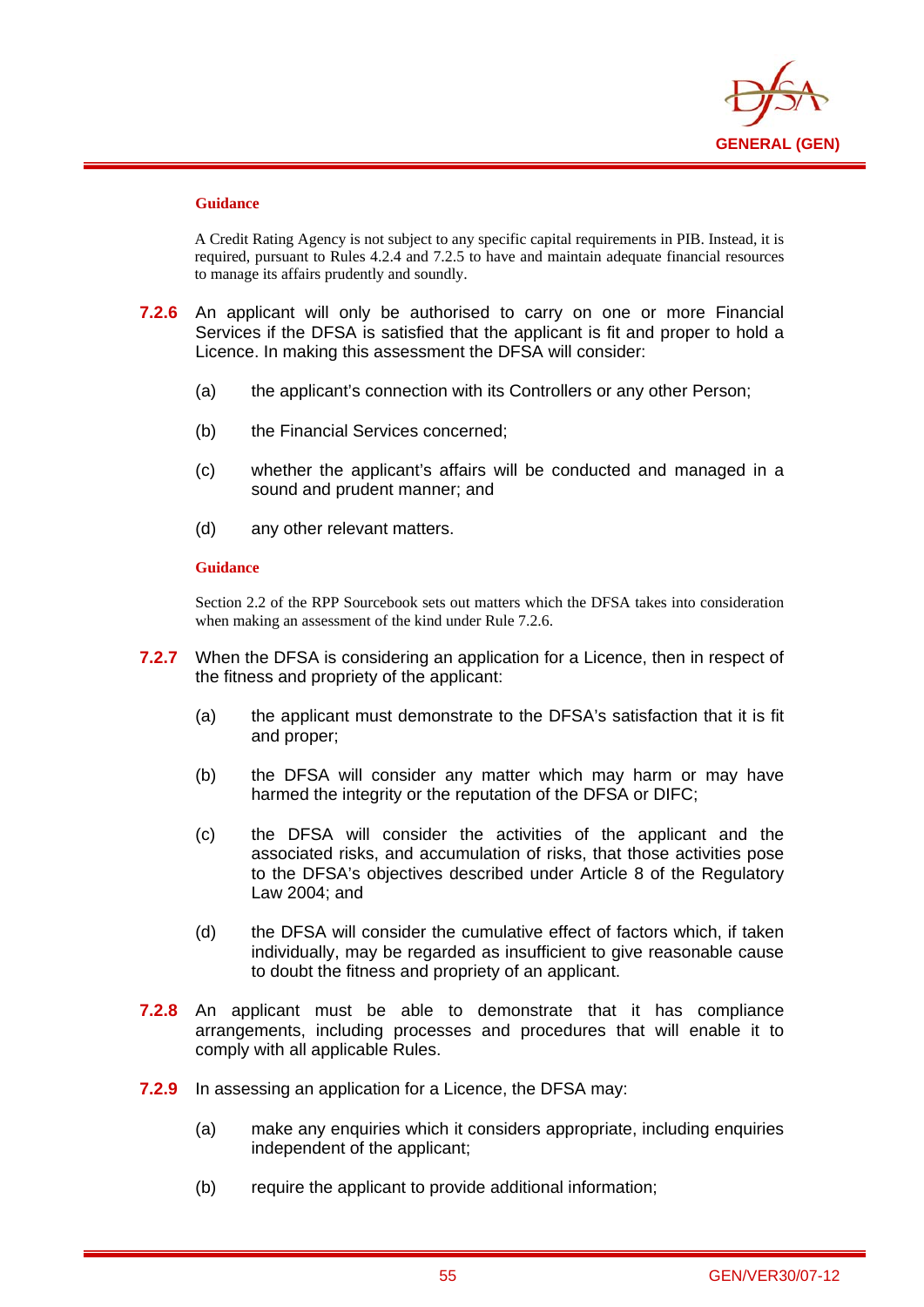

- (c) require the applicant to have information on how it intends to ensure compliance with a particular Rule;
- (d) require any information provided by the applicant to be verified in any way that the DFSA specifies; and
- (e) take into account any information which it considers relevant.

i

- **7.2.10** (1) In assessing an application for a Licence the DFSA may, by means of written notice, indicate the legal form that the applicant may adopt to enable authorisation to be granted.
	- (2) Where the DFSA thinks it appropriate it may treat an application made by one legal form or Person as having been made by the new legal form or Person.
- **7.2.11** In assessing an application for a Licence authorising the applicant to Operate an Alternative Trading System, the DFSA will have regard to, but is not limited to, considering the following matters:
	- (a) whether the establishment of an Alternative Trading System is, or is likely to be, in the interests of the Financial Services and Markets industry;
	- (b) whether the Alternative Trading System will or is likely to lead to more efficient price discovery of, or deepen liquidity in, an Investment; and
	- (c) whether there is any risk of market fragmentation, loss of liquidity or inefficiency in price discovery as a result of the proposed Alternative Trading System operation.

# **7.3 Application for an endorsement for Retail Clients**

- **7.3.1** (1) An Authorised Firm may apply to the DFSA for an endorsement on its Licence, including variation of such an endorsement, to carry on a Financial Service with or for a Retail Client.
	- (2) The DFSA may in its absolute discretion refuse to grant an endorsement or a variation of an endorsement pursuant to an application under (1).
	- (3) Upon refusing to grant an endorsement or a variation to an endorsement, the DFSA must without undue delay inform the applicant in writing of such refusal and, if requested by the applicant, the reasons for such refusal.
	- (4) The Regulatory Appeals Committee has jurisdiction to hear and determine any appeal in relation to a decision to refuse an application for an endorsement or a variation to an endorsement made under this section.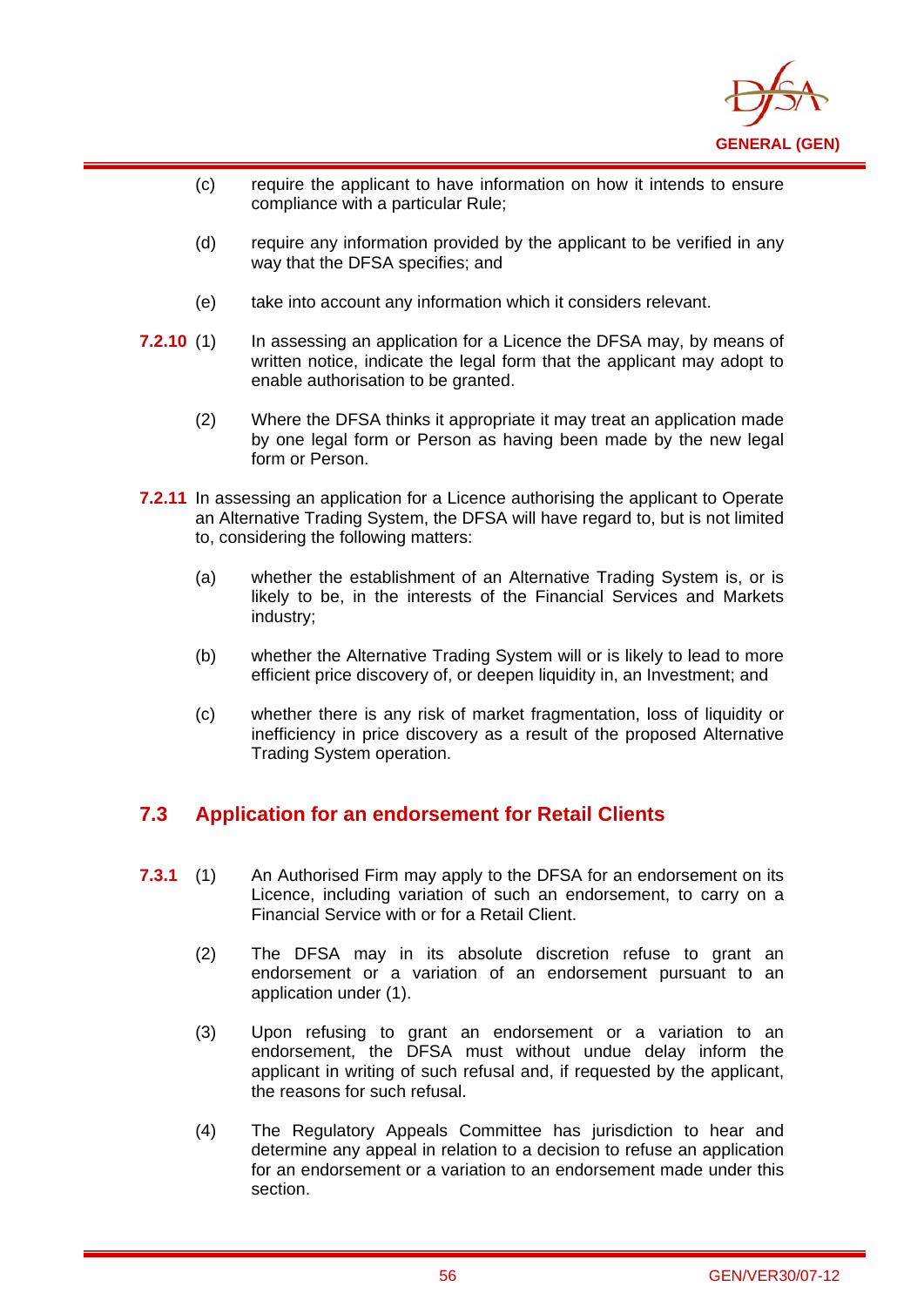

# **7.4 Licensed Functions and Authorised individuals**

i

- **7.4.1** (1) Pursuant to Article 43 of the Regulatory Law 2004, the functions specified in Rules 7.4.2 to 7.4.9 are Licensed Functions.
	- (2) An individual must not, subject to, (3), (4) and Rule 11.6.1, carry out a Licensed Function for an Authorised Firm unless he is authorised by the DFSA to carry out that Licensed Function for that Authorised Firm.
	- (3) The prohibition in (2) does not apply to a function performed by a registered insolvency practitioner (subject to the restrictions defined within Article 88 of the Insolvency Law 2009) if the practitioner is:
		- (a) acting as a nominee in relation to a company voluntary arrangement within the meaning of Article 8 of the Insolvency Law 2009;
		- (b) appointed as a receiver or administrative receiver within the meaning of Article 14 of the Insolvency Law 2009;
		- (c) appointed as a liquidator in relation to a members' voluntary winding up within the meaning of Article 32 of the Insolvency Law 2009;
		- (d) appointed as a liquidator in relation to a creditors' voluntary winding up within the meaning of Article 32 of the Insolvency Law 2009; or
		- (e) appointed as a liquidator or provisional liquidator in relation to a compulsory winding up within the meanings of Article 58 and 59 of the Insolvency Law 2009.
	- (4) The prohibition in (2) does not apply to individuals appointed to act as managers of the business of an Authorised Firm or Authorised Market Institution as directed by the DFSA under Article 88 of the Regulatory Law 2004.

## **Senior Executive Officer**

- **7.4.2** The Senior Executive Officer function is carried out by an individual who:
	- (a) has, either alone or jointly with other Authorised Individuals, ultimate responsibility for the day-to-day management, supervision and control of one or more (or all) parts of an Authorised Firm's Financial Services carried on in or from the DIFC; and
	- (b) is a Director, Partner or Senior Manager of the Authorised Firm.

## **Licensed Director**

**7.4.3** Subject to Rule 7.5.4, the Licensed Director function is carried out by an individual who is a Director of an Authorised Firm which is either a Body Corporate or an unincorporated association.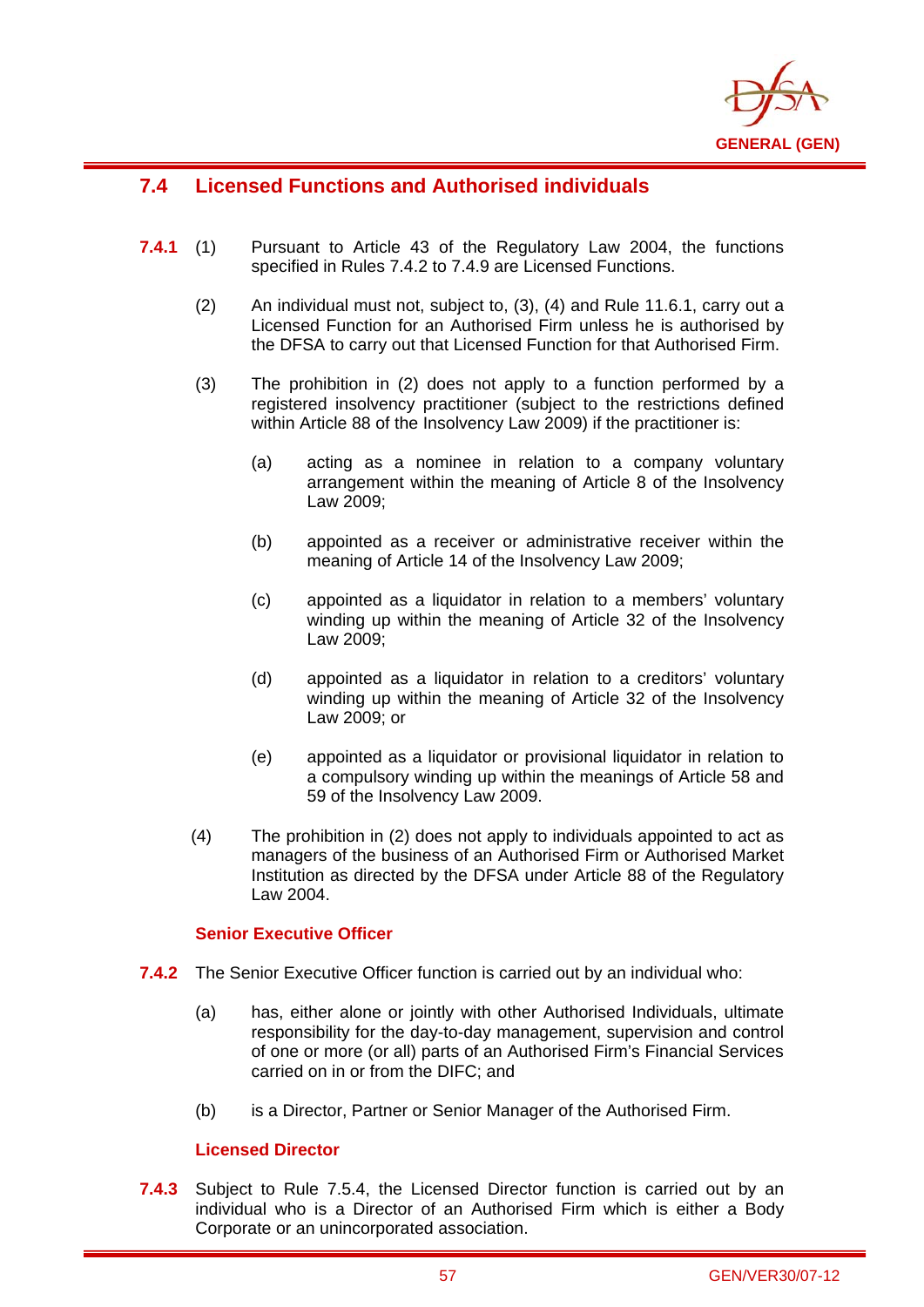

## **Licensed Partner**

i

**7.4.4** Subject to Rule 7.5.5, the Licensed Partner function is carried out by an individual who is a Partner of an Authorised Firm which is either a Partnership or Limited Liability Partnership.

#### **Finance Officer**

**7.4.5** The Finance Officer function is carried out by an individual who is a Director, Partner or Senior Manager of an Authorised Firm who has responsibility for the Authorised Firm's compliance with the applicable Rules in PIN or PIB.

#### **Compliance Officer**

**7.4.6** The Compliance Officer function is carried out by an individual who is a Director, Partner or Senior Manager of an Authorised Firm who has responsibility for compliance matters in relation to the Authorised Firm's Financial Services.

#### **Senior Manager**

- **7.4.7** The Senior Manager function is carried out by an individual who is responsible either alone or jointly with other individuals for the management, supervision or control of one or more parts of an Authorised Firm's Financial Services who is:
	- (a) an Employee of the Authorised Firm; and
	- (b) not a Director or Partner of the Authorised Firm.

#### **Guidance**

In respect of a Fund, the DFSA would expect the Fund Manager to appoint at least one individual other than the Senior Executive Officer to carry out Senior Manager functions in relation to the Fund such as managing operational risk and other internal controls.

## **Money Laundering Reporting Officer**

**7.4.8** The Money Laundering Reporting Officer function is carried out by an individual who is a Director, Partner or Senior Manager of an Authorised Firm and who has responsibility for the Authorised Firm's compliance with the Rules in AML and any relevant anti money laundering legislation applicable in the DIFC.

#### **Responsible Officer**

- **7.4.9** The Responsible Officer function is carried out by an individual who:
	- (a) has significant responsibility for the management of one or more aspects of an Authorised Firm's affairs;
	- (b) exercises a significant influence on the firm as a result of (a); and
	- (c) is not an Employee of the Authorised Firm.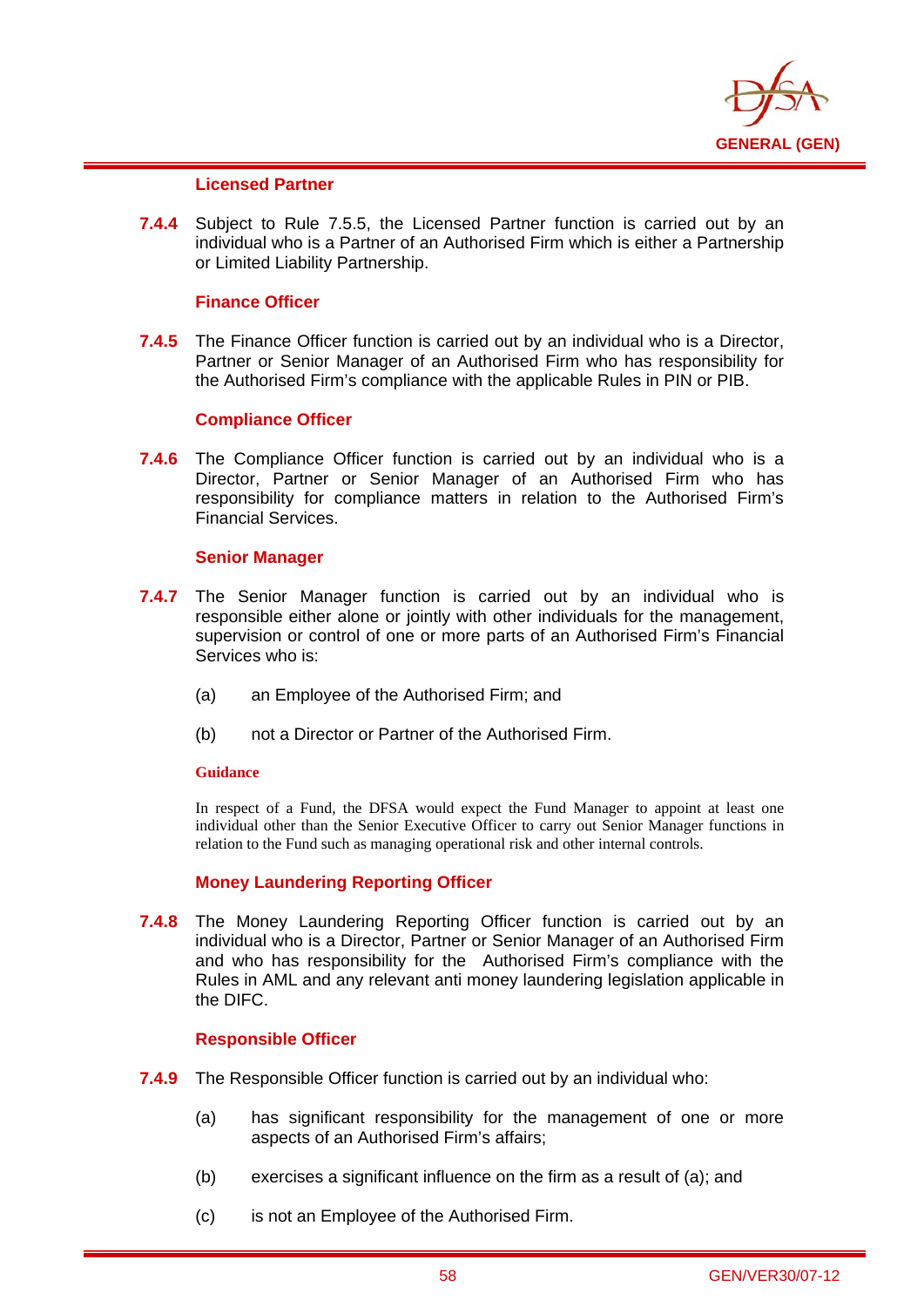

i

- 1. The Licensed Function of Responsible Officer applies to an individual employed by a Controller or other Group company who is not an Employee of the Authorised Firm, but who has significant responsibility for, or for exercising a significant influence on, the management of one or more aspects of the Authorised Firm's business.
- 2. Examples of a Responsible Officer might include an individual responsible for the overall strategic direction of an Authorised Firm or a regional manager to whom a Senior Executive Officer reports and from whom he takes direction.
- **7.4.10** An Authorised Individual may perform one or more Licensed Functions for one or more Authorised Firms.

#### **Guidance**

- 1. In considering whether to grant an individual Authorised Individual status with respect to more than one Authorised Firm, the DFSA will consider each Licensed Function to be carried out and the allocation of responsibility for that individual among the Authorised Firms.
- 2. In the above situation the DFSA will need to be satisfied that the individual will be able to carry out his role effectively, is fit and proper to do so, and that there are no conflicts of interest or that any actual or potential conflicts of interest are appropriately managed.

## **7.5 Mandatory appointments**

- **7.5.1** (1) An Authorised Firm must, subject to (2), make the following appointments and ensure that they are held by one or more Authorised Individuals at all times:
	- (a) Senior Executive Officer;
	- (b) Finance Officer;
	- (c) Compliance Officer; and
	- (d) Money Laundering Reporting Officer.
	- (2) An Authorised Firm which is a Credit Rating Agency:
		- (a) need not make the appointment referred to in  $(1)(b)$  and  $(d)$ ; and
		- (b) must ensure that the appointments referred to in 1(a) and (c) are held by separate Authorised Individuals at all times.

### **Guidance**

- 1. This Guidance addresses a range of circumstances:
	- a. one individual performing more than one function in a single firm, as contemplated in Rule 7.5.1;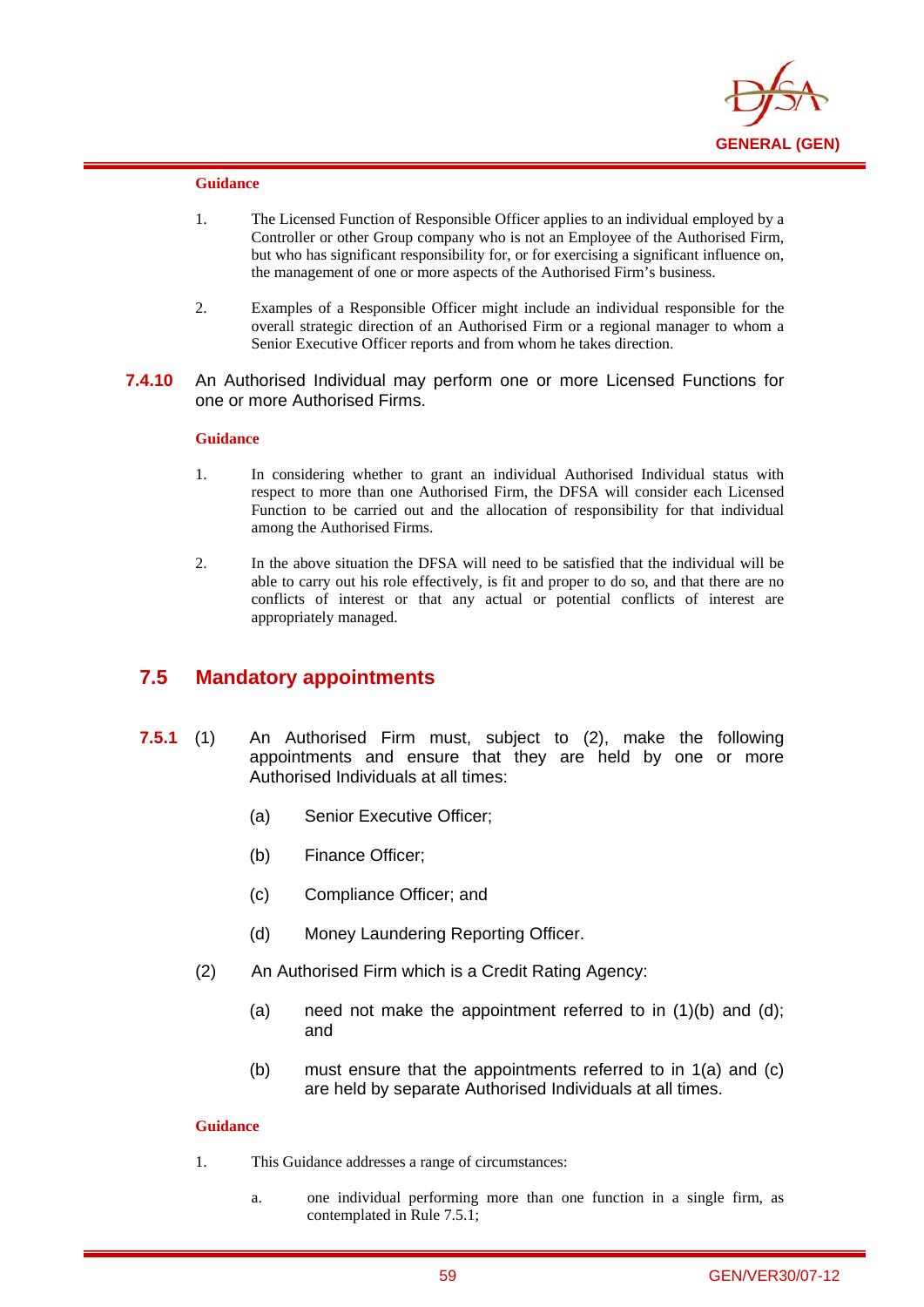

- b. more than one individual performing one function in a single firm, not addressed by that Rule;
- c. one individual performing a single function in more than one firm, also not addressed by that Rule.
- 2. The DFSA will only authorise an individual to perform more than one Licensed Function or combine Licensed Functions with other functions where it is satisfied that the individual is fit and proper to perform each Licensed Function or combination of Licensed Functions.
- 3. In the above situation the DFSA will need to be satisfied that the individual will be able to carry out his role effectively, is fit and proper to do so, and that there are no conflicts of interest or that any actual or potential conflicts of interest are appropriately managed.
- 4. Notwithstanding this Rule, an Authorised Firm would generally be expected to separate the roles of Compliance Officer and Senior Executive Officer. In addition, the roles of Compliance Officer, Finance Officer and Money Laundering Reporting Officer would not be expected to be combined with any other functions unless appropriate monitoring and control arrangements independent of the individual concerned will be implemented by the Authorised Firm. This may be possible in the case of a Branch, where monitoring and controlling of the individual (carrying out more than one role in the Branch) is conducted from the firm's home state by an appropriate individual for each of the relevant Licenced Functions. However, it is recognised that, on a case by case basis, there may be exceptional circumstances in which this may not always be practical or possible.
- 5. In what it considers to be exceptional circumstances, the DFSA may register more than one individual to perform the Licensed Function of Compliance Officer in respect of different internal business divisions within a large Authorised Firm. In this regard the DFSA may consider, amongst other things, the nature, scale and complexity of the activities of the firm, the clarity of demarcation between areas of responsibility, the potential for gaps in responsibility, and processes of communication with the DFSA.
- 6. The DFSA may also register an individual as the Compliance Officer for more than one Authorised Firm. The DFSA will only do this where it is satisfied that the individual is able to carry out his functions effectively in each firm taking into consideration factors such as the amount and nature of business conducted by the firms. Each Authorised Firm has a duty under GEN 5 to monitor its compliance arrangements to ensure, as far as reasonably practicable, that it complies with all legislation applicable in the DIFC.
- **7.5.2** The Authorised Individuals referred to in Rule 7.5.1(a), (c) and (d) must be resident in the U.A.E.

i

1. In appropriate circumstances, the DFSA may waive the requirement for a Compliance Officer or MLRO to be resident in the UAE. In determining whether to grant a waiver, the DFSA will consider a range of factors on a case by case basis focused on whether the firm can demonstrate that it has appropriate compliance arrangements (see GEN section 5.3). These factors may include, but are not limited to: the nature, scale and complexity of the activities of the firm; the ability of a remote officer to carry out his functions in differing time zones and a differing working week; the size, resourcing and capabilities of a remote compliance function; the ability of a remote officer to liaise and communicate readily with the DFSA; and the competency and capability of a remote officer and whether the remote officer is able effectively to undertake or supervise regular compliance monitoring and keep up to date with applicable Rules.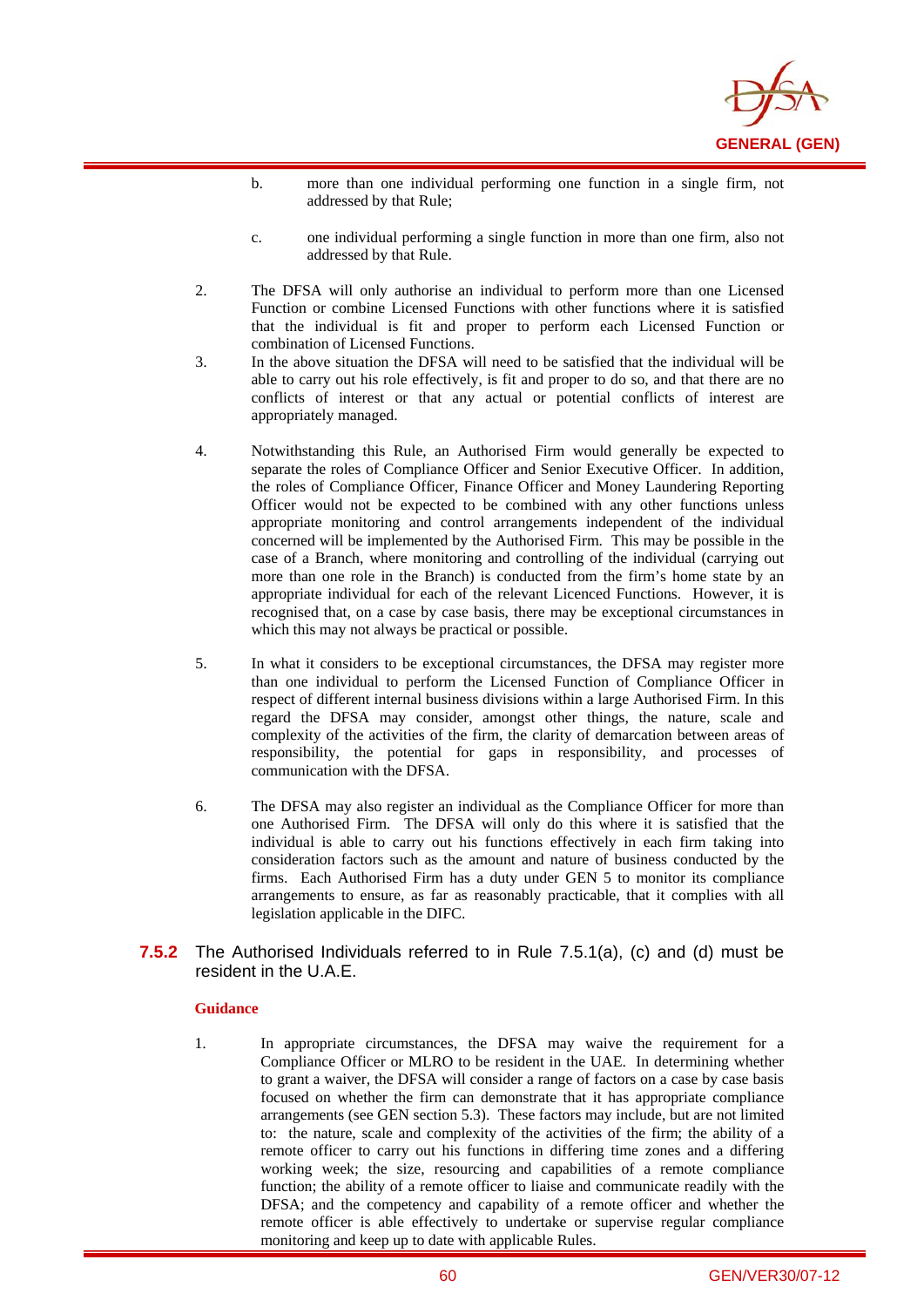

- 2. The DFSA will also take into account factors such as the relevant regulatory experience of the proposed Authorised Individual and whether the applicant firm has previously been subject to financial services regulation.
- **7.5.3** In the case of a Trust Service Provider, the Authorised Individuals referred to in Rule 7.5.1 (c) and (d) must not act also as trustees on behalf of the Trust Service Provider.
- **7.5.4** An Authorised Firm which is a Body Corporate (other than a Limited Liability Partnership) whose head office and registered office are located in the DIFC, must register with the DFSA all of its Directors as Licensed Directors.
- **7.5.5** An Authorised Firm which is a Partnership (including a Limited Liability Partnership) whose head office is located in the DIFC must register each Partner as a Licensed Partner.

# **7.6 Application for Authorised Individual status**

- **7.6.1** In submitting applications for Authorised Individual status, both the individual and Authorised Firm must complete and submit the appropriate form in AFN.
- **7.6.2** When an individual and an Authorised Firm apply to the DFSA for that individual to be an Authorised Individual, the individual must satisfy the DFSA that he is a fit and proper person to carry out the role.

## **Consideration and assessment of applications**

- **7.6.3** An individual will only be authorised to carry on one or more Licensed Functions if the DFSA is satisfied that the individual is fit and proper to be an Authorised Individual. In making this assessment, the DFSA will consider:
	- (a) the individual's integrity;
	- (b) the individual's competence and capability;
	- (c) the individual's financial soundness;
	- (d) the individual's proposed role within the Authorised Firm; and
	- (e) any other relevant matters.

#### **Guidance**

i

Section 2.3 of the RPP Sourcebook sets out matters which the DFSA takes into consideration when making an assessment of the kind under Rule 7.6.3.

- **7.6.4** In Rule 7.6.3, an individual may not be considered as fit and proper where:
	- (a) he is bankrupt;
	- (b) he has been convicted of a serious criminal offence; or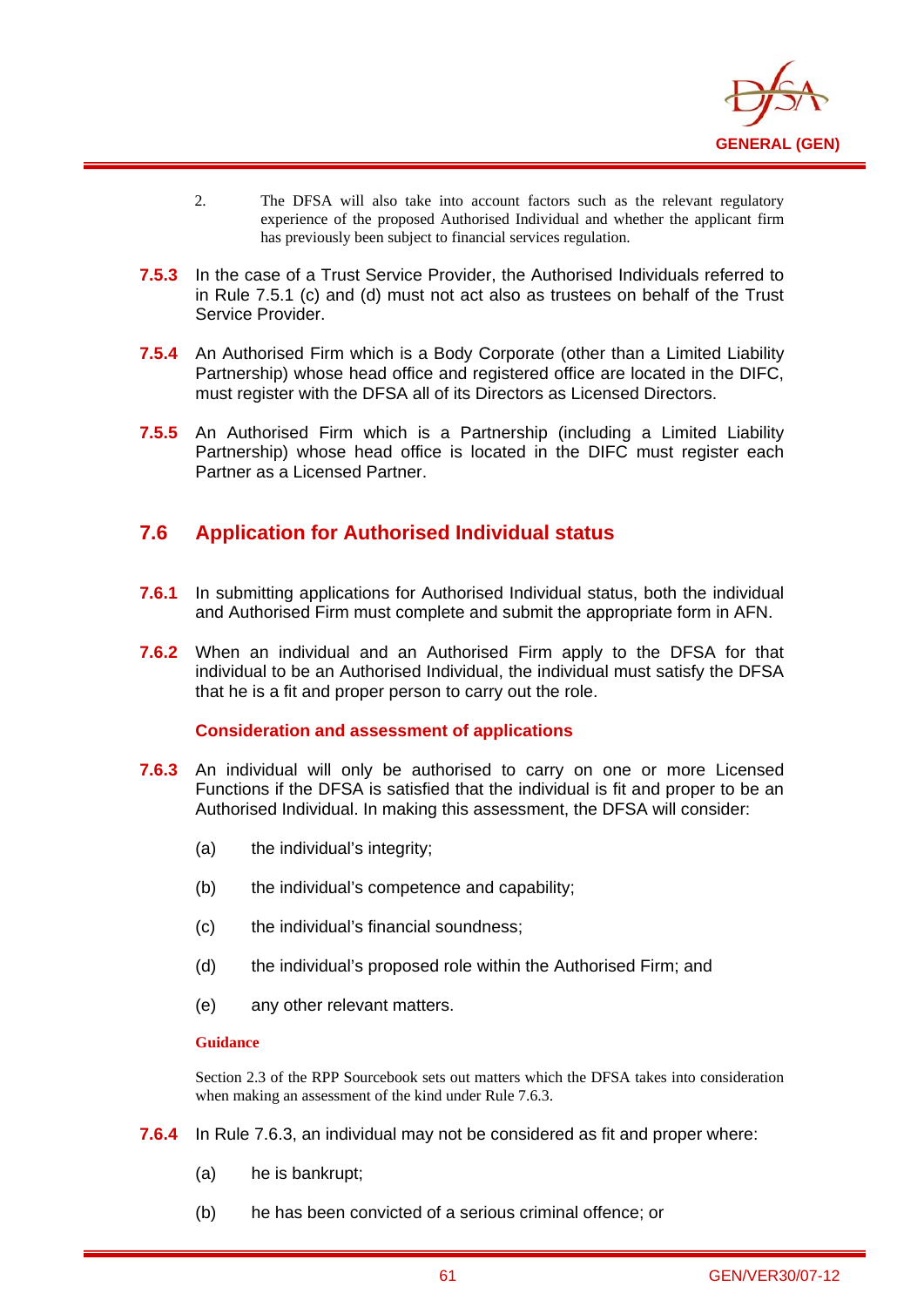

- (c) he is incapable, through mental or physical incapacity, of managing his affairs.
- **7.6.5** In assessing an application for Authorised Individual status, the DFSA may:

i

- (a) make any enquiries which it considers appropriate, including enquiries independent of the applicant;
- (b) require the individual or Authorised Firm to provide additional information;
- (c) require any information provided by the individual or Authorised Firm to be verified in any way specified by the DFSA; and
- (d) take into account any information which it considers appropriate.
- **7.6.6** An Authorised Firm must not permit an individual to perform a Licensed Function on its behalf, except as permitted by section 11.6, unless that individual is an Authorised Individual who has been assessed by the Authorised Firm as competent to perform that Licensed Function in accordance with Rule 7.6.7.
- **7.6.7** In assessing the competence of an individual, an Authorised Firm must:
	- (a) obtain details of the knowledge and skills of the individual in relation to the knowledge and skills required for the role;
	- (b) take reasonable steps to verify the relevance, accuracy and authenticity of any information acquired;
	- (c) determine whether the individual holds any relevant qualifications with respect to the Licensed Function or Licensed Functions performed, or proposed to be to performed, within the Authorised Firm;
	- (d) determine the individual's relevant experience; and
	- (e) determine the individual's knowledge of the Authorised Firm's relevant systems and procedures with respect to the type of business that is to be, or is being, conducted by the individual on behalf of the Authorised Firm.
- **7.6.8** An Authorised Firm must be satisfied that an Authorised Individual:
	- (a) continues to be competent in his proposed role;
	- (b) has kept abreast of relevant market, product, technology, legislative and regulatory developments; and
	- (c) is able to apply his knowledge.
- **7.6.9** The Authorised Firm is responsible for the conduct of its Authorised Individuals and for ensuring that they remain fit and proper to carry out their role.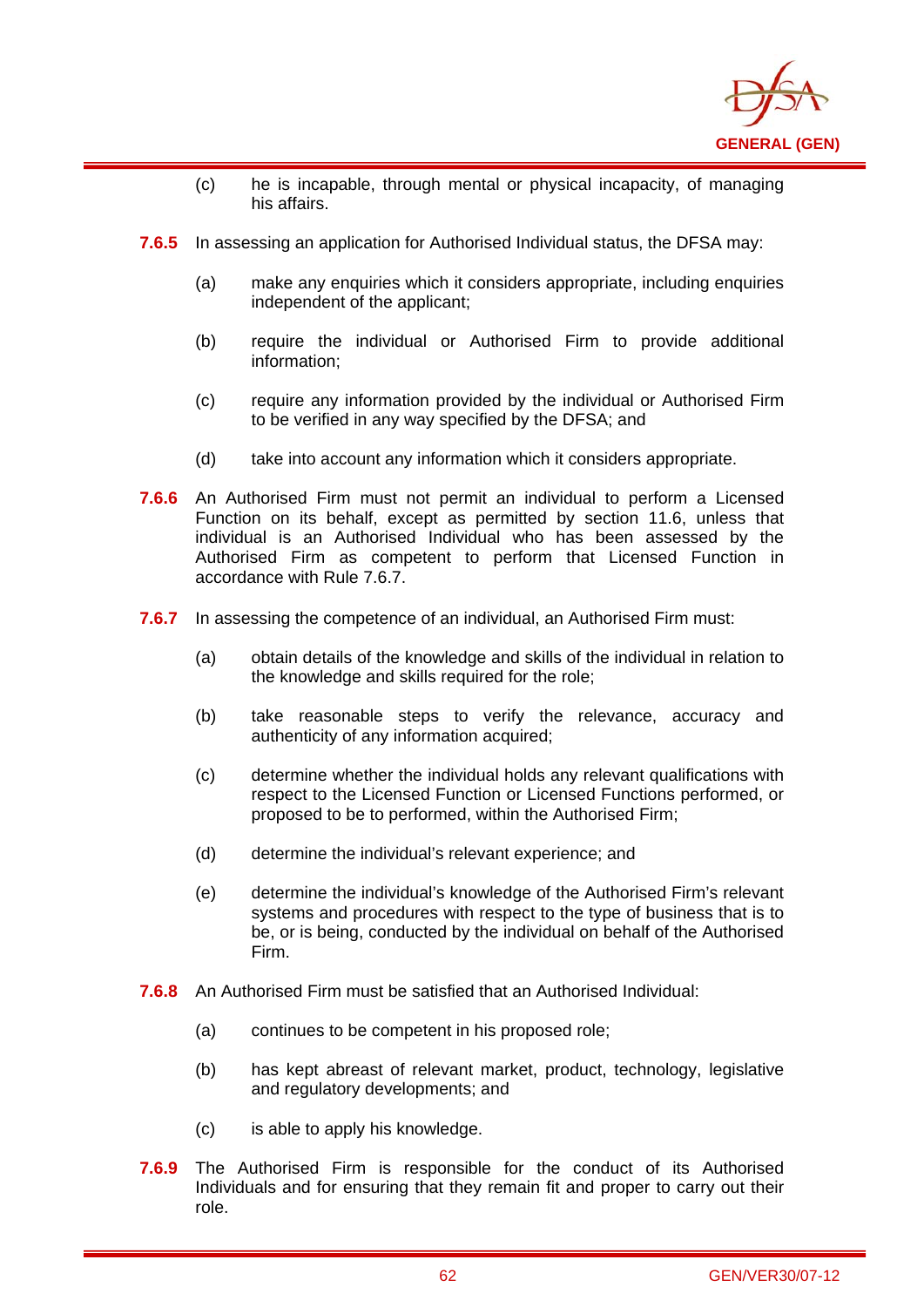

i

In considering whether an Authorised Individual remains fit and proper, the Authorised Firm should consider those matters in section 3.2 of the RPP Sourcebook and the notification requirements in section 11.10 of this module.

- **7.6.10** Before lodging an application with the DFSA, an Authorised Firm must make reasonable enquiries as to an individual's fitness and propriety to carry out a Licensed Function.
- **7.6.11** An Authorised Firm must not lodge an application if it has reasonable grounds to believe that the individual is not fit and proper to carry out the Licensed Function.

## **Systems and controls**

- **7.6.12** An Authorised Firm must have appropriate arrangements in place to ensure that an individual assessed as being competent under Rule 7.6.6 maintains his competence.
- **7.6.13** An Authorised Firm must ensure, in the case of individuals seeking to perform the Licensed Functions of Senior Executive Officer, Money Laundering Reporting Officer, or Compliance Officer, that such individuals are able to demonstrate sufficient knowledge of relevant anti money laundering requirements.

#### **Guidance**

In considering whether individuals have sufficient knowledge of relevant anti money laundering requirements, the DFSA may be satisfied where the individual can demonstrate receipt of appropriate training specifically relevant to such requirements. See AML section 3.9.

- **7.6.14** An Authorised Firm must establish and maintain systems and controls which will enable it to comply with Rules 7.6.6 to 7.6.9.
- **7.6.15** (1) An Authorised Firm must keep records of the assessment process undertaken for each individual under this chapter.
	- (2) These records must be kept for a minimum of six years from the date of the assessment.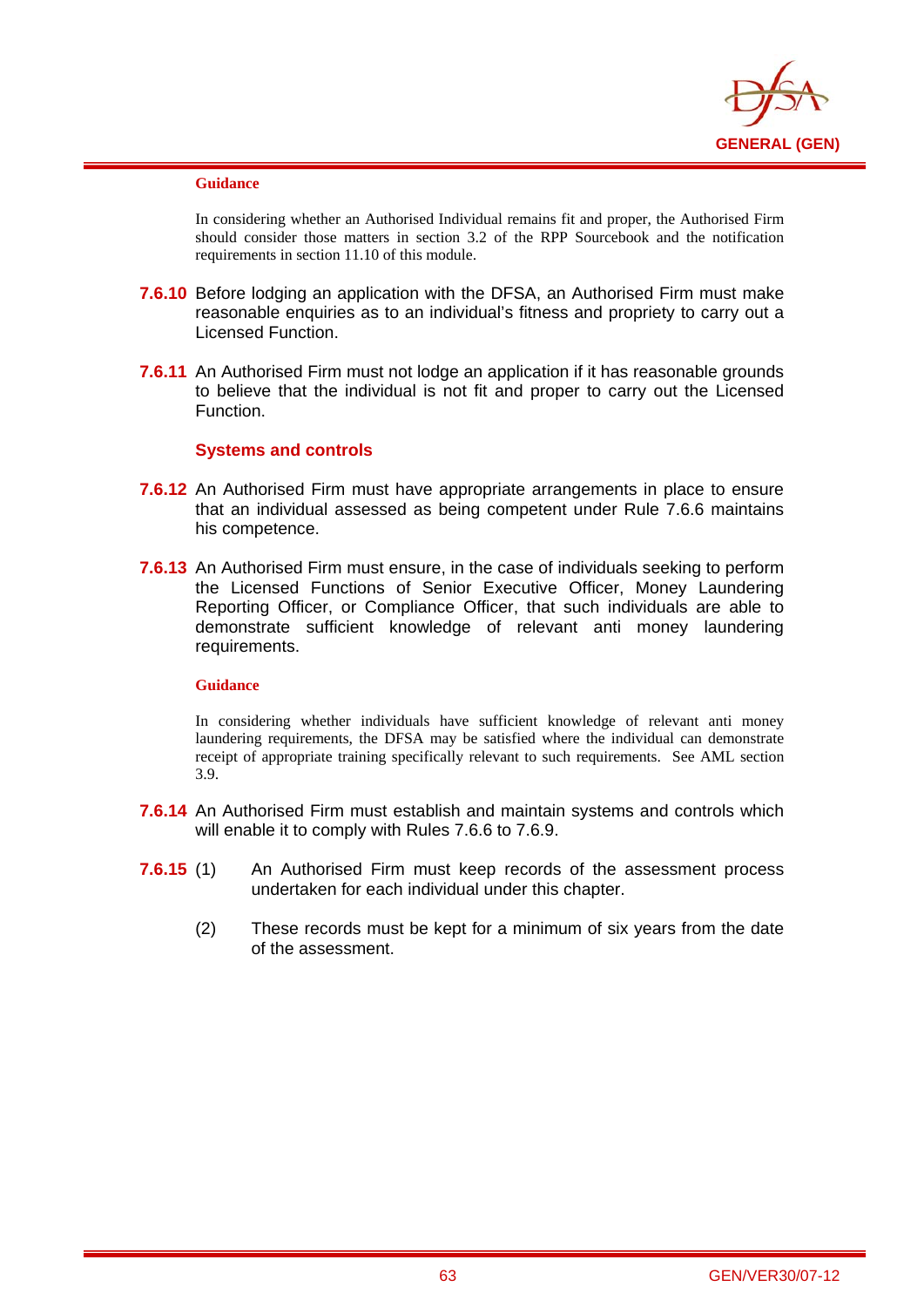

## i **8 ACCOUNTING AND AUDITING**

# **8.1 Application**

- **8.1.1** (1) This chapter applies subject to (2) to every:
	- (a) Authorised Person other than a Representative Office;
	- (b) applicant for registration as an auditor with the DFSA; and
	- (c) Auditor registered with the DFSA.
	- (2) This chapter does not apply to applicants for registration as Auditors in relation to Public Listed Companies.

## **Guidance**

Chapter 4 of the Islamic Finance Rules (IFR) contains accounting and audit requirements that are specific to Islamic Financial Business.

Chapter 5 of the Markets Rules (MKT) contains the audit requirements that are specific to a Public Listed Company including registration criteria etc.

**8.1.2** In this chapter in relation to an Authorised Person which is a Domestic Firm a reference to "auditor" include references to an "Auditor".

# **8.2 Accounting standards**

**8.2.1** An Authorised Person must prepare and maintain all financial accounts and statements in accordance with the International Financial Reporting Standards (IFRS), except to the extent it complies with section 4.2 of the Islamic Finance Rules (IFR) module with respect of its Islamic Financial Business.

# **8.3 Accounting records and regulatory returns**

- **8.3.1** Every Authorised Person must keep accounting records which are sufficient to show and explain transactions and are such as to:
	- (a) be capable of disclosing the financial position of the Authorised Person on an ongoing basis; and
	- (b) record the financial position of the Authorised Person as at its financial year end.
- **8.3.2** Accounting records must be maintained by an Authorised Person such as to enable its Governing Body to ensure that any accounts prepared by the Authorised Person comply with the legislation applicable in the DIFC.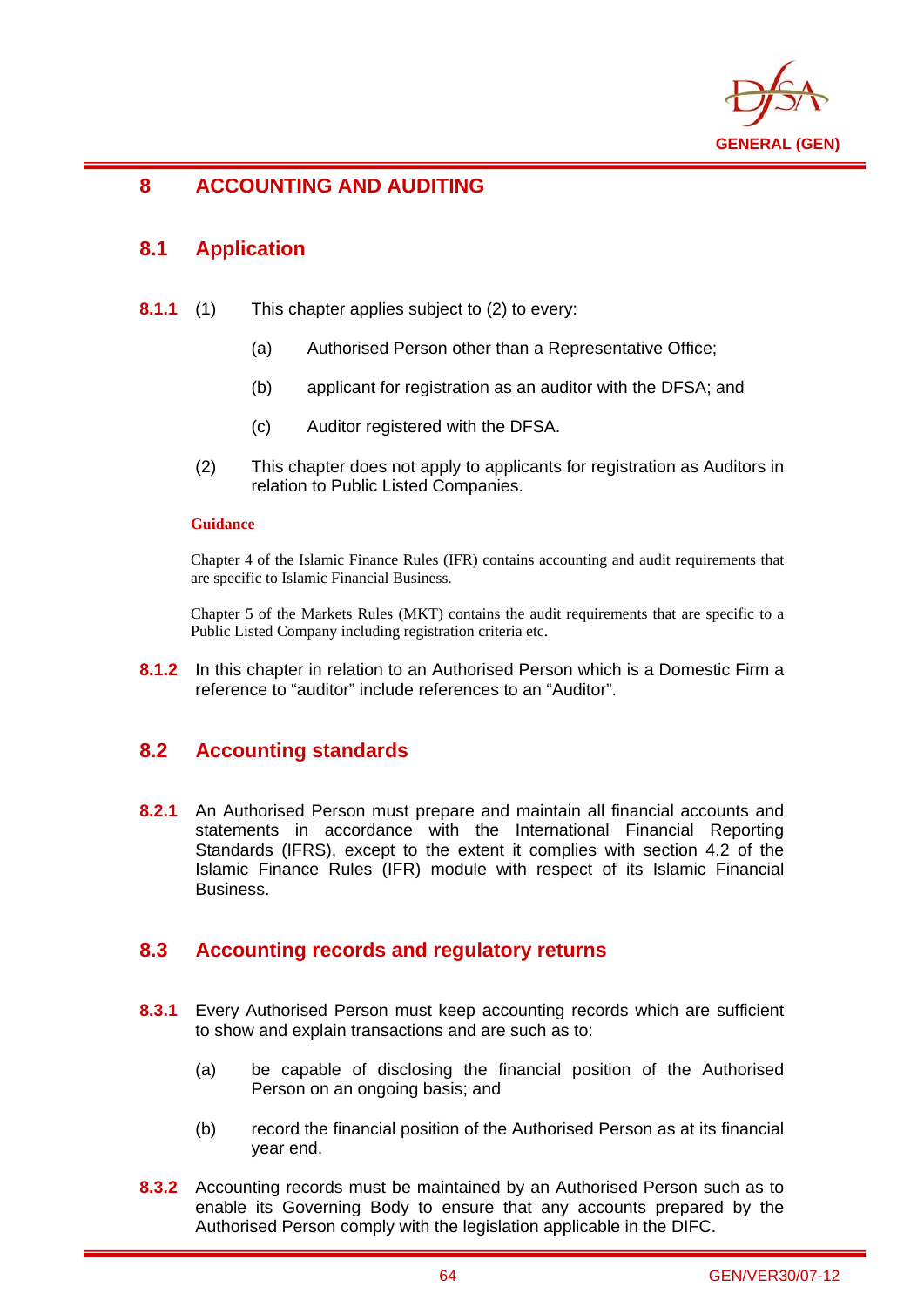

**8.3.3** An Authorised Person's accounting records must be:

i

- (a) retained by the Authorised Person for at least ten years from the date to which they relate;
- (b) at all reasonable times, open to inspection by the DFSA or the auditor of the Authorised Person; and
- (c) if requested by the DFSA capable of reproduction, within a reasonable period not exceeding 3 business days, in hard copy and in English.
- **8.3.4** All regulatory returns prepared by the Authorised Firm must be prepared and submitted in accordance with the requirements set out in PIB or PIN as applicable.

## **Changes to the financial year end**

- **8.3.5** (1) If an Authorised Firm is a Domestic Firm and intends to change its financial year end, it must obtain the DFSA's prior consent before implementing the change.
	- (2) The application for consent must include reasons for the change.
	- (3) The DFSA may require the Authorised Firm to obtain written confirmation from its auditor that the change of financial year end would not result in any significant distortion of the financial position of the Authorised Firm.
- **8.3.6** If an Authorised Firm is not a Domestic Firm and intends to change its financial year, it must provide the DFSA with reasonable advance notice prior to the change taking effect.

# **8.4 Appointment and termination of auditors**

- **8.4.1** An Authorised Person must:
	- (a) notify the DFSA of the appointment of an auditor, including the name and business address of the auditor and the date of the commencement of the appointment;
	- (b) prior to the appointment of the auditor, take reasonable steps to ensure that the auditor has the required skills, resources and experience to audit the business of the Authorised Person for which the auditor has been appointed; and
	- (c) if it is a Domestic Firm, ensure that the auditor, at the time of appointment and for the duration of the engagement as auditor, is registered with the DFSA.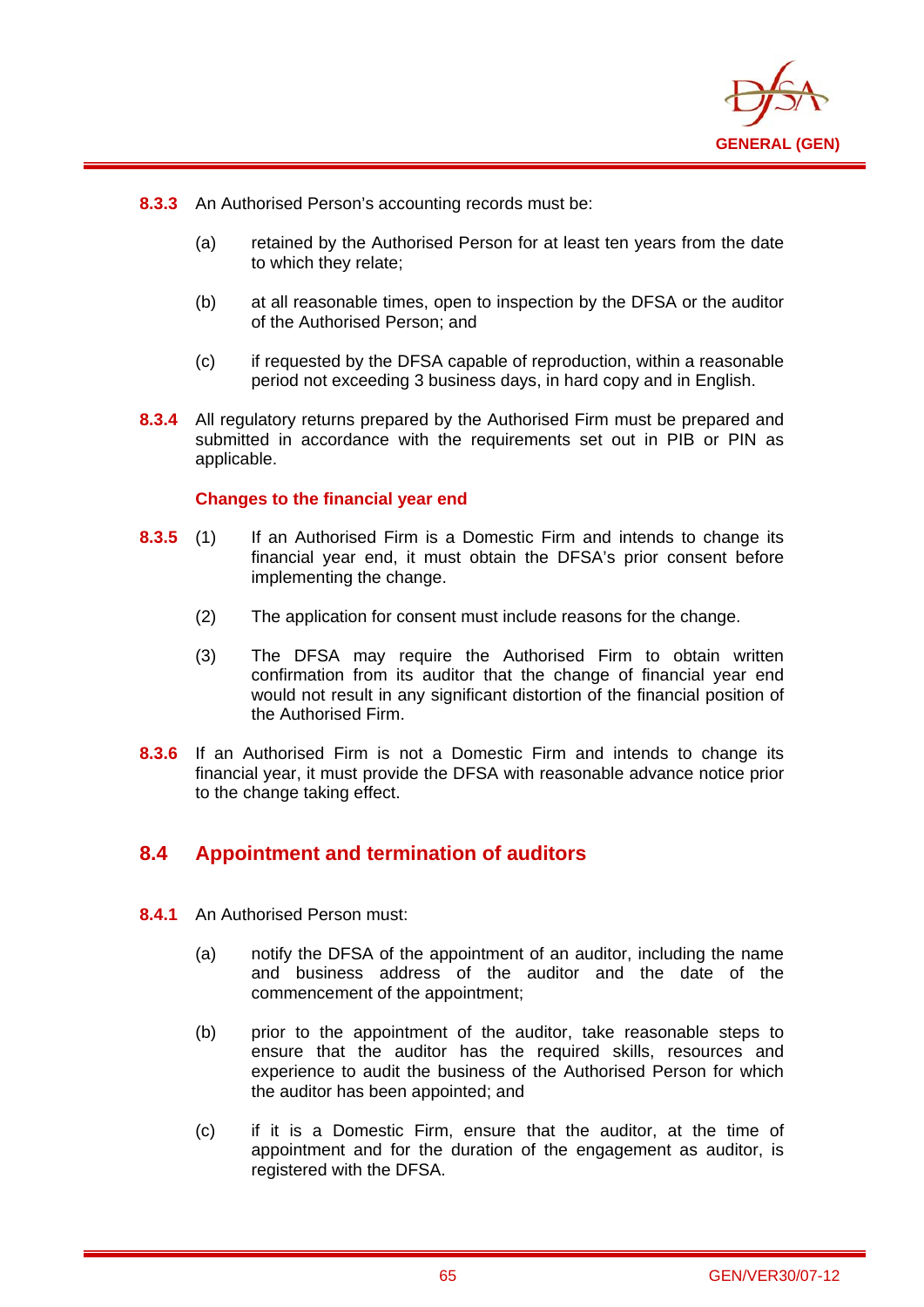

- i **8.4.2** An Authorised Person must notify the DFSA immediately if the appointment of the auditor is or is about to be terminated, or on the resignation of its auditor, giving the reasons for the cessation of the appointment.
- **8.4.3** An Authorised Person must appoint an auditor to fill any vacancy in the office of auditor and ensure that the replacement auditor can take up office at the time the vacancy arises or as soon as reasonably practicable.
- **8.4.4** (1) An Authorised Person must take reasonable steps to ensure that the relevant audit staff of the auditor are independent of and not subject to any conflict of interest with respect to the Authorised Person.
	- (2) An Authorised Person must notify the DFSA if it becomes aware, or has reason to believe, that the relevant audit staff of the auditor are no longer independent of the Authorised Person, or have a conflict of interest which may affect their judgement in respect of the Authorised Person.

- 1. The relevant staff of an auditor are independent if their appointment or retention by an Authorised Person is not contrary to any applicable ethical guidance issued by the professional supervisory body.
- 2. An Authorised Person should consider rotating the appointed relevant staff of the auditor every five years to ensure that the relevant staff of the auditor remains independent.
- 3. Additional requirements relevant to Auditors appointed for a Fund (see CIR Rule 9.3.4) apply independently of the requirements in the Rules in this Chapter.
- **8.4.5** If requested by the DFSA, an Authorised Person which carries on Financial Services through a Branch must provide the DFSA with information on its appointed or proposed auditor with regard to the auditor's, skills, experience and independence.
- **8.4.6** Where an auditor has not been appointed by an Authorised Person, the DFSA may direct an Authorised Person to appoint an auditor in accordance with the requirements in this chapter.
- **8.4.7** Where an auditor appointed by an Authorised Person is in the opinion of the DFSA not suitable to audit that Authorised Person, the DFSA may direct that auditor to remove itself as the auditor of that Authorised Person.
- **8.4.8** The Regulatory Appeals Committee has jurisdiction to hear and determine any appeal in relation to a direction made under Rule 8.4.7.

# **8.5 Co-operation with auditors**

**8.5.1** An Authorised Person must take reasonable steps to ensure that it and its Employees: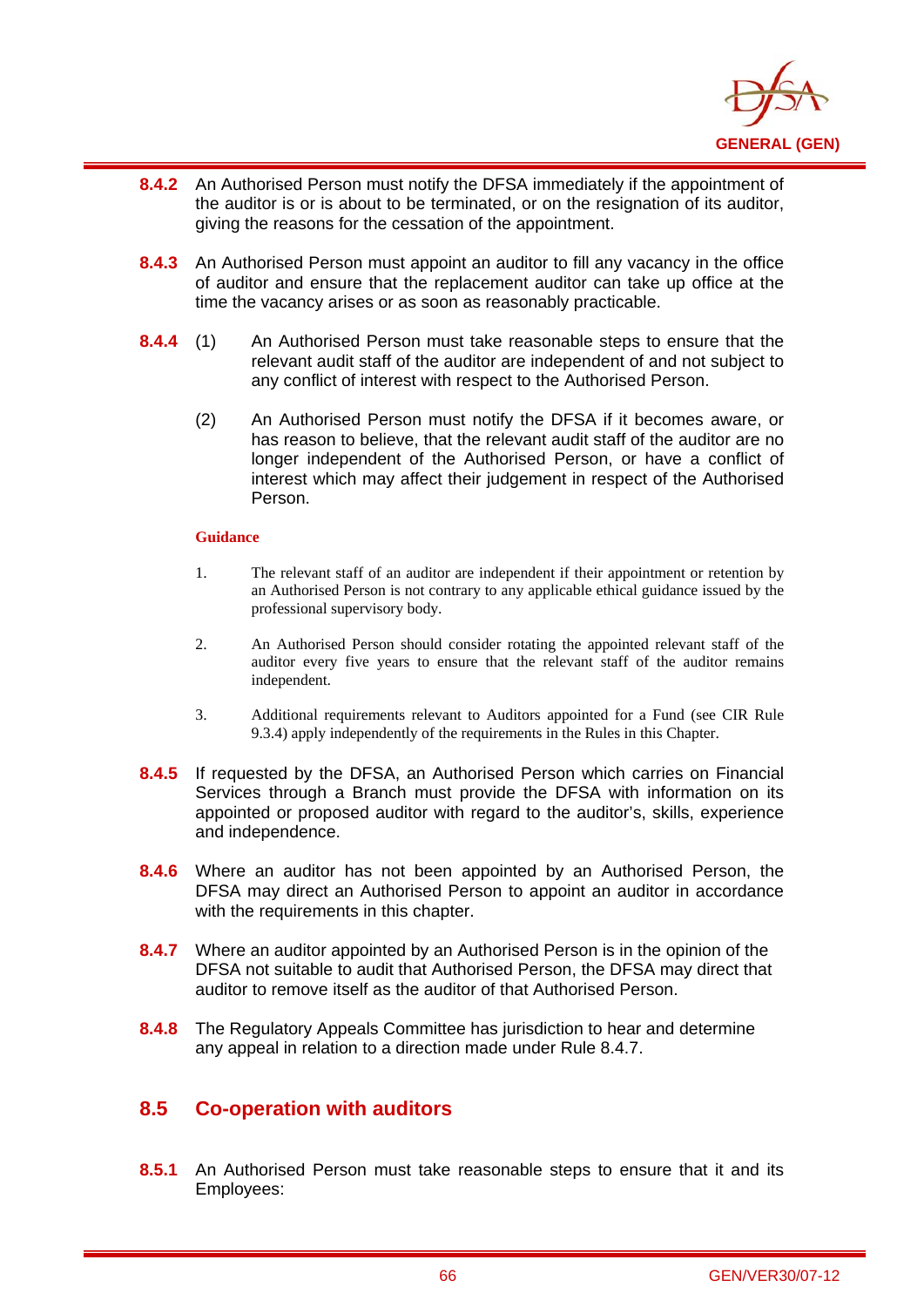

- (a) provide such assistance as the auditor reasonably requires to discharge its duties:
- (b) give the auditor right of access at all reasonable times to relevant records and information;
- (c) do not interfere with the auditor's ability to discharge its duties;
- (d) do not provide false or misleading information to the auditor; and
- (e) report to the auditor any matter which may significantly affect the financial position of the Authorised Person.

## **8.6 Function of the auditor**

i

- **8.6.1** An Authorised Firm or Authorised Market Institution, as applicable, must in writing require its auditor to:
	- (a) conduct an audit of the Authorised Person's accounts in accordance with the requirements of the relevant standards published by the International Auditing and Assurance Standards Board (IAASB) in respect of its financial business;
	- (b) produce a report on the audited accounts which states:
		- (i) whether, in the auditor's opinion, the accounts have been properly prepared in accordance with the requirements imposed by this chapter;
		- (ii) in particular, whether the accounts give a true and fair view of the financial position of the Authorised Person for the financial year and of the state of the Authorised Person's affairs at the end of the financial year end; and
		- (iii) any other matter or opinion relating to the requirements of this chapter;
	- (c) produce an Auditor's Annual Report which states whether:
		- (i) the auditor has audited the Authorised Person's annual financial statements in accordance with the IAASB;
		- (ii) the auditor has carried out any other procedures considered necessary, having regard to the IAASB;
		- (iii) the auditor has received all necessary information and explanations for the purposes of preparing this report to the DFSA;
		- (iv) (in the case of an Authorised Firm) in the auditor's opinion, the regulatory returns specified by the applicable Rules in PIN or PIB have been properly prepared by the Authorised Firm and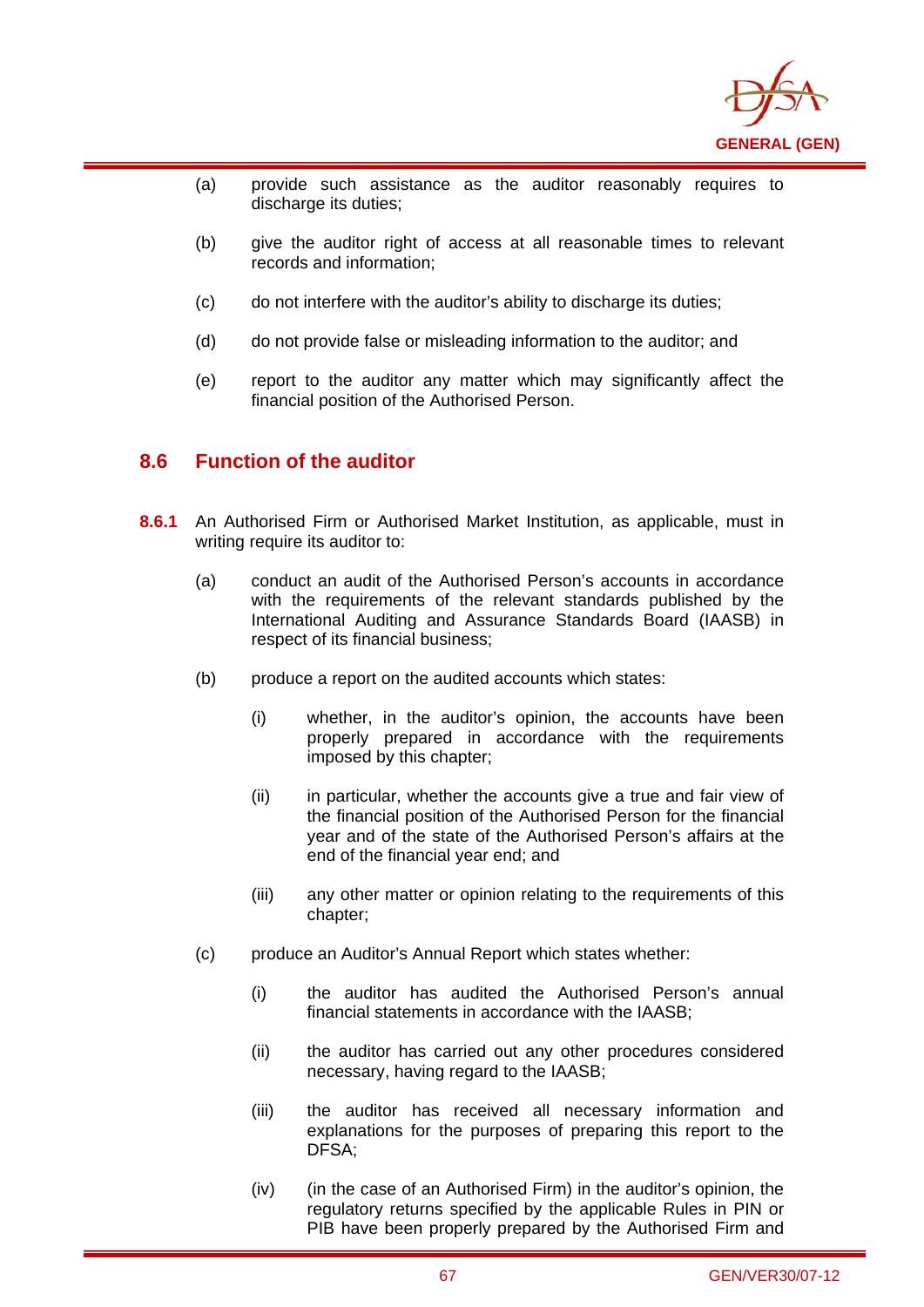

provide a true and fair representation of the financial position of the Authorised Firm, as at the date of the Authorised Firm's financial year end;

(v) in the auditor's opinion, the Authorised Person's regulatory returns to the DFSA have been properly reconciled with the appropriate audited accounts;

- (vi) in the case of an Authorised Firm, in the auditor's opinion, that an Authorised Firm which is subject to an expenditure based requirement has calculated the expenditure based requirement in accordance with the Rules;
- (vii) in the auditor's opinion, the Authorised Person's financial resources as at its financial year end have been properly calculated in accordance with the Rules and are sufficient to meet the relevant prudential requirements or minimum financial resources requirement; and
- (viii) in the case of an Authorised Firm, in the auditor's opinion, the Authorised Firm has kept proper accounting records, in compliance with the applicable Rules in PIN or PIB;
- (d) produce, if the Authorised Firm controls or holds Client Money, a Client Money Auditor's Report which states whether, in the opinion of the auditor:
	- (i) the Authorised Firm has maintained throughout the year systems and controls to enable it to comply with the relevant provisions of COB chapter 6 and, if applicable, COB App5;
	- (ii) the Authorised Firm's controls are such as to ensure that Client Money is identifiable and secure at all times;
	- (iii) any of the requirements in COB chapter 6 and the Client Money Provisions have not been met;
	- (iv) if applicable, Client Money belonging to Segregated Clients has been segregated in accordance with the Client Money Provisions;
	- (v) if applicable, the Authorised Firm was holding and controlling an appropriate amount of Client Money in accordance with COB chapter 6 and with the Client Money Provisions as at the date on which the Authorised Firm's audited balance sheet was prepared; and
	- (vi) if applicable, there have been any material discrepancies in the reconciliation of Client Money;
- (e) produce, if the Authorised Firm controls or holds Insurance Monies, an Insurance Monies Auditor's Report which states whether, in the opinion of the auditor: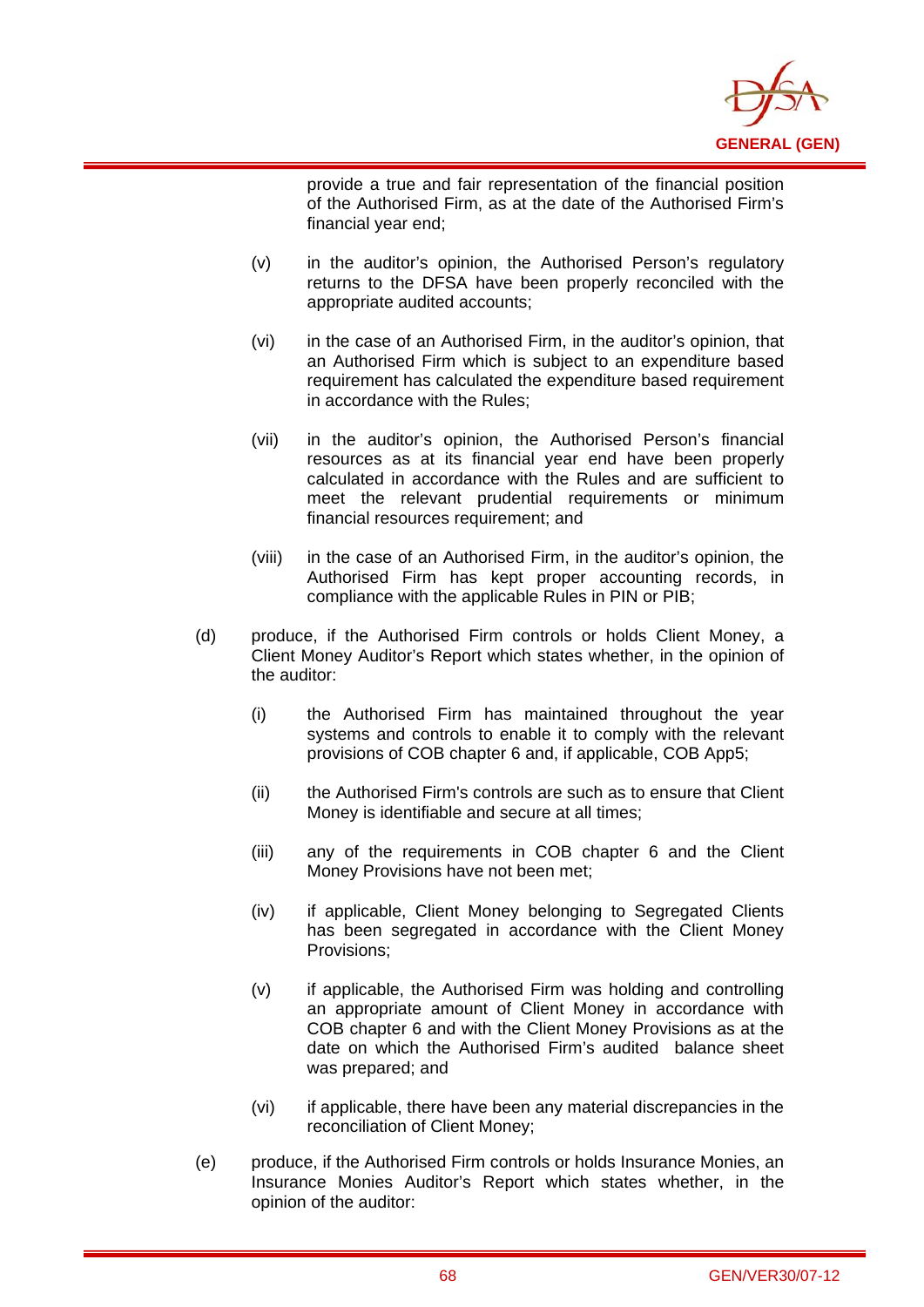

- (i) the Authorised Firm has maintained throughout the year systems and controls to enable it to comply with the relevant provisions of COB section 7.12;
- (ii) the Authorised Firm's controls are such as to ensure that Insurance Monies are identifiable and secure at all times;
- (iii) any of the requirements in COB section 7.12 have not been met;
- (iv) if applicable, the Authorised Firm was holding and controlling an appropriate amount of Insurance Monies in accordance with COB section 7.12 as at the date on which the Authorised Firm's audited balance sheet was prepared; and
- (v) if applicable, there have been any material discrepancies in the reconciliation of Insurance Monies;
- (f) produce, if the Authorised Firm holds or controls Client Investments, Arranges Custody or Provides Custody in or from the DIFC, a Safe Custody Auditor's Report in respect of such business as applicable, which states whether, in the opinion of the auditor:
	- (i) the Authorised Firm has, throughout the year, maintained systems and controls to enable it to comply with the Safe Custody Provisions in COB App6;
	- (ii) the Safe Custody Investments are registered, recorded or held in accordance with the Safe Custody Provisions;
	- (iii) there have been any material discrepancies in the reconciliation of Safe Custody Investments; and
	- (iv) any of the requirements of the Safe Custody Provisions have not been met;
- (g) submit the reports produced pursuant to Rules 8.6.1(b)-8.6.1(f) above to the Authorised Person; and
- (h) notify the DFSA in writing if he resigns due to significant concerns which have previously been raised with senior management of the Authorised Person and which have not been addressed.

i

In producing a Safe Custody Auditor's Report an auditor will need to consider which parts of COB App6 are relevant to the Authorised Firm and only include an opinion to the extent relevant to the Authorised Firm's activity. For example, the application of COB App6 to an Authorised Firm carrying on the Financial Service of Arranging Custody is much more limited than its application to an Authorised Firm carrying on the Financial Service of Providing Custody. In this particular instance an auditor producing a Safe Custody Auditor's Report for an Authorised Firm carrying on the Financial Service of Arranging Custody, will generally only need to consider COB App Rules 6.5.1(1), 6.5.1(2), 6.5.1(3), 6.5.2 and 6.7.1(1).

**8.6.2** An Authorised Person must submit any auditor's reports and financial statements required by this chapter to the DFSA within four months of the Authorised Person's financial year end.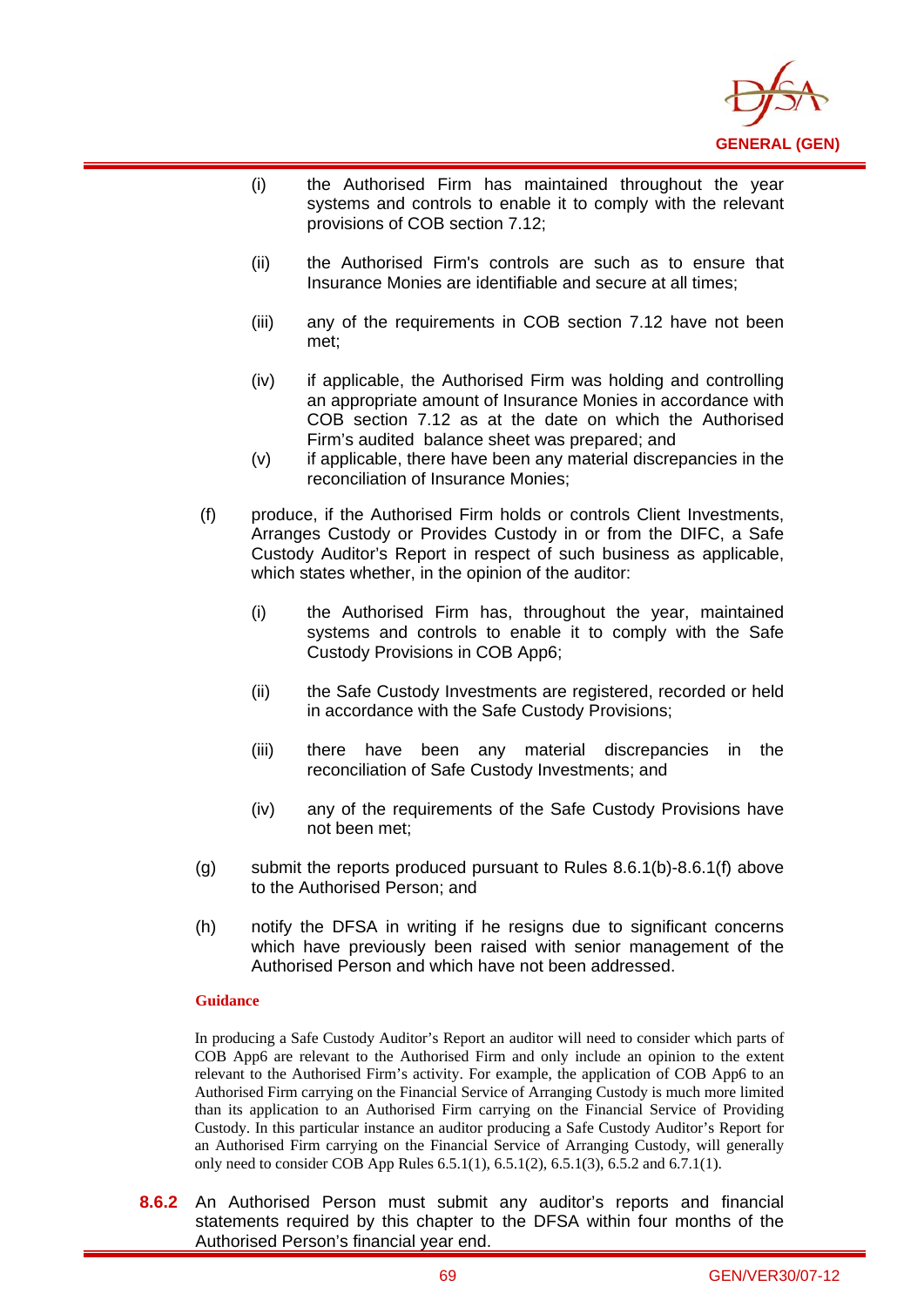

**8.6.3** If requested, an Authorised Person must provide to any Person a copy of its most recent audited accounts, together with the auditor's report referred to in Rule 8.6.1(b). If the copy is made available in printed form, the Authorised Person may make a charge to cover reasonable costs incurred in providing the copy.

# **8.7 Registration of Auditors**

## **Registration of an Auditor**

**8.7.1** A Person intending to audit Authorised Firms and Authorised Market Institutions (that are Domestic Firms), or Domestic Funds must apply to the DFSA for registration in accordance with the Rules in this Chapter.

### **Guidance**

i

Applicants and Auditors are required to pay fees as prescribed in FER.

**8.7.2** An applicant for registration must complete and submit the appropriate form in AFN, supported by such additional material as may be required by the DFSA.

### **Guidance**

Applicants and Auditors are required to pay fees as prescribed in FER.

## **Consideration of the application**

- **8.7.3** (1) An applicant for registration must be able to demonstrate to the DFSA's satisfaction that:
	- (a) it is fit and proper as provided in  $(2)$ ;
	- (b) it has professional indemnity insurance as required under Section 8.17;
	- (c) it has adequate systems, procedures and controls to ensure due compliance with:
		- (i) the International Standards on Auditing;
		- (ii) the International Standards on Quality Control; and
		- (iii) the Code of Ethics for Professional Accountants;
	- (d) where applicable, it has adequate systems, procedures and controls to ensure due compliance with:
		- (i) the Islamic Accounting and Auditing Standards; and
		- (ii) the Code of Ethics for Accountants and Audit Firms of Islamic Financial Institutions;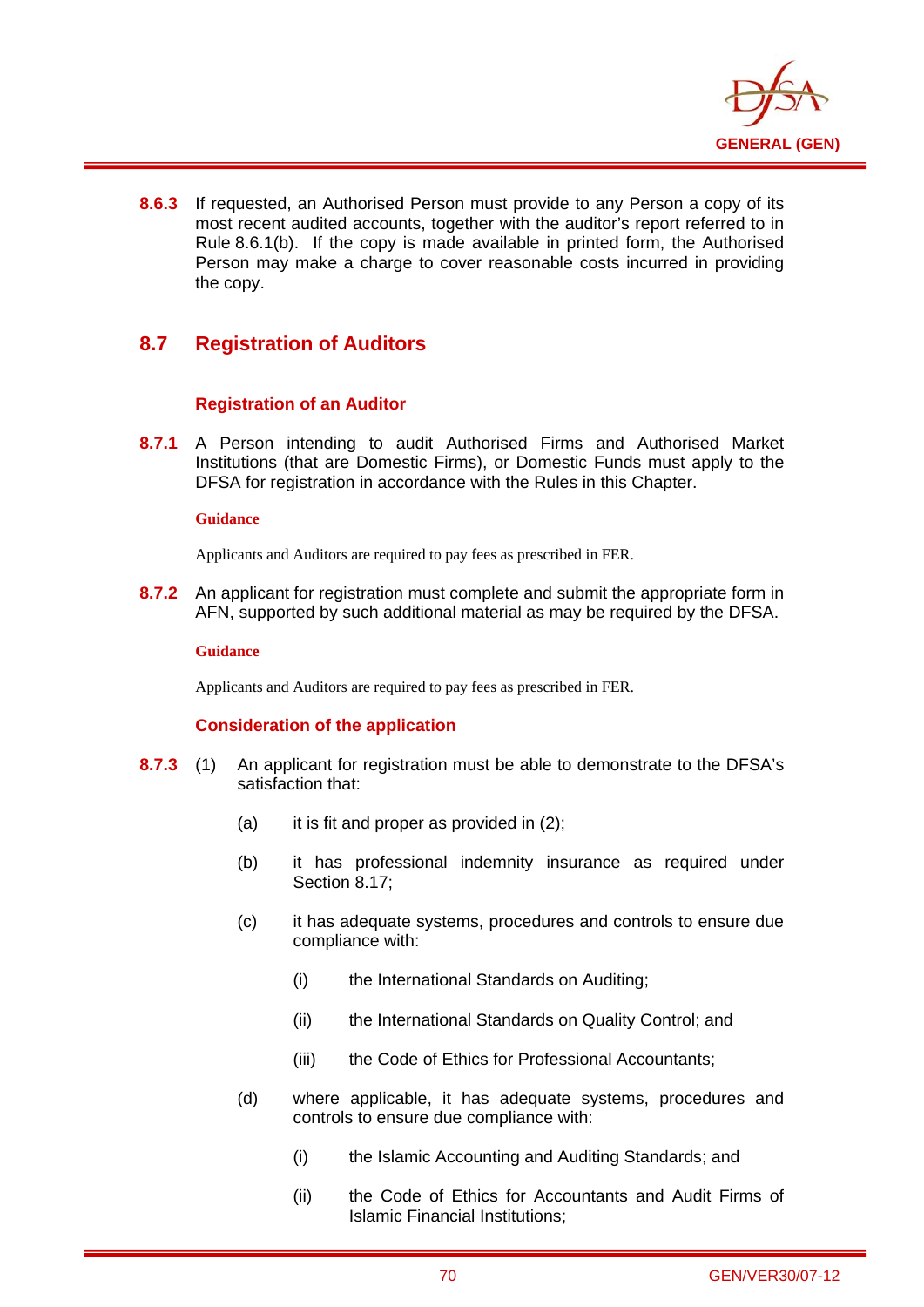

- (e) it is controlled by Persons each of whom hold a Recognised Professional Qualification from a Recognised Professional Body; and
- (f) it has complied with any other requirement as specified by the DFSA.
- (2) For the purposes of assessing whether an applicant for registration meets the fit and proper requirement under (1)(a), the DFSA will consider:
	- (a) the application and submissions;
	- (b) background and history;

- (c) the ownership and the Group structure;
- (d) resources, including human and technological;
- (e) whether the applicant's affairs are likely to be conducted and managed in a sound and prudent manner; and
- (f) any other matter considered relevant by the DFSA.
- (3) For the purposes of (1)(e):
	- (a) "control" means:
		- (i) in a body corporate, a majority of the directors and a majority of the votes of the shareholders; or
		- (ii) in a partnership (except a limited partnership) means a majority of the partners unless there are only two partners in which case the partner holding a Recognised Professional Qualification must have the casting vote; and
		- (iii) in a limited partnership means a majority of the general partners unless there are only two partners in which case the partner holding a Recognised Professional Qualification must have the casting vote;
	- (b) "majority" means:
		- (i) where under the Auditor's constitution matters are decided on by the exercise of voting rights, a majority of the rights to vote on all, or substantially all, matters; or
		- (ii) in any other case a majority of the Persons having rights under the constitution of the Auditor to enable them to direct its overall policy or alter its constitution.
- **8.7.4** The DFSA may impose in its absolute discretion any terms or conditions on the registration.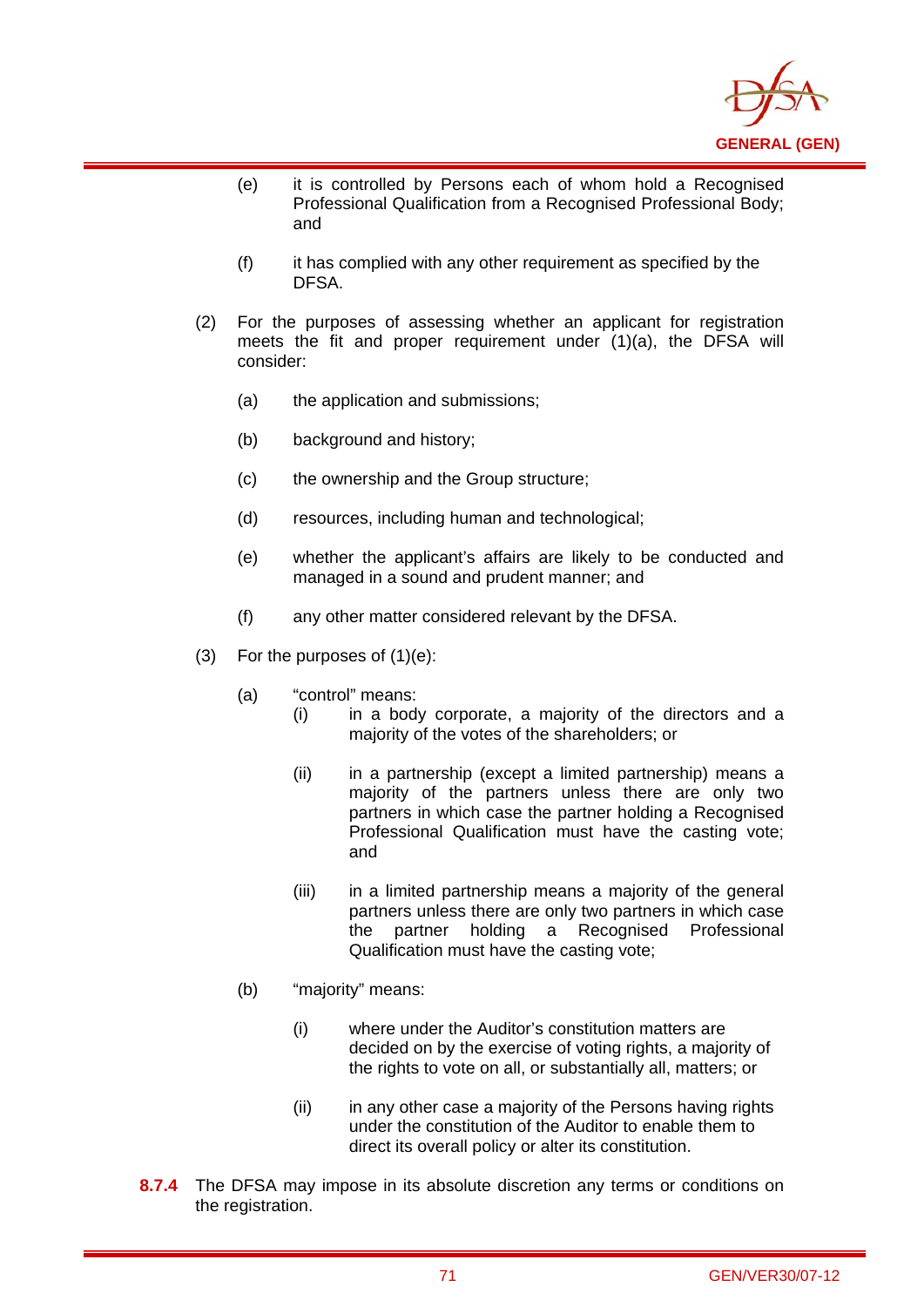

# **8.8 Regulatory appeals**

**8.8.1** An applicant may appeal to the Regulatory Appeals Committee against any refusal to grant registration, or any condition of registration imposed under Rule 8.7.4 and the Regulatory Appeals Committee has jurisdiction to hear any such appeal.

### **Guidance**

i

Under Article 98 of the Regulatory Law 2004, the DFSA may in its absolute discretion grant or refuse to grant registration.

# **8.9 Obligations of Auditors and Audit Principals**

- **8.9.1** An Auditor must:
	- (a) continue to comply with all its obligations including those in Chapter 8;
	- (b) comply with the applicable International Standards of Auditing, Quality Control and Codes of Ethics referred to in Rule 8.7.3(c) and (d);
	- (c) Appoint an Audit Principal in accordance with the International Standards on Quality Control; and
	- (d) ensure that each Audit Principal is fit and proper to conduct audit work on behalf of the Auditor.
- **8.9.2** An Audit Principal must:
	- (a) manage the conduct of audit work undertaken by the Auditor;
	- (b) sign audit reports on behalf of the Auditor; and
	- (c) sign any other report as may be required by the DFSA from time to time.
- **8.9.3** In assessing whether an Audit Principal is fit and proper, the Auditor must ensure that the Audit Principal at a minimum:
	- (a) holds a Recognised Professional Qualification;
	- (b) has at least five years of prior relevant experience in the past seven years in auditing financial services; and
	- (c) is a member in good standing of a Recognised Professional Body.

### **Guidance**

When assessing a person's suitability to be appointed as an Audit Principal, an Auditor should ascertain matters such as whether any disciplinary action has been taken against that person by a Recognised Professional Body.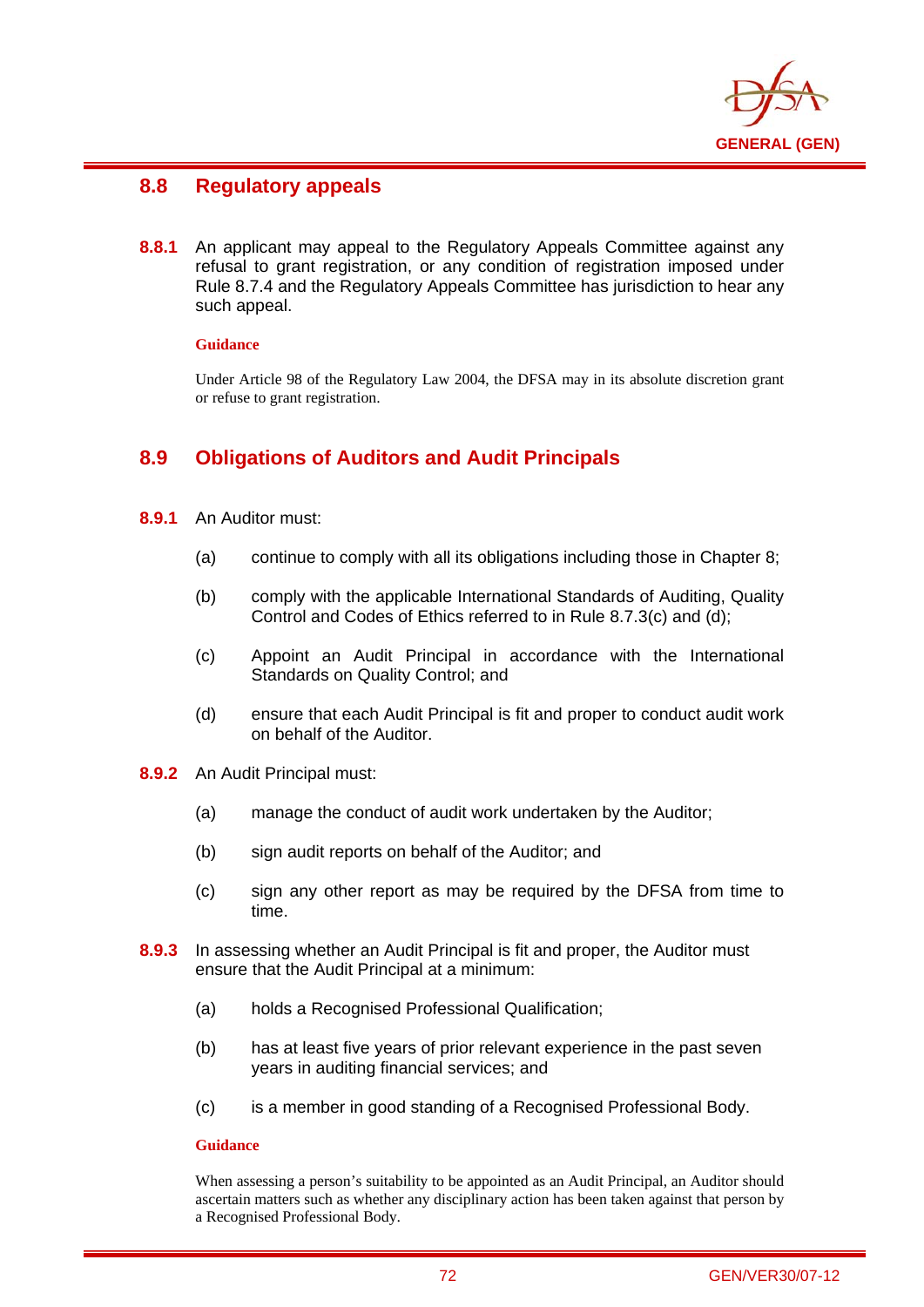

# **8.10 Notification of changes**

i

**8.10.1** An Auditor must notify the DFSA in writing within 30 days:

- (a) of any change of its Audit Principals, including the appointment of any new Audit Principal;
- (b) of any claims made against the Auditor including but not limited to those lodged against the Auditor's professional indemnity insurance;
- (c) of any matter that can reasonably be regarded as having a material adverse effect on the DFSA's registration of the Auditor;
- (d) of a change of name or address of the Auditor; and
- (e) if it no longer meets the requirements for registration as an Auditor.

## **8.11 Books and records**

- **8.11.1** An Auditor must maintain proper books and records at all times to facilitate the proper performance of its functions and discharge of its duties under these Rules.
- **8.11.2** An Auditor must maintain records demonstrating how it established the fitness and propriety of each Audit Principal for the purposes of Rule 8.9.
- **8.11.3** An Auditor must:
	- (a) maintain records and all relevant information relating to its professional indemnity insurance including the terms of cover and its duration; and
	- (b) upon a request by the DFSA, provide to the DFSA forthwith evidence of the terms of cover and the validity of those policies.
- **8.11.4** An Auditor must maintain records of insurance claims made under its professional indemnity insurance policy. Such records, together with each annual renewal proposal form, must be available for inspection by the DFSA.
- **8.11.5** An Auditor must maintain records of proof of continuing professional development undertaken by its Employees, including Audit Principals.
- **8.11.6** An Auditor must maintain books and records referred to in the above Rules for a period of at least 6 years. In the case of the books and records referred to in Rule 8.11.1, those records must be kept for at least a period of 6 years after the completion of each audit carried out in respect of each client that is an Authorised Firm, Authorised Market Institution or Domestic Fund.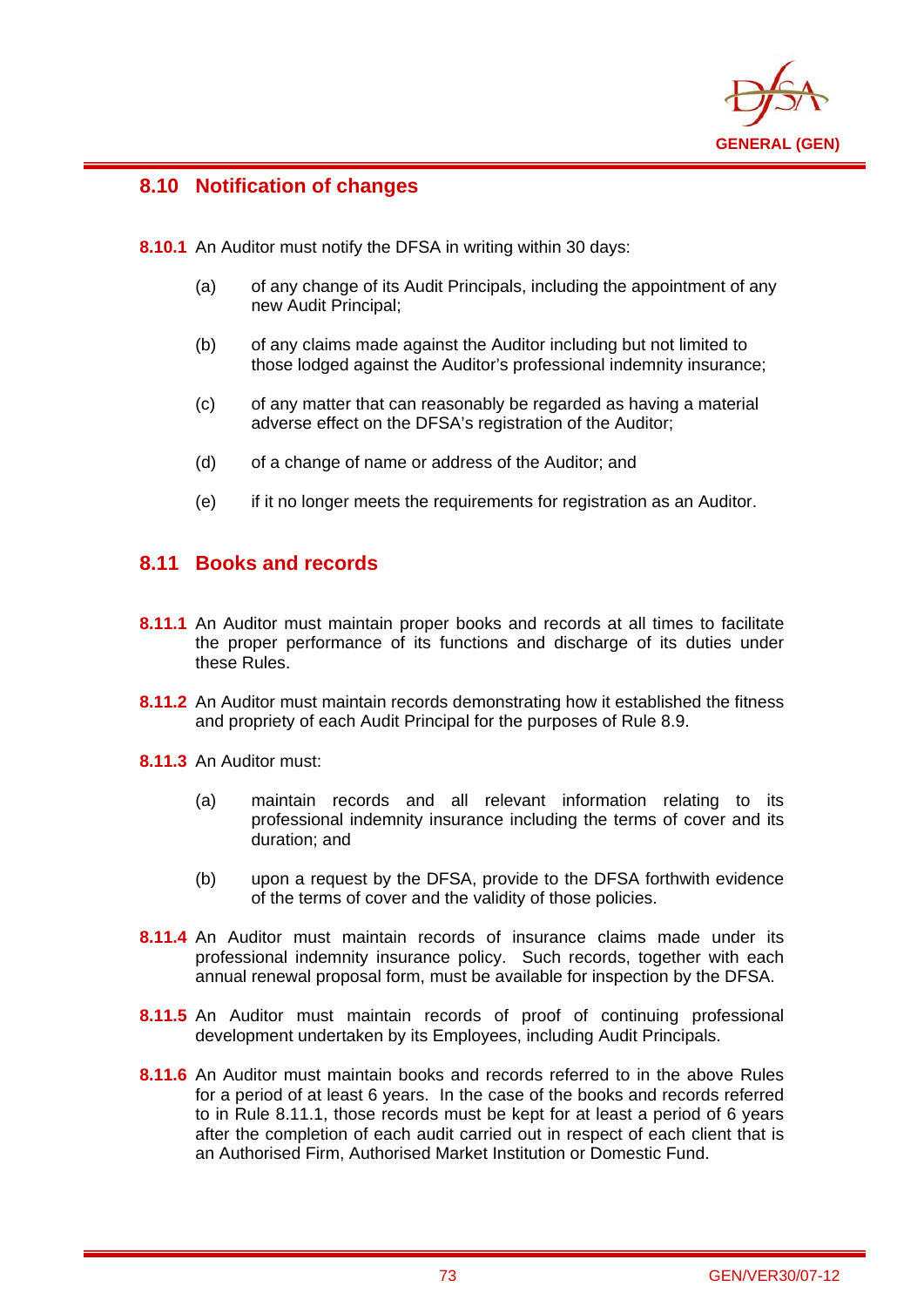

# **8.12 Withdrawal of registration**

### **Guidance**

i

Under Article 98(3) of the Regulatory Law 2004, the DFSA may make Rules setting out how and on what grounds registration may be withdrawn.

- **8.12.1** (1) The DFSA may withdraw an Auditor's registration either on its own initiative or at the request of the Auditor.
	- (2) A request for withdrawal by an Auditor must be in writing.
- **8.12.2** In considering requests for the withdrawal of an Auditor's registration, the DFSA must be satisfied that:
	- (a) the Auditor has made appropriate arrangements with respect to its existing customers; and
	- (b) any other matter which the DFSA would reasonably expect to be resolved has been resolved;

before granting a request for a withdrawal.

- **8.12.3** An application by an Auditor to withdraw its registration does not in itself result in a cancellation of its registration. Until such time as the DFSA withdraws the registration, the Auditor remains subject to, and must comply with, the Regulatory Law 2004, Rules and any other relevant legislation administered by the DFSA.
- **8.12.4** Once an Auditor applies to withdraw its registration, the Auditor must not accept appointments as an Auditor nor issue any audit reports without obtaining the prior written consent of the DFSA.
- **8.12.5** The DFSA must take the necessary steps to withdraw the registration of an Auditor as soon as practicable after an Auditor has applied to withdraw its registration.

# **8.13 Withdrawal on the DFSA's initiative**

- **8.13.1** The DFSA may withdraw the registration of an Auditor on its own initiative if it has reasonable grounds to believe that:
	- (a) the Auditor is no longer fit and proper; or
	- (b) the Auditor has breached, or is breaching, the Regulatory Law 2004, Rules or other legislation administered by the DFSA.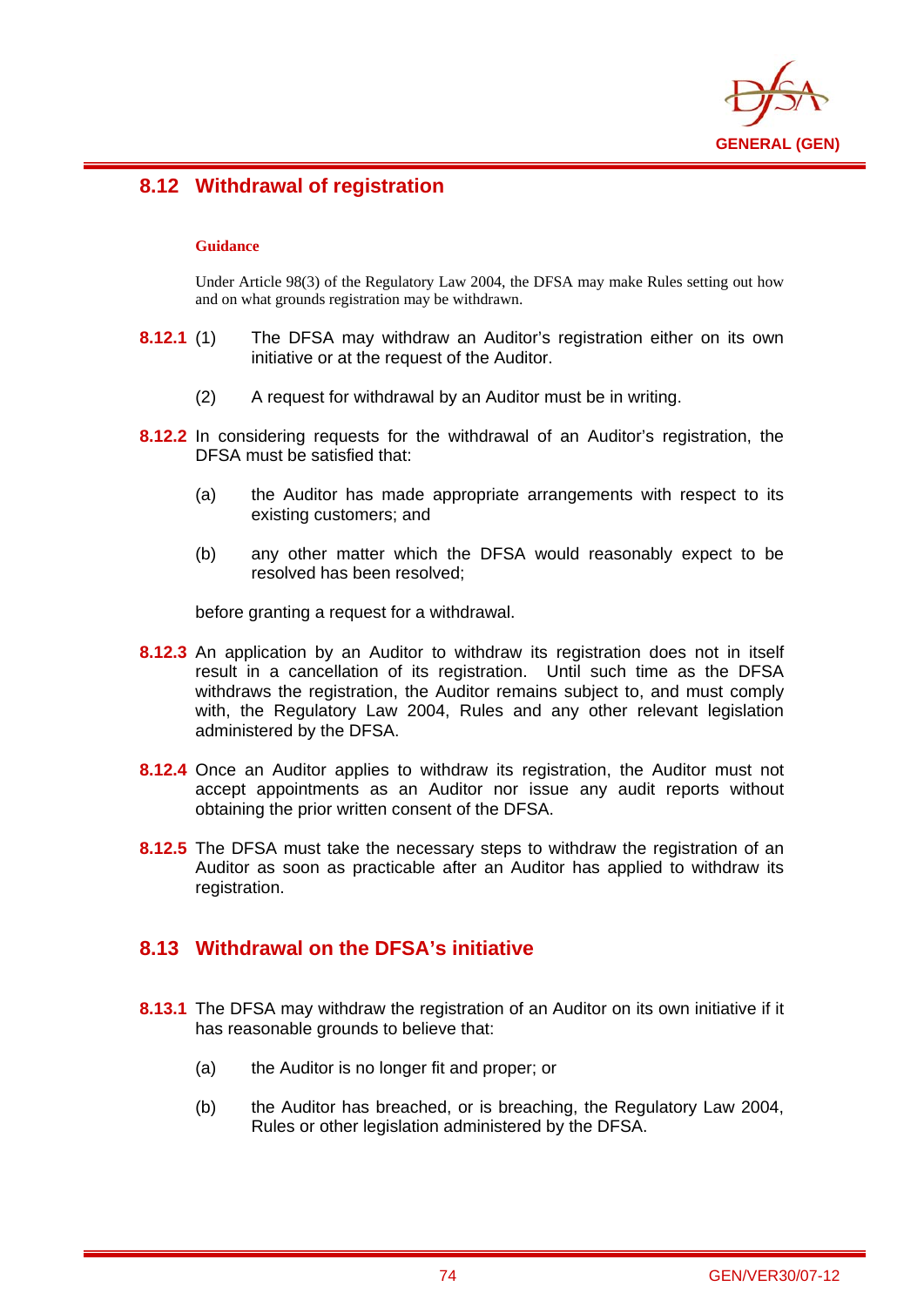

- **8.13.2** The DFSA may only withdraw the registration of an Auditor on its own initiative if it has given to the Auditor:
	- (a) a prior written notice setting out the DFSA's reasons for proposing to withdraw its registration; and
	- (b) a suitable opportunity for the Auditor to make representations in person and in writing to the DFSA in relation to the proposed withdrawal.
- **8.13.3** Upon deciding to withdraw the registration of an Auditor, the DFSA must without delay inform the Auditor in writing of:
	- (a) such decision; and
	- (b) the date on which the decision is to take effect.

i

Generally, the DFSA will only consider exercising the power to withdraw the registration of an Auditor on its own initiative after a thorough investigation. For example, the DFSA may receive a notification of termination of that Auditor of a Domestic Fund under CIR Rule 12.2.2. Whether or not the DFSA would exercise its discretion to withdraw registration of the Auditor would depend on the grounds upon which the cessation of the appointment had occurred and the DFSA's investigation.

**8.13.4** An Auditor may appeal to the Regulatory Appeals Committee against a decision of the DFSA to withdraw its registration, and the Regulatory Appeals Committee has jurisdiction to hear such an appeal.

## **8.14 Suspension by the DFSA**

#### **Guidance**

Under Article 105 of the Regulatory Law, the DFSA may make Rules setting out how and on what grounds registration may be suspended.

- **8.14.1** The DFSA may suspend an Auditor's registration if it has reasonable grounds to believe that:
	- (a) the Auditor is no longer fit and proper; or
	- (b) the Auditor has breached, or is breaching, the Regulatory Law 2004, Rules or other legislation administered by the DFSA.
- **8.14.2** Subject to Rule 8.14.3, the DFSA may only suspend the registration of an Auditor after it has given to the Auditor:
	- (a) a prior written notice setting out the DFSA's reasons for proposing to suspend its registration; and
	- (b) a suitable opportunity for the Auditor to make representations in person and in writing to the DFSA in relation to the proposed suspension.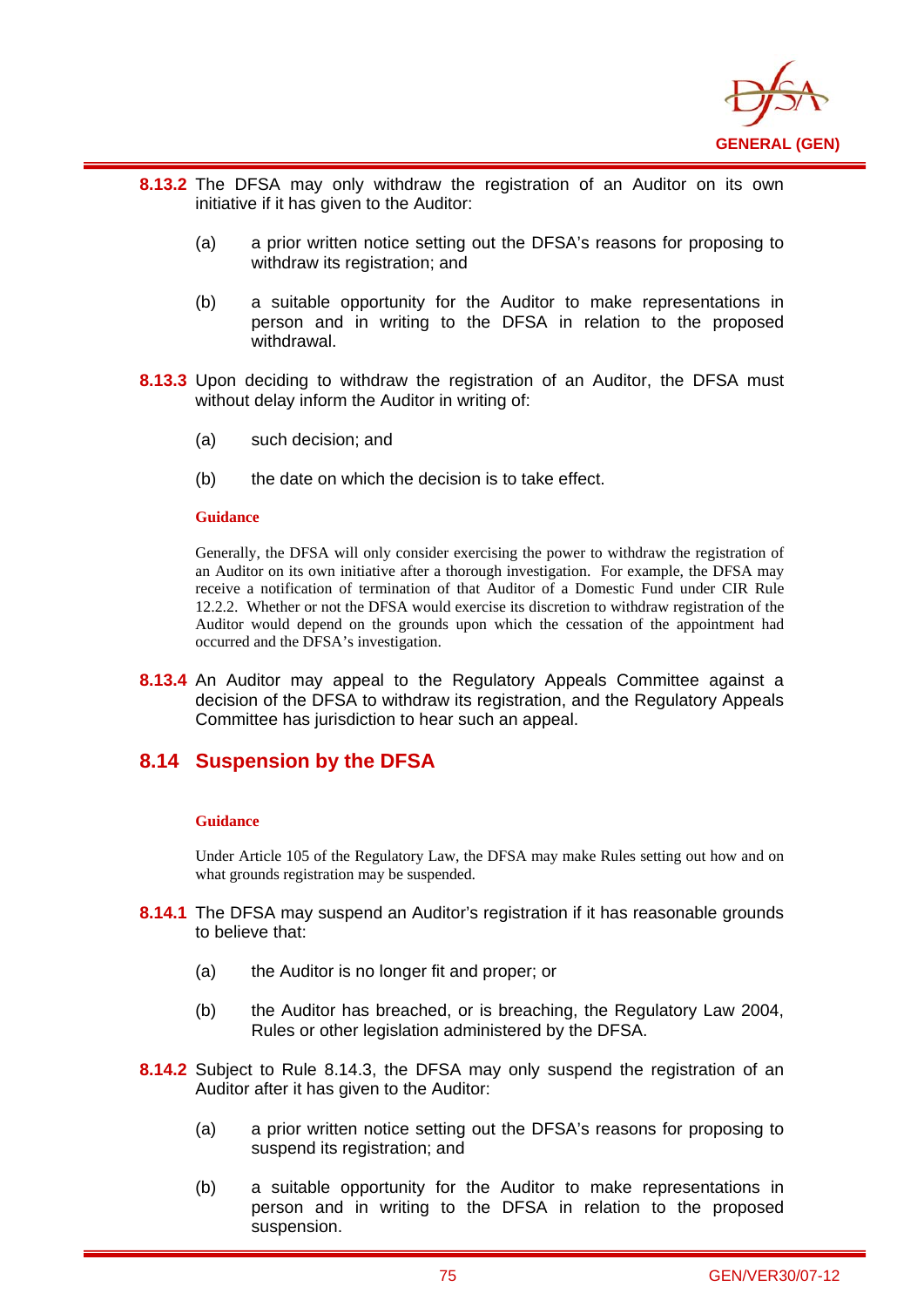

- i **8.14.3** Where the DFSA forms the view that any delay likely to arise as a result of having to comply with the requirements in Rule 8.14.2 is likely to be prejudicial to the interests of the DIFC, it may suspend an Auditor's registration immediately. In such circumstances, the Auditor may make representations during the suspension period.
- **8.14.4** An Auditor may appeal to the Regulatory Appeals Committee in relation to the DFSA's decision to suspend the Auditor's registration, and the Regulatory Appeals Committee has jurisdiction to hear such an appeal.
- **8.14.5** Upon deciding to exercise its powers under Rule 8.14.1, the DFSA must, without delay, inform the Auditor in writing of:
	- (a) its decision;
	- (b) the reasons for the suspension; and
	- (c) the date on which the decision is to take effect and, if known, the duration of the suspension.

The decision of the DFSA to suspend an Auditor's registration remains in effect until the appeal is heard and a decision is rendered, unless the Regulatory Appeals Committee orders a stay of the suspension decision.

# **8.15 Continuing professional development**

- **8.15.1** An Auditor must ensure that all Employees, including Audit Principals, engaged in audit work undertake continuing professional development in accordance with the requirements of:
	- (a) the Recognised Professional Body of which the Employee or Audit Principal is a member;
	- (b) any applicable internal standards of the Auditor; and
	- (c) any direction or order given by the DFSA.

## **8.16 Anti Money Laundering**

- **8.16.1** An Auditor must comply with the U.A.E. Federal Law No. 4 of 2002 regarding Criminalisation of Money Laundering.
- **8.16.2** An Auditor, in relation to its duties as an Auditor of a Domestic Firm or Domestic Fund, must comply with the same anti money laundering requirements in Chapters 5 and 6 of the ASP module. In that Chapter, references to Ancillary Service Providers are to be treated as references to Auditors unless the context requires otherwise.
- **8.16.3** Rule 5.2.2 of the ASP module does not apply to an Auditor.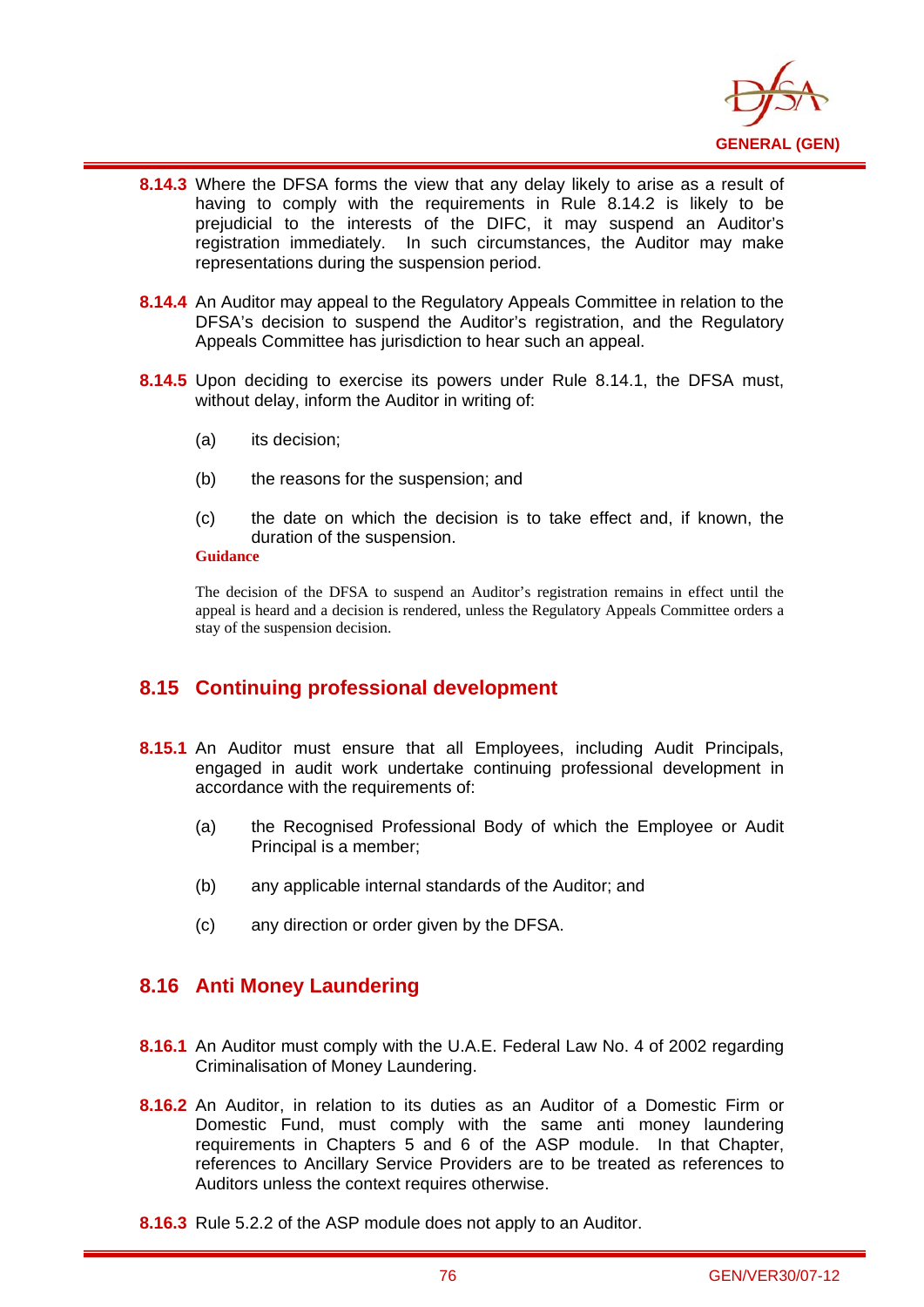

# **8.17 Professional indemnity insurance**

- **8.17.1** An Auditor must hold adequate professional indemnity insurance covering all civil liability arising in connection with the conduct of the Auditor's business by Employees including its Audit Principals.
- **8.17.2** An Auditor must, upon request of the DFSA, provide to the DFSA any information relating to the Auditor's professional indemnity insurance policy including the terms and duration of, and any claims made under, such policy.
- **8.17.3** An Auditor's professional indemnity insurance may be effected with any reputable insurance company or other underwriter provided that the DFSA may require Auditors not to use certain insurance companies or underwriters or forms of insurance cover.

### **Run-off cover**

i

**8.17.4** An Auditor, who intends to cease operations in the DIFC, must make appropriate arrangements to cover its liability in connection with past conduct of the Auditor for a period of at least 2 years.

## **8.18 Register of Auditors**

- **8.18.1** The DFSA must maintain a register of Auditors by recording the following information in respect of current and former Auditors:
	- (a) full name of the Auditor;
	- (b) names of the Audit Principals of the Auditor;
	- (c) address of the Auditor;
	- (d) contact details of the Auditor;
	- (e) date of registration of the Auditor;
	- (f) date of withdrawal of registration of the Auditor;
	- (g) date of any suspensions of registration applicable to an Auditor; and
	- (h) date of cessation of suspension or registration.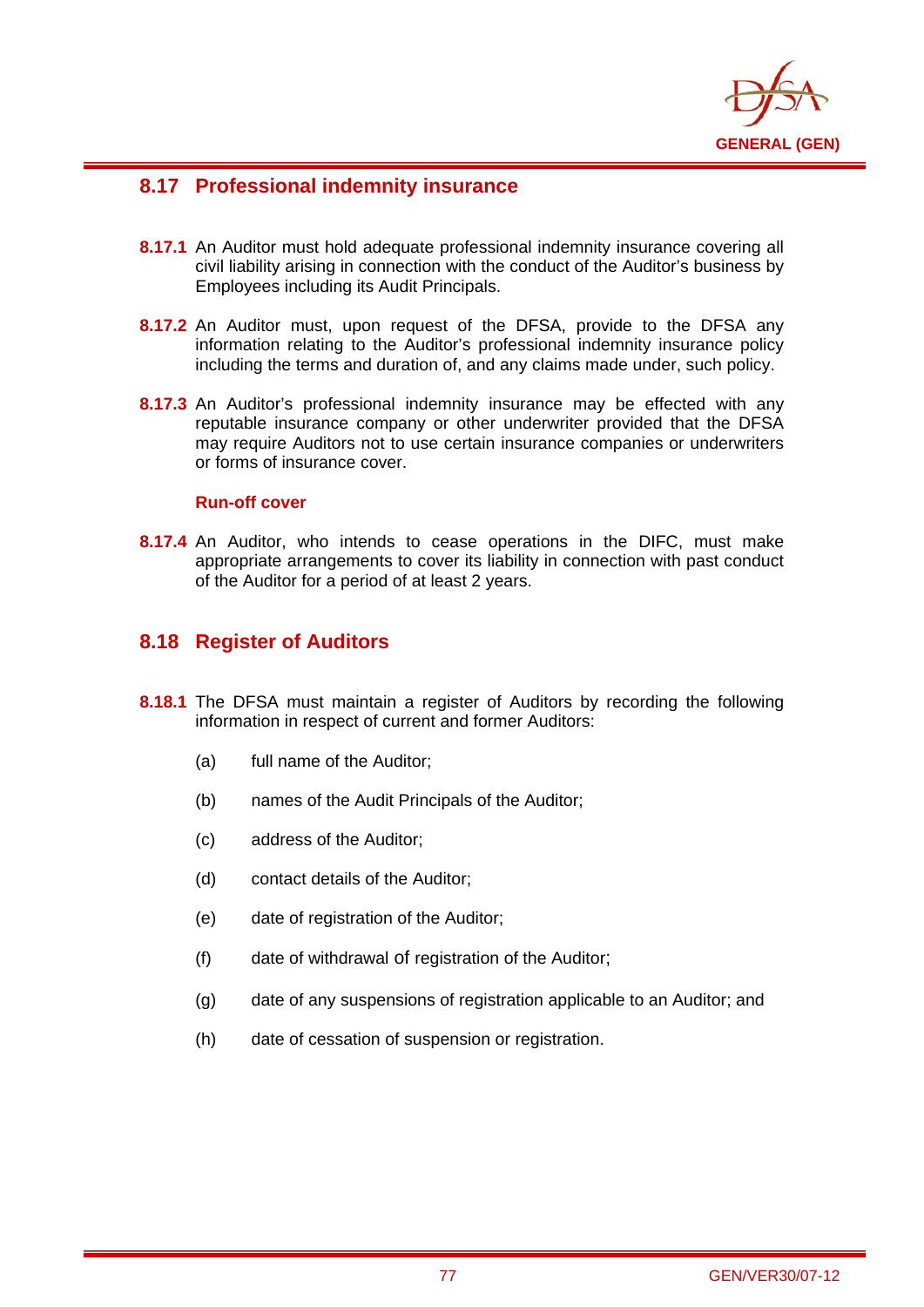

# **9 COMPLAINTS HANDLING AND DISPUTE RESOLUTION**

# **9.1 Application**

i

- **9.1.1** This chapter applies to every Authorised Firm, other than a Representative Office and a Credit Rating Agency, carrying on a Financial Service in or from the DIFC as follows:
	- (a) Section 9.2 applies to an Authorised Firm carrying on a Financial Service with or for a Retail Client; and
	- (b) Section 9.3 applies to an Authorised Firm carrying on a Financial Service with or for a Professional Client.

## **9.2 Complaints handling procedures for Retail Clients**

### **Written Complaints handling procedures**

- **9.2.1** An Authorised Firm must have adequate policies and procedures in place for the investigation and resolution of Complaints made against it by Retail Clients, and the manner of redress (including compensation for acts or omissions of the Authorised Firm).
- **9.2.2** The policies and procedures for handling Complaints must be in writing and provide that Complaints are handled fairly, consistently and promptly.

### **Guidance**

- 1. In establishing adequate Complaints handling policies and procedures, an Authorised Firm should have regard to:
	- a. the nature, scale and complexity of its business; and
	- b. its size and organisational structure.
- 2. In handling Complaints, an Authorised Firm should consider its obligations under the Data Protection Law 2007.
- 3. An Authorised Firm should consider its obligations under GEN Rule 5.3.19 and accompanying guidance.
- 4. The DFSA considers 60 days from the receipt of a Complaint to be an appropriate period in which an Authorised Firm should be able to resolve most Complaints.
- **9.2.3** On receipt of a Complaint, an Authorised Firm must:
	- (a) acknowledge the Complaint promptly in writing;
	- (b) provide the complainant with: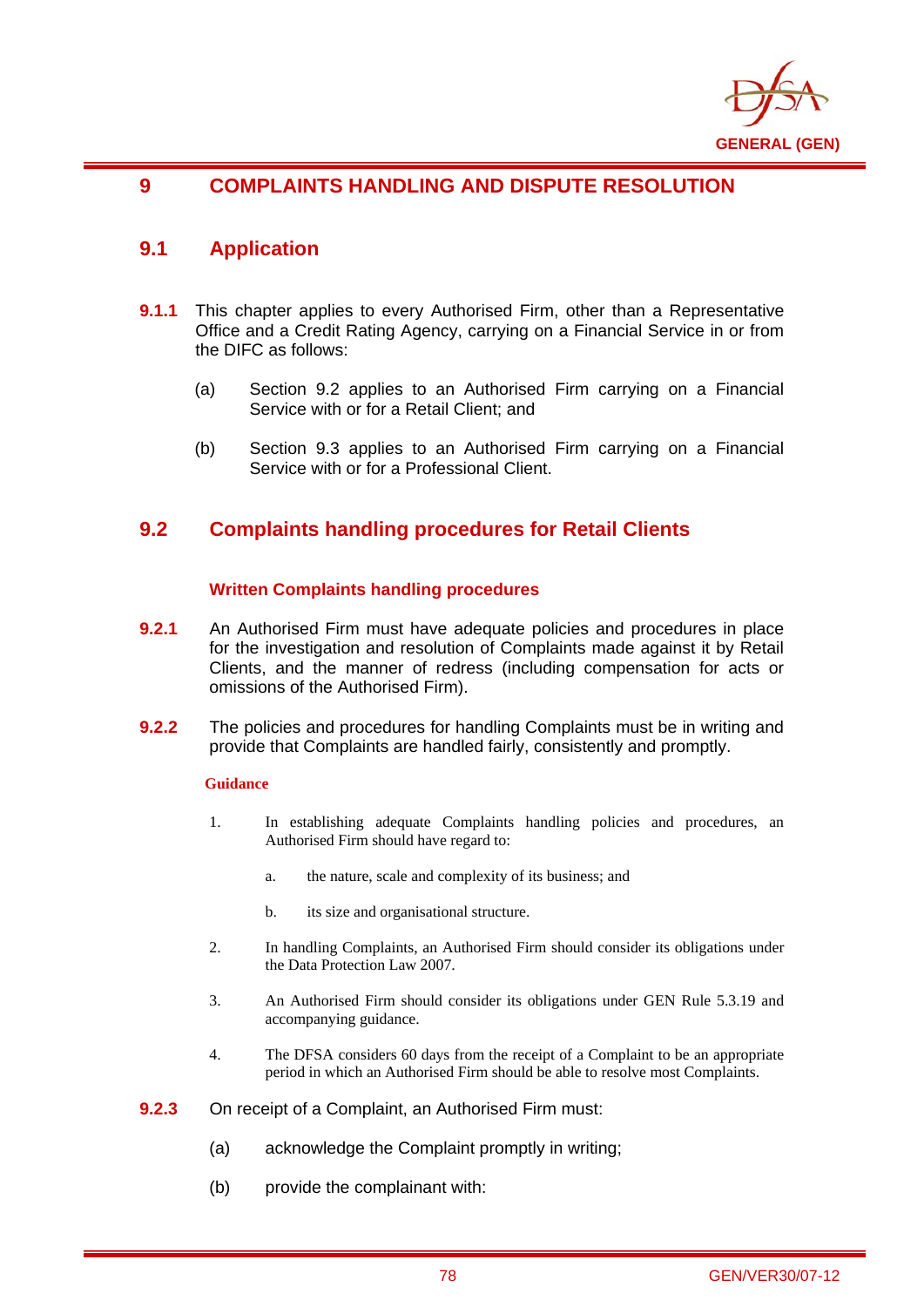

- (i) the contact details of any individual responsible for handling the Complaint;
- (ii) key particulars of the Authorised Firm's Complaints handling procedures; and
- (iii) a statement that a copy of the procedures is available free of charge upon request in accordance with GEN Rule 9.2.11; and
- (c) consider the subject matter of the Complaint.
- **9.2.4** Where appropriate, an Authorised Firm must update the complainant on the progress of the handling of the Complaint.

i

- 1. The DFSA considers 7 days to be an adequate period in which an Authorised Firm should be able to acknowledge most Complaints.
- 2. The DFSA expects an update to be provided to the complainant in circumstances where the resolution of the Complaint is taking longer than 30 days.

### **Resolution of Complaints**

- **9.2.5** Upon conclusion of an investigation of a Complaint, an Authorised Firm must promptly:
	- (a) advise the complainant in writing of the resolution of the Complaint;
	- (b) provide the complainant with clear terms of redress, if applicable; and
	- (c) comply with the terms of redress if accepted by the complainant.
- **9.2.6** If the complainant is not satisfied with the terms of redress offered by the Authorised Firm, the Authorised Firm must inform the complainant of other avenues, if any, for resolution of the Complaint and provide him with the appropriate contact details upon request.

#### **Guidance**

Other avenues for resolution of a Complaint may include an external dispute resolution scheme, arbitration or the DIFC Court.

## **Employees handling Complaints**

**9.2.7** Where appropriate, taking into account the nature, scale and complexity of an Authorised Firm's business, an Authorised Firm must ensure that any individual handling the Complaint is not or was not involved in the conduct of the Financial Service about which the Complaint has been made, and is able to handle the Complaint in a fair and impartial manner.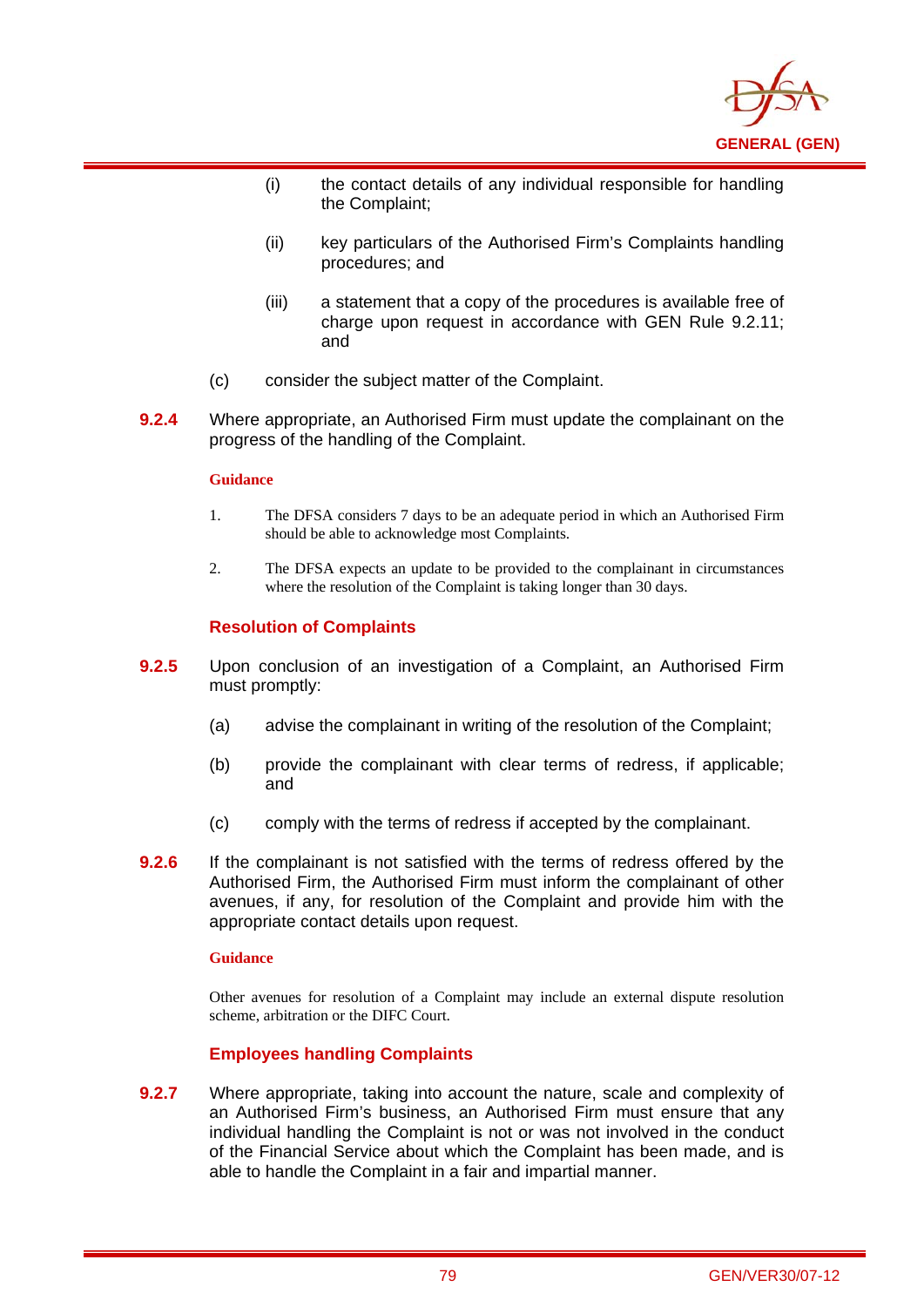

i **9.2.8** An Authorised Firm must ensure that any individual responsible for handling the Complaint has sufficient authority to resolve the Complaint or has access to individuals with the necessary authority.

### **Complaints involving other Authorised Firms or Regulated Financial Institutions**

- **9.2.9** If an Authorised Firm considers that another Authorised Firm or a Regulated Financial Institution is entirely or partly responsible for the subject matter of a Complaint**,** it may refer the Complaint, or the relevant part of it, to the other Authorised Firm or Regulated Financial Institution in accordance with Rule 9.2.10.
- **9.2.10** To refer a Complaint, an Authorised Firm must:
	- (a) inform the complainant promptly and in writing that it would like to refer the Complaint, either entirely or in part, to another Authorised Firm or Regulated Financial Institution, and obtain the written consent of the complainant to do so;
	- (b) if the complainant consents to the referral of the Complaint, refer the Complaint to the other Authorised Firm or Regulated Financial Institution promptly and in writing;
	- (c) inform the complainant promptly and in writing that the Complaint has been referred and include adequate contact details of any individual at the other Authorised Firm or Regulated Financial Institution responsible for handling the Complaint; and
	- (d) continue to deal with any part of the Complaint not referred to the other Authorised Firm or Regulated Financial Institution, in accordance with this chapter.

### **Guidance**

The referral of a Complaint may involve the transfer of Personal Data, as defined under the Data Protection Law 2007, DIFC Law No 1 of 2007. In this respect, an Authorised Firm should consider its obligations under the Data Protection Law 2007.

### **Retail Client awareness**

**9.2.11** An Authorised Firm must ensure that a copy of its Complaints handling procedures is available free of charge to any Retail Client upon request.

## **Retention of records**

- **9.2.12** An Authorised Firm must maintain a record of all Complaints made against it for a minimum period of six years from the date of receipt of a Complaint.
- **9.2.13** This record must contain the name of the complainant, the substance of the Complaint, a record of the Authorised Firm's response, and any other relevant correspondence or records, and the action taken by the Authorised Firm to resolve each Complaint.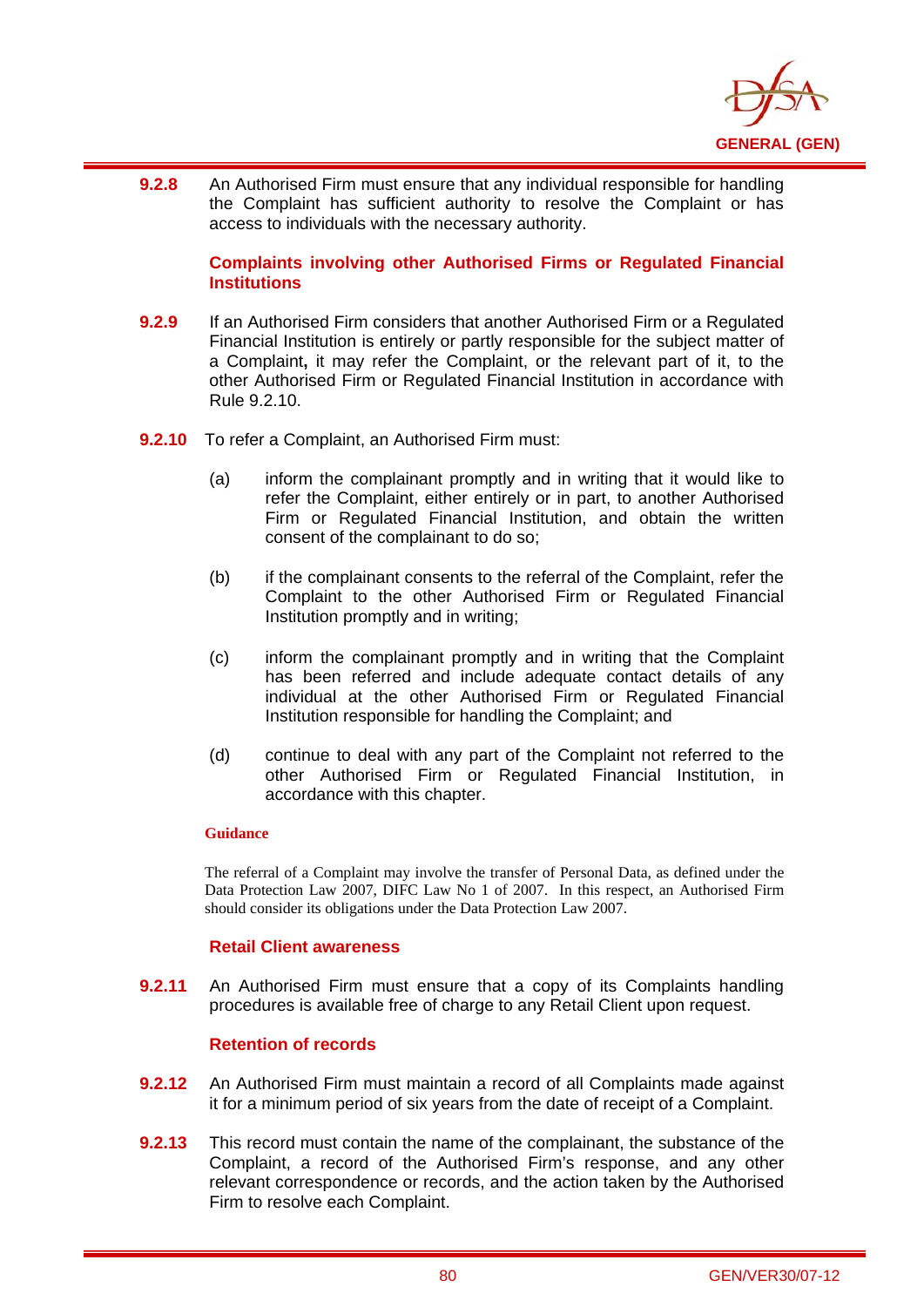

### **Systems and controls**

**9.2.14** In accordance with GEN Rules 5.3.4 and 5.3.5, an Authorised Firm must put in place adequate systems and controls in order for it to identify and remedy any recurring or systemic problems identified from Complaints.

#### **Guidance**

i

An Authorised Firm should consider whether it is required to notify the DFSA, pursuant to Rule 11.10.7, of any recurring or systemic problems identified from Complaints.

### **Outsourcing**

### **Guidance**

An Authorised Firm may outsource the administration of its Complaints handling procedures in accordance with GEN Rule 5.3.21.

# **9.3 Complaints recording procedures for Professional Clients**

- **9.3.1** An Authorised Firm must have adequate policies and procedures in place for the recording of Complaints made against it by Professional Clients.
- **9.3.2** An Authorised Firm must maintain a record of any Complaint made against it for a minimum period of six years from the date of receipt of the Complaint.

#### **Guidance**

Depending on the nature, scale and complexity of its business, it may be appropriate for an Authorised Firm to have in place a suitable Complaints handling procedure for Professional Clients in order to ensure that such Complaints are properly handled and remedial action is taken promptly. Such Complaints handling procedures would be expected to include provisions about the independence of staff investigating the Complaint and bringing the matter to the attention of senior management.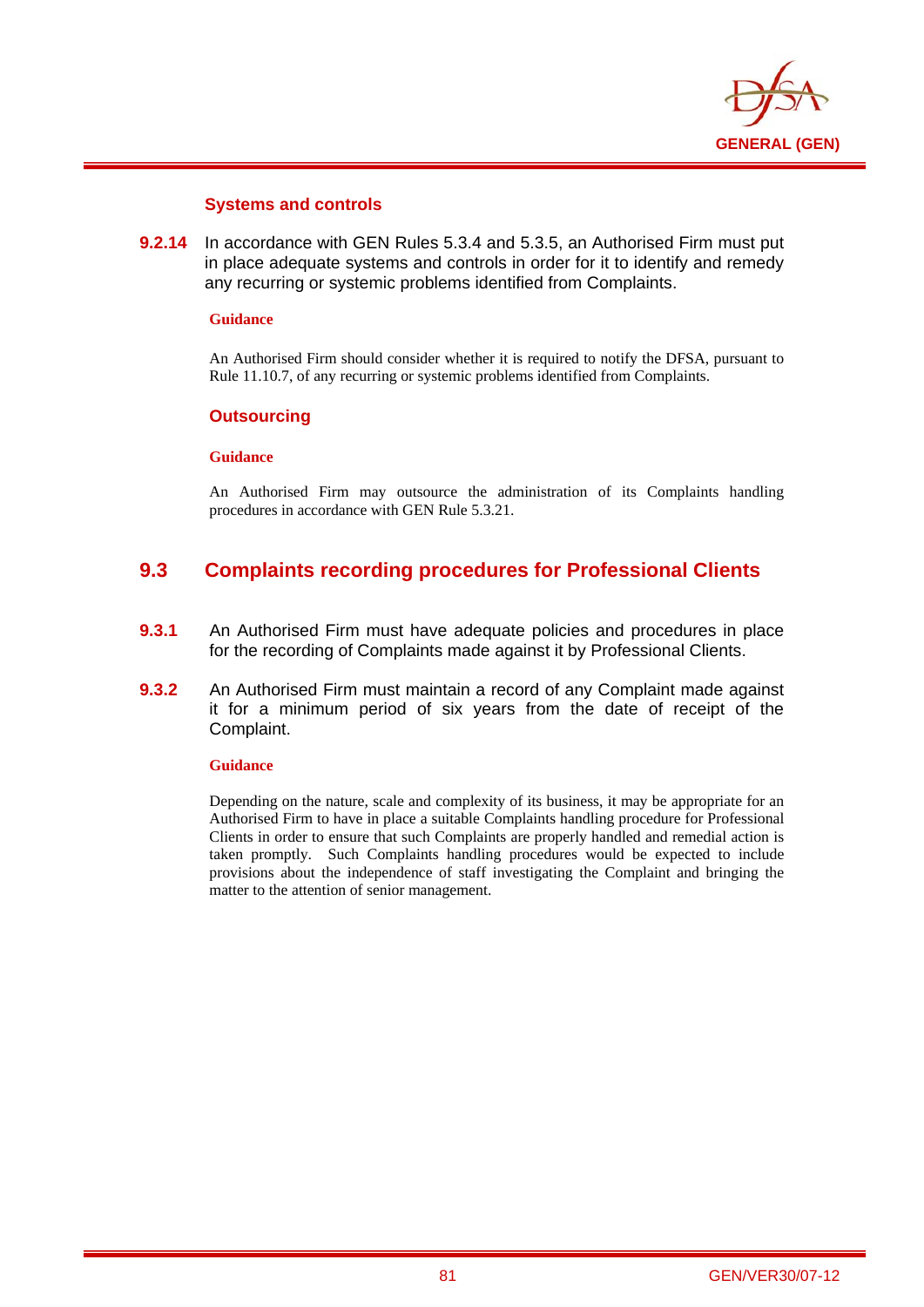

# **10 TRANSITIONAL RULES**

## **10.1 Application**

i

- **10.1.1** This chapter applies as follows:
	- (a) Rule 10.1.2 and sections 10.2, 10.3, 10.4 and 10.5 apply to every Person to whom a provision of the Previous Regime applied:
	- (b) Rule 10.6.2 applies to a Person who has been authorised to carry on a Financial Service in respect of a Designated Investment as defined in Rule 10.6.1; and
	- (c) Rule 10.6.3 applies to a Reporting Entity which has its Designated Investments included in an Official List of Securities of an Authorised Market Institution and to an Authorised Market Institution where its Official List of Securities includes Designated Investments as defined in Rule 10.6.1.
	- (d) Rule 10.7.2 applies to every Authorised Person in respect of the corporate governance requirement in Rule 5.3.30 and the remuneration related requirement Rule 5.3.31.
- **10.1.2** For the purposes of the provisions referred to in Rule 10.1.1(a):

"Commencement Date" means 1 July 2008, the date on which the Current Regime came into force under rule-making instruments No 56 and No.58.

"Current Regime" means the Rules in force on the Commencement Date:

"Previous Regime" means the Rules that were in force immediately prior to the Commencement Date;

"Transitional Rules" mean the Rules in this chapter; and

any specific reference to a module is a reference to that module under the Current Regime, unless otherwise specified.

## **10.2 General**

**10.2.1** An Authorised Person must continue to maintain any records required to be maintained under the Previous Regime as if any such requirements continued to apply.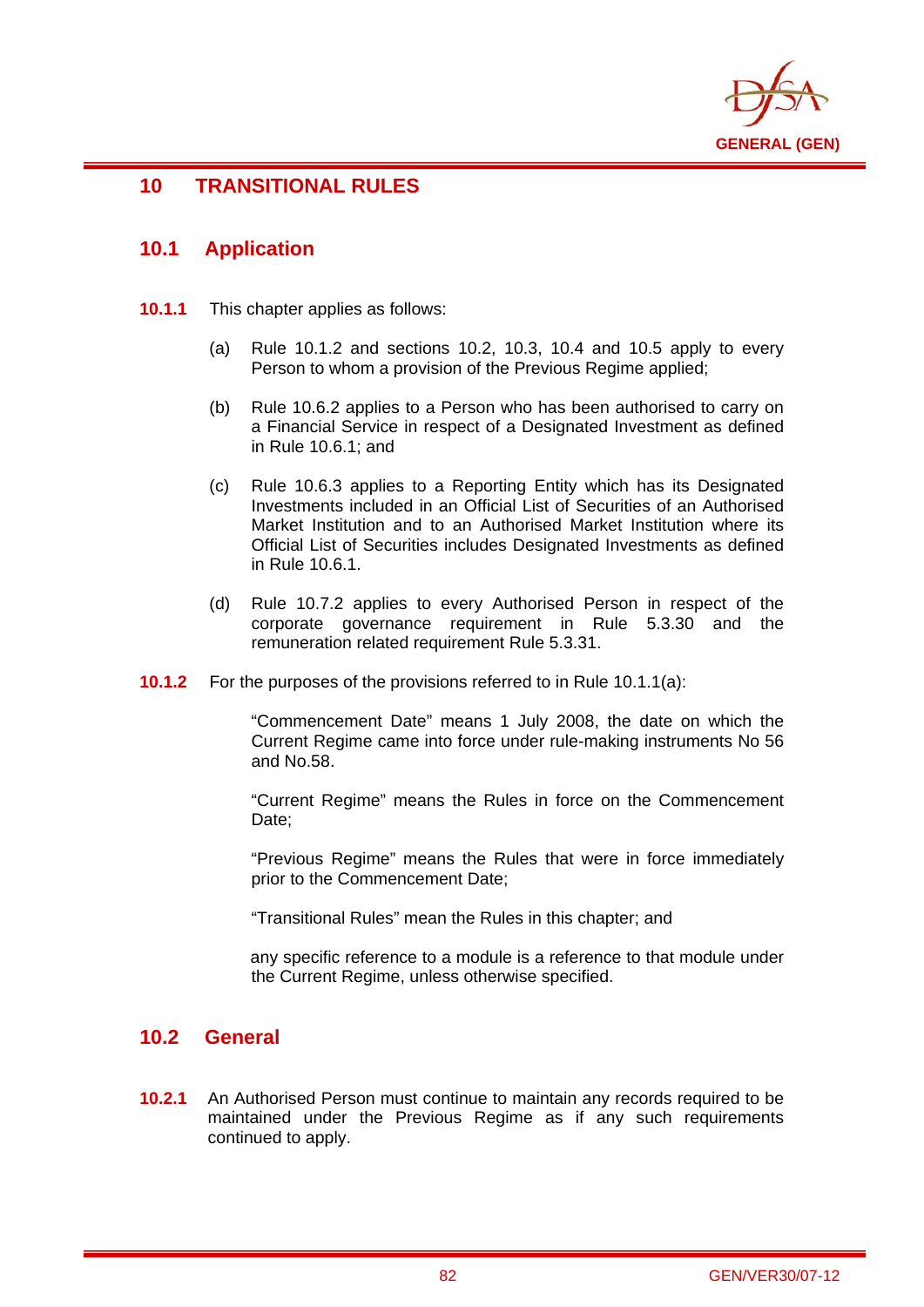

# **10.3 Specific relief – COB Module**

- **10.3.1** An Authorised Firm, when carrying on Investment Business, Accepting Deposits, Providing Credit or Providing Trust Services under chapters 3 to 6 of COB:
	- (a) may treat a Person as a Professional Client without having to undertake the determination referred to in COB Rule 2.3.1(1) where the Authorised Firm:
		- (i) had determined that Person to be a Client under the Previous Regime, including where such determination had been made under a waiver or modification in force under the Previous Regime; and
		- (ii) carries on the same Financial Service it had carried on with or for that Person under the Previous Regime;
	- (b) may treat a Person as a Market Counterparty without having to comply with the requirements in COB Rule 2.3.4(1) if that Person was so treated by the firm under the Previous Regime;
	- (c) may, for a period of not more than 6 months after that Commencement Date, distribute marketing material that was produced in accordance with the requirements under the Previous Regime to a Person:
		- (i) to whom it could have distributed such material under the Previous Regime; or
		- (ii) who is a Professional Client pursuant to this Rule or pursuant to COB chapter 2; and
	- (d) may carry on a Financial Service with or for a Person without having to comply with COB Rule 3.3.2(1) where the Authorised Firm carries on the same Financial Service it carried on with or for that Person under the Previous Regime and there is a client agreement in force in respect of that service.
- **10.3.2** (1) An Authorised Firm, when carrying on Insurance Business, Insurance Intermediation or Insurance Management as provided under chapter 7, may treat a Person it had treated as a Commercial Customer under the Previous Regime as a Professional Client without having to undertake the determination referred to in COB Rule 2.3.1(1) to the extent that it carries on the same Financial Service as it had carried on with or for that Person under the Previous Regime.
	- (2) For the purposes of (1), a "Commercial Customer" means in relation to an Insurer, Insurance Manager or Insurance Intermediary, a customer who was an Undertaking or natural person carrying on a trade or business, with or without a view for profit.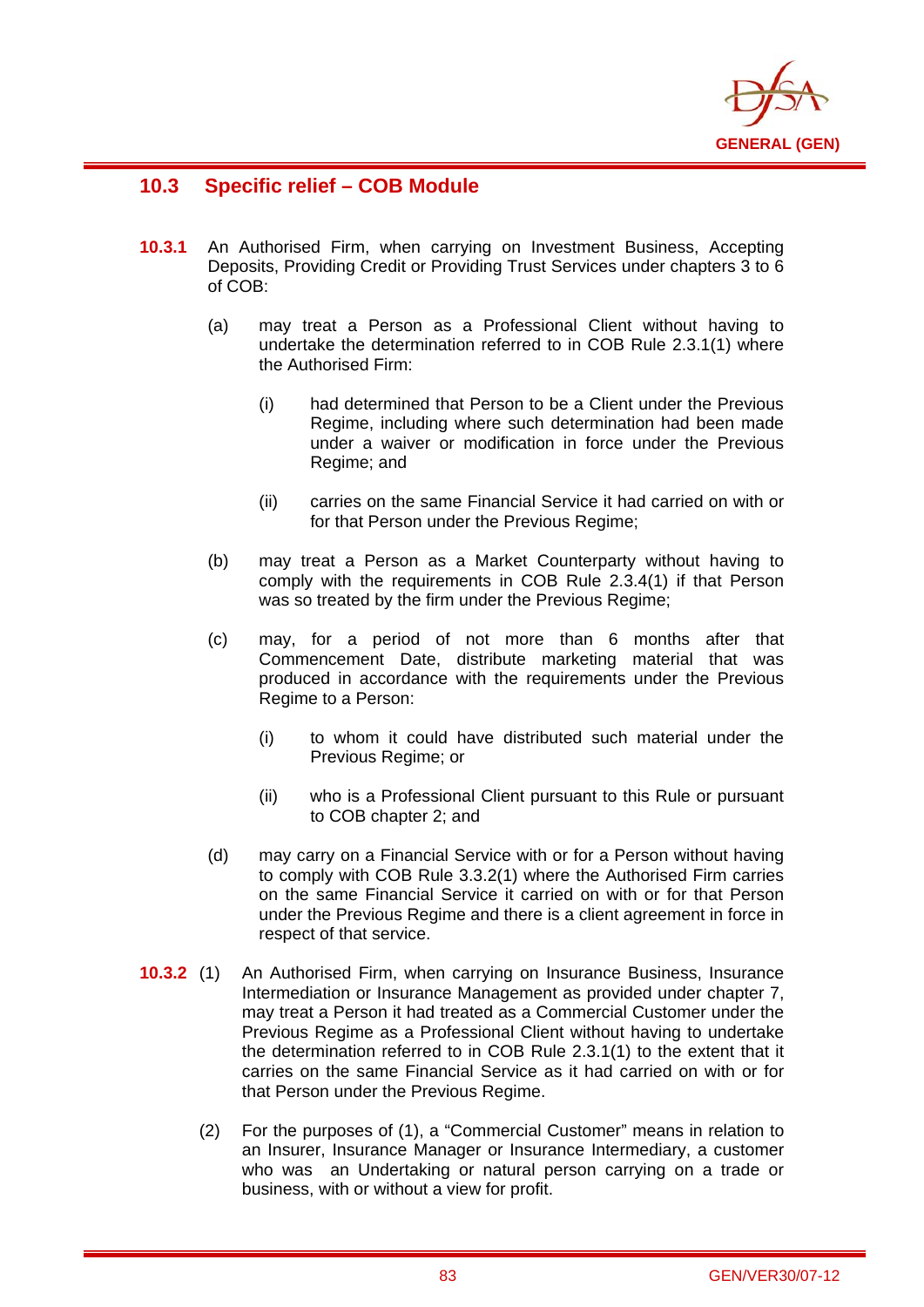

# **10.4 Not currently in use**

i

# **10.5 Specific relief – IFR Module**

**10.5.1** An Authorised Firm may distribute marketing material without having to comply with the requirements in IFR Rule 2.1.2 provided the marketing material complies with the Previous Regime and is distributed no later than 6 months after the Commencement Date.

## **10.6 Specific relief – Designated Investments**

- **10.6.1** In this section, the term Designated Investment has the meaning that it had under this module immediately prior to 4 January 2009.
- **10.6.2** An Authorised Person that is authorised under its Licence to carry on a Financial Service in respect of a Designated Investment may carry on that Financial Service as if that Designated Investment were a Structured Product.
- **10.6.3** For the purposes of the requirements in MKT and AMI modules, a Designated Investment which is included in an Official List of Securities of an Authorised Market Institution immediately prior to 4 January 2009 is deemed to be a Structured Product.

### **Guidance**

Under Rule 10.6.3, a Reporting Entity which had its Designated Investments included in an Official List of Securities of an Authorised Market Institution prior to 4 January 2009 will be treated as the Reporting Entity of Structured Products. Therefore, OSR and AMI Rules that apply to a Reporting Entity in relation to a Structured Product will apply to that Reporting Entity.

## **10.7 Specific relief – Corporate governance and remuneration related enhancements**

- **10.7.1** This section applies to every Person who is an Authorised Person on the date on which the rule-making instrument No 95 came into force.
- **10.7.2** A Person referred to Rule 10.7.1 has a transitional period of three months from the date on which the rule-making instrument No 95 came into force within which to comply with the corporate governance and the remuneration requirements introduced under rule-making instrument 95.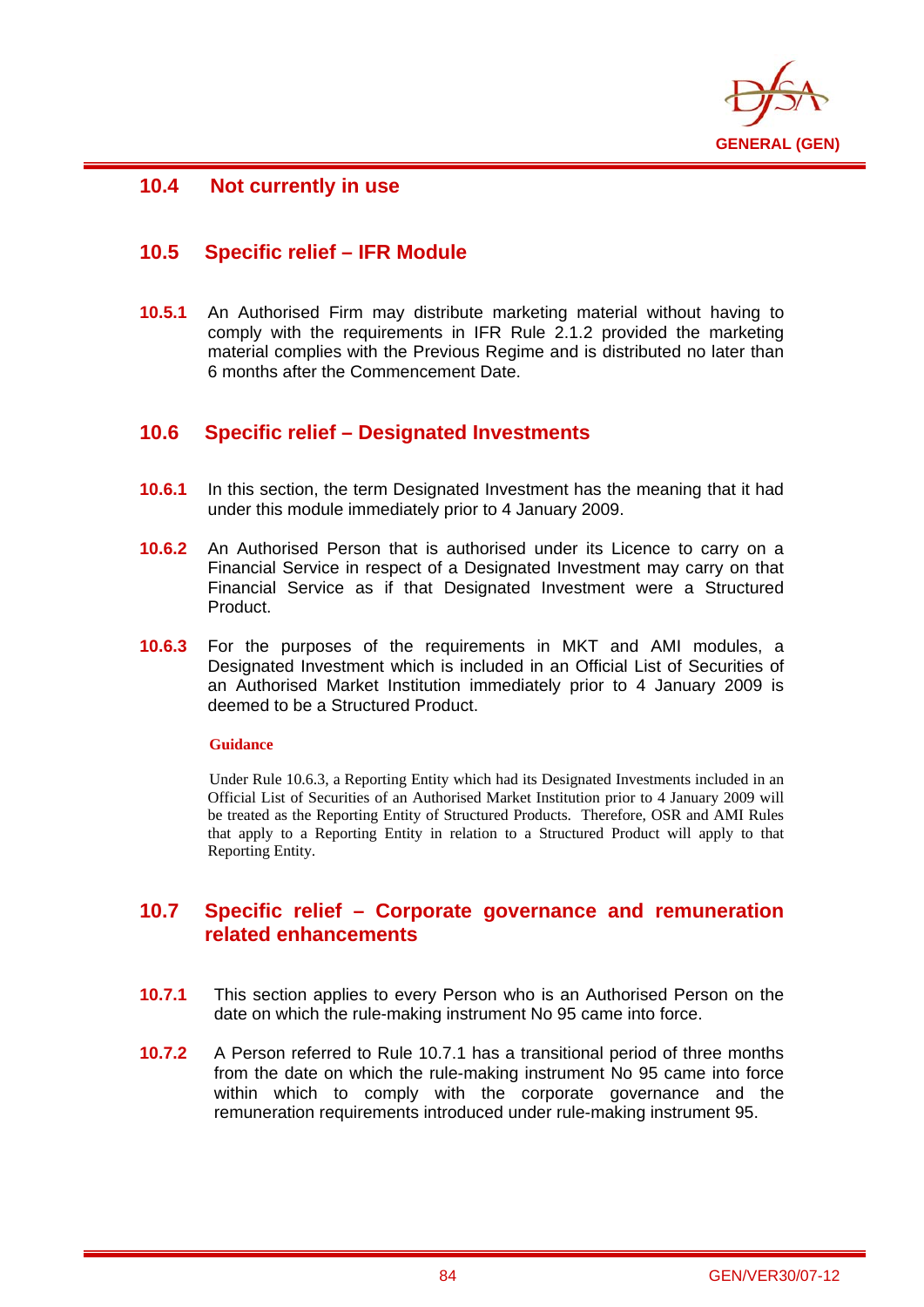

# **11 SUPERVISION**

i

### **Introduction**

### **Guidance**

- 1. This chapter outlines DFSA's supervisory requirements for an Authorised Person.
- 2. This chapter should be read in conjunction with the RPP Sourcebook which sets out DFSA's general regulatory policy and processes.

# **11.1 Information gathering and DFSA access to information**

- **11.1.1** This section applies to an Authorised Person other than a Representative Office with respect to the carrying on of all of its activities.
- **11.1.2** An Authorised Person must where reasonable:
	- (a) give or procure the giving of specified information, documents, files, tapes, computer data or other material in the Authorised Person's possession or control to the DFSA;
	- (b) make its Employees readily available for meetings with the DFSA;
	- (c) give the DFSA access to any information, documents, records, files, tapes, computer data or systems, which are within the Authorised Person's possession or control and provide any facilities to the DFSA;
	- (d) permit the DFSA to copy documents or other material on the premises of the Authorised Person at the Authorised Person's expense;
	- (e) provide any copies as requested by the DFSA; and
	- (f) answer truthfully, fully and promptly, all questions which are put to it by the DFSA.
- **11.1.3** An Authorised Person must take reasonable steps to ensure that its Employees act in the manner set out in this chapter.
- **11.1.4** An Authorised Person must take reasonable steps to ascertain if there is any secrecy or data protection legislation that would restrict access by the Authorised Person or the DFSA to any data required to be recorded under the DFSA's Rules. Where such legislation exists, the Authorised Person must keep copies of relevant documents or material in a jurisdiction which does allow access in accordance with legislation applicable in the DIFC.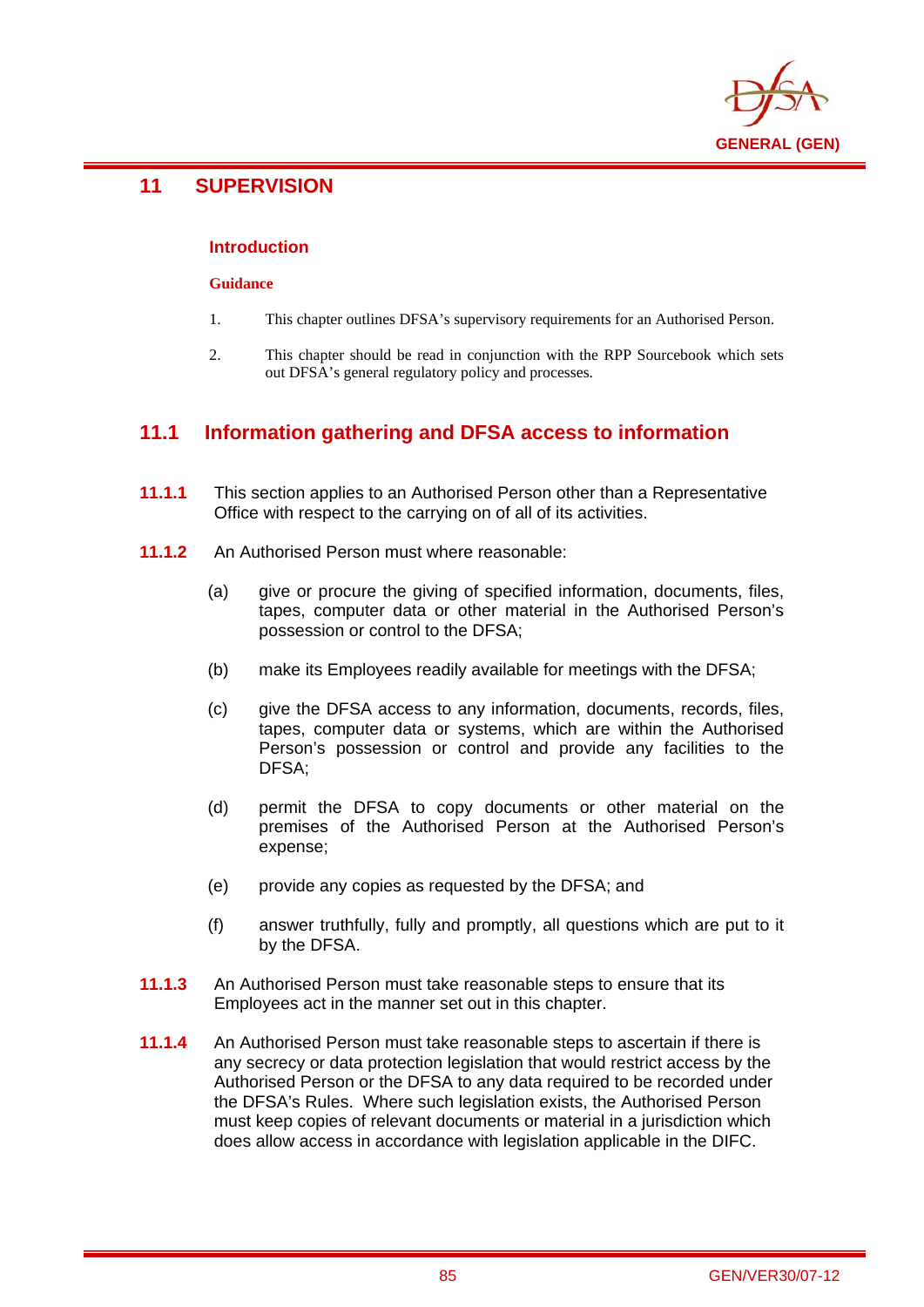

### **Lead regulation**

- **11.1.5** (1) If requested by the DFSA, an Authorised Person must provide the DFSA with information that the Authorised Person or its auditor has provided to a Financial Services Regulator.
	- (2) If requested by the DFSA, an Authorised Person must take reasonable steps to provide the DFSA with information that other members of the Authorised Person's Group have provided to a Financial Services Regulator.

## **11.2 Waivers**

i

- **11.2.1** This section applies to every Authorised Person.
- **11.2.2** Throughout the Rulebook reference to the written notice under Article 25 will be referred to as a 'waiver'.
- **11.2.3** If an Authorised Person wishes to apply for a waiver, it must apply in writing and the application must be delivered to the DFSA as outlined in section 11.11.

### **Guidance**

Waiver application forms are contained in AFN and the RPP Sourcebook sets out the DFSA's approach to considering a waiver.

- **11.2.4** The application must contain:
	- (a) the name and Licence number of the Authorised Person;
	- (b) the Rule to which the application relates;
	- (c) a clear explanation of the waiver that is being applied for and the reason why the Authorised Person is requesting the waiver;
	- (d) details of any other requirements; for example, if there is a specific period for which the waiver is required;
	- (e) the reason, if any, why the waiver should not be published or why it should be published without disclosing the identity of the Authorised Person; and
	- (f) all relevant facts to support the application.
- **11.2.5** An Authorised Person must immediately notify the DFSA if it becomes aware of any material change in circumstances which may affect the application for a waiver.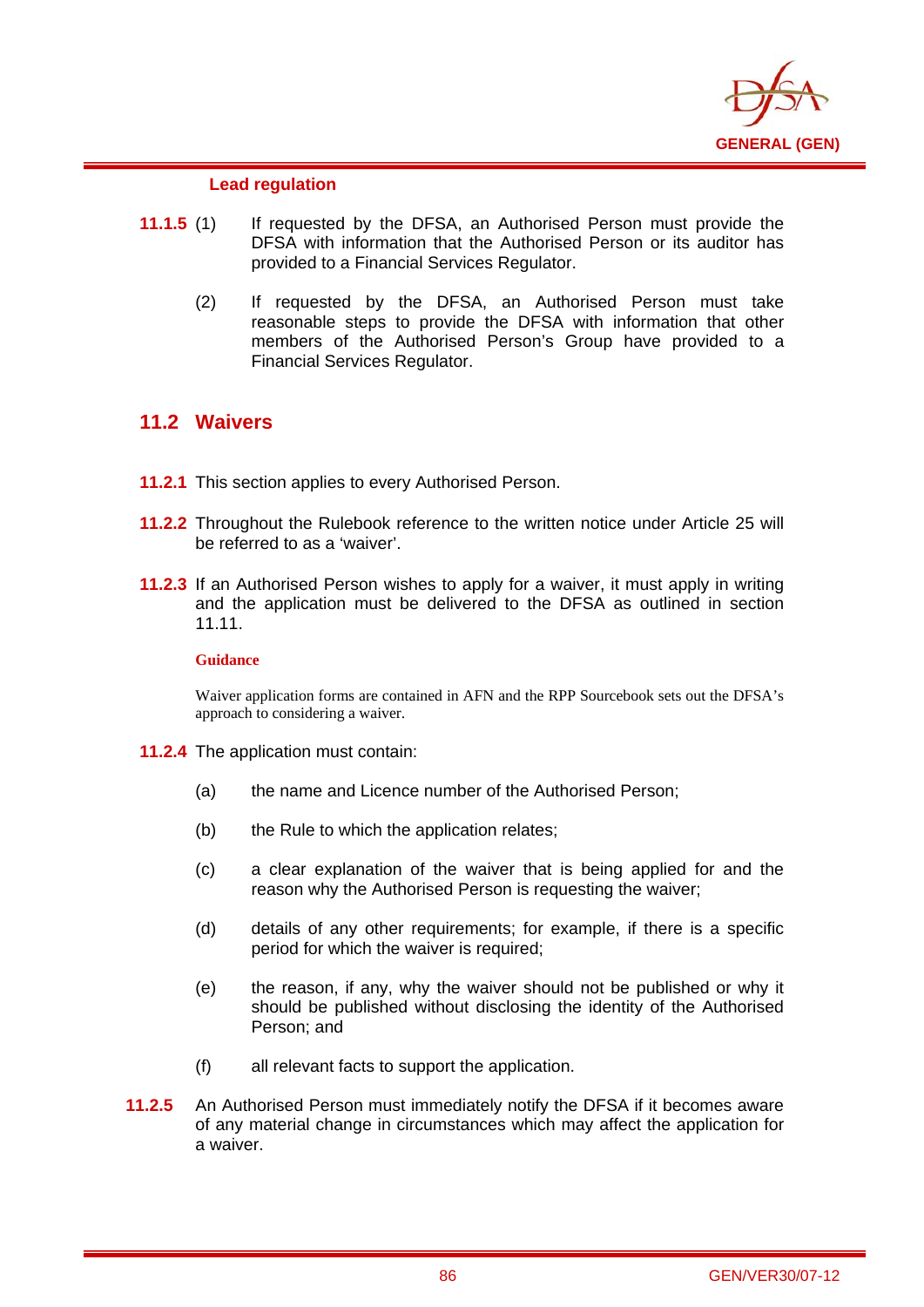

### **Continuing relevance of waivers**

i

**11.2.6** An Authorised Person must immediately notify the DFSA if it becomes aware of any material change in circumstances which could affect the continuing relevance of a waiver.

## **11.3 Application to change the scope of a Licence**

- **11.3.1** This section applies to an Authorised Firm applying to change the scope of its Licence or, where a condition or restriction has previously been imposed, to have the condition or restriction varied or withdrawn.
- **11.3.2** The provisions relating to permitted legal forms, fitness and propriety, adequate resources, compliance arrangements, enquiries and the provision of additional information set out in section 7.2 also apply to an Authorised Firm making an application under this chapter, and are to be construed accordingly.
- **11.3.3** An Authorised Firm applying to change the scope of its Licence, or to have a condition or restriction varied or withdrawn, must provide the DFSA, with written details of the proposed changes.

# **11.4 Withdrawal of a Licence at an Authorised Firm's request**

- **11.4.1** An Authorised Firm seeking to have its Licence withdrawn must submit a request in writing stating:
	- (a) the reasons for the request;
	- (b) that it has ceased or will cease to carry on Financial Services in or from the DIFC;
	- (c) the date on which it ceased or will cease to carry on Financial Services in or from the DIFC;
	- (d) that it has discharged, or will discharge, all obligations owed to its customers in respect of whom the Authorised Firm has carried on, or will cease to carry on. Financial Services in or from the DIFC; and
	- (e) if it is providing Trust Services, that it has made appropriate arrangements for the transfer of business to a new Trust Service Provider and the appointment, where necessary, of new trustees.

### **Guidance**

When considering a withdrawal of a Licence, the DFSA takes into account a number of matters including those outlined in the RPP Sourcebook.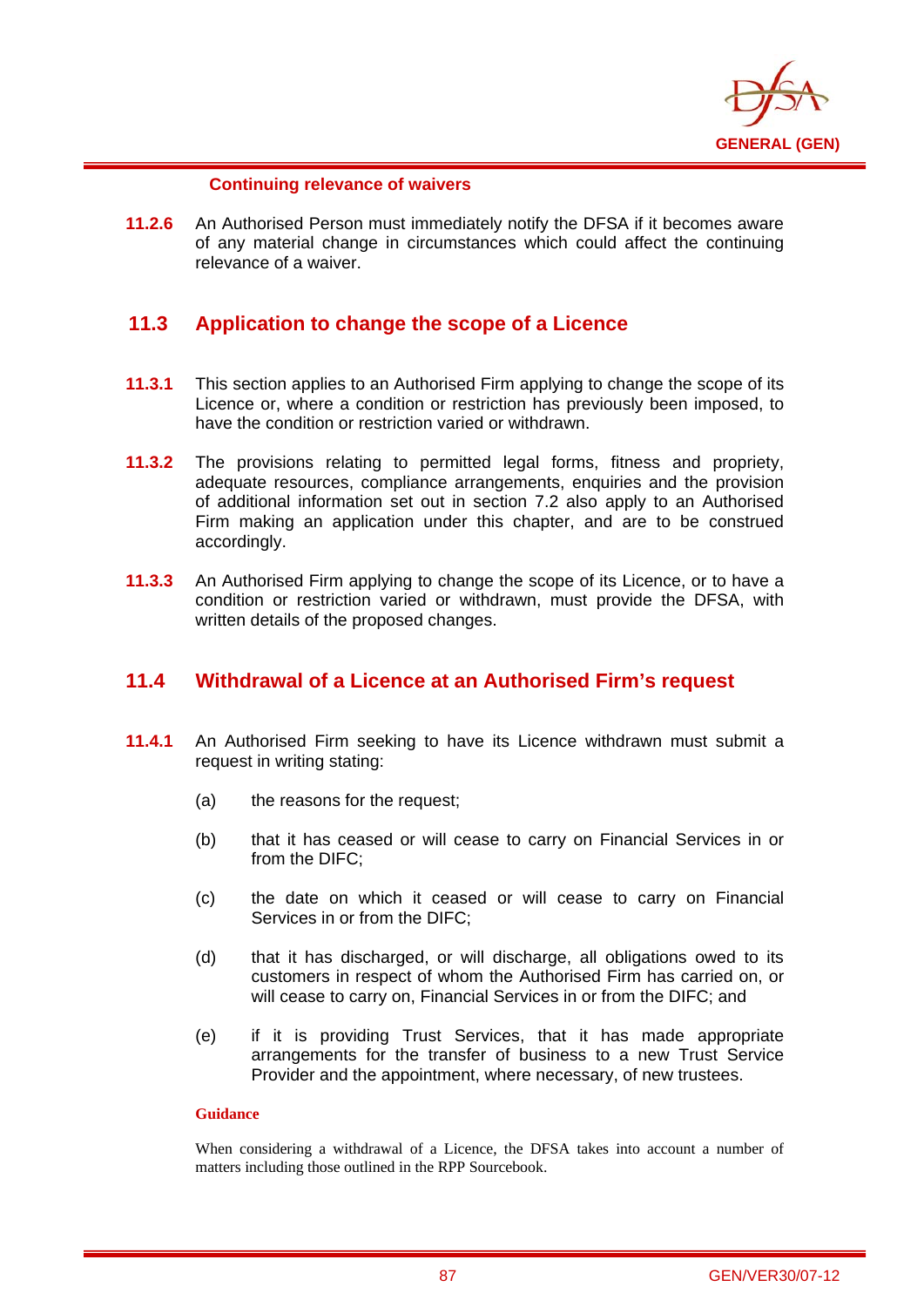

## i **11.5 Changes to an authorised individual status**

### **Guidance**

This section addresses applications or requests regarding Authorised Individuals with respect to Article 53(3), 57(2), 58(3) and 58(4).

- **11.5.1** An application to extend the scope of an Authorised Individual status to other Licensed Functions may be made by the Authorised Individual and Authorised Firm by the completion and submission of the appropriate form in AFN.
- **11.5.2** An Authorised Firm or Authorised Individual requesting:
	- (a) the imposition, variation or withdrawal of a condition or restriction;
	- (b) withdrawal of Authorised Individual status; or
	- (c) withdrawal of authorisation in relation to one or more Licensed Functions;

must, subject to Rule 11.5.3, for (a) submit such request in writing to the DFSA, and for (b) and (c) submit a request by completing the appropriate form in AFN.

**11.5.3** A request for the variation or withdrawal of a condition or restriction may only be made after the expiry of any period within which an appeal to the Regulatory Appeals Committee relating to the relevant condition or restriction may commence under Article 28.

#### **Guidance**

- 1. Notification of the determination of an application under Rule 11.5.1 or request under Rule 11.5.2 will be made in accordance with Articles 55 and 57.
- 2. In considering the suitability of such an application or request the DFSA may take into account any matter referred to in RPP with respect to fitness and propriety for Authorised Individuals.

## **11.6 Temporary cover**

- **11.6.1** (1) An Authorised Firm may, subject to (2), appoint an individual, who is not an Authorised Individual, to carry out the functions of an Authorised Individual where the following conditions are met:
	- (a) the absence of the Authorised Individual is temporary or reasonably unforeseen;
	- (b) the functions are carried out for 12 weeks maximum in any consecutive 12 months; and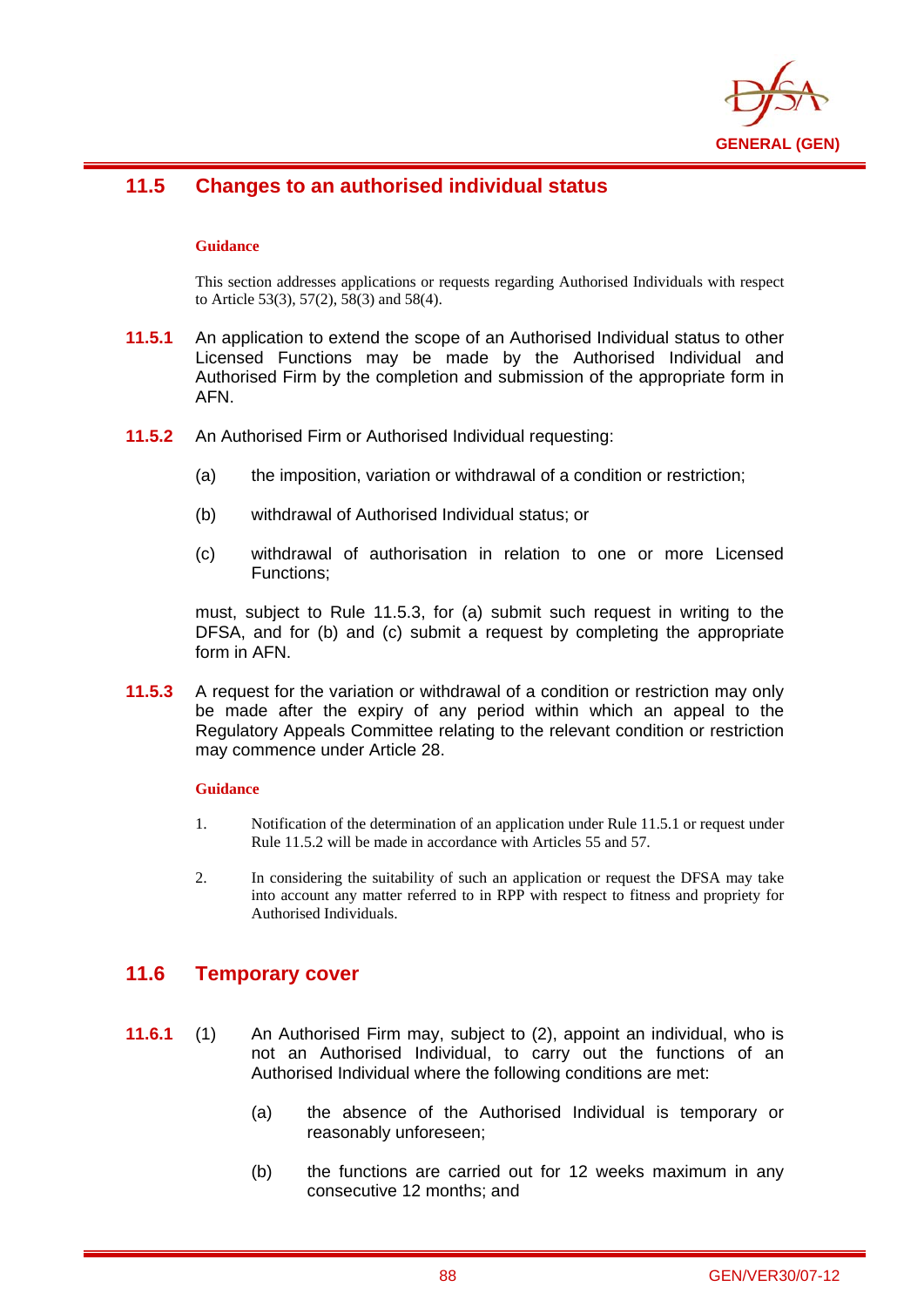

- (c) the Authorised Firm has assessed that the individual has the relevant skills and experience to carry out these functions.
- (2) An Authorised Firm may not appoint under (1) an individual to carry out the Licensed Functions of a Licensed Director or Licensed Partner.
- (3) The Authorised Firm must take reasonable steps to ensure that the individual complies with all the Rules applicable to Authorised Individuals.
- (4) Where an individual is appointed under this Rule, the Authorised Firm must notify the DFSA in writing of the name and contact details of the individual appointed.
- **11.6.2** Where an individual is appointed under this section, the DFSA may exercise any powers it would otherwise be entitled to exercise as if the individual held Authorised Individual status.

# **11.7 Dismissal or resignation of an Authorised Individual**

- **11.7.1** An Authorised Firm must request the withdrawal of an Authorised Individual status within seven days of the Authorised Individual ceasing to be employed by the Authorised Firm to perform a Licensed Function.
- **11.7.2** In requesting the withdrawal of an Authorised Individual status, the Authorised Firm must submit the appropriate form in AFN, including details of any circumstances where the Authorised Firm may consider that the individual is no longer fit and proper.
- **11.7.3** If an Authorised Individual is dismissed or requested to resign, a statement of the reason, or reasons, for the dismissal or resignation must be given to the DFSA by the Authorised Firm.
- **11.7.4** If the Authorised Individual was acting as a trustee, the Trust Service Provider must confirm to the DFSA in writing that a new trustee has been appointed in place of the trustee in question.

# **11.8 Changes relating to control**

- **11.8.1** (1) This section applies, subject to (2), to:
	- (a) an Authorised Firm; or
	- (b) a Person who is, or is proposing to become, a Controller specified in Rule 11.8.3.
	- (2) A Credit Rating Agency must comply with the requirements in this section as if it were a non-DIFC established company.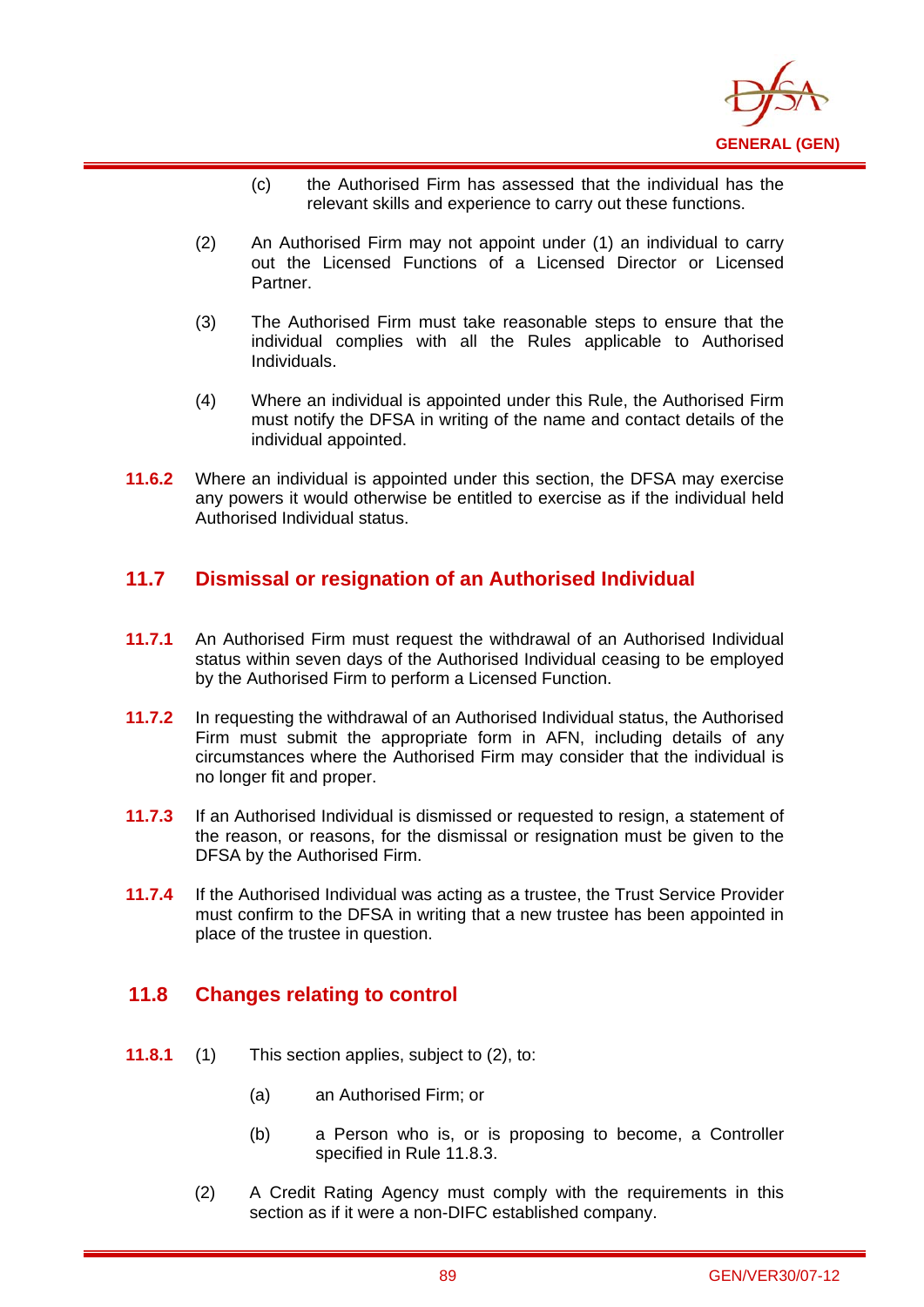

i

The requirements in respect of notification of changes relating to control of Branches (i.e. Non-DIFC established companies) are set out in Rule 11.8.10. Although some Credit Rating Agencies may be companies established in the DIFC, such companies will only be subject to the notification requirements relating to their Controllers. Accordingly, regardless of whether a Credit Rating Agency is a company established in the DIFC or a Branch operation, it is subject to the notification requirements only and not to the requirement for prior approval by the DFSA of changes relating to its Controllers.

- **11.8.2** An Authorised Firm must take reasonable steps to monitor changes or proposed changes concerning:
	- (a) its Controllers;
	- (b) the level of control of existing Controllers; and
	- (c) significant changes in the circumstances of existing Controllers which might reasonably be considered to affect the fitness and propriety of the Authorised Firm.

#### **Guidance**

- 1. Steps taken by an Authorised Firm to comply with Rule 11.8.2 must have regard to the approval and notification requirements set out in this chapter.
- 2. Reasonable steps in Rule 11.8.2 should include, but are not limited to, the monitoring of any relevant regulatory disclosures, press reports, public announcements, share registers and entitlements to vote, or the control of voting rights, at general meetings.
- **11.8.3** (1) A Controller is a Person who, either alone or with any Associate:
	- (a) holds 10% or more of an Authorised Firm's shares;
	- (b) is entitled to exercise, or control the exercise, of 10% or more of the voting rights in respect of an Authorised Firm;
	- (c) holds shares or voting rights of an Authorised Firm which enables the Person to exercise significant influence over the management of the Authorised Firm; or
	- (d) meets one or more of the conditions of (a), (b), or (c) in respect of a Holding Company of an Authorised Firm.
	- $(2)$  In  $(1)$ , a share means:
		- (a) in relation to an Authorised Firm or a Holding Company of an Authorised Firm with share capital, allotted shares;
		- (b) in relation to an Authorised Firm or a Holding Company of an Authorised Firm with capital but no share capital, rights to a share in the capital of the Authorised Firm or a Holding Company of an Authorised Firm; or
		- (c) in relation to an Authorised Firm or a Holding Company of an Authorised Firm without capital: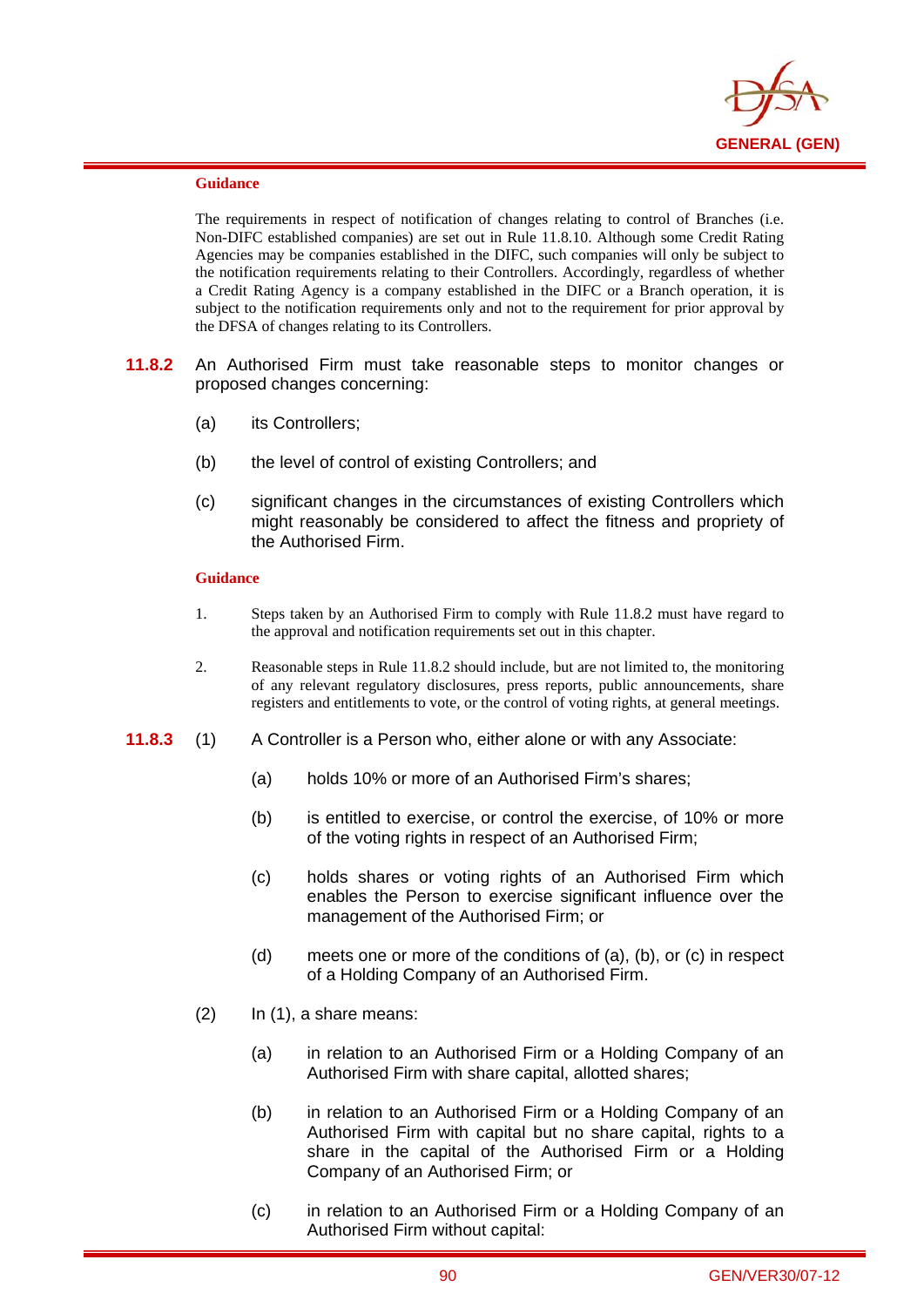

- (i) interests conferring any right to share in the profits, or liability to contribute to the losses, of the Authorised Firm or a Holding Company of an Authorised Firm; or
- (ii) giving rise to any obligation to contribute to the debt or expenses of an Authorised Firm or a Holding Company of an Authorised Firm in the event of a winding up of the Authorised Firm or a Holding Company of the Authorised Firm.
- **11.8.4** (1) Subject to (2) and (3), a Person specified in Rule 11.8.1(b) must not act as a Controller of an Authorised Firm unless he, or the Authorised Firm, has:
	- (a) obtained prior approval pursuant to Rule 11.8.5; or
	- (b) made a prior notification pursuant to Rule 11.8.5 or Rule 11.8.7, as may be applicable.
	- (2) The requirement in (1) does not apply to a Person who becomes a Controller by virtue of:
		- (a) having acquired Shares for the sole purpose of clearing and settling within a short settlement cycle; or
		- (b) holding Shares in a custodian capacity, provided that the Person can only exercise the voting rights attached to the Shares under instructions given in writing.
	- (3) The requirement in (1) does not apply to an Authorised Firm or a Regulated Financial Institution that becomes a Controller by virtue of holding Shares or holding or exercising voting rights as a result of:
		- (a) providing the underwriting of financial instruments; or
		- (b) placing financial instruments on a firm commitment basis,

provided that voting rights are not exercised or otherwise used to intervene in the management of the issuer and that the holding is disposed of within one year of acquisition.

**11.8.5** (1) Where the Authorised Firm is:

- (a) a Body Corporate incorporated under the Companies Law 2004 or the Limited Liability Partnership Law 2004;
- (b) a Partnership established under the General Partnership Law 2004; or
- (c) an unincorporated association formed within the jurisdiction of the DIFC;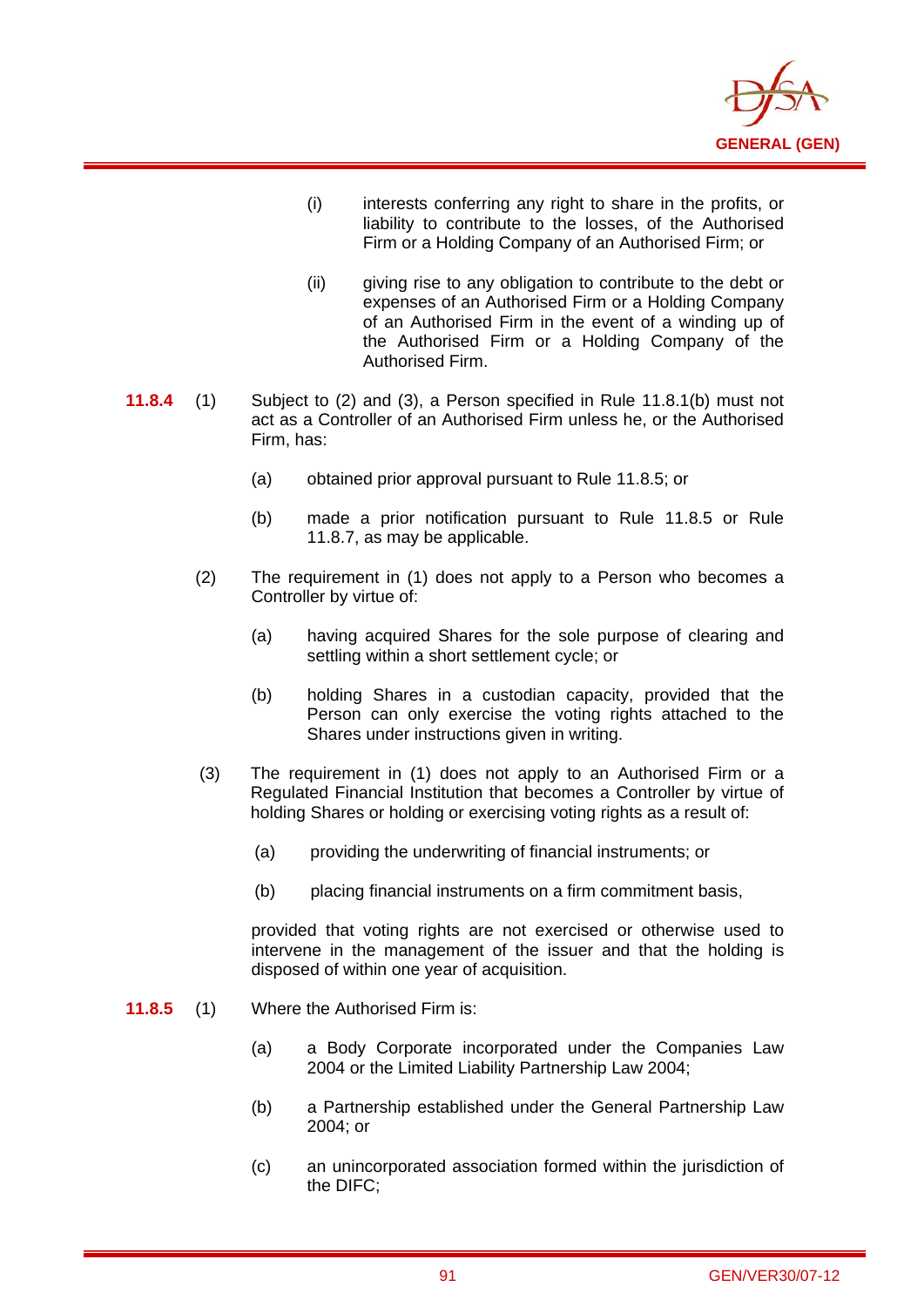

and a Person becomes a Controller or the level of control changes as set out in Rule 11.8.3(1), as a result of the events described in (2) below, the Authorised Firm or the Person specified in Rule 11.8.1(b) must submit a notification or application to the DFSA as applicable.

(2) The events mentioned in (1) which trigger a written application for prior approval are as follows:

- (a) when a holding is increased from below 10% to 10% or more;
- (b) when a holding is increased from below 30% to 30% or more;
- (c) when a holding is increased from below 50% to 50% or more; or
- (d) when any significant management influence as identified under Rule 11.8.3(1)(c) or (d) occurs which has not previously been disclosed to the DFSA.
- (3) The event mentioned in (1) which triggers a written notification is when a holding is decreased from more than 50% to 50% or less.
- (4) An application for prior approval or notification must be submitted to the DFSA using the appropriate form in AFN.
- **11.8.6** (1) An Authorised Firm must submit the notification or application required in Rule 11.8.5(1) not less than 28 days in advance of a proposed change or, where this is not reasonably possible, immediately on becoming aware of a proposed or actual change in control.
	- (2) Where an Authorised Firm is not reasonably able to comply with (1), the Person identified in Rule 11.8.1(b) must submit the required notification or application for approval.
	- (3) In the event of (2), an Authorised Firm must notify the DFSA in writing of the relevant circumstances and must also, at the same time, notify the Person in (2) of their obligations under this chapter.
- **11.8.7** (1) Where the Authorised Firm does not fall within Rule 11.8.5(1)(a), (b) or (c) and a Person becomes a Controller, or the level of control changes as set out in Rule 11.8.3(1), as a result of the events described in (2) below, the Authorised Firm or the Person specified in Rule 11.8.1(b)must submit a notification to the DFSA.
	- (2) The events mentioned in (1) which trigger a notification are as follows:
		- (a) when a holding is increased from below 10% to 10% or more;
		- (b) when a holding is increased from below 30% to 30% or more;
		- (c) when a holding is increased from below 50% to 50% or more;
		- (d) when a holding is decreased from more than 50% to 50% or less; or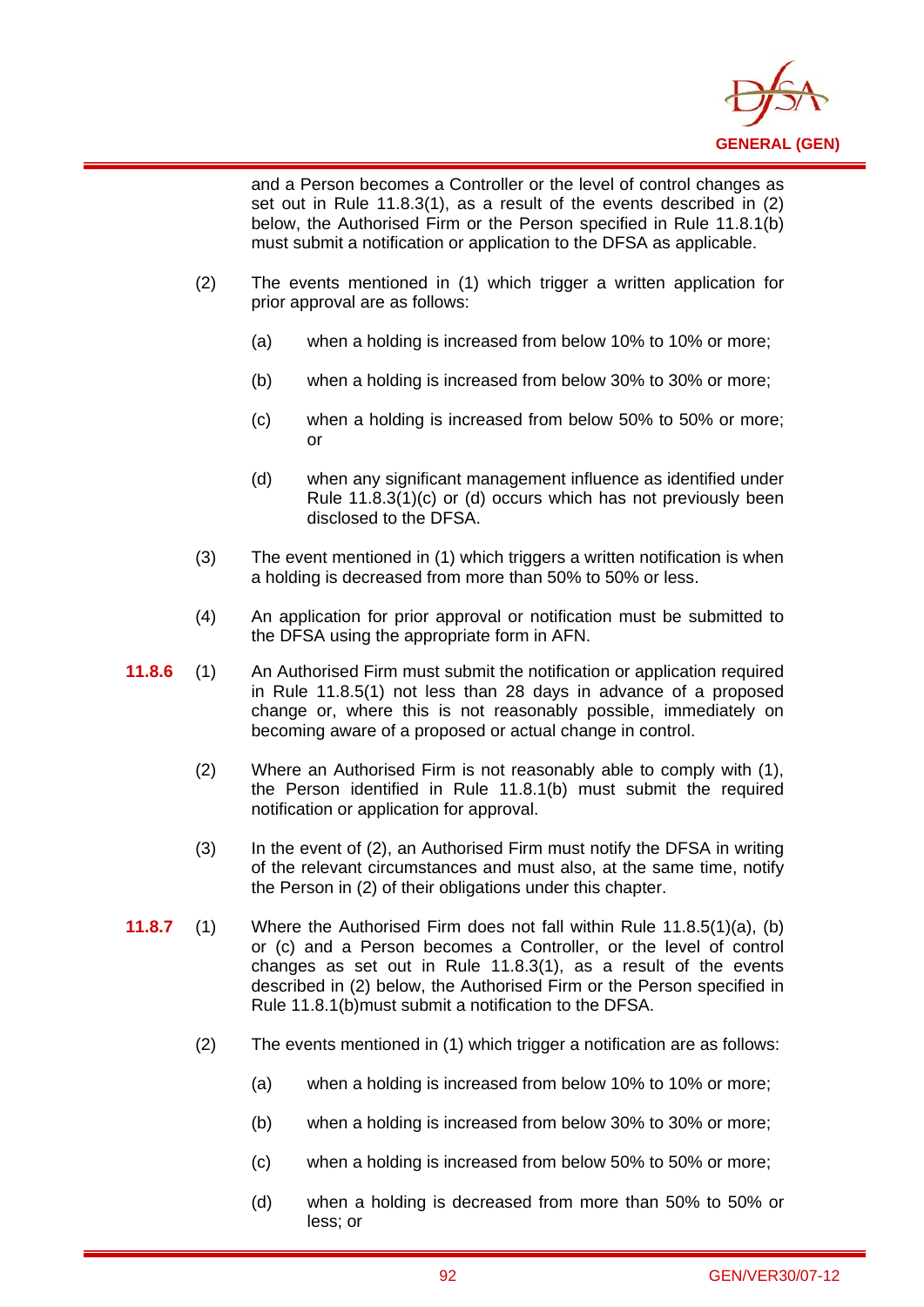

- (e) when any significant management influence as identified under Rule 11.8.3(1)(c) or (d) occurs which has not previously been disclosed to the DFSA.
- (3) A notification must be submitted to the DFSA using the appropriate form in AFN.
- **11.8.8** (1) An Authorised Firm must submit the notification required in Rule 11.8.7 not less than 28 days in advance of a proposed change or, where this is not reasonably possible, immediately on becoming aware of a proposed or actual change in control.
	- (2) Where an Authorised Firm has not complied with (1), the Person identified in Rule 11.8.1(b) must submit the required notification.
	- (3) In the event of (2), an Authorised Firm must notify the DFSA in writing of the relevant circumstances and must also, at the same time, notify the Person in Rule 11.8.1(b) of his obligations under this chapter.

### **Annual reporting of controllers**

- **11.8.9** An Authorised Firm must submit to the DFSA an annual report on its Controllers within four months of its financial year end.
- **11.8.10** The Authorised Firm's annual report on its Controllers must include:
	- (a) the name of each Controller;
	- (b) the current holding of each Controller, expressed as a percentage; and
	- (c) any other Controller specified in Rule 11.8.3(1)(c) or (d).

#### **Guidance**

i

- 1. An Authorised Firm may satisfy the requirements of Rule 11.8.10 by submitting a corporate structure diagram containing the relevant information.
- 2. Where the DFSA deems that a Controller is unacceptable, it will notify the Authorised Firm in writing to remove the Controller without undue delay, or take other specified action to the satisfaction of the DFSA.

## **11.9 Creation of additional cells of a protected cell company for an Insurer**

**11.9.1** This section applies to Insurers that are Protected Cell Companies.

#### **Guidance**

1. An Insurer that is a Protected Cell Company is a company incorporated as, or converted into, a Protected Cell Company in accordance with the provisions of the DIFC Company Regulations.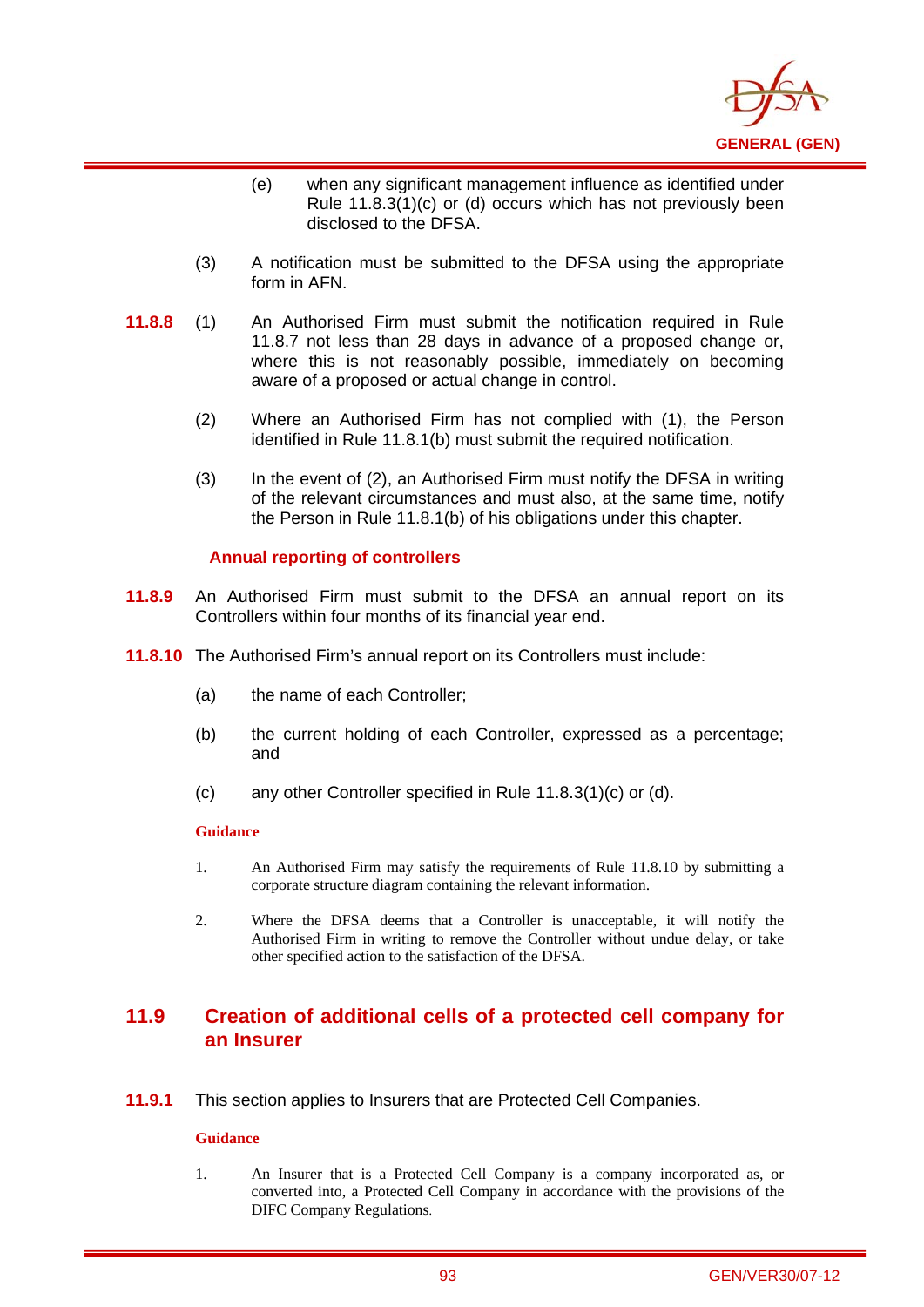

- 2. Under the provisions of the DIFC Company Regulations dealings or transactions between Cells in relation to an Insurer may take place only with the approval of the Court.
- 3. An Authorised Firm which intends to apply to the Court for approval under the provisions is invited to consult with the DFSA before making the necessary application to the Court.
- **11.9.2** An Insurer that is a Protected Cell Company may not create a new Cell unless approval has been granted by the DFSA.
- **11.9.3** An application to the DFSA for the approval for the creation of a new Cell must be made on the appropriate form in AFN, and shall be accompanied by such documents and information and verified in such manner, as the DFSA may require.
- **11.9.4** The DFSA may:

i

- (a) grant approval;
- (b) grant approval with conditions or restrictions; or
- (c) refuse approval;

for the creation of a new Cell.

### **Notice of the DFSA's decision**

- **11.9.5** (1) Where the DFSA grants approval of a new Cell, the DFSA will without undue delay give the Insurer a written notice of its decision.
	- (2) Where the DFSA grants approval of a new Cell with conditions or restrictions, the DFSA will without undue delay give the Insurer a written notice of its decision and, where requested by the Insurer, the reasons for the conditions.
	- (3) Where the DFSA refuses approval of a new Cell, the DFSA will without undue delay give a written notice of its decision to the Insurer and, where requested by the Insurer, the reasons for such refusal.

### **Rights of representation and appeal**

- **11.9.6** The DFSA may only exercise its power to refuse an application for a new Cell, or to grant approval with conditions or restrictions, if it has given the Insurer a suitable opportunity to make representations in person and in writing in relation to the proposed refusal or the proposed conditions or restrictions.
- **11.9.7** The Insurer has the right to appeal a decision to refuse approval, or to grant approval with conditions or restrictions, to the Regulatory Appeals Committee which has the jurisdiction to hear and determine such an appeal.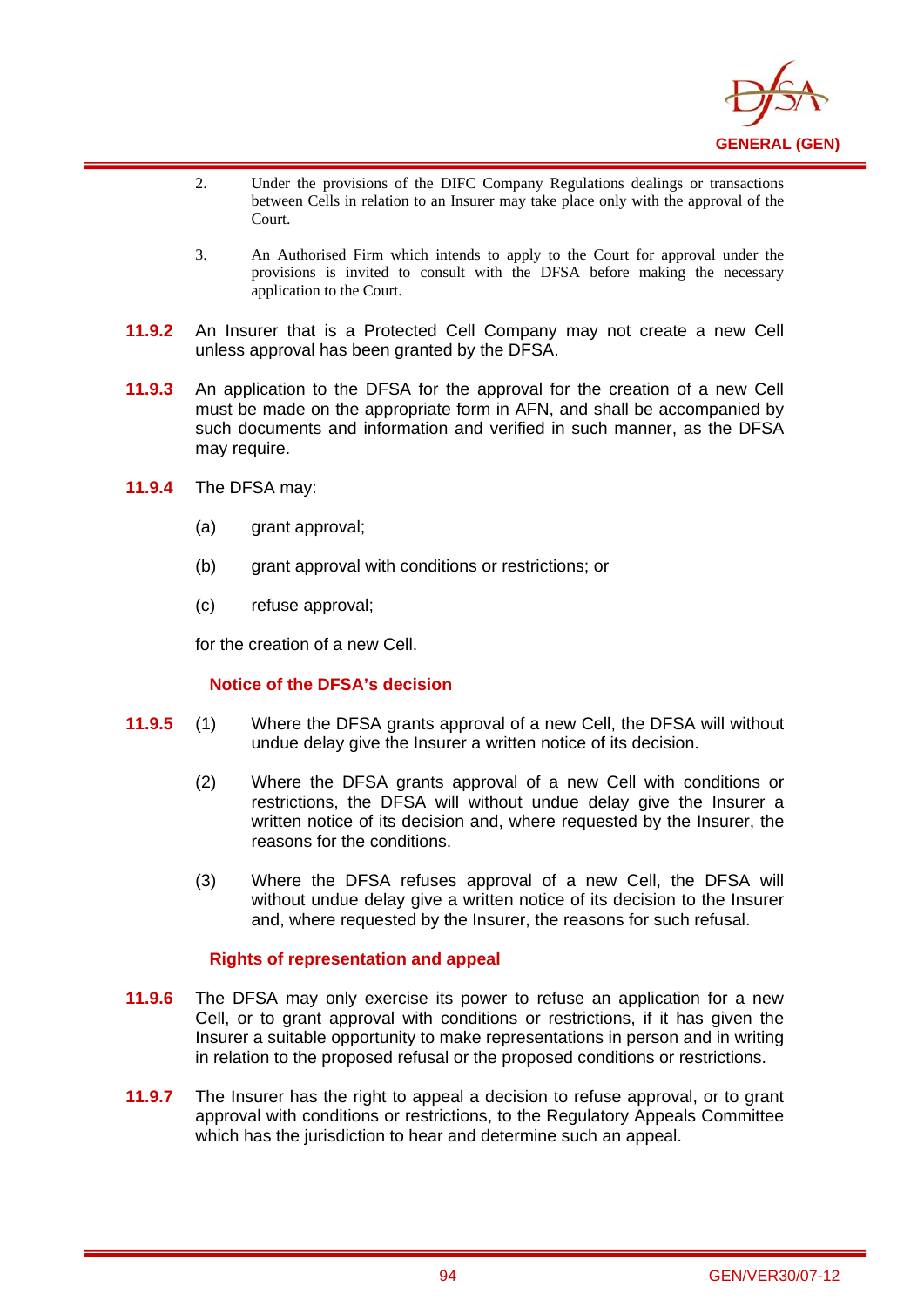

## **11.10 Notifications**

i

- **11.10.1** (1) This section applies to every Authorised Person, unless otherwise provided, with respect to the carrying on of Financial Services and any other activities whether or not financial.
	- (2) This section does not apply to a Representative Office.

### **Guidance**

- 1. This chapter sets out Rules on specific events, changes or circumstances that require notification to the DFSA and outlines the process and requirements for notifications.
- 2. The list of notifications outlined in this chapter is not exhaustive. Other areas of the Rulebook may also detail additional notification requirements.
- 3. An Authorised Person and its auditor are also required under Article 67 to disclose to the DFSA any matter which may indicate a breach or likely breach of, or a failure or likely failure to comply with, laws or Rules. An Authorised Person is also required to establish and implement systems and procedures to enable its compliance and compliance by its auditor with notification requirements.

### **Core information**

- **11.10.2** An Authorised Person must provide the DFSA with reasonable advance notice of a change in:
	- (a) the Authorised Person's name;
	- (b) any business or trading name under which the Authorised Person carries on a Financial Service in or from the DIFC;
	- (c) the address of the Authorised Person's principal place of business in the DIFC;
	- (d) in the case of a Branch, its registered office or head office address;
	- (e) its legal structure; or
	- (f) an Authorised Individual's name or any material matters relating to his fitness and propriety.
- **11.10.3** A Domestic Firm must provide the DFSA with reasonable advance notice of the establishment or closure of a branch office anywhere in the world from which it carries on financial services.
- **11.10.4** When giving notice under Rule 11.10.3 in relation to the establishment of a branch, a Domestic Firm must at the same time submit to the DFSA a detailed business plan in relation to the activities of the proposed branch.
- **11.10.5** (1) The DFSA may in its absolute discretion, object to the establishment of a branch office. Upon objecting to the establishment of a branch office, the DFSA must without undue delay, inform the applicant in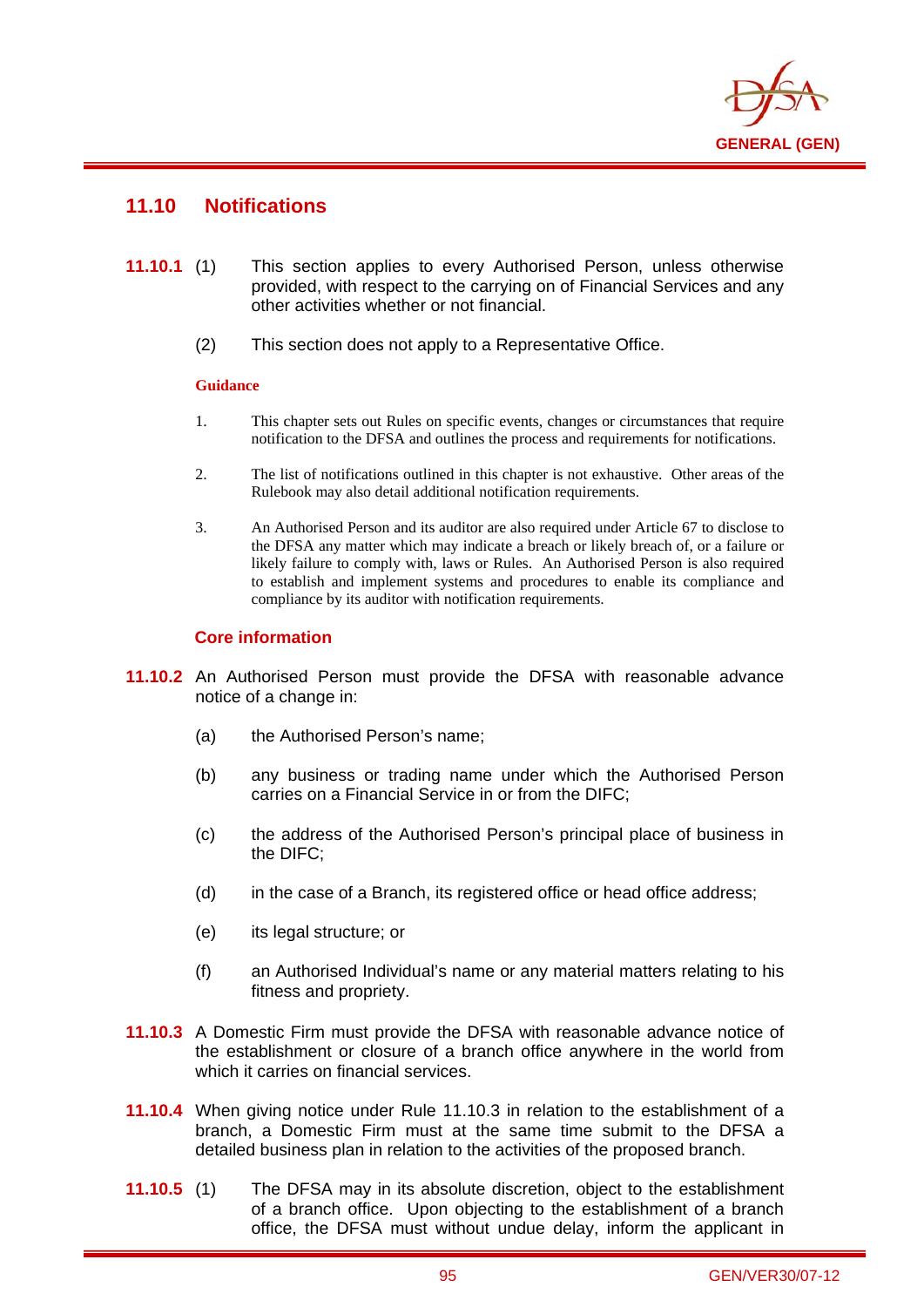

writing of such objection, and where requested by the Domestic Firm, the reasons for such objection.

- (2) If the DFSA objects to the firm establishing a branch anywhere in the world the firm may not proceed with establishment of such a branch.
- **11.10.6** A Domestic Firm may appeal to the Regulatory Appeals Committee against the decision of the DFSA to object to the opening of a branch office, and the Regulatory Appeals Committee has jurisdiction to hear such an appeal.

### **Regulatory impact**

i

- **11.10.7** An Authorised Person must advise the DFSA immediately if it becomes aware, or has reasonable grounds to believe, that any of the following matters may have occurred or may be about to occur:
	- (a) the Authorised Person's failure to satisfy the fit and proper requirements;
	- (b) any matter which could have a significant adverse effect on the Authorised Person's reputation;
	- (c) any matter in relation to the Authorised Person which could result in serious adverse financial consequences to the financial system or to other firms;
	- (d) a significant breach of a Rule by the Authorised Person or any of its Employees;
	- (e) a breach by the Authorised Person or any of its Employees of any requirement imposed by any applicable law by the Authorised Person or any of its Employees;
	- (f) subject to Rule 11.10.8, any proposed restructuring, merger, acquisition, reorganisation or business expansion which could have a significant impact on the Authorised Person's risk profile or resources;
	- (g) any significant failure in the Authorised Person's systems or controls, including a failure reported to the Authorised Person by the firm's auditor;
	- (h) any action that would result in a material change in the capital adequacy or solvency of the Authorised Firm; or
	- (i) non-compliance with Rules due to an emergency outside the Authorised Person's control and the steps being taken by the Authorised Person.

### **Major acquisitions**

- **11.10.8** (1) Subject to (2), an Authorised Firm which makes or proposes to make a Major Acquisition as defined in (3) must:
	- (a) if it is a Domestic Firm, comply with the requirements in Rule 11.10.9; and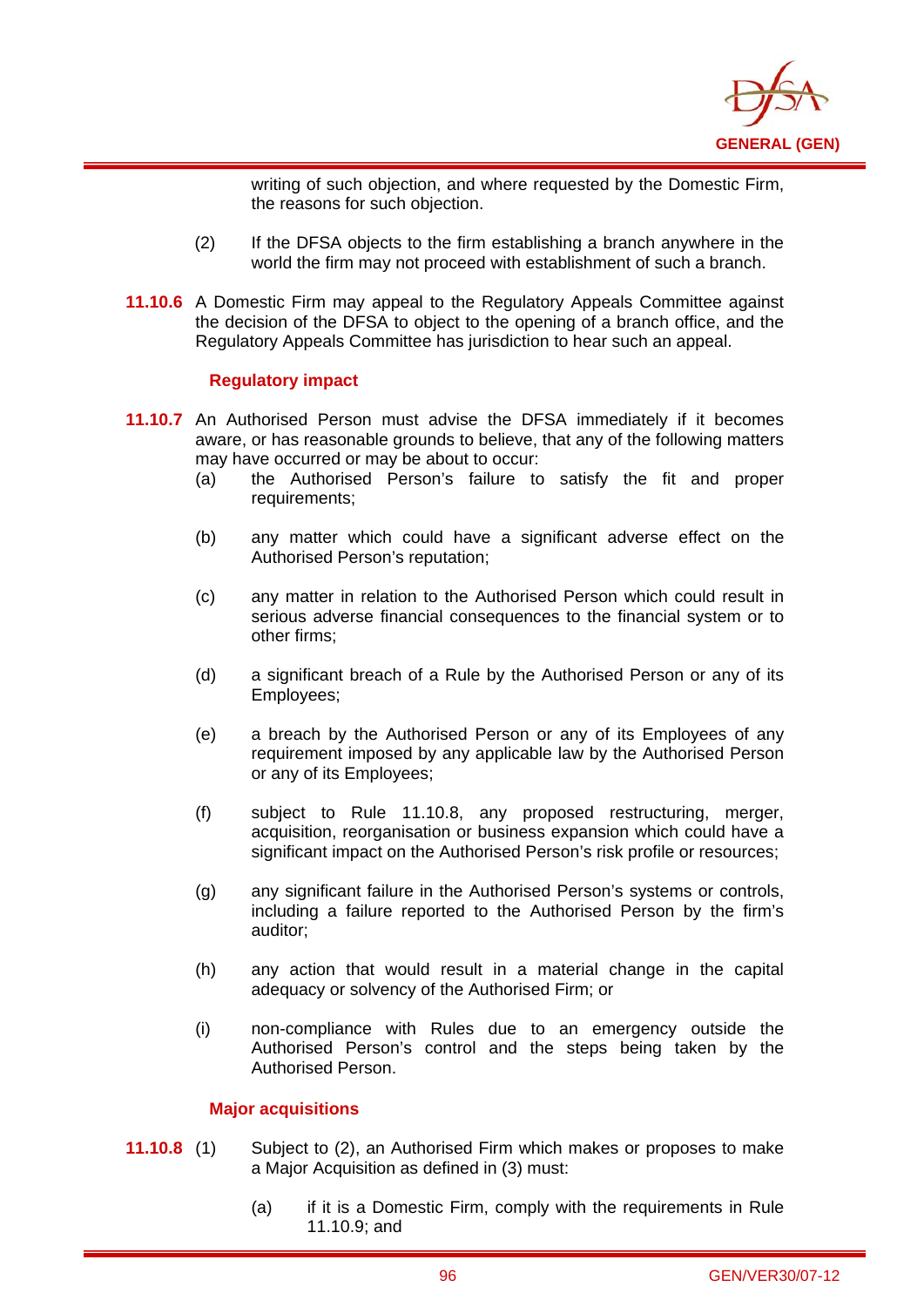

- (b) if it is not a Domestic Firm, comply with the requirements in Rule 11.10.10.
- (2) The requirement in (1) does not apply to an Authorised Firm which is a Credit Rating Agency or a firm in Category 3 (as defined in PIB Rule 1.3.3) or Category 4 (as defined in PIB Rule 1.3.4).
- (3) Subject to (4), an Authorised Firm makes a Major Acquisition if it makes or proposes to directly or indirectly acquire a shareholding in a Body Corporate where that acquisition:
	- (a) is of a value (whether by one acquisition or a series of acquisitions) of 10% or more of:
		- (i) the Authorised Firm's Capital Resources, if it is a Domestic Firm which is a Category 1 Authorised Firm (as defined in PIB Rule 1.3.1), Category 2 Authorised Firm (as defined in PIB Rule 1.3.2) or Category 5 Authorised Firm (as defined in PIB Rule 1.3.5); or
		- (ii) the Authorised Firm's Adjusted Capital Resources, if it is a Domestic Firm conducting Insurance Business; or
		- (iii) the capital resources of the Authorised Firm calculated in accordance with the requirements of the Financial Services Regulator in its home jurisdiction, if it is not a Domestic Firm; or
	- (b) even if it does not exceed the 10% threshold referred to in (a), it is reasonably likely to have a significant regulatory impact on the Authorised Firm's activities.
- (4) An acquisition is not a Major Acquisition for the purposes of (3) if it is an investment made by an Authorised Firm:
	- (a) in accordance with the terms of a contract entered into by the Authorised Firm as an incidental part of its ordinary business; or
	- (b) as a routine transaction for managing the Authorised Firm's own investment portfolio and therefore can reasonably be regarded as made for a purpose other than acquiring management or control of a Body Corporate either directly or indirectly.

- 1. Examples of the kind of investments referred to in Rule 11.10.8(3)(b) include an acquisition of a stake in a small specialised trading firm that engages in high risk trades or other activities that could pose a reputational risk to the Authorised Firm.
- 2. The onus is on an Authorised Firm proposing to make an acquisition to consider whether it qualifies as a Major Acquisition under Rule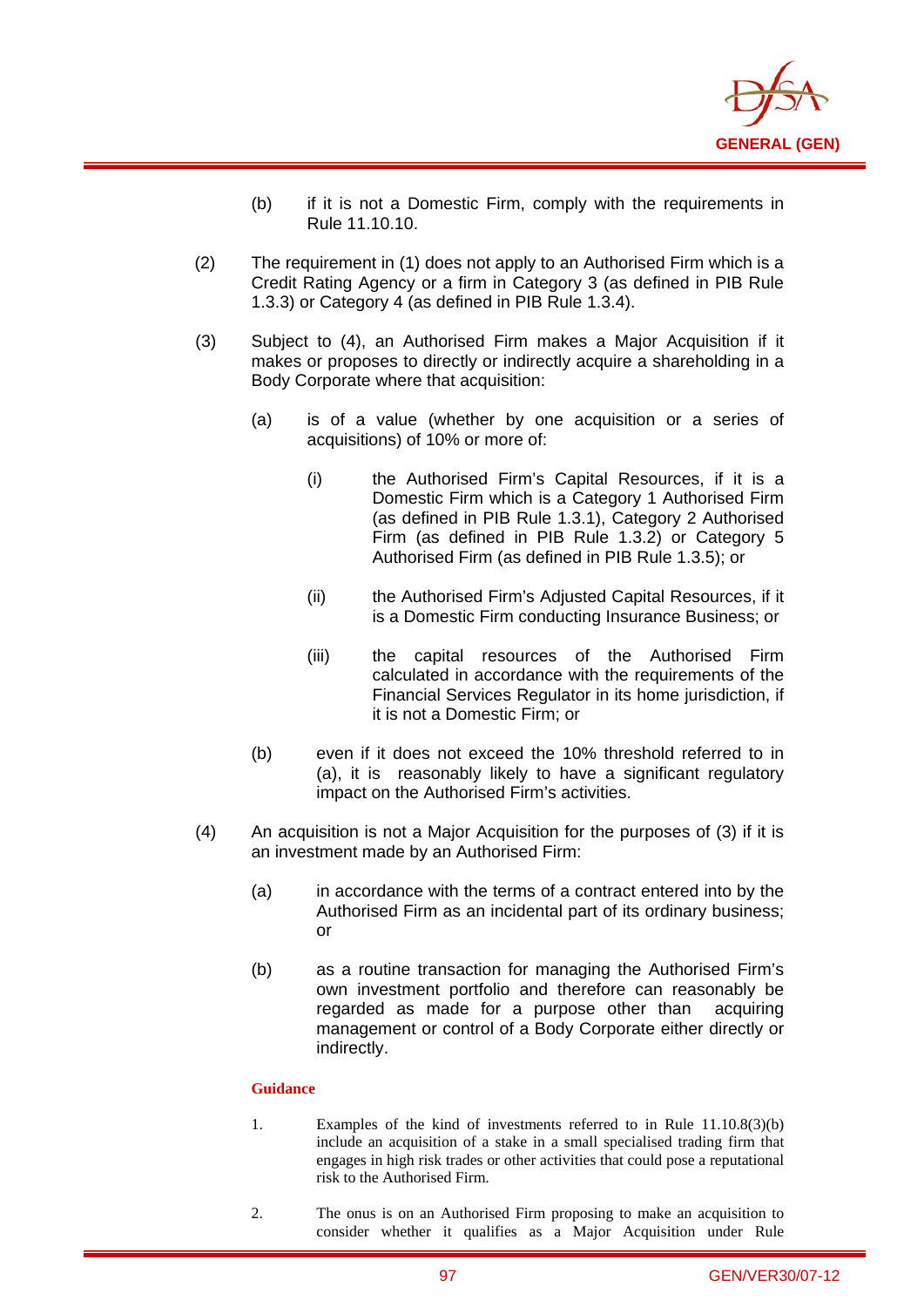

11.10.8(3)(b). Generally, in the case of an Authorised Firm that is not a Domestic Firm (i.e. a Branch operation in the DIFC), the significant regulatory impact referred to in Rule 11.10.8 (3)(b) should be prudential risk to the Authorised Firm as a whole. If an Authorised Firm is uncertain about whether or not a proposed acquisition qualifies as a Major Acquisition under Rule 11.10.8 (3)(b), the Authorised Firm may seek guidance from the DFSA.

- 3. Examples of contractual arrangements of the kind referred to in Rule 11.10.8 (4)(a) include enforcement of a security interest in the securities of the investee Body Corporate or a loan workout pursuant to a loan agreement entered into between a bank and its client.
- 4. Examples of the kind of investments referred to in Rule 11.10.8(4)(b) include temporary investments, such as investments included in the Authorised Firm's trading book or which are intended to be disposed of within a short term (e.g. within 12 months).
- **11.10.9** (1) An Authorised Firm which is a Domestic Firm must:

- (a) before making a Major Acquisition:
	- (i) notify the DFSA in writing of the proposed Major Acquisition at least 45 days prior to the proposed date for effecting the Major Acquisition; and
	- (ii) give to the DFSA all the relevant information relating to that Major Acquisition to enable the DFSA to assess the impact of the proposed Major Acquisition on the Authorised Firm; and
- (b) not effect the proposed Major Acquisition unless:
	- (i) the Authorised Firm has either received written advice from the DFSA that it has no objection to that Major Acquisition or has not received any written objection or request for additional information from the DFSA within 45 days after the date of the notification; and
	- (ii) if the DFSA has imposed any conditions relating to the proposed Major Acquisition, it has complied with, and has the on-going ability to comply with, the relevant conditions.
- (2) The DFSA may only object to a proposed Major Acquisition if it is of the view that the proposed Major Acquisition is reasonably likely to have a material adverse impact on the Authorised Firm's ability to comply with its applicable regulatory requirements or on the financial services industry in the DIFC as a whole. The DFSA may also impose any conditions it considers appropriate to address any concerns it may have in relation to the proposed Major Acquisition.
- (3) Without limiting the generality of its powers, the factors that the DFSA may take into account for the purposes of (2) include: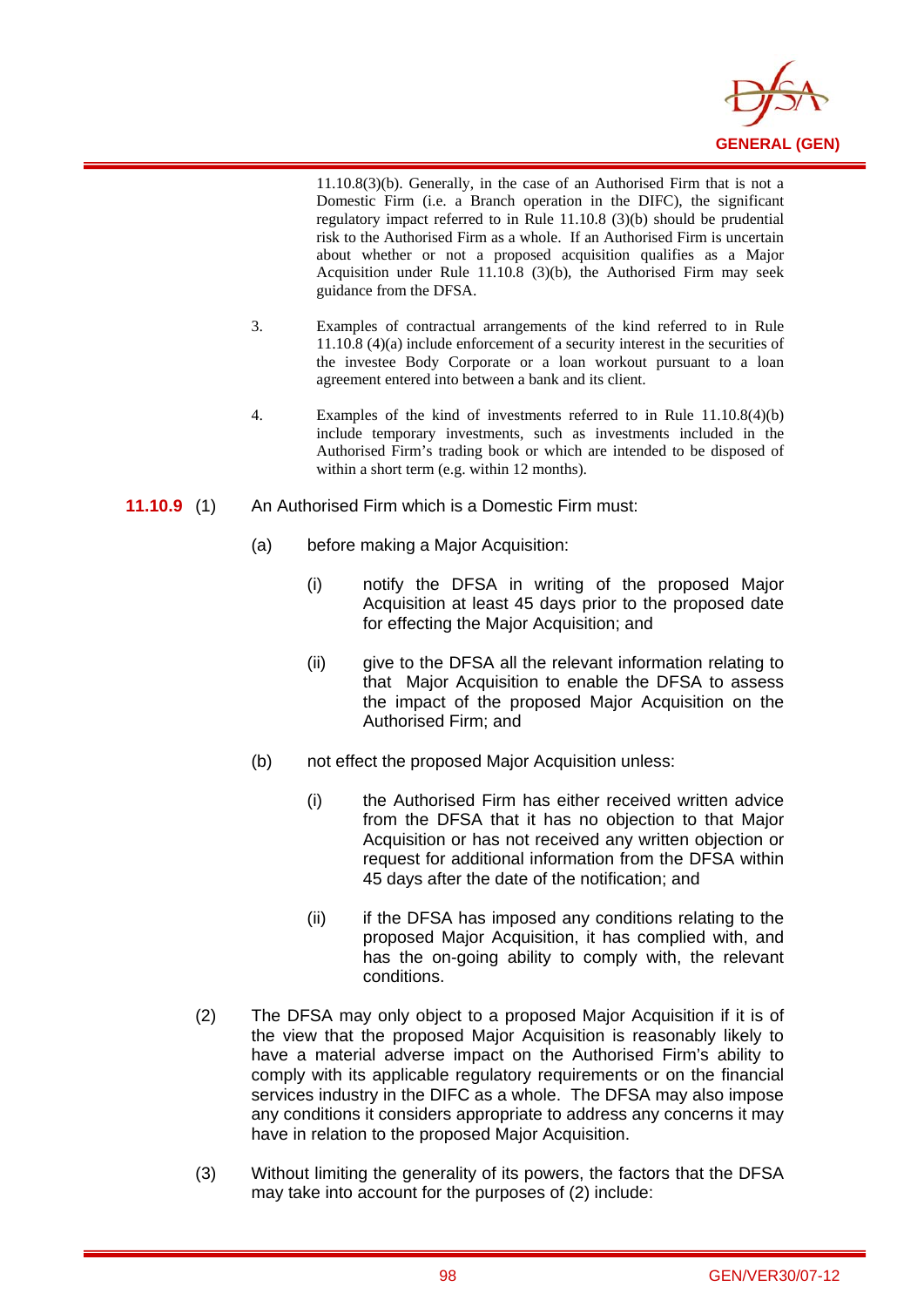

- (a) the financial and other resources available to the Authorised Firm to carry out the proposed Major Acquisition;
- (b) the possible impact of the proposed Major Acquisition upon the Authorised Firm's resources, including its capital, both at the time of the acquisition and on an on-going basis:
- (c) the managerial capacity of the Authorised Firm to ensure that the activities of the investee Body Corporate are conducted in a prudent and reputable manner;
- (d) the place of incorporation or domicile of the investee Body Corporate and whether or not the laws applicable to that entity are consistent with the laws applicable to the Authorised Firm. In particular, whether there are any secrecy constraints that are likely to create difficulties in relation to the DFSA requirements including those relating to consolidated supervision by the DFSA where applicable; and
- (e) any other undue risks to the Authorised Firm or the financial services industry in the DIFC as a whole arising from the proposed Major Acquisition.

i

Factors which the DFSA may take into account in assessing whether there are any undue risks arising from the proposed Major Acquisition include the size and nature of the business of the investee Body Corporate, its reputation and standing, its present and proposed management structure and the quality of management, the reporting lines and other monitoring and control mechanisms available to the Authorised Firm and the past records of the Authorised Firm relating to acquisitions of a similar nature.

- **11.10.10** (1) An Authorised Firm which is not a Domestic Firm must:
	- (a) notify the DFSA in writing of any Major Acquisition in accordance with the notification requirement applying to the Authorised Firm under the requirements of the Financial Services Regulator in its home jurisdiction (the home regulator); and
	- (b) if there is no notification requirement applying to the Authorised Firm under (a), comply with the requirements in Rule 11.10.9 as if it were a Domestic Firm. The DFSA must follow the same procedures, and shall have the same powers, as set out in Rule 11.10.9 in relation to such a notification.
	- (2) An Authorised Firm which gives to the DFSA a notification under  $(1)(a)$ must:
		- (a) notify the DFSA of the Major Acquisition at the same time as it notifies the home regulator;
		- (b) provide to the DFSA the same information as it is required to provide to the home regulator; and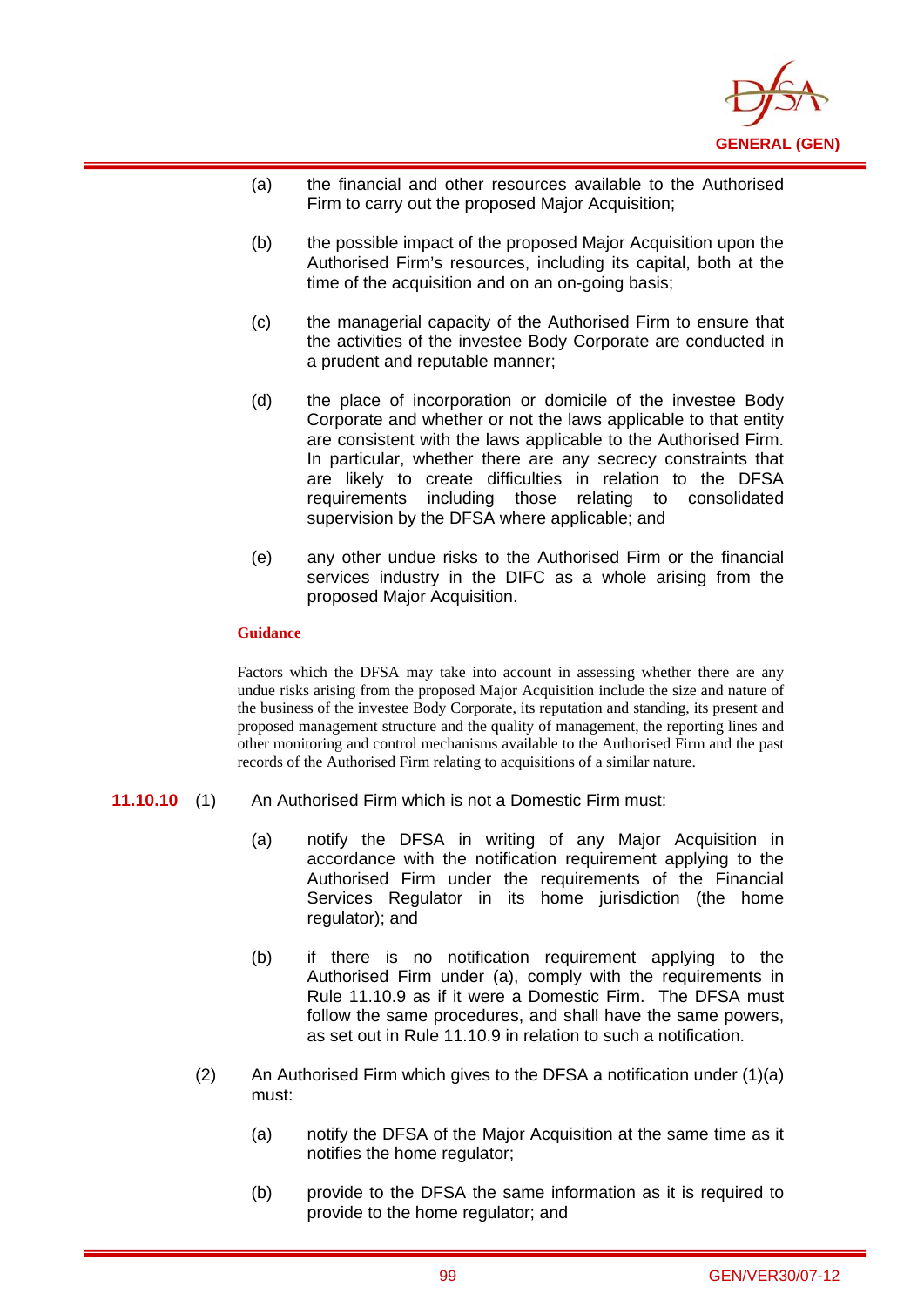

- (c) provide to the DFSA copies of any communications it receives from the home regulator relating to the notification it has provided to the home regulator as soon as practicable upon receipt.
- **11.10.11** (1) The DFSA may, for the purposes of the requirements in this section, require from an Authorised Firm any additional information relating to the Major Acquisition as it may consider appropriate. An Authorised Firm must provide any such additional information to the DFSA promptly.
	- (2) The DFSA may, where it considers appropriate, withdraw its no objection position or modify or vary any condition it has imposed or any remedial action it has required under the Rules in this section. Where it forms the view that such an action is required, the DFSA will first give to the Authorised Firm affected by that decision prior written notice of its proposed actions and its reasons.

i

The DFSA will generally not withdraw a no objection position it has conveyed to an Authorised Firm, except in very limited circumstances. An example of such a situation is where the Authorised Firm is found to have provided to the DFSA inaccurate or incomplete information and that commission or omission has a material impact on the DFSA's no objection decision.

**11.10.12** An Authorised Firm may make an appeal to the Regulatory Appeals Committee for the review of a decision of the DFSA under Rules 11.10.9, 11.10.10(b) or 11.10.11(2) and the Regulatory Appeals Committee has the jurisdiction to hear any such appeal.

### **Fraud and errors**

- **11.10.13** An Authorised Person must notify the DFSA immediately if one of the following events arises in relation to its activities in or from the DIFC:
	- (a) it becomes aware that an Employee may have committed a fraud against one of its customers;
	- (b) a serious fraud has been committed against it;
	- (c) it has reason to believe that a Person is acting with intent to commit a serious fraud against it;
	- (d) it identifies significant irregularities in its accounting or other records, whether or not there is evidence of fraud; or
	- (e) it suspects that one of its Employees who is connected with the Authorised Person's Financial Services may be guilty of serious misconduct concerning his honesty or integrity.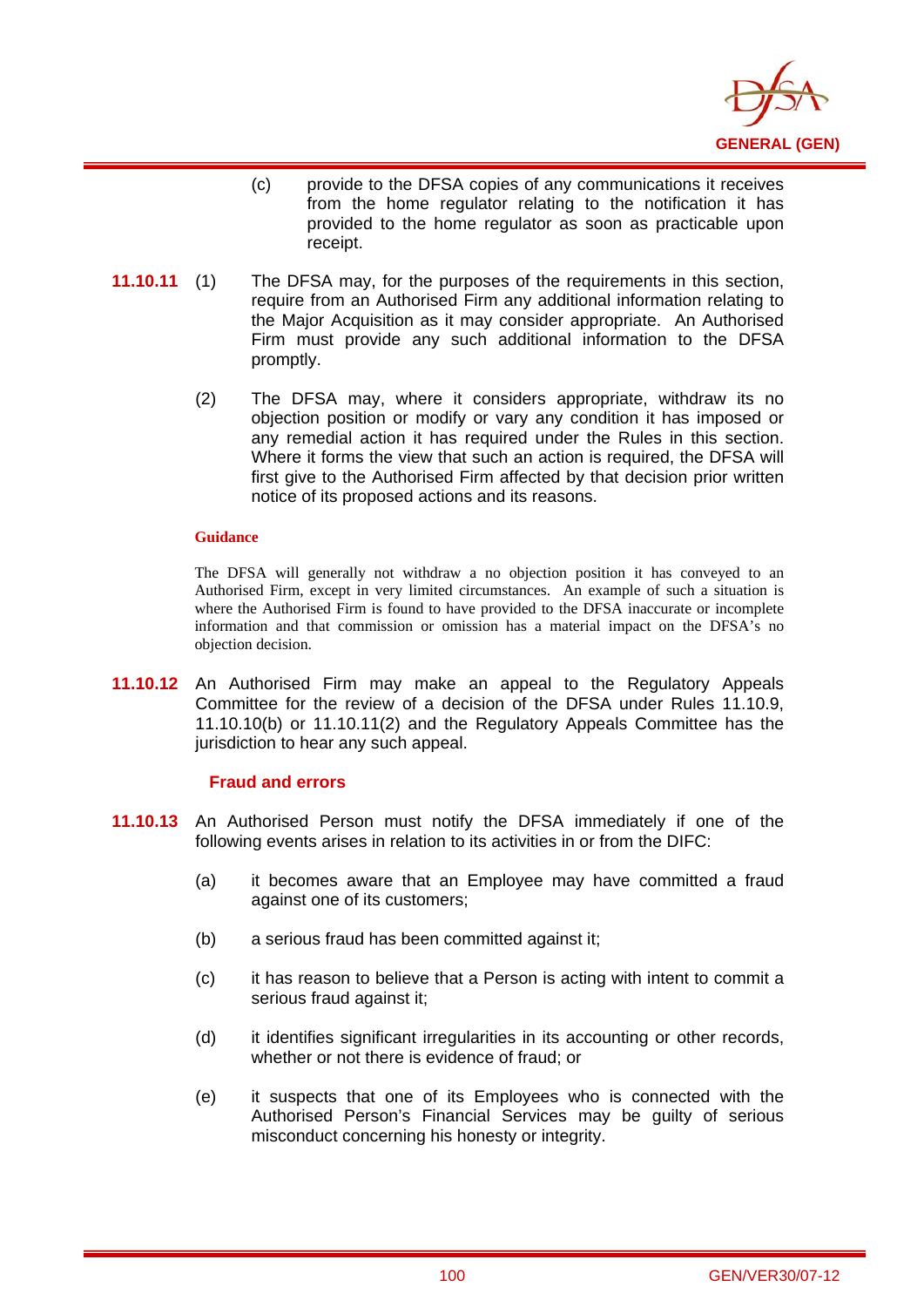

### **Other regulators**

i

- **11.10.14** An Authorised Person must advise the DFSA immediately of:
	- (a) the granting or refusal of any application for or revocation of authorisation to carry on financial services in any jurisdiction outside the DIFC;
	- (b) the granting, withdrawal or refusal of an application for, or revocation of, membership of the Authorised Person of any regulated exchange or clearing house;
	- (c) the Authorised Person becoming aware that a Financial Services Regulator has started an investigation into the affairs of the Authorised Person;
	- (d) the appointment of inspectors, howsoever named, by a Financial Services Regulator to investigate the affairs of the Authorised Person; or
	- (e) the imposition of disciplinary measures or disciplinary sanctions on the Authorised Person in relation to its financial services by any Financial Services Regulator or any regulated exchange or clearing house.

### **Guidance**

The notification requirement in Rule 11.10.14(c) extends to investigations relating to any employee or agent of an Authorised Person or a member of its Group, provided the conduct investigated relates to or impacts on the affairs of the Authorised Person.

#### **Action against an Authorised Person**

- **11.10.15** An Authorised Person must notify the DFSA immediately if:
	- (a) civil proceedings are brought against the Authorised Person and the amount of the claim is significant in relation to the Authorised Person's financial resources or its reputation; or
	- (b) the Authorised Person is prosecuted for, or convicted of, any offence involving fraud or dishonesty, or any penalties are imposed on it for tax evasion.

### **Winding up, bankruptcy and insolvency**

- **11.10.16** An Authorised Person must notify the DFSA immediately on:
	- (a) the calling of a meeting to consider a resolution for winding up the Authorised Person;
	- (b) an application to dissolve the Authorised Person or to strike it from the register maintained by the DIFC Registrar of Companies, or a comparable register in another jurisdiction;
	- (c) the presentation of a petition for the winding up of the Authorised Person;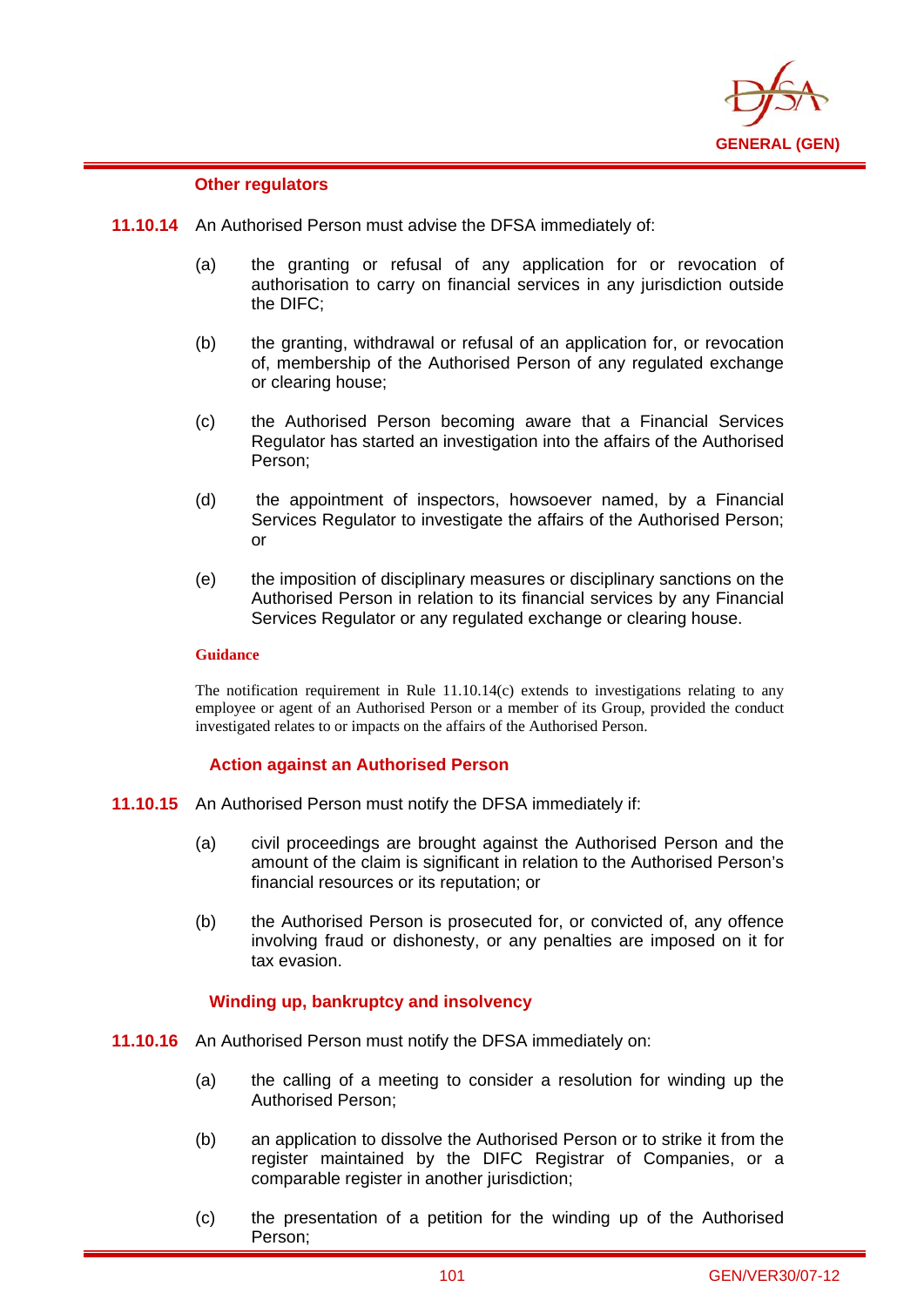

- (d) the making of, or any proposals for the making of, a composition or arrangement with creditors of the Authorised Person; or
- (e) the application of any person against the Authorised Person for the commencement of any insolvency proceedings, appointment of any receiver, administrator or provisional liquidator under the law of any country.

### **Accuracy of information**

i

- **11.10.17** An Authorised Person must take reasonable steps to ensure that all information that it provides to the DFSA in accordance with any legislation applicable in the DIFC is:
	- (a) factually accurate or, in the case of estimates and judgements, fairly and properly based; and
	- (b) complete, in that it should include anything of which the DFSA would reasonably expect to be notified.
- **11.10.18** (1) An Authorised Person must notify the DFSA immediately it becomes aware, or has information that reasonably suggests, that it:
	- (a) has or may have provided the DFSA with information which was or may have been false, misleading, incomplete or inaccurate; or
	- (b) has or may have changed in a material particular.
	- (2) Subject to (3), the notification in (1) must include details of the information which is or may be false or misleading, incomplete or inaccurate, or has or may have changed and an explanation why such information was or may have been provided and the correct information.
	- (3) If the correct information in (2) cannot be submitted with the notification it must be submitted as soon as reasonably possible.
- **11.10.19** In the case of an Insurer which is a Protected Cell Company, an Insurer must advise the DFSA immediately it becomes aware of any actual or prospective significant change in the type or scale of the business conducted through a Cell, or the ownership of the Cell shares.

#### **Information relating to corporate governance and remuneration**

- **11.10.20** (1) Subject to (2), an Authorised Firm must provide to the DFSA notice of any significant changes to its corporate governance framework or the remuneration structure or strategy as soon as practicable.
	- (2) An Authorised Firm which is a Branch must provide notice of any significant changes to its corporate governance framework or the remuneration structure or strategy only if the changes are relevant to the activities and operations of the Branch.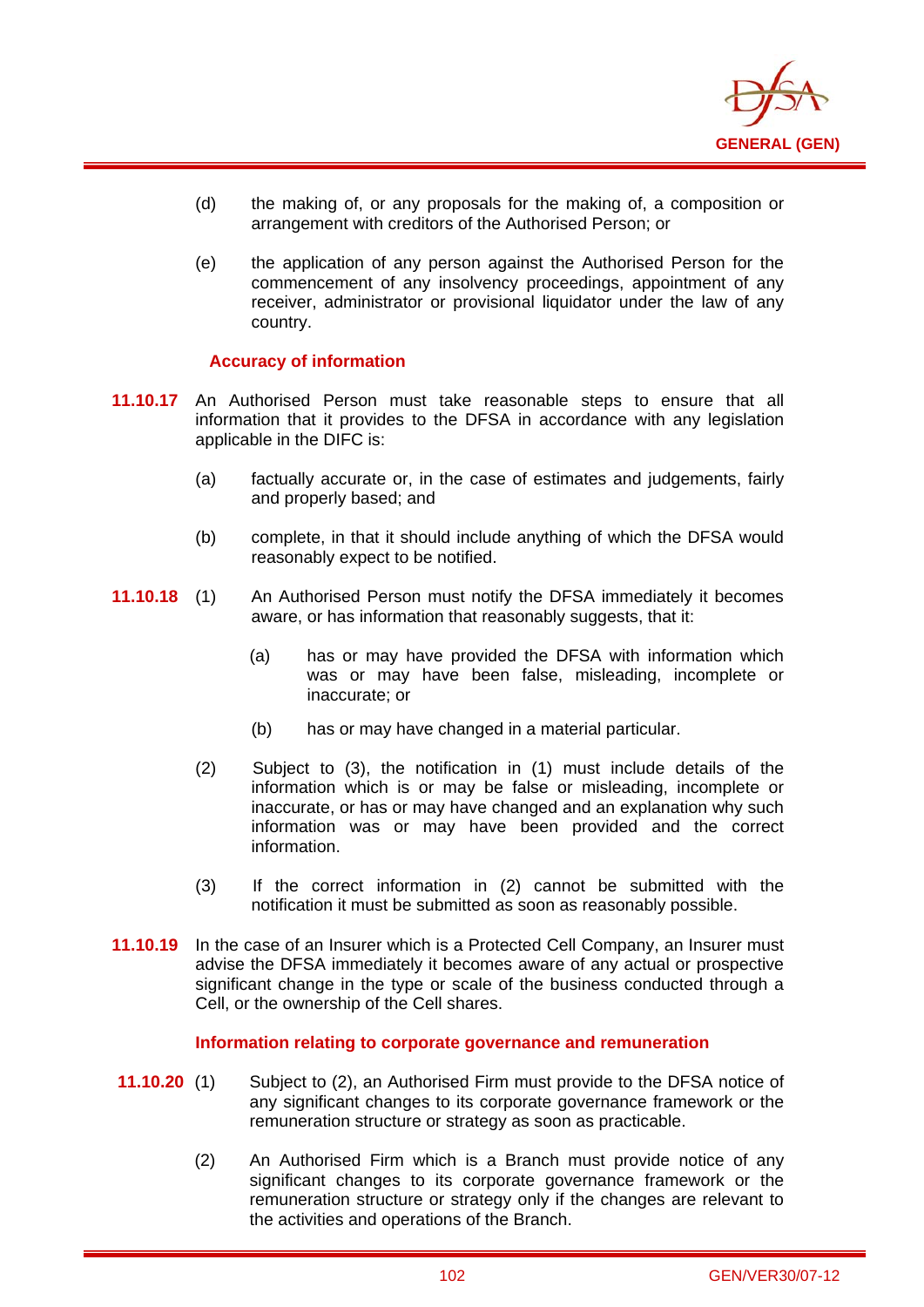

i

- 1. The purpose of these notifications is to ensure that the DFSA is informed of any significant changes to the Authorised Firm's corporate governance framework and remuneration structure and strategies.
- 2. Significant changes that the DFSA expects Authorised Firms to notify the DFSA pursuant to Rule 11.10.20 generally include:
	- a. any major changes to the composition of the Governing Body;
	- b. any changes relating to Persons Undertaking Key Control Functions, such as their removal or new appointments or changes in their reporting lines; and
	- c. significant changes to the remuneration structure that apply to the members of the Governing Body, senior management, Persons Undertaking Key Control Functions and major risk taking Employees.
- 3. The DFSA expects Branches to provide to the DFSA notification of significant changes that are relevant to the Branch operations.

## **11.11 Provision of notifications and reports**

- **11.11.1** (1) Unless a Rule states otherwise, an Authorised Person must ensure that each notification or report it provides to the DFSA is:
	- (a) in writing and contains the Authorised Person's name and Licence number; and
	- (b) addressed for the attention of (in the case of an Authorised Firm) the Supervision Department and (in the case of an Authorised Market Institution) the Markets Department and delivered to the DFSA by:
		- (i) post to the current address of the DFSA;
		- (ii) hand delivered to the current address of the DFSA;
		- (iii) electronic mail to an address provided by the DFSA; or
		- (iv) faxed to a fax number provided by the DFSA.
	- (2) In (1)(b) confirmation of receipt must be obtained.

## **11.12 Requirement to provide a report**

**11.12.1** This section applies to every Authorised Person other than a Representative Office.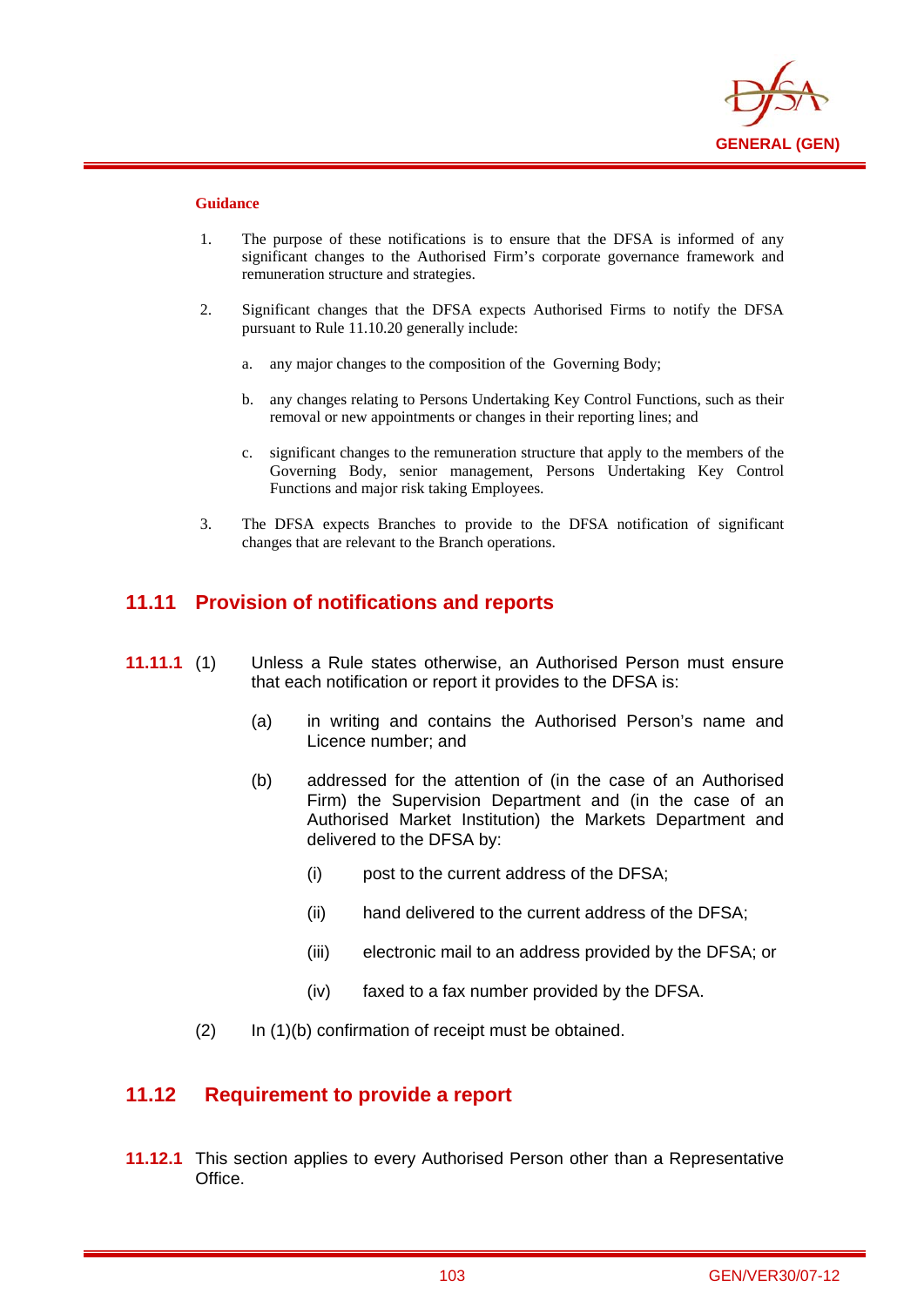

i

- 1. Under Article 74, the DFSA may require an Authorised Person to provide it with a report on any matter. The Person appointed to make a report must be a Person nominated or approved by the DFSA. This Person will be referred to throughout the Rulebook as an independent expert.
- 2. When requesting a report under Article 74, the DFSA may take into consideration the matters set out in the RPP Sourcebook.

#### **Independent Expert**

- **11.12.2** (1) The DFSA may, by sending a notice in writing, require an Authorised Person to provide a report by an independent expert. The DFSA may require the report to be in whatever form it specifies in the notice.
	- (2) The DFSA will give written notification to the Authorised Person of the purpose of its report, its scope, the timetable for completion and any other relevant matters.
	- (3) The independent expert must be appointed by the Authorised Person and be nominated or approved by the DFSA.
	- (4) The Authorised Person must pay for the services of the independent expert.

#### **Guidance**

- 1. If the DFSA decides to nominate the independent expert, it will notify the Authorised Person accordingly. Alternatively, if the DFSA is content to approve the independent expert selected by the Authorised Person it will notify it of that fact.
- 2. The DFSA will only approve an independent expert that in the DFSA's opinion has the necessary skills to make a report on the matter concerned.
- **11.12.3** When an Authorised Person appoints an independent expert, the Authorised Person must ensure that:
	- (a) the independent expert co-operates with the DFSA; and
	- (b) the Authorised Person provides all assistance that the independent expert may reasonably require.
- **11.12.4** When an Authorised Person appoints an independent expert, the Authorised Person must, in the contract with the independent expert:
	- (a) require and permit the independent expert to co-operate with the DFSA in relation to the Authorised Person and to communicate to the DFSA information on, or his opinion on, matters of which he has, or had, become aware in his capacity as an independent expert reporting on the Authorised Person in the following circumstances:
		- (i) the independent expert reasonably believes that, as regards the Authorised Person concerned: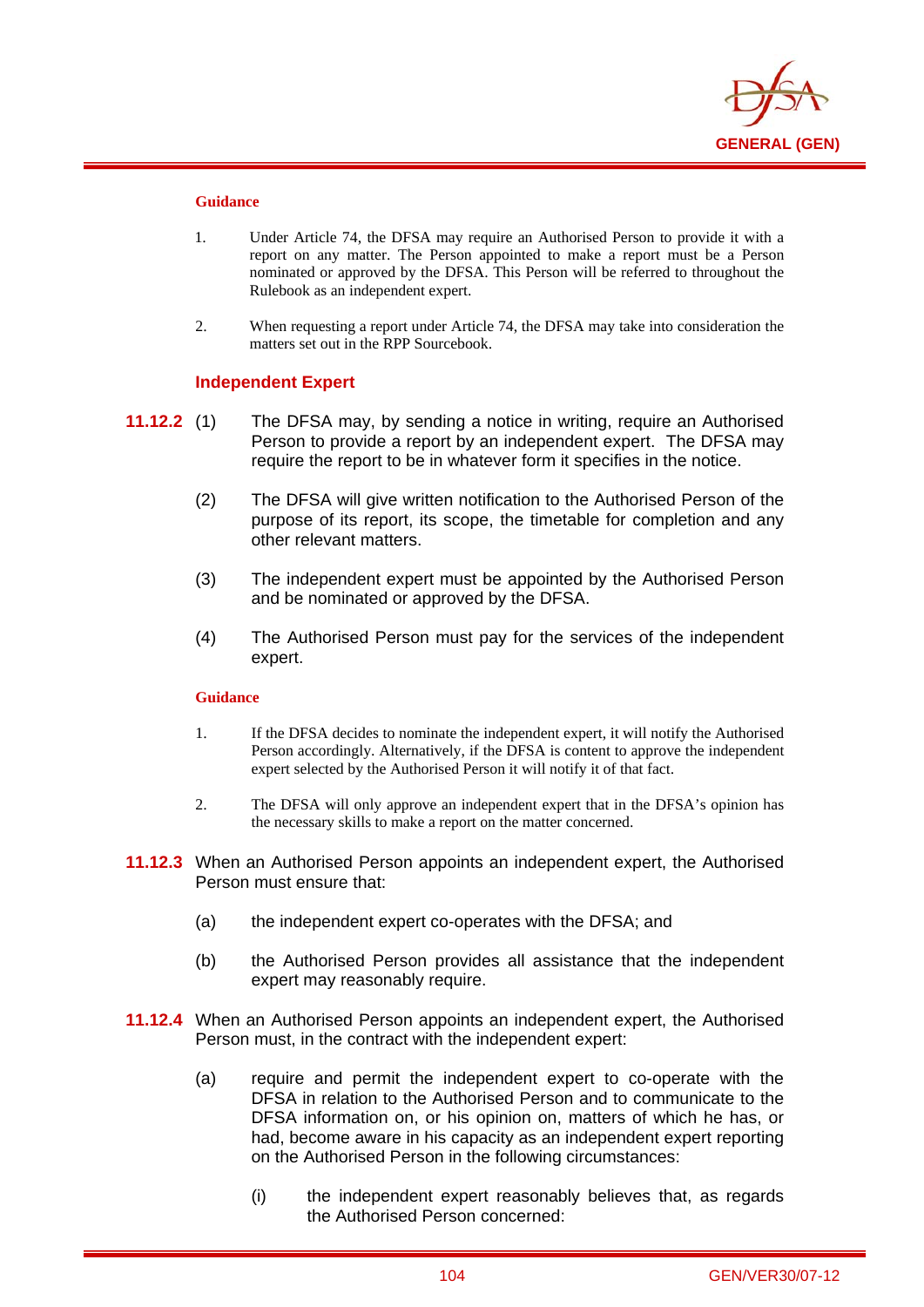

- (A) there is or has been, or may be or may have been, a contravention of any relevant requirement that applies to the Authorised Person concerned; and
- (B) that the contravention may be of material significance to the DFSA in determining whether to exercise, in relation to the Authorised Person concerned, any powers conferred on the DFSA under any provision of the Regulatory Law 2004;
- (ii) the independent expert reasonably believes that the information on, or his opinion on, those matters may be of material significance to the DFSA in determining whether the Authorised Person concerned satisfies and will continue to satisfy the fit and proper requirements; or
- (iii) the independent expert reasonably believes that the Authorised Firm is not, may not be, or may cease to be, a going concern;
- (b) require the independent expert to prepare a report within the time specified by the DFSA; and
- (c) waive any duty of confidentiality owed by the independent expert to the Authorised Person which might limit the provision of information or opinion by that independent expert to the DFSA in accordance with (a) or (b).
- **11.12.5** An Authorised Person must ensure that the contract required under Rule 11.12 $4$ 
	- (a) is governed by the laws of the DIFC;

- (b) expressly provides that the DFSA has a right to enforce the provisions included in the contract under Rule 11.12.4;
- (c) expressly provides that, in proceedings brought by the DFSA for the enforcement of those provisions, the independent expert is not to have available by way of defence, set-off or counter claim any matter that is not relevant to those provisions;
- (d) if the contract includes an arbitration agreement, expressly provides that the DFSA is not, in exercising the right in (b) to be treated as a party to, or bound by, the arbitration agreement; and
- (e) provides that the provisions included in the contract under Rule 11.12.4 are irrevocable and may not be varied or rescinded without the DFSA's consent.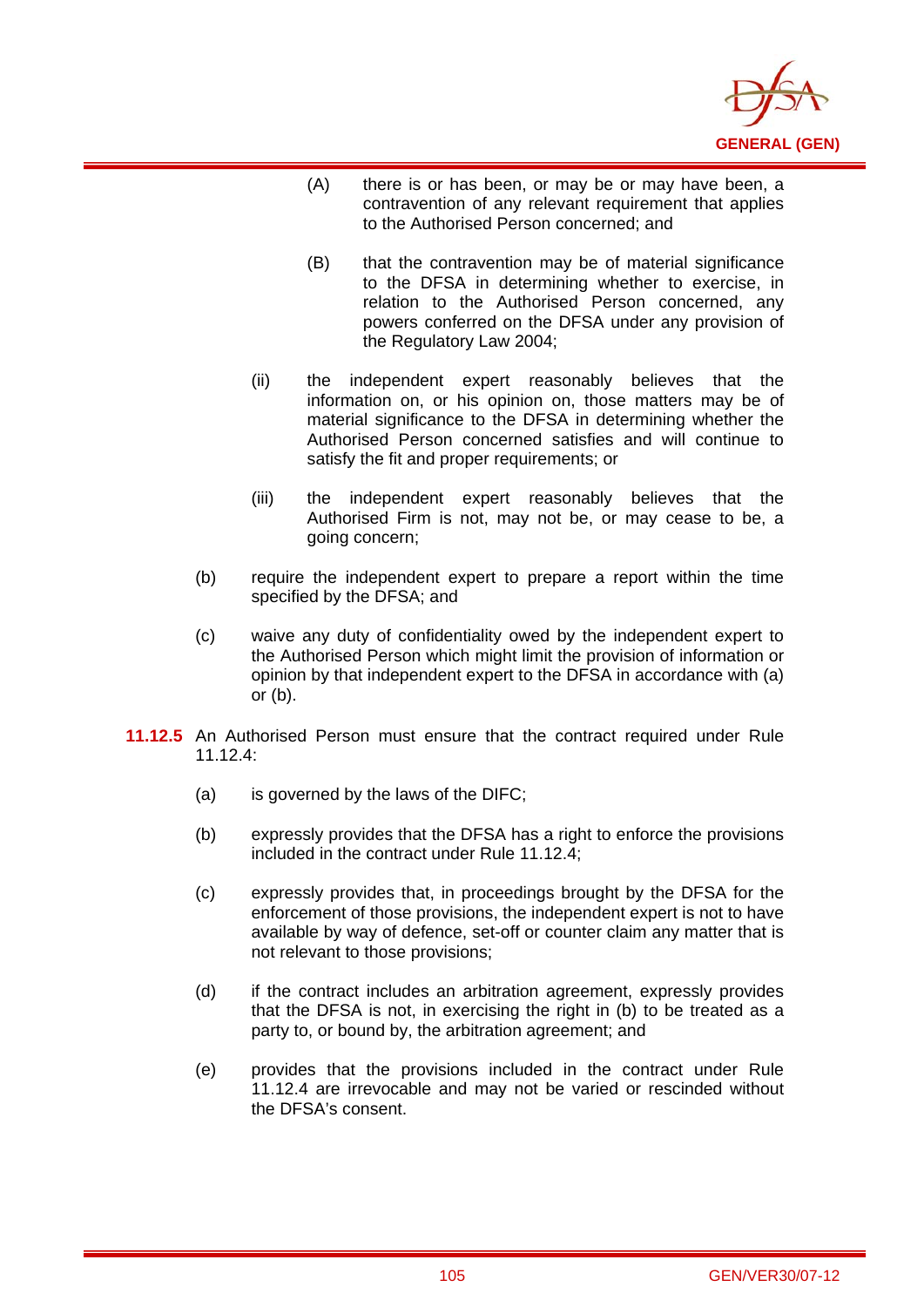

## **11.13 Imposing Restrictions on an Authorised Person's business or on an Authorised Person dealing with property**

- **11.13.1** The DFSA has the power to impose a prohibition or requirement on an Authorised Person in relation to the Authorised Person's business or in relation to the Authorised Person's dealing with property under Article 75 or Article 76 in circumstances where:
	- (a) there is a reasonable likelihood that the Authorised Person will contravene a requirement of any legislation applicable in the DIFC;
	- (b) the Authorised Person has contravened a relevant requirement and there is a reasonable likelihood that the contravention will continue or be repeated;
	- (c) there is loss, risk of loss, or other adverse effect on the Authorised Person's customers;
	- (d) an investigation is being carried out in relation to an act or omission by the Authorised Person that constitutes or may constitute a contravention of any applicable law or Rule;
	- (e) an enforcement action has commenced against the Authorised Person for a contravention of any applicable law or Rule;
	- (f) civil proceedings have commenced against the Authorised Person;
	- (g) the Authorised Person or any Employee of the Authorised Person may be or has been engaged in market abuse;
	- (h) the Authorised Person is subject to a merger;
	- (i) a meeting has been called to consider a resolution for the winding up of the Authorised Person;
	- (j) an application has been made for the commencement of any insolvency proceedings or the appointment of any receiver, administrator or provisional liquidator under the law of any country for the Authorised Person;
	- (k) there is a notification to dissolve the Authorised Person or strike it from the DIFC register of Companies or the comparable register in another jurisdiction;
	- (l) there is information to suggest that the Authorised Person is involved in financial crime; or
	- (m) the DFSA considers that this prohibition or requirement is necessary to ensure customers, Authorised Persons or the financial system are not adversely affected.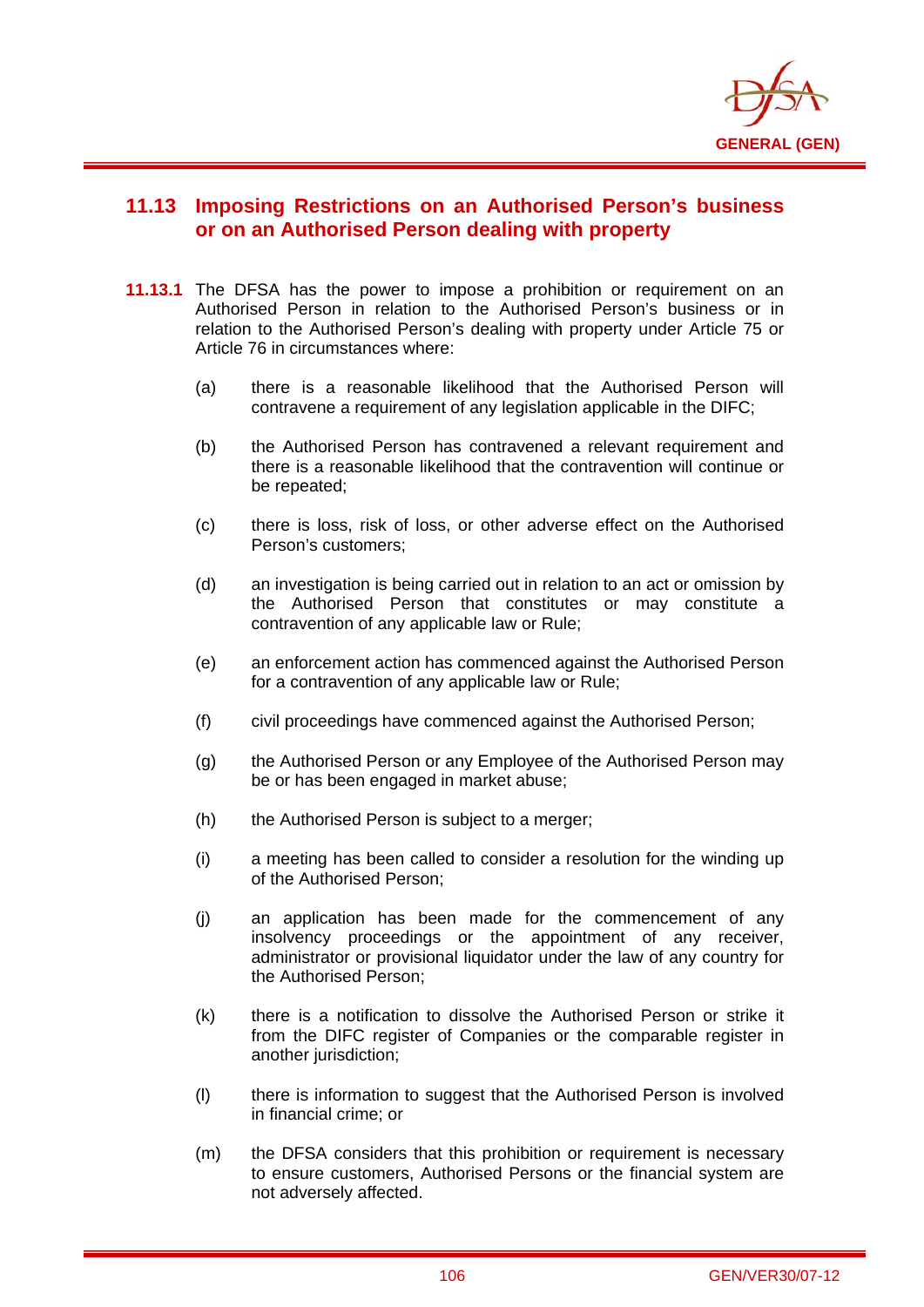

# **APP1 DEPOSITS**

i

# **A1.1 Definition of a deposit**

- **A1.1.1** (1) A Deposit means a sum of money paid on terms:
	- (a) under which it will be repaid, with or without interest or a premium, and either on demand or at a time or in circumstances agreed by or on behalf of the Person making the payment and the Person receiving it; and
	- (b) which is not referable to the provision of property (other than currency) or services or the giving of security.
	- (2) In (1) money is paid on terms which are referable to the provision of property or services or the giving of security if:
		- (a) it is paid by way of advance or part payment under a contract for the sale, hire or other provision of property or services, and is repayable only in the event that the property or services are not in fact sold, hired or otherwise provided;
		- (b) it is paid by way of security for the performance of a contract or by way of security in respect of loss which may result from the non-performance of a contract; or
		- (c) without prejudice to (b), it is paid by way of security for the delivery up of property, whether in a particular state of repair or otherwise.

## **Exclusions**

- **A1.1.2** A sum is not a Deposit if it is paid:
	- (a) by a Person in the course of carrying on a business consisting wholly or to a significant extent of lending money;
	- (b) by one company to another at a time when both are members of the same Group;
	- (c) by an Authorised Firm authorised under its Licence to carry on the following Financial Services:
		- (i) Accepting Deposits;
		- (ii) Effecting Contracts of Insurance; or
		- (iii) Carrying Out Contracts of Insurance; or
	- (d) by a Person who is a close relative of the Person receiving it or who is a director, manager or Controller of that Person.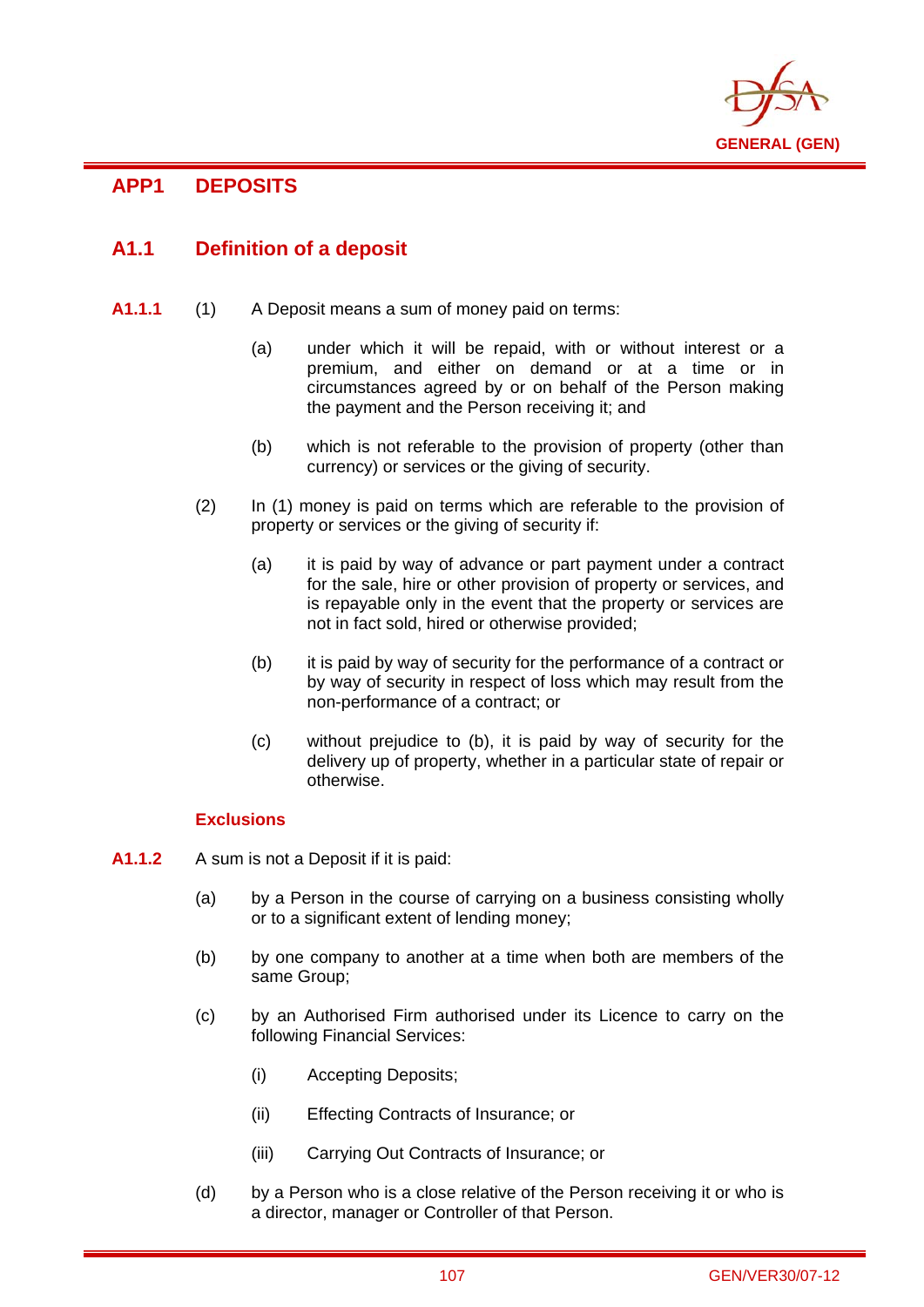

**A1.1.3** A sum is not a Deposit if it is received:

i

- (a) by a lawyer registered as an Ancillary Service Provider and acting in his professional capacity;
- (b) by an accountant registered as an Ancillary Service Provider and acting in his professional capacity;
- (c) by an Authorised Firm or an Authorised Market Institution authorised under its Licence to carry on any one or more of the following Financial Services:
	- (i) Dealing in Investments as Principal;
	- (ii) Dealing in Investments as Agent;
	- (iii) Arranging Credit or Deals in Investments;
	- (iv) Managing Assets;
	- (v) Operating a Collective Investment Fund;
	- (vi) Effecting Contracts of Insurance;
	- (vii) Carrying Out Contracts of Insurance;
	- (viii) Operating an Exchange;
	- (ix) Operating a Clearing House;
	- (x) Insurance Broking;
	- (xi) Insurance Management;
	- (xii) Managing a Profit Sharing Investment Account; or
	- (xiii) Providing Trust Services.

in the course of or for the purpose of any such Financial Service disregarding any applicable exclusions in chapter 2; or

(d) by a Person as consideration for the issue by him of a Debenture.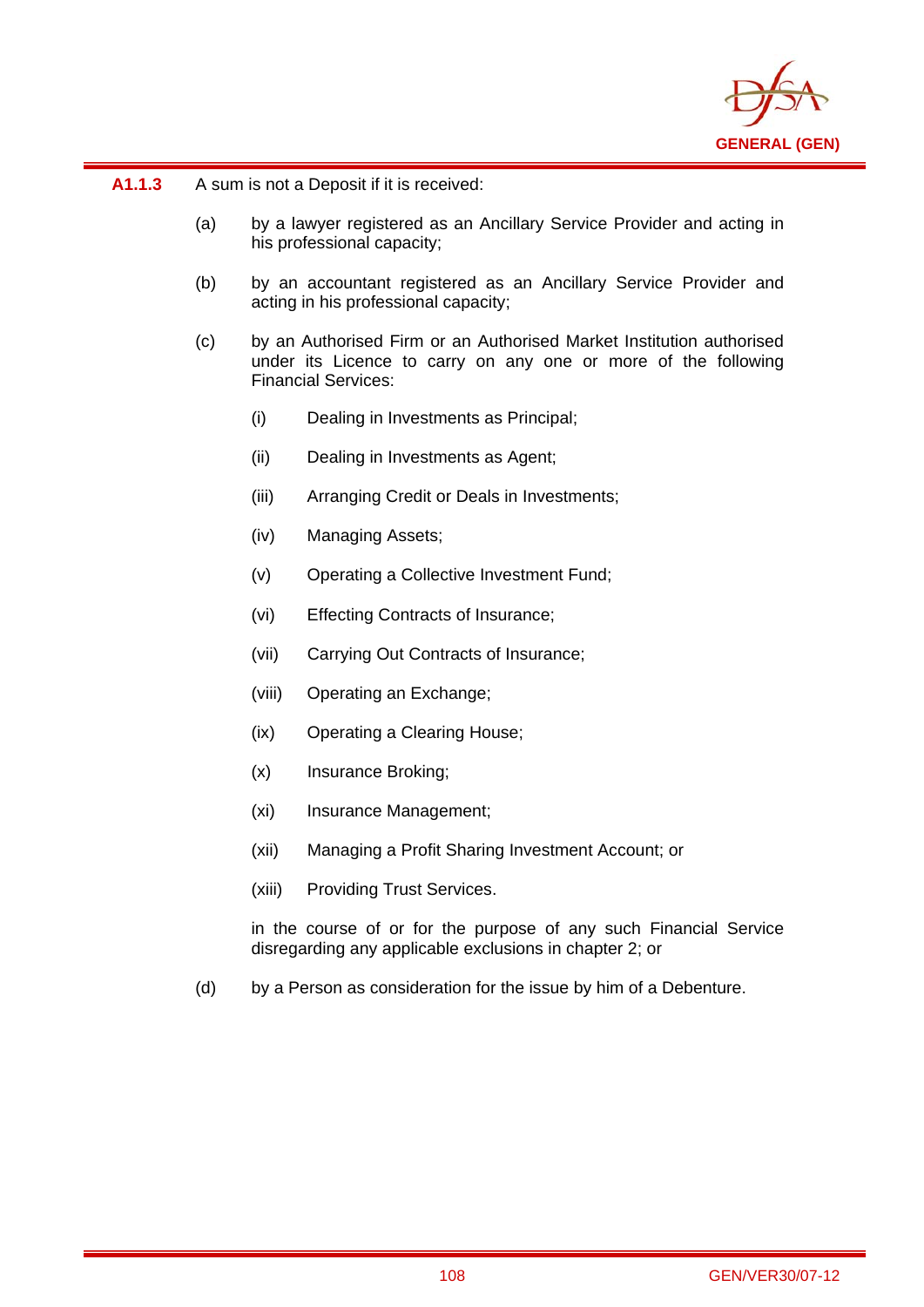

# **APP2 INVESTMENTS**

i

## **A2.1 General definition of investments**

## **Investments**

- **A2.1.1** (1) An Investment is, subject to (3), either:
	- (a) a Security; or
	- (b) a Derivative,

as defined in Rule A2.1.2 or Rule A2.1.3.

- (2) Such a Security or Derivative includes:
	- (a) a right or interest in the relevant Security or Derivative; and
	- (b) any instrument declared as a Security or Derivative pursuant to Rule A2.4.1(1).
- (3) Where a Rule provides that a Security or Derivative has a different classification for a specified purpose, it shall have that effect for that specified purpose and no other purpose.

## **Guidance**

An example of the application of Rule A2.1.1 (3) is Rule A2.1.2(2), where a Derivative is treated as a Security for the purposes of the requirements in PIB.

## **Security**

- **A2.1.2** (1) For the purposes of Rule A2.1.1(1)(a), a Security is:
	- (a) a Share;
	- (b) a Debenture;
	- (c) a Warrant;
	- (d) a Certificate;
	- (e) a Unit; or
	- (f) a Structured Product.
	- (2) For the purposes of the requirements in PIB, each Derivative specified in Rule A2.1.3 is to be treated as a Security.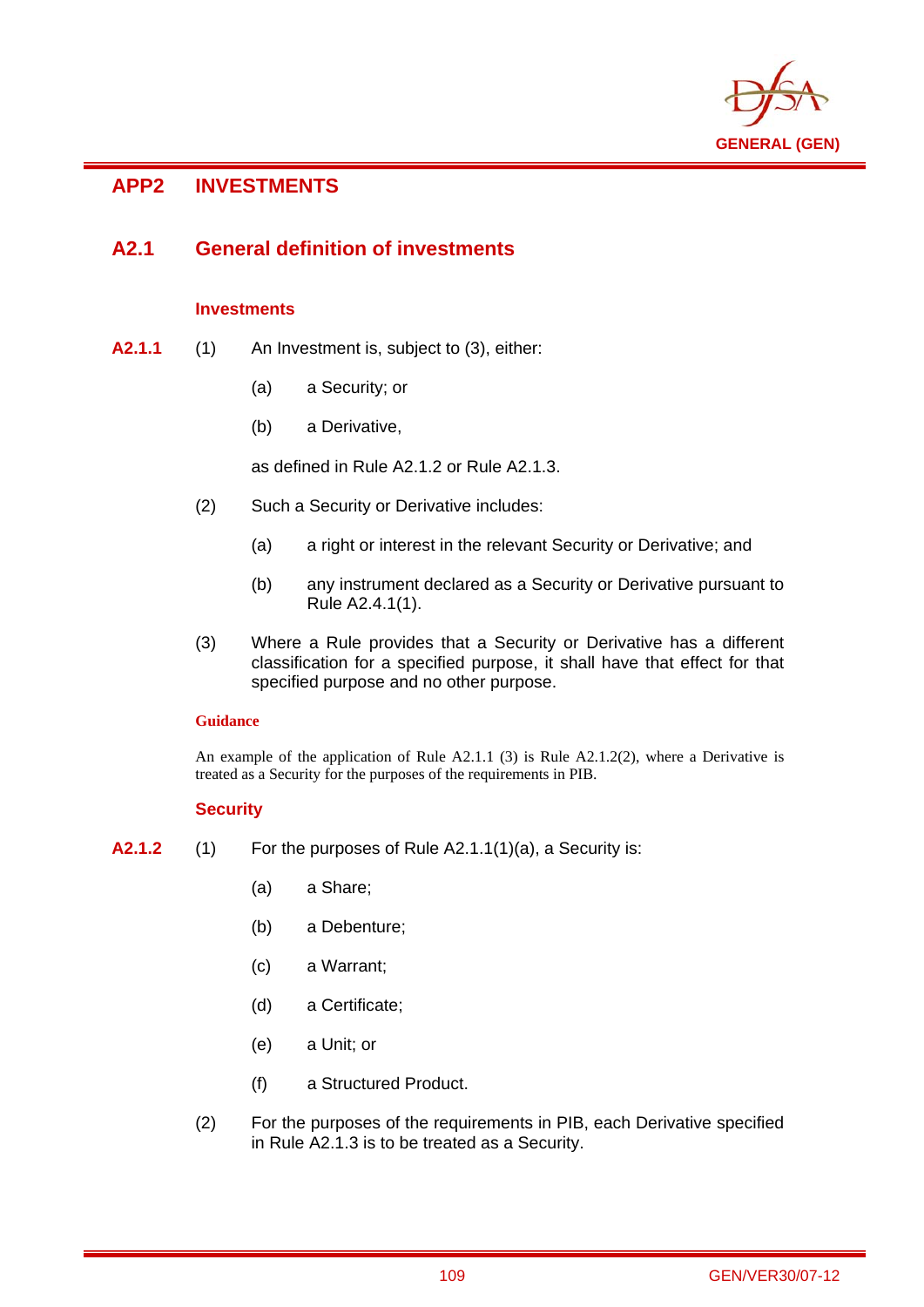

## **Derivative**

i

- **A2.1.3** For the purposes of Rule A2.1.1(1)(b), a Derivative is:
	- (a) an Option; or
	- (b) a Future.

# **A2.2 Definitions of specific securities**

**A2.2.1** For the purposes of Rule A2.1.2:

## **Shares**

(a) a Share is a share or stock in the share capital of any Body Corporate or any unincorporated body but excluding a Unit;

## **Debentures**

- (b) a Debenture is an instrument creating or acknowledging indebtedness, whether secured or not, but excludes:
	- (i) an instrument creating or acknowledging indebtedness for, or for money borrowed to defray, the consideration payable under a contract for the supply of goods or services;
	- (ii) a cheque or other bill of exchange, a banker's draft or a letter of credit (but not a bill of exchange accepted by a banker);
	- (iii) a banknote, a statement showing a balance on a bank account, or a lease or other disposition of property; and
	- (iv) a Contract of Insurance;

## **Guidance**

- 1. A Debenture may include a bond, debenture stock, loan stock or note. Certain Islamic products ("Sukuk") structured as a debt instrument can also fall within this definition.
- 2. If the interest or financial return component on a debt instrument is to be calculated by reference to fluctuations of an external factor such as an index, exchange rate or interest rate, that does not prevent such an instrument being characterised as a Debenture.

## **Warrants**

(c) a Warrant is an instrument that confers on the holder a right entitling the holder to acquire an unissued Share, Debenture or Unit;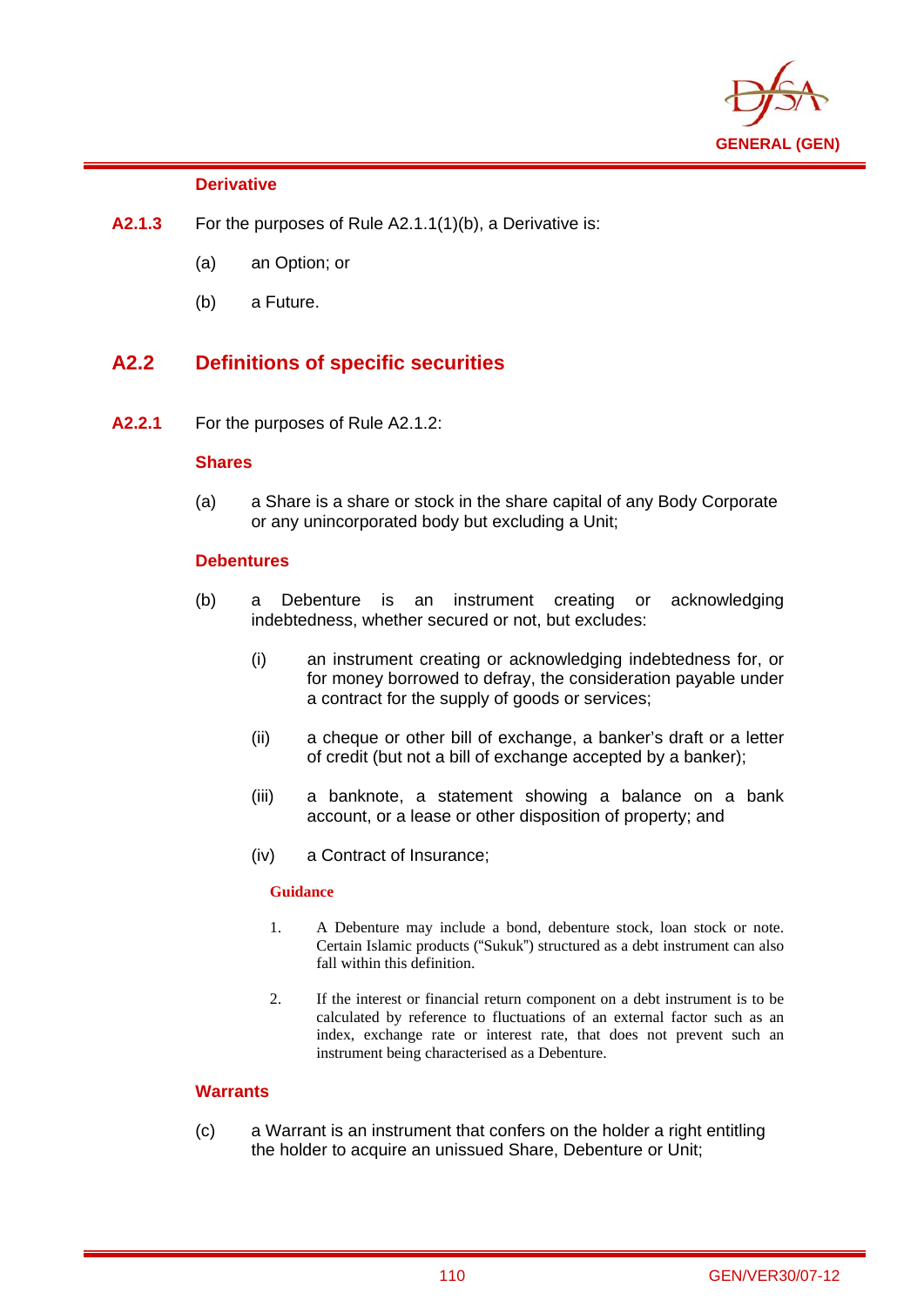

i

A Warrant confers on the holder an entitlement (but not an obligation) to acquire an unissued Share, Debenture or Unit, thereby distinguishing it from a call Option which entitles the holder, upon exercise, to acquire an already issued (i.e. existing) Security.

## **Certificates**

- (d) a Certificate is an instrument:
	- (i) which confers on the holder contractual or property rights to or in respect of a Share, Debenture, Unit or Warrant held by a Person; and
	- (ii) the transfer of which may be effected by the holder without the consent of that other Person;

but excludes rights under an Option;

#### **Guidance**

Certificates confer rights over existing Shares, Debentures, Units or Warrants held by a Person and include receipts, such as Global Depository Receipts (i.e. GDRs).

#### **Units**

(e) a Unit is a unit in or a share representing the rights or interests of a Unitholder in a Fund; and

## **Structured Products**

- (f) a Structured Product is an instrument comprising rights under a contract where:
	- (i) the gain or loss of each party to the contract is ultimately determined by reference to the fluctuations in the value or price of property of any description, an index, interest rate, exchange rate or a combination of any of these as specified for that purpose in the contract ("the underlying factor") and is not leveraged upon such fluctuations;
	- (ii) the gain or loss of each party is wholly settled by cash or setoff between the parties;
	- (iii) each party is not exposed to any contingent liabilities to any other counterparty; and
	- (iv) there is readily available public information in relation to the underlying factor;

but excludes any rights under an instrument:

(v) where one or more of the parties takes delivery of any property to which the contract relates;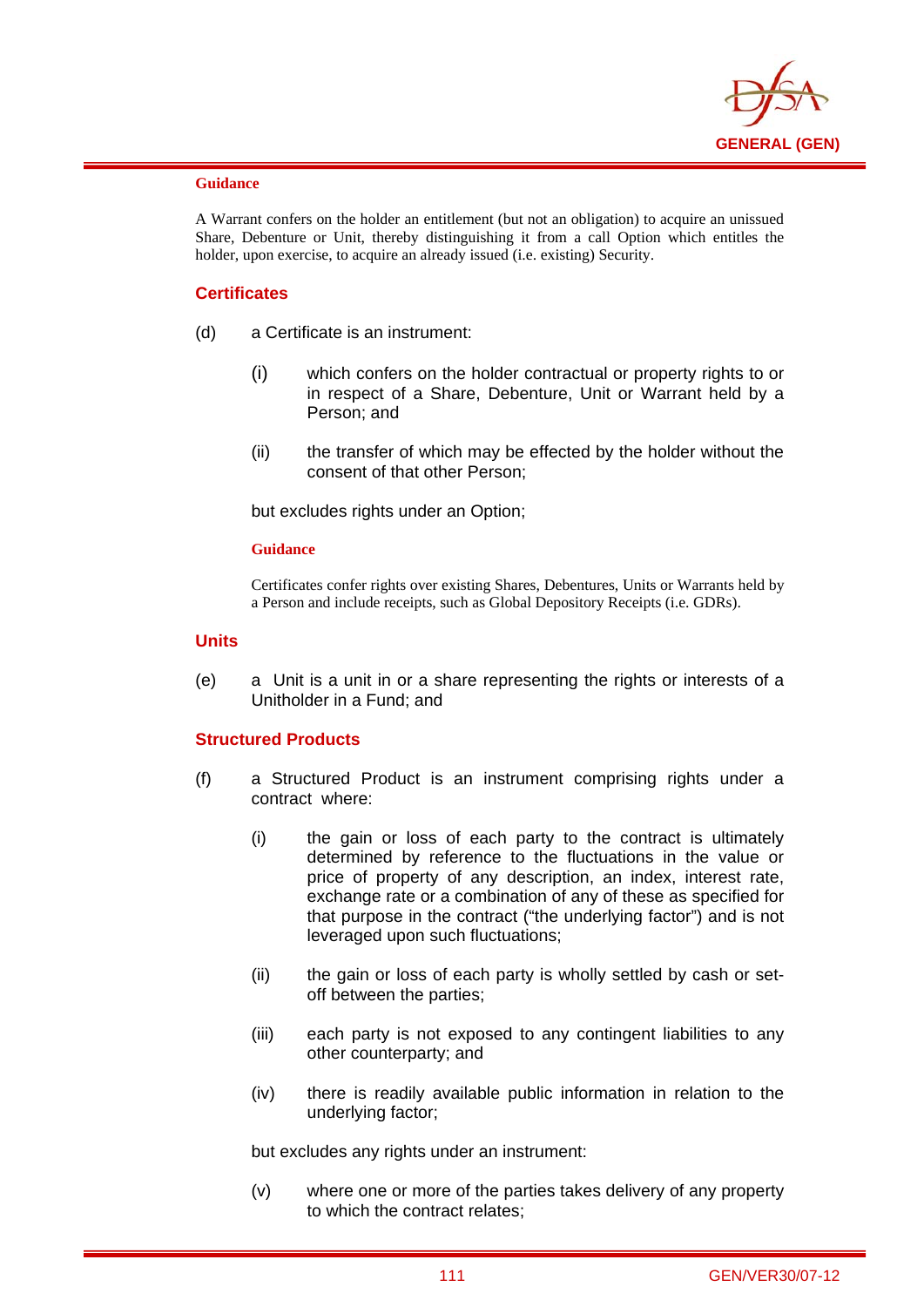

- (vi) which is a Debenture; or
- (vii) which is a Contract of Insurance.

i

- 1. Instruments previously known as Designated Investments are now included within the definition of Structured Products.
- 2. The reference in Rule A2.2.1(f)(i) to "property of any description" covers tangible or intangible property, including Securities.

## **A2.3 Definitions of specific derivatives**

**A2.3.1** For the purposes of Rule A2.1.3:

#### **Options**

- (a) An Option is an instrument that confers on the holder, upon exercise, rights of the kind referred to in any of the following:
	- (i) a right to acquire or dispose of:
		- (A) a Security (other than a Warrant) or contractually based investment;
		- (B) currency of any country or territory;
		- (C) a commodity of any kind;
	- (ii) a right to receive a cash settlement, the value of which is determined by reference to:
		- (A) the value or price of an index, interest rate or exchange rate; or
		- (B) any other rate or variable; or
	- (iii) a right to acquire or dispose of another Option under (i) or (ii).

#### **Guidance**

- 1. For example, a call Option confers on the holder, upon exercise, a right but not an obligation to acquire an issued (i.e. existing) Security, thereby distinguishing it from a Warrant which entitles the holder, upon exercise, to acquire an unissued Share, Debenture or Unit.
- 2. Options over a 'contractually based investment' referred to in Rule  $A2.3.1(a)(i)(A)$ covers Options over Futures.
- 3. Cash settled Options such as Index Options are covered under Rule A2.3.1(a)(ii). Other cash settled Options that are covered under this Rule include instruments which confer rights determined by reference to climatic variables, inflation or other official economic statistics, freight rates or emission allowances.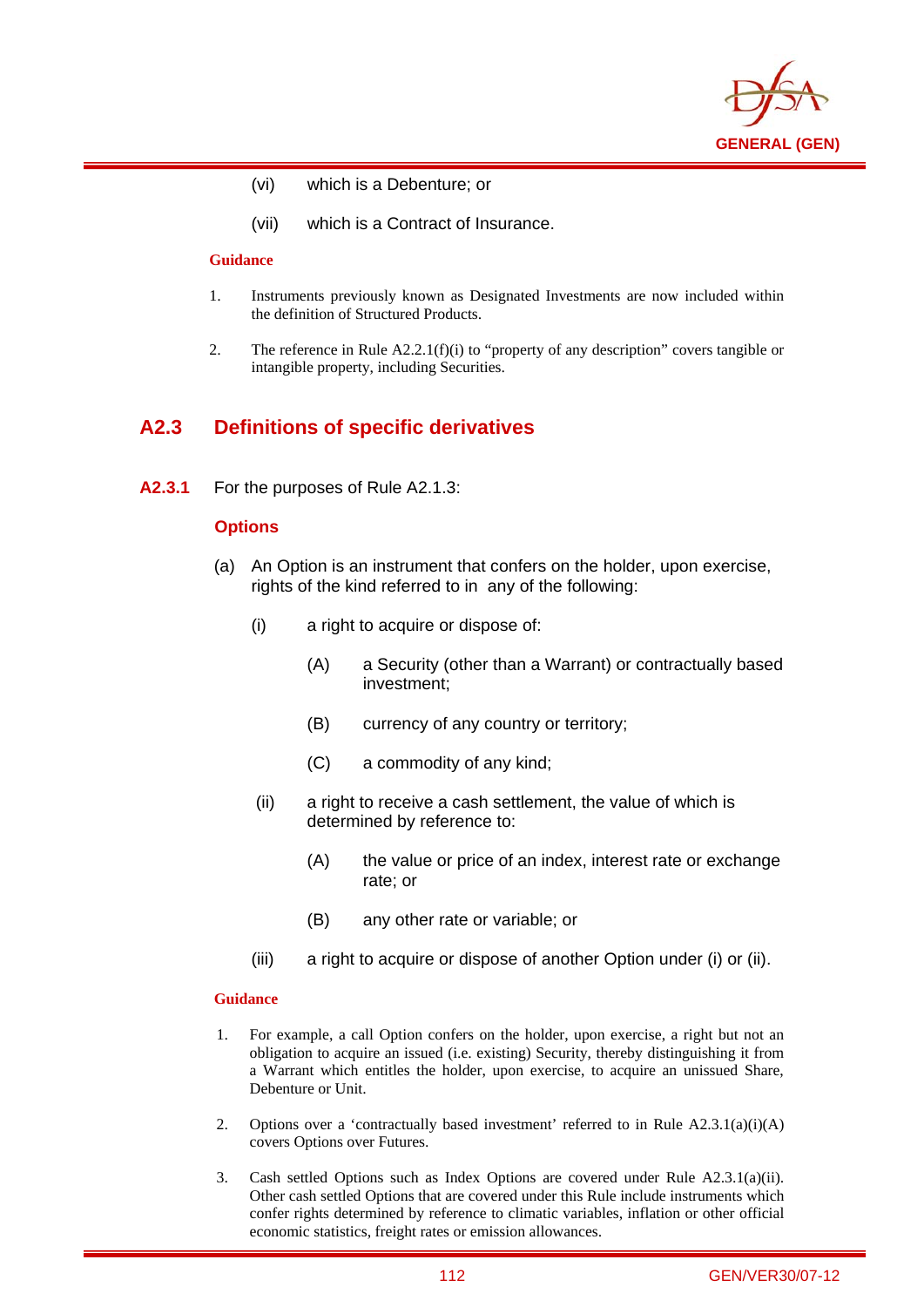

4. Options over Options are covered under A2.3.1(a)(iii).

## **Futures**

i

- (b) a Future is an instrument comprising rights under a contract:
	- (i) for the sale of a commodity or property of any other description under which delivery is to be made at a future date and at a price agreed on when the contract is made, and that contract:
		- (A) is made or traded on a regulated exchange;
		- (B) is made or traded on terms that are similar to those made or traded on a regulated exchange; or
		- (C) would, on reasonable grounds, be regarded as made for investment and not for commercial purposes; or
	- (ii) where the value of the contract is ultimately determined by reference, wholly or in part, to fluctuations in:
		- (A) the value or price of property of any description; or
		- (B) an index, interest rate, any combination of these, exchange rate or other factor designated for that purpose in the contract; and

which is wholly settled by cash or set-off between the parties but excludes:

- (C) rights under a contract where one or more of the parties takes delivery of any property to which the contract relates;
- (D) a contract under which money is received by way of deposit or an acknowledgement of a debt on terms that any return to be paid on the sum deposited or received will be calculated by reference to an index, interest rate, exchange rate or any combination of these or other factors; or
- (E) a Contract of Insurance.

### **Guidance**

- 1. An over the counter (OTC) contract may qualify as a Future under Rule  $A2.3.1(b)(i)(C)$  if it can reasonably be regarded as being made for investment and not for commercial purposes. Some of the indicative factors that such a contract is reasonably likely to be made for commercial rather than investment purposes include the following:
	- a. a party to the contract is the producer or a user of the underlying commodity;
	- b. the delivery of the underlying commodity is intended to take place within 7 days of the date of the contract;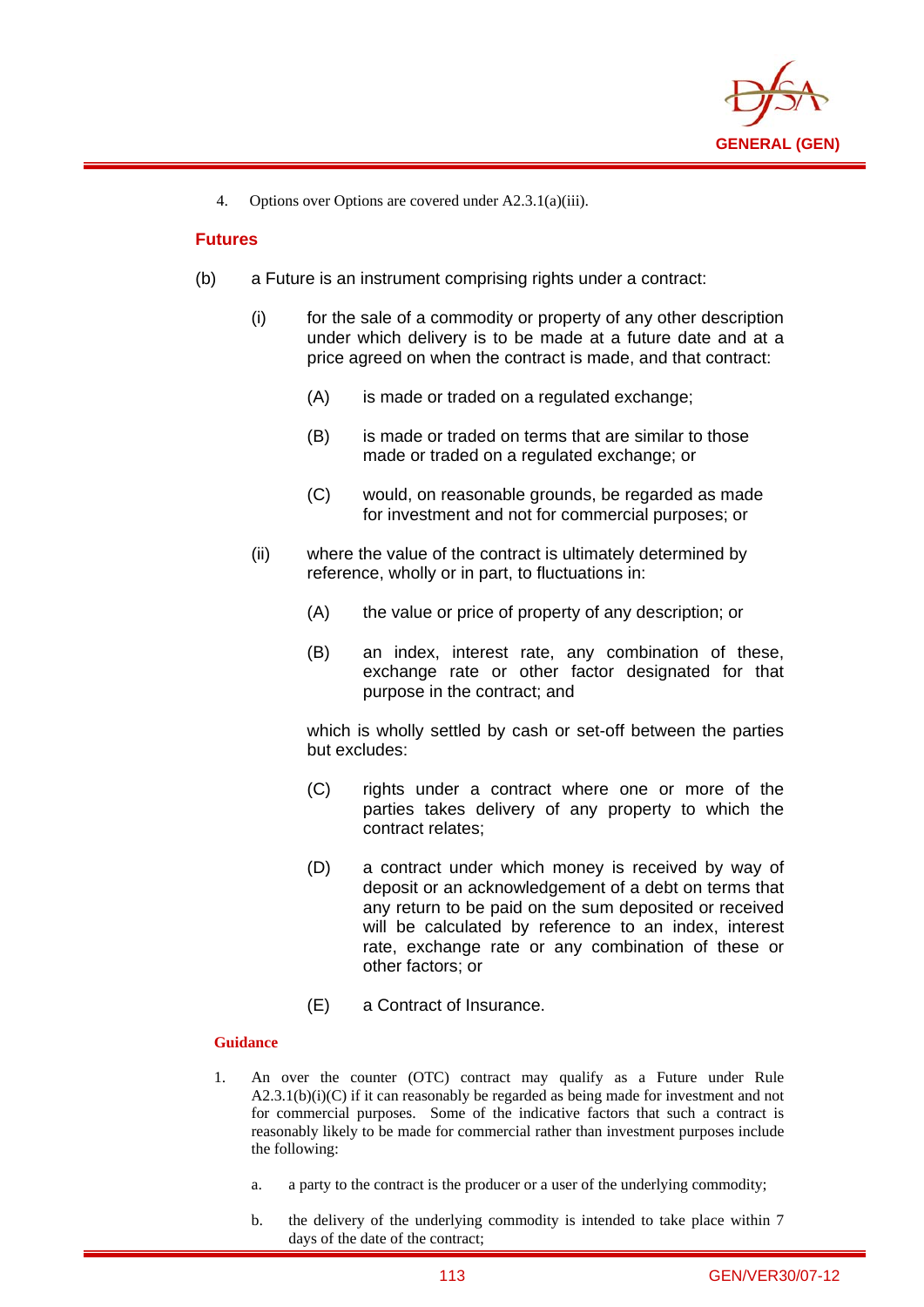

- c. there is no provision made in the contract for margin arrangements; and
- d. the terms of the contract are not standardised terms.

i

- 2. A contract under Rule A2.3.1(b)(i) can provide for the physical delivery of the underlying commodity or property. Further, the price agreed under such a contract can be by reference to an underlying factor, such as by reference to an index or a spot price on a given date.
- 3. Contracts for differences (CFDs) fall under the definition in A2.3.1(b)(ii) and may include credit default swaps (CDSs) and forward rate agreements (FRAs). More exotic types of Derivative contracts may also fall within the definition in A2.3.1(b)(ii). These can include weather or electricity derivatives where the underlying factor by reference to which the parties' entitlements are calculated can be the number of days in a period in which the temperature would reach below or above a specified level.

## **A2.4 Financial instrument declared as an investment**

- **A2.4.1** (1) The DFSA may, subject to (5), declare by written notice any financial instrument or class of financial instruments to be a particular type of an existing Security or Derivative as defined in these Rules or a new type of a Security or Derivative. It may do so on such terms and conditions as it considers appropriate.
	- (2) The DFSA may exercise the power under (1) either upon written application made by a Person or on its own initiative.
	- (3) Without limiting the generality of the matters that the DFSA may consider when exercising its power under (1), it must consider the following factors:
		- (a) the economic effect of the financial instrument or class of financial instruments;
		- (b) the class of potential investors to whom the financial instrument is intended to be marketed;
		- (c) the treatment of similar financial instruments for regulatory purposes in other jurisdictions; and
		- (d) the possible impact of such a declaration on any person issuing or marketing such a financial instrument.
	- (4) A Person who makes an application for a declaration under (1) must address, as far as practicable, the factors specified in (3).
	- (5) The DFSA must publish any proposed declaration under (1) for public consultation for at least 30 days from the date of publication, except where:
		- (a) it declares a financial instrument to be a particular type of an existing Security or Derivative;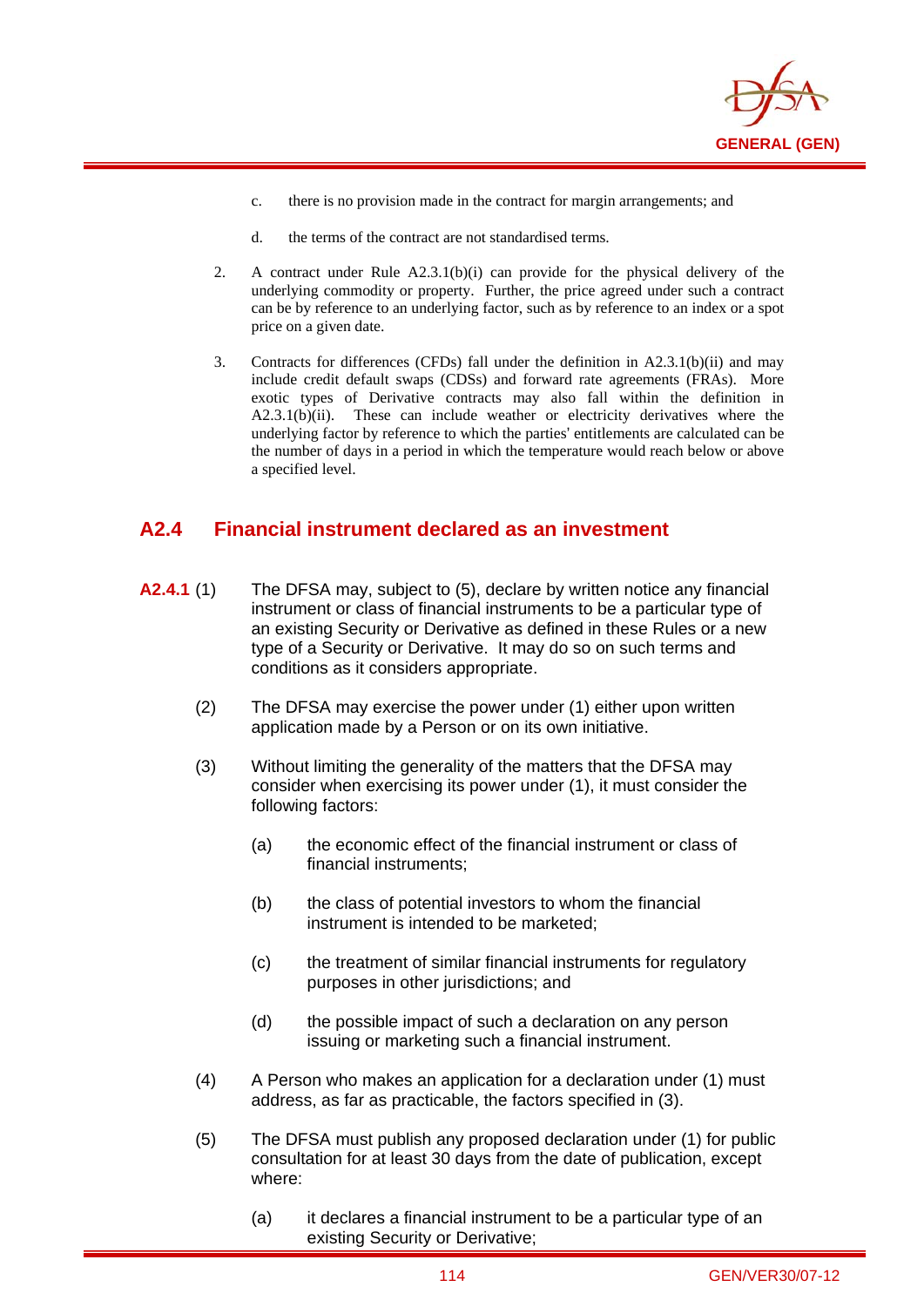

- (b) it determines that any delay likely to result from public consultation is prejudicial to the interests of the DIFC; or
- (c) it determines that there is a commercial exigency that warrants such a declaration being made without any, or shorter than 30 day, public consultation.

- 1. The terms and conditions that may be imposed on a declaration made by the DFSA under Rule A2.4.1(1) can include who should be the Reporting Entity and the type of disclosure requirements that should apply to that Reporting Entity.
- 2. If any issuer of a new financial instrument has any doubt as to whether that instrument can be included in an Official List of Securities as a particular type of a Security, that Person should first raise those issues with the relevant Authorised Market Institution before making an application to the DFSA for the exercise of the declaration power under this Rule. The DFSA has a discrete power to object to any proposed inclusion of a Security in an Official List of Securities of an Authorised Market Institution (see Article 34(1) of the Markets Law 2012).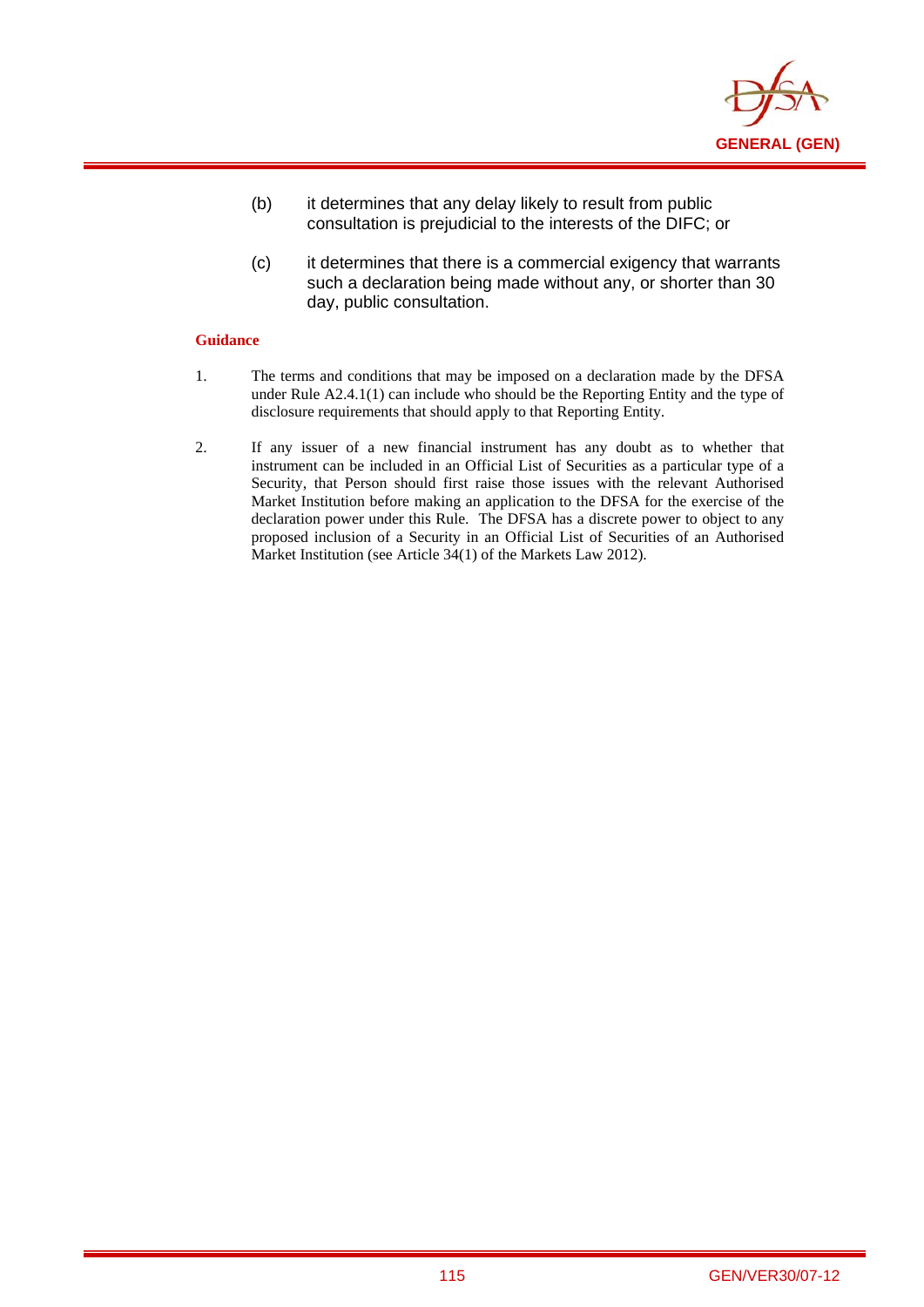

# **APP3 BEST PRACTICE RELATING TO CORPORATE GOVERNACE AND REMUNERATION**

## **A3.1 Best practice relating to corporate governance**

#### **Guidance**

i

#### **Roles of the Governing Body and the senior management**

- 1. The Governing Body should adopt a rigorous process for setting and approving and overseeing the implementation of, the Authorised Person's overall business objectives and risk strategies, taking into account the long term financial safety and soundness of the firm as a whole, and the protection of its customers and stakeholders. These objectives and strategies should be adequately documented and properly communicated to the firm's senior management, Persons Undertaking Key Control Functions (such as the heads of risk management and compliance) and all the other relevant Employees. Senior management should ensure the effective implementation of such strategies in carrying out the day-to-day management of the Authorised Person's business.
- 2. The Governing Body, with the support of the senior management, should take a lead in setting the "tone at the top", including by setting the fundamental corporate values that should be pursued by the Authorised Person. These should, to the extent possible, be supported by professional standards and codes of ethics that set out acceptable and unacceptable conduct. Such professional standards and codes of ethics should be clearly communicated to those individuals involved in the conduct of business of the firm.
- 3. The Governing Body should review the overall business objectives and strategies at appropriate intervals (at least annually) to ensure that they remain suitable in light of any changes in the internal or external business and operating conditions.
- 4. The Governing Body should also ensure that the senior management is effectively discharging the day-to-day management of the Authorised Person's business in accordance with the business objectives and strategies that have been set or approved by the Governing Body. For this purpose, the Governing Body should ensure that there are clear and objective performance goals and measures (and an objective assessment against such criteria at reasonable intervals), for the Authorised Person and the members of its Governing Body and the senior management to ascertain whether the firm's business objectives and risk strategies are implemented effectively and as intended.

#### **Internal governance of the Governing Body**

- 5. The Governing Body should have appropriate practices and procedures for its own internal governance, and ensure that these are followed, and periodically reviewed to ensure their effectiveness and adequacy. These policies and procedures should cover a formal and transparent process for nomination, selection, and removal of the members of the Governing Body (see section 2.2.13 of the RPP Sourcebook), and a specified term of office as appropriate to the roles and responsibilities of the member, particularly to ensure the objectivity of his decision making and judgement. Appropriate succession planning should also form part of the Governing Body's internal governance practices.
- 6. The Governing Body should meet sufficiently regularly to discharge its duties effectively. There should be a formal schedule of matters specifically reserved for its decision. The working procedures of the Governing Body should be well defined.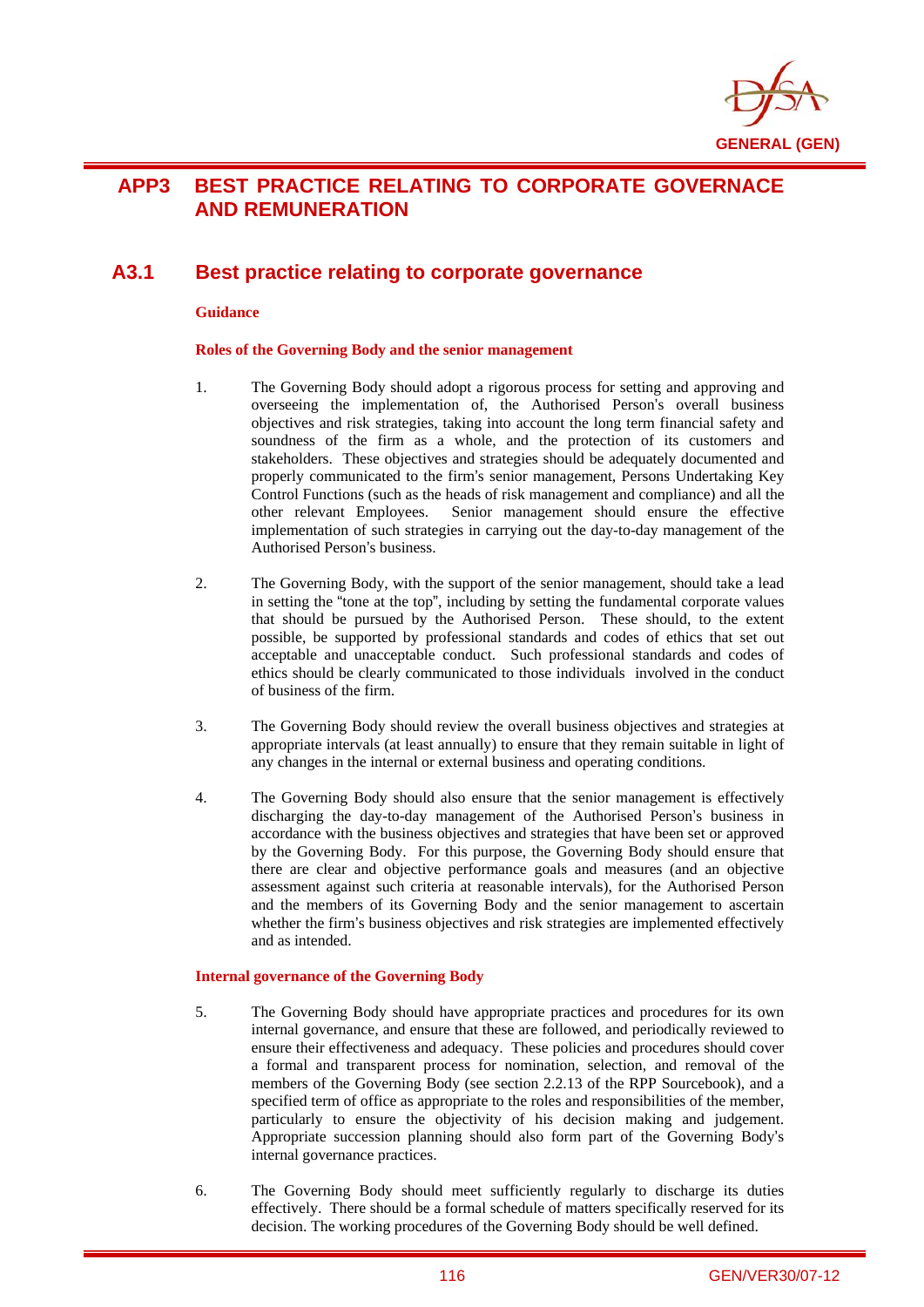

7. The Governing Body should also ensure that when assessing the performance of the members of the Governing Body and its senior managers and Persons Undertaking Key Control Functions, the independence and objectivity of that process is achieved through appropriate mechanisms, such as the assignment of the performance assessment to an independent member of the Governing Body or a committee of the Governing Body comprising a majority of independent members. See section 2.2.13(b)(iii) of the RPP Sourcebook for the independence criteria for Authorised Firms and section 2.2.15 and 2.2.16 of the RPP Sourcebook for the independence criteria for Authorised Market Institutions.

#### **Committees of the Governing Body**

i

8. To support the effective discharge of its responsibilities, the Governing Body should establish its committees as appropriate. The committees that a Governing Body may commonly establish, depending on the nature, scale and complexity of its business and operations, include the audit, remuneration, ethics/compliance, nominations and risk management committees. Where committees are appointed, they should have clearly defined mandates, authority to carry out their respective functions, and the degree of independence and objectivity as appropriate to the role of the committee. If the functions of any committees are combined, the Governing Body should ensure such a combination does not compromise the integrity or effectiveness of the functions so combined. In all cases, the Governing Body remains ultimately responsible for the matters delegated to any such committees.

#### **Independence and objectivity**

9. The Governing Body should establish clear and objective independence criteria which should be met by a sufficient number of members of the Governing Body to promote objectivity and independence in decision making by the Governing Body. See section 2.2.13(b)(iii) of the RPP Sourcebook for independence criteria).

#### **Powers of the Governing Body**

10. To be able to discharge its role and responsibilities properly, the Governing Body should have adequate and well-defined powers, which are clearly set out either in the legislation or as part of the constituent documents of the Authorised Person (such as the constitution, articles of incorporation and organisational rules). These should, at a minimum, include the power to obtain timely and comprehensive information relating to the management of the firm, including direct access to relevant persons within the organisation for obtaining information such as its senior management and Persons Undertaking Key Control Functions (such as the head of compliance, risk management or internal audit).

## **A3.2 Best practice relating to remuneration**

### **Guidance**

#### **Development and monitoring of the remuneration structure**

1. To ensure that the remuneration structure and strategies of the Authorised Person are appropriate to the nature, scale and complexity of the Authorised Person's business, the Governing Body should take account of the risks to which the firm could be exposed as a result of the conduct or behaviour of its Employees. The Governing Body should play an active role in developing the remuneration strategy and policies of the Authorised Person. A remuneration committee of the Governing Body could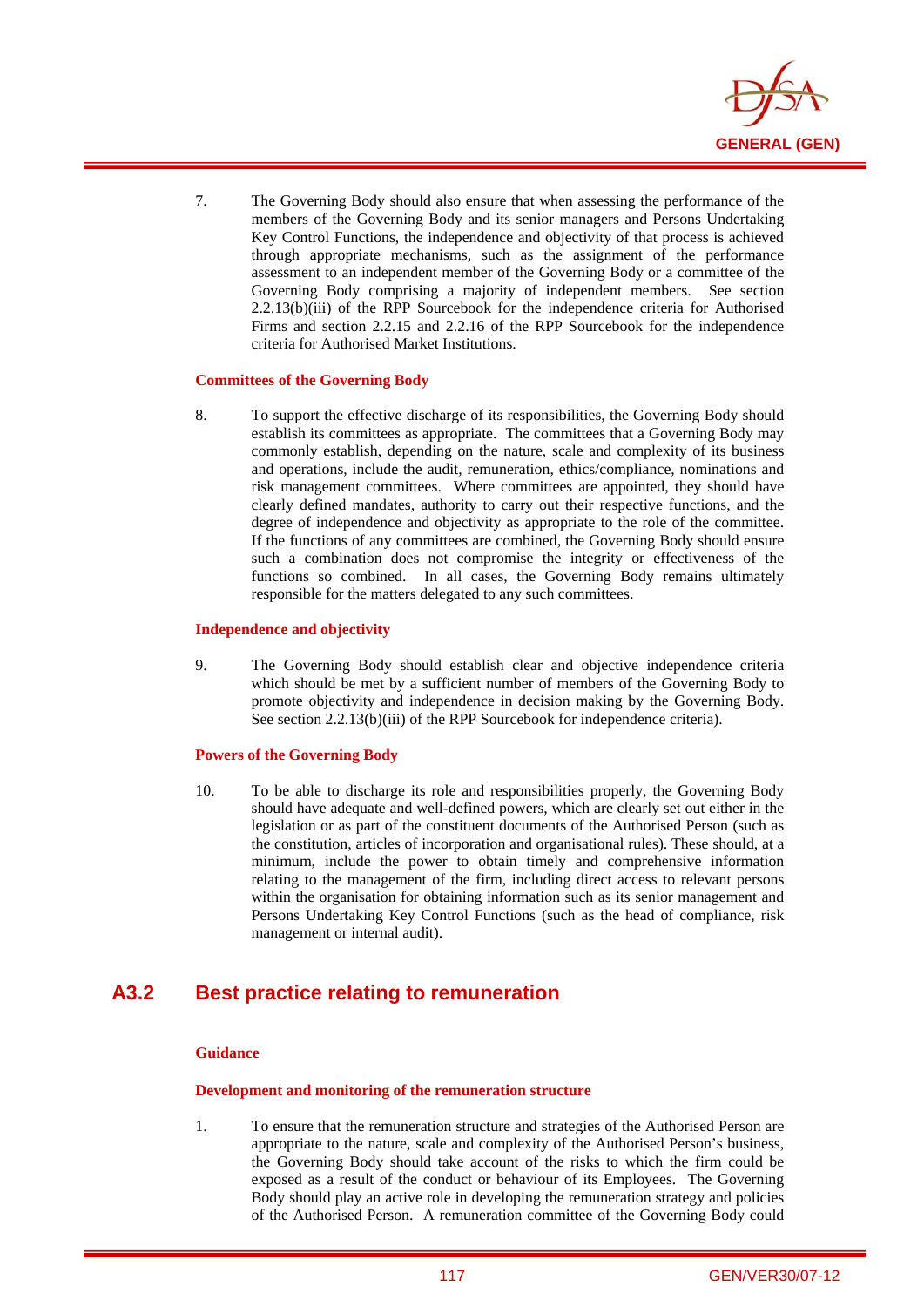

play an important role in the development of the firm's remuneration structure and strategy.

- 2. For this purpose, particularly where remuneration structure and strategies contain performance based remuneration (see also Guidance no 7 and 8 below), consideration should be given to various elements of the remuneration structure such as:
	- a. the ratio and balance between the fixed and variable components of remuneration and any other benefits;
	- b. the nature of the duties and functions performed by the relevant Employees and their seniority within the firm;
	- c. the assessment criteria against which performance based components of remuneration are to be awarded; and
	- d. the integrity and objectivity of the process of performance assessment against the set criteria.
- 3. Generally, not only the senior management but also the Persons Undertaking Key Control Functions should be involved in the remuneration policy-setting and monitoring process to ensure the integrity and objectivity of the process.

#### **Who should be covered by remuneration policy**

i

4. An Authorised Person's remuneration policy should, at a minimum, cover those specified in Rule 5.3.31(1)(c). Accordingly, the members of the Governing Body, the senior management, the Persons Undertaking Key Control Functions and any major risk taking Employees should be included in the firm's remuneration policy. With the exception of the 'senior management', all the other three categories attract their own definitions. Although the expression "senior management" carries its natural meaning, Rule 5.3.30(3) describes the senior management's role as the "dayto-day management of the firm's business…" Guidance No. 3 under Rule 5.3.3 gives further clarification as to who may perform senior management functions.

#### **Remuneration of Persons Undertaking Key Control Functions**

5. Any performance based component of remuneration of Persons Undertaking Key Control Functions as well as other Employees undertaking activities under the direction and supervision of those Persons should not be linked to the performance of any business units which are subject to their control or oversight. For example, where risk and compliance functions are embedded in a business unit, a clear distinction should be drawn between the remuneration structure applicable to those Persons Undertaking Key Control Functions and the Employees undertaking activities under their direction and supervision on the one hand and the other Employees in the business unit on the other hand This may be achieved by separating the pools from which remuneration is paid to the two groups of Employees, particularly where such remuneration comprises performance based variable remuneration.

#### **Use of variable remuneration**

6. Where an Authorised Person includes in its remuneration structure performance based variable components (such as bonuses, equity participation rights such as share based awards or other benefits), especially if they form a significant portion of the overall remuneration structure, or remuneration of any particular Employees or class of Employees, the Governing Body should ensure that there are appropriate checks and balances relating to their award. This is because, while such performance based remuneration is an effective tool in aligning the interests of the Employees with the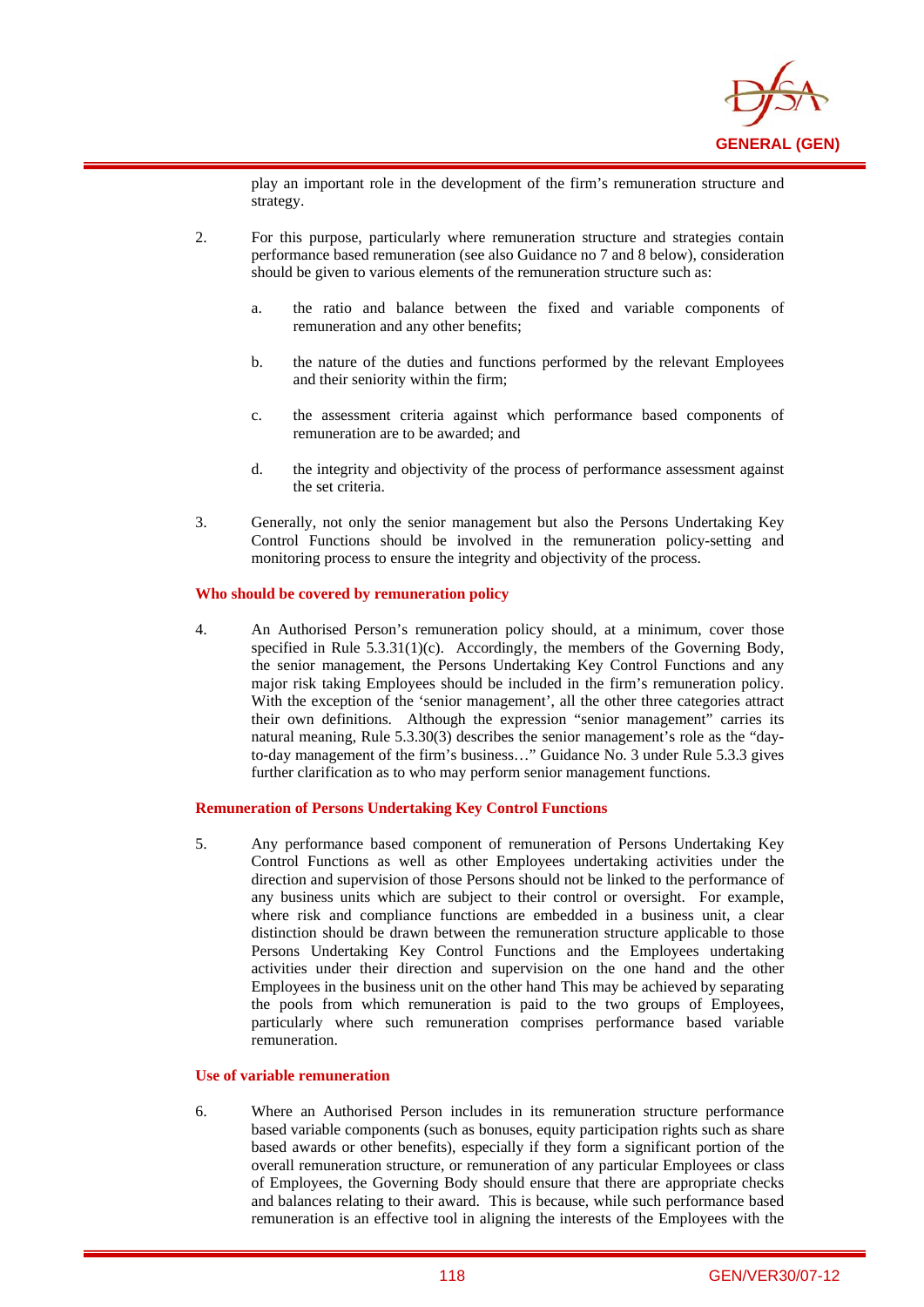

interests of the firm, if used without necessary checks and balances, it could lead to inappropriate risk taking by Employees.

- 7. Therefore, the Governing Body should, when using any performance based variable component in the Authorised Person's remuneration structure, ensure that:
	- a. the overall remuneration structure contains an appropriate mix of fixed and variable components. For example, if the fixed component of remuneration of an Employee is very small relative to the variable (eg. bonus) component, it may become difficult for the firm to reduce or eliminate bonuses even in a poor performing financial year;
	- b. there are clear and objective criteria for allocating performance based remuneration (see below in Guidance note (7);
	- c. there are appropriate adjustments for the material 'current' and 'future' risks associated with the performance of the relevant Employee, as the time horizon in which risks could manifest themselves may vary. For example, where practicable, the measurement of performance should be set in a multiyear framework. If this is not practicable, there should be deferral of vesting of the benefits or retention or claw-back arrangements applicable to such components as appropriate;
	- d. there are appropriate prudential limits, consistent with the Authorised Person's capital management strategy and its ability to maintain a sound capital base taking account of the internal capital targets or regulatory capital requirements;
	- e. in the case of Employees involved in the distribution of financial products whose remuneration is commission based, there are adequate controls and monitoring to mitigate marketing which is solely commission driven; and
	- f. the use of guaranteed bonuses is generally avoided as such payments are not consistent with sound risk management and performance based rewards. However, there may be circumstances where such guaranteed bonuses may be paid to attract new Employees (for example to compensate bonuses forfeited from the previous employer).

#### **Performance assessment**

- 8. The performance criteria applicable, particularly relating to the variable components of remuneration, as well as the performance assessment against such criteria, contribute to the effectiveness of the use of performance based remuneration. Therefore, the Governing Body should ensure that such criteria:
	- a. are clearly defined and objectively measurable;
	- b. include not only financial but also non-financial elements as appropriate (such as compliance with regulation and internal rules, achievement of risk management goals as well as compliance with market conduct standards and fair treatment of customers);
	- c. take account of not only the individual's performance, but also the performance of the business unit concerned and the overall results of the firm and if applicable the Group; and
	- d. do not treat growth or volume as an element in isolation from other performance measurements included in the criteria.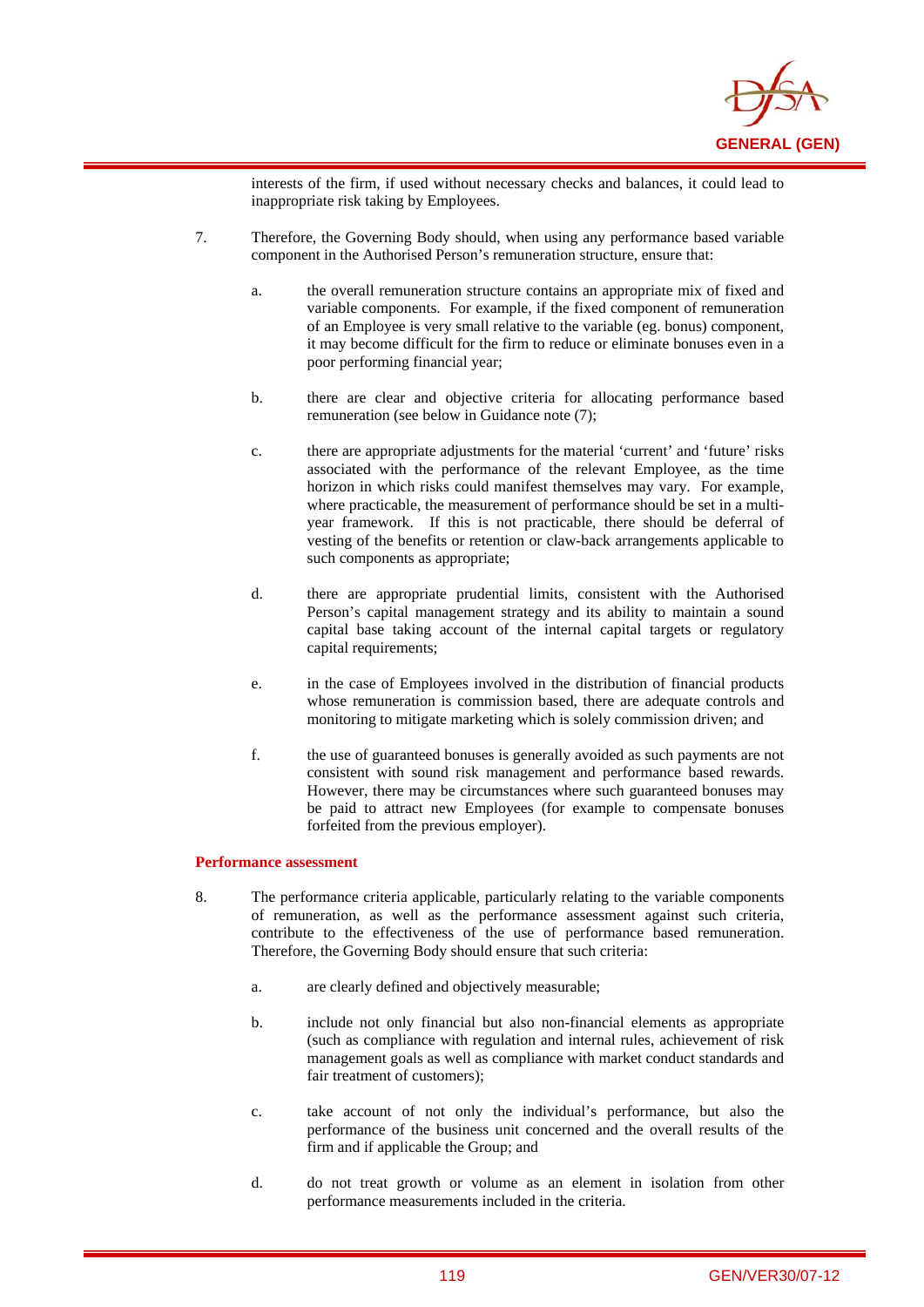

### **Severance payments**

i

9. Where an Authorised Person provides discretionary payouts on termination of employment ("severance payments", also called "golden parachutes"), such payment should generally be subject to appropriate limits or shareholder approval. In any case, such payouts should be aligned with the firm's overall financial condition and performance over an appropriate time horizon and should not be payable in the case of failure or threatened failure of the firm, particularly to an individual whose actions may have contributed to the failure or potential failure of the firm.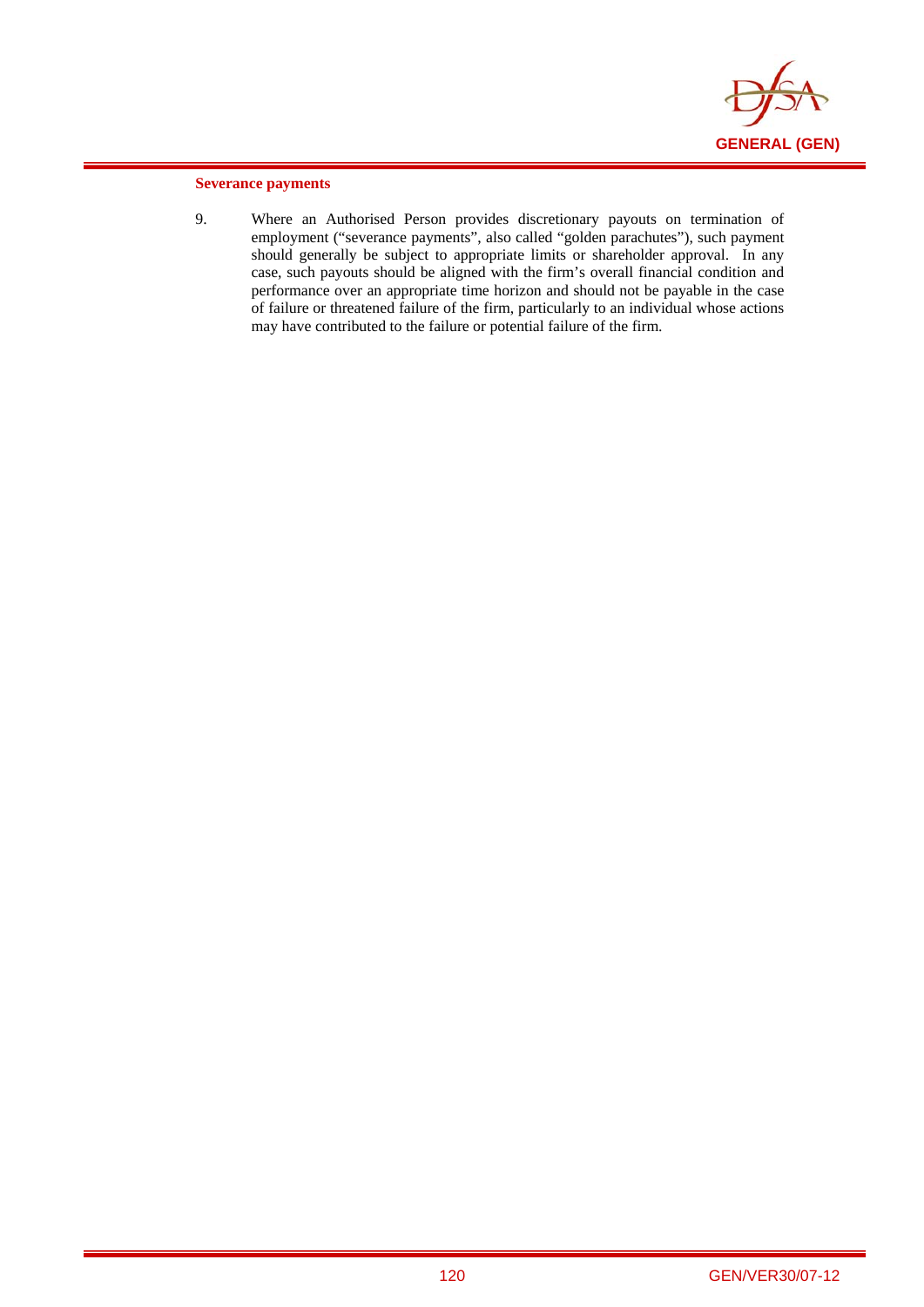

# **APP4 CONTRACTS OF INSURANCE**

i

## **A4.1 Definition of a contract of insurance**

- **A4.1.1** A Contract of Insurance means any contract of insurance or contract of reinsurance.
- **A4.1.2** The classes of life insurance are as follows:

## **Class I – Life and annuity**

(a) Contracts of insurance on human life or contracts to pay annuities on human life, but excluding, in each case, contracts within (c).

## **Class II – Marriage and birth**

(b) Contracts of insurance to provide a sum on marriage or on the birth of a child, being contracts expressed to be in effect for a period of more than one year.

## **Class III – Linked long term**

(c) Contracts of insurance on human life or contracts to pay annuities on human life where the benefits are wholly or partly to be determined by reference to the value of, or the income from, property of any description (whether or not specified in the contracts) or by reference to fluctuations in, or in an index of, the value of property of any description (whether or not so specified).

## **Class IV – Permanent health**

- (d) Contracts of insurance providing specified benefits against risks of individuals becoming incapacitated in consequence of sustaining injury as a result of an accident or of an accident of a specified class or of sickness or infirmity, being contracts that:
	- (i) are expressed to be in effect for a period of not less than five years, or until the normal retirement age for the individuals concerned, or without limit of time; and
	- (ii) either are not expressed to be terminable by the Insurer, or are expressed to be so terminable only in special circumstances mentioned in the contract.

## **Class V - Tontines**

(e) Tontines.

## **Class VI - Capital redemption**

(f) Contracts, other than contracts in (a) to provide a capital sum at the end of a term.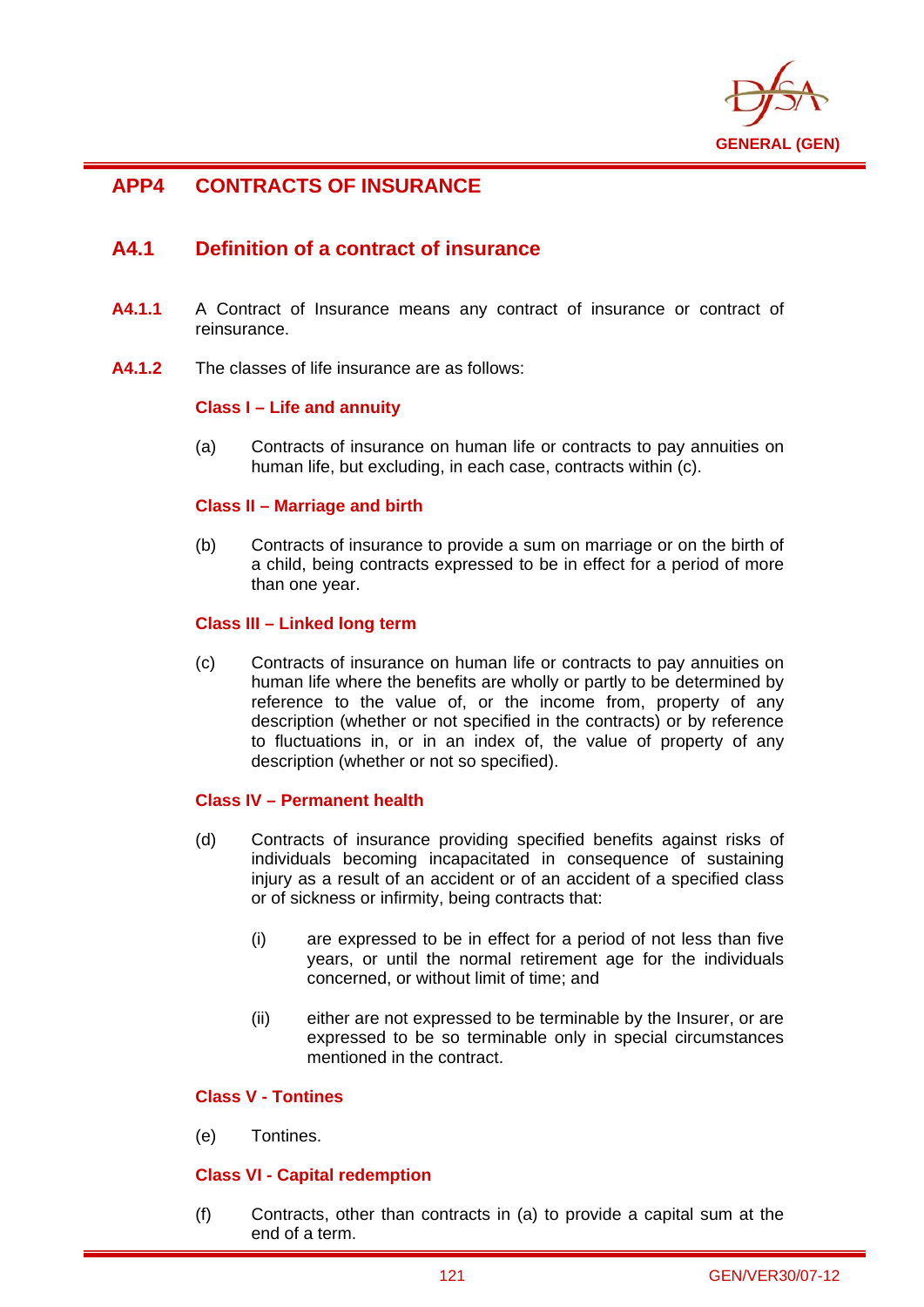

## **Class VII – Pension fund management**

- (g) (i) pension fund management contracts; or
	- (ii) contracts of the kind mentioned in (i) that are combined with contracts of insurance covering either conservation of capital or payment of a minimum interest.
- **A4.1.3** The classes of non-life insurance are as follows:

## **Class 1 – Accident**

i

- (a) Contracts of insurance providing fixed pecuniary benefits or benefits in the nature of indemnity, or a combination of both, against risks of the Person insured:
	- (i) sustaining injury as the result of an accident or of an accident of a specified class;
	- (ii) dying as the result of an accident or of an accident of a specified class; or
	- (iii) becoming incapacitated in consequence of disease or of disease of a specified class;

inclusive of contracts relating to industrial injury and occupational disease.

## **Class 2 – Sickness**

(b) Contracts of insurance providing fixed pecuniary benefits or benefits in the nature of indemnity, or a combination of the two, against risks of loss to the Persons insured attributable to sickness or infirmity.

## **Class 3 – Land vehicles**

(c) Contracts of insurance against loss of or damage to vehicles used on land, including motor vehicles but excluding railway rolling stock.

## **Class 4 – Marine, aviation and transport**

- (d) Contracts of insurance:
	- (i) against loss of or damage to railway rolling stock;
	- (ii) upon aircraft or upon the machinery, tackle, furniture or equipment of aircraft;
	- (iii) upon vessels used on the sea or on inland water, or upon the machinery, tackle, furniture or equipment of such vessels; or
	- (iv) against loss of or damage to merchandise, baggage and all other goods in transit, irrespective of the form of transport.